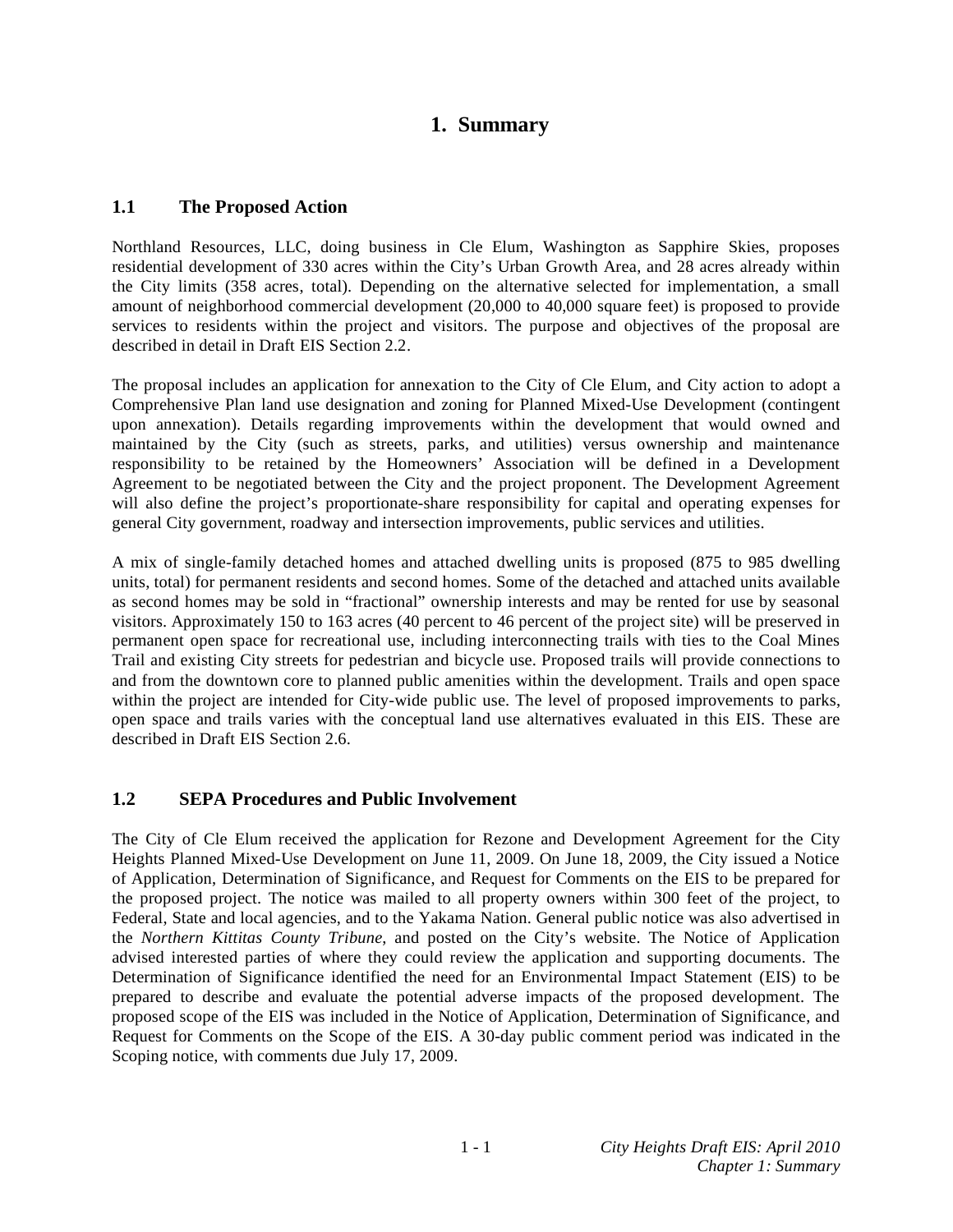The City conducted an expanded Scoping process in accordance with WAC 197-11-410. An open house public meeting was held on July 8, 2009 in the Walter Strom Middle School, during which the public was encouraged to help the City determine the potential impacts and alternatives that should be analyzed in the EIS. In addition, the City held 10 meetings with police and fire department representatives, the school district, public utility providers, and City service providers. Following the close of the EIS Scoping period on July 17, 2009, the City prepared a *Scoping Summary* document that described in detail the analysis required for each element of the environment.

During the Draft EIS preparation period, the City and EIS team maintained communications with public service representatives to invite their review, comment, and input to the description of potential impacts and mitigation measures, and to the fiscal analysis being performed.

Issuance of this Draft Environmental Impact Statement in April 2010 initiates a 45-day public comment period during which Tribes and agencies with jurisdiction, and interested individuals are invited to review and comment on the proposed action, alternatives, and analysis of potential environmental effects. Draft EIS Chapter 5 contains the Distribution List, identifying recipients of the document (in electronic form), and/or recipients of a Notice of Availability of the Draft EIS. The Draft EIS comment period will close in early June 2010 (see the *Fact Sheet* for specific dates).

The City and applicant will hold an open house public meeting during the Draft EIS comment period in May 2010. Parties on the Distribution List will receive notification of the date, time and location of the open house. Comment forms will be available at the meeting, and/or letters of comment and e-mail communications will be accepted by the City of Cle Elum Community Development Department (see the *Fact Sheet* for information regarding how to submit comments.)

Following the close of the Draft EIS comment period, the City and EIS team will review and respond to all comments received. Comments and responses will be published in the Final EIS, to be distributed to everyone on the Draft EIS Distribution List (Chapter 5), as well as anyone in addition who commented on the Draft EIS. The Draft and Final EIS, as companion documents, will be provided to the City of Cle Elum Planning Commission and City Council for their use (along with other information about the proposal) during the decision making process for the City Heights Planned Mixed-Use development.

Draft EIS Section 2.5 describes the Planned Mixed-Use Development review and approval process. There will be additional public meetings and public comment opportunities during Planning Commission and City Council sessions while this process is conducted. Notice of these public meetings will be published in the *Northern Kittitas County Tribune*.

# **1.3 Conceptual Land Use Alternatives**

Five conceptual land use alternatives are evaluated in this Environmental Impact Statement (EIS): four build alternatives and No Action. These development concepts are illustrated and described in more detail in Draft EIS Chapter 2. There are two development scenarios within the City of Cle Elum that would be consistent with the applicant's request for annexation, rezone, and urban development within the City's Urban Growth Area. If for any reason the annexation action does not occur, the EIS also evaluates two development scenarios within unincorporated Kittitas County. Each of the four development alternatives has a somewhat different allocation of uses in order to evaluate a range in possible development density, services, and amenities. The actual land use plan to be selected for development may include components of the different alternatives evaluated, within this range.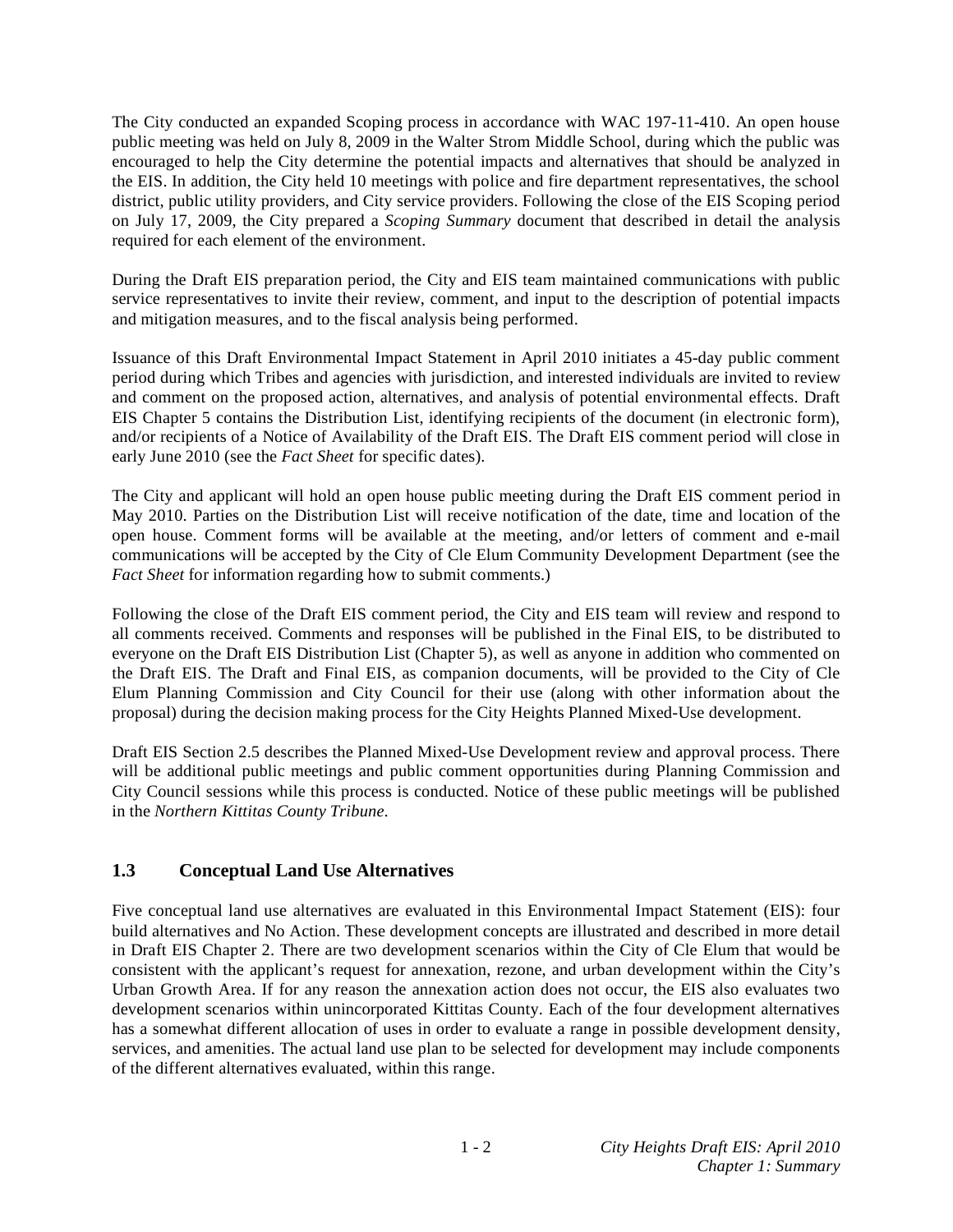### **Alternative 1: The Applicant's Preferred Alternative**

Key features of the applicant's Preferred Alternative for development of the City Heights project include:

- Approximately 985 dwelling units of which approximately 70 percent would be single-family detached homes and 30 percent would be single-family attached units.
- Approximately 20,000 square feet (sf) of neighborhood commercial development in two 10,000 sf locations on the site. For the purpose of the *Fiscal Analysis*, it was assumed that approximately 10,000 sf of neighborhood commercial use would be convenience retail, and approximately 10,000 sf would be professional office use.
- Approximately 155 acres of parks, open space, and public amenities, walking paths, hiking trails, and multi-use path/bike access.
- On-site provisions for public utilities, including water supply, wastewater collection, stormwater management facilities, electrical power, natural gas and communications.

The total estimated population of at full build-out of Alternative 1 would be approximately 2,207 persons if all units were permanently occupied. The project proponent estimates that 65 percent (approximately 640 d.u.) would be permanently occupied and 35 percent would be considered seasonal or second homes with peak occupancy anticipated during summer (Memorial Day through Labor Day) and during winter breaks (for any alternative). However, for the purpose of environmental review and impact analysis, it is assumed that 90 percent of all dwelling units in any conceptual land use alternative would be permanently occupied, and 10 percent would be seasonal or second homes.<sup>1</sup> At 90 percent occupancy, the Alternative 1 resident population would be approximately 1,987 persons, and the student population would be approximately 228 (see Draft EIS Section 3.17.5 for additional information regarding student population projections by grade level).

Four points of primary access are proposed to serve Alternative 1. The west access from SR 903 is proposed across property owned by Cle Elum Pines West, LLC and Teanaway Ridge, LLC, referred to in the EIS as the "Deneen property." Existing streets and roads that would serve the site include Stafford Avenue/Summit View Road, Montgomery Avenue, and Columbia Avenue (see additional information in Draft EIS Section 2.9.4 regarding the Transportation System proposal). The Deneen property access route would involve an elevated bridge crossing of Crystal Creek and the Coal Mines Trail (see Figure 2.9-1 in Draft EIS Chapter 2).

Development standards and mitigation requirements would be specified in a Development Agreement to be negotiated with the City. There would be one consistent set of Covenants, Conditions and Restrictions (CC&Rs) to be enforced by a Homeowner's Association.

#### **Alternative 2: Reduced Residential Density**

The conceptual land use plan for the Reduced Residential Density Alternative includes the following principal features:

• Approximately 875 dwelling units of which approximately 60 percent would be single-family detached and 40 percent would be single–family attached units.

<sup>1</sup> For the purpose of environmental review and impact analysis, the percentage of primary homes is higher (90 percent) than the project proponent's estimate described for each alternative in this section, due to the City's preference to anticipate the development of permanent-resident neighborhoods within City Heights.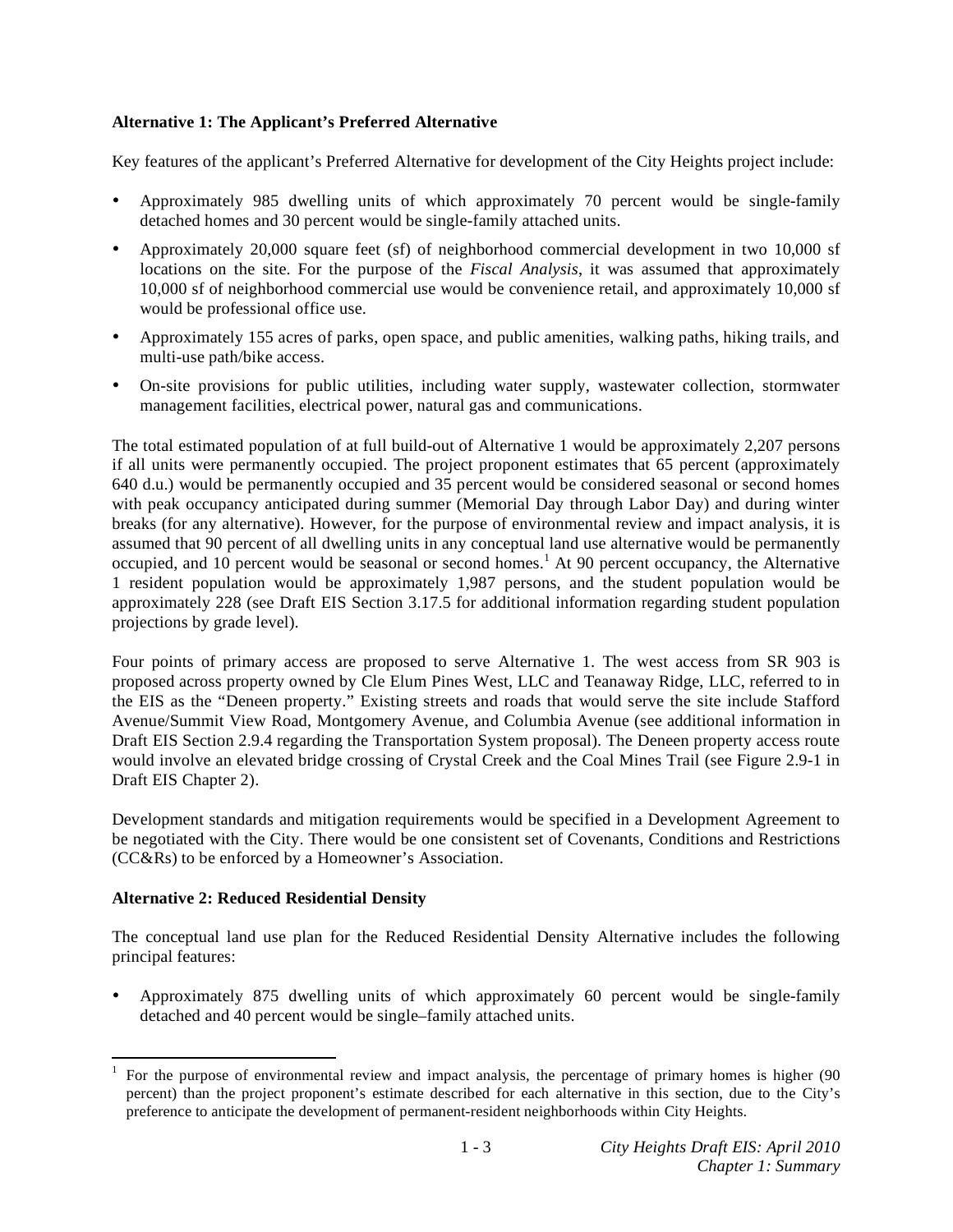- Approximately 40,000 square feet (sf) of neighborhood commercial development in two 20,000 sf locations on the site. For the purpose of the *Fiscal Analysis*, it was assumed that approximately 10,000 sf of convenience retail uses would be provided, and approximately 30,000 sf of professional office use.
- Approximately 161 acres of open space to be preserved.
- One multi-use path.
- On-site provisions public utilities: City water supply and wastewater collection, stormwater management facilities, electrical power and communications.

There would be limited or no public amenities in the Alternative 2 development concept due to reduced resources compared to Alternative 1. The total estimated population at full build-out if all units were permanently occupied would be approximately 1,943 persons. The project proponent estimates that approximately 50 percent of homes in this alternative (approximately 440 d.u.) would be permanently occupied, and 50 percent would be considered second homes (though for the purpose of impact analysis, it is assumed that the development would be 90 percent occupied by permanent residents and 10 percent occupied by seasonal residents). At 90 percent occupancy, the Alternative 2 resident population would be approximately 1,749 persons, and the student population would be approximately 199.

Primary access to serve Alternative 2 would be provided from Alliance Road (to the west end of the development from SR 903), Stafford Avenue/Summit View Road, Sixth Street, and Columbia Avenue. The Alliance Road route would be constructed to the standards of a Collector Road (described in Draft EIS Section 2.9.4.3), and would require widening and improving an existing at-grade crossing of the Coal Mines Trail and an overcrossing of Crystal Creek. Montgomery Avenue (east end) would be used for emergency vehicle access only under Alternative 2, with entrances at or near the power line easements. Development standards and mitigation requirements would be specified in a Development Agreement to be negotiated with the City. Similar to Alternative 1, there would be one consistent set of Covenants, Conditions and Restrictions (CC&Rs) to be enforced by a Homeowner's Association.

#### **Alternative 3A: No Annexation, Development within the County Under Single Ownership**

The conceptual land use plan for Alternative 3A would be essentially the same as Alternative 2, with approximately 875 dwelling units (d.u.) based on the 4 to 5 dwelling units per acre criteria in the Kittitas County Planned Unit Development (PUD) provisions. As with Alternative 2, Alternative 3A assumes approximately 60 percent single-family detached and 40 percent single–family attached units, and approximately 40,000 square feet (sf) of neighborhood commercial development in two 20,000 sf locations on the site. All open space (approximately 161 acres) would be unimproved in Alternative 3A, with no public amenities. There would be on-site provisions for public utilities (e.g., water supply, wastewater collection, stormwater management facilities, electrical power and communications); however, the City may or may not choose to provide City water and sewer outside the City limits to serve the project under this alternative. Therefore, some on-site utilities may be privately-owned and operated under this alternative. See additional information regarding water and sewer service options in Draft EIS Sections 2.9.2 and 2.9.3, below.

The total estimated population of the full build-out condition of Alternative 3A would be approximately 1,943 if all units were fully occupied. At 90 percent occupancy, the resident population would be approximately 1,749, and the student population would be approximately 199. The project proponent's estimate of permanent and seasonal occupancy with Alternative 3A is 50 / 50, although for the purpose of the impact analysis, it is assumed that 90 percent of the dwelling units would be permanently occupied and 10 percent would be seasonal or second homes.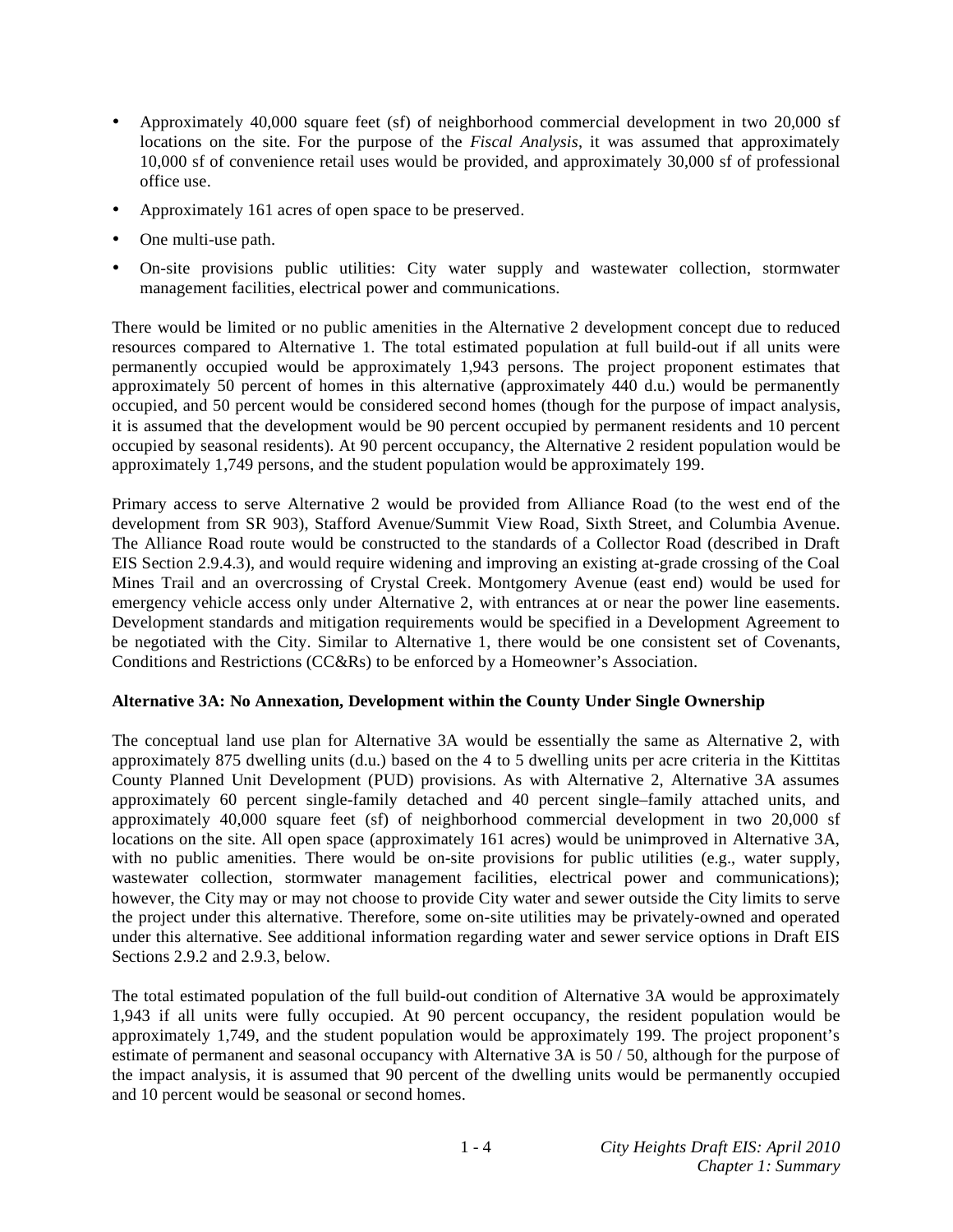As with Alternative 2, primary access to Alternative 3A would be provided from Alliance Road (to the west end of the development from SR 903), Stafford Avenue/Summit View Road, Sixth Street, and Columbia Avenue. The Alliance Road route would be constructed to the standards of a Collector Road, and would require widening and improvements to the existing at-grade crossing of the Coal Mines Trail and the overcrossing of Crystal Creek. Montgomery Avenue (east end) would be used for emergency vehicle access only with Alternative 3A, with entrances at or near the power line easements. Development would be regulated by Kittitas County land use policies and development regulations. Conditions of approval and mitigation requirements would be specified through the County's PUD (or similar) procedures. Given that Alternative 3A would also be developed under single ownership (like Alternative 1 or Alternative 2), there would be one consistent set of Covenants, Conditions and Restrictions (CC&Rs) to be enforced by a Homeowner's Association.

#### **Alternative 3B: No Annexation, Development within the County Under Multiple Ownerships**

Under Alternative 3B, the property would be sold and developed in up to 17 individual parcels. For the acreage located within the UGA, there would be a possible rezone prior to sale to facilitate higher residential density than under existing County zoning. Alternatively, some or most parcels within the UGA would likely be developed under Kittitas County Planned Unit Development (PUD) regulations or Performance-Based Cluster Plat criteria. For the acreage already within the Cle Elum City limits, it would be developed in accordance with City zoning and development standards. It is estimated that the residential density under Alternative 3B would be approximately 500 lots, and that all homes to be constructed on the site would be single-family detached. This alternative would not meet the objectives of the proposal or the urban residential density standards of the Washington State Growth Management Act.

Development would likely occur in a discontinuous pattern over a longer period of time if Alternative 3B were selected for implementation (although there is no time-certain for phased implementation of any of the conceptual land use alternatives). Separate Covenants, Conditions and Restrictions (CC&Rs) might be developed for each parcel or group of parcels; however, it is possible that there would be no CC&Rs for some or any of parcels. The rezone of Tax Parcels 19165 or 493935 proposed under Alternative 1 or Alternative 2 would not be anticipated with Alternative 3B.

Little or no open space would be provided with development of multiple parcels under multiple ownerships. There would be no trail system or public amenities, and no commercial development.

The total estimated population with Alternative 3B would be approximately 1,150 at full build-out if all units were permanently occupied. The project proponent's estimate of permanent and seasonal occupancy with Alternative 3B is 50/50, although for the purpose of the impact analysis, it is assumed that 90 percent of the dwelling units would be permanently occupied, and 10 percent would be second homes. At 90 percent occupancy, the total estimated resident population would be approximately 1,035 persons, and the total student population would be approximately 121.

There would be no assurance that a coordinated road system would be built to serve the site under Alternative 3B. Road access or easements would be required to serve each parcel. Utilities would likely consist of on-site wells and on-site sewage disposal systems. Water would be provided through independent Group A community water systems with new water rights, or by individual water right permit-exempt wells. There would be no coordinated stormwater management system with Alternative 3B.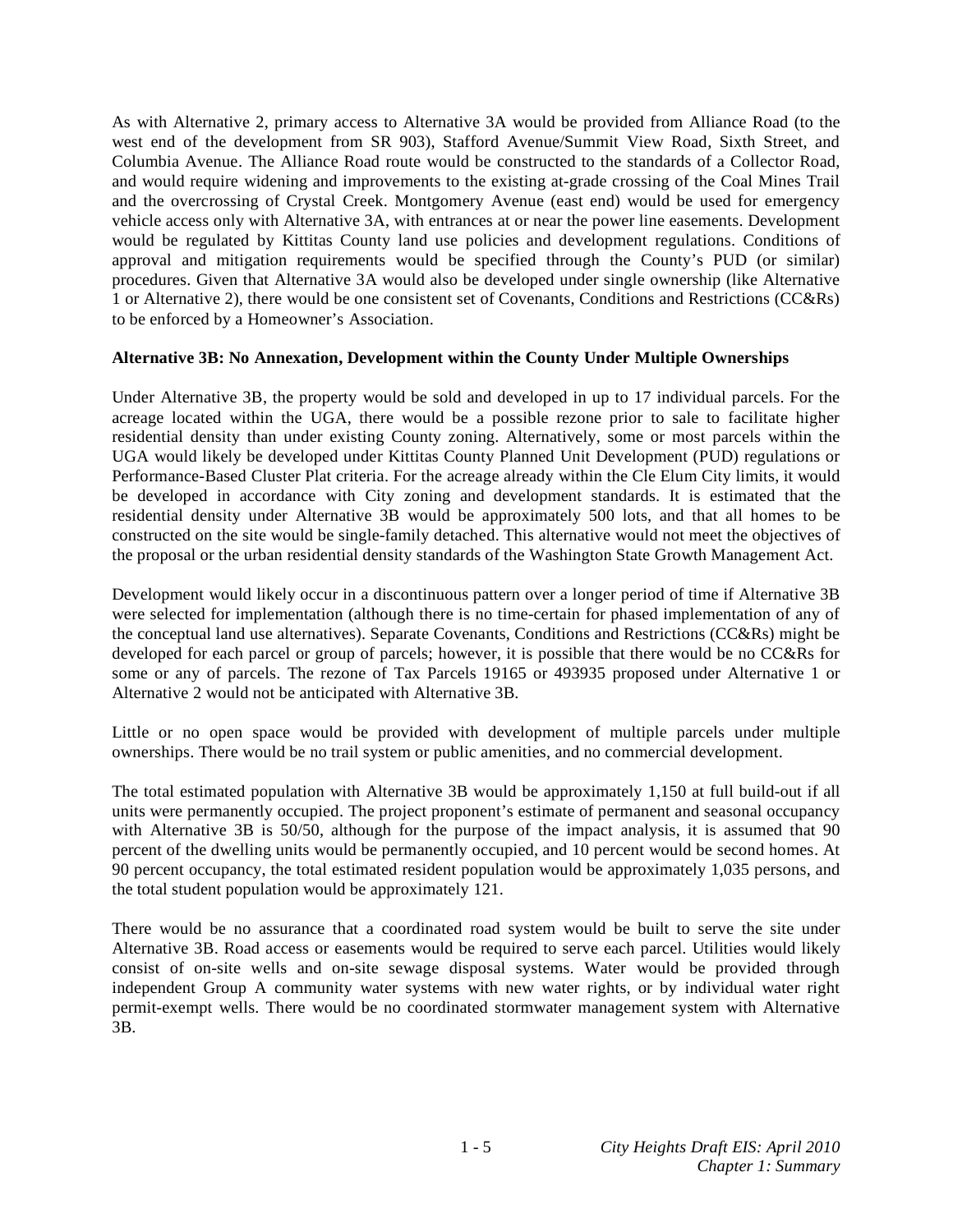#### **Alternative 4: No Action**

If the City Heights Planned Mixed-Use Development did not proceed, there would be no alteration to the site at this time. Northland Resources, L.L.C. would have the discretion to decide whether to maintain ownership of the property, pursue some other use, or delay and reapply for development at some future time. The property could be sold to others for development. Based on the fact that the site is within a designated Urban Growth Area, it is presumed that it would undergo urban development sometime within the current City/County 20-year planning period  $(2005-2025)$ . However, for the purpose of this analysis, it is assumed that under Alternative 4, there would be no change to the existing conditions of the property.

### **1.4 Significant Impacts and Mitigation Measures**

The full text of the Affected Environment, Potential Impacts, and Mitigation Measures for the proposed action and conceptual land use alternatives is presented in Draft EIS Chapter 3. A summary matrix of potential impacts and mitigation measures is provided in Table 1.4-1, below. In some cases, these descriptions are considerably abbreviated from the full discussion in Draft EIS Chapter 3, and lack explanations of terminology and analytical methods. Summary statements of project impacts in the table also appear in the absence of the context of existing environmental conditions (the Affected Environment discussions in Draft EIS Chapter 3). For these reasons, readers are encouraged to review the more comprehensive discussion of issues of interest in the Draft EIS to develop the most accurate understanding of impacts associated with the proposed action. A comparison of the potential impacts of the alternatives is provided in Draft EIS Chapter 2, Table 2.10-1.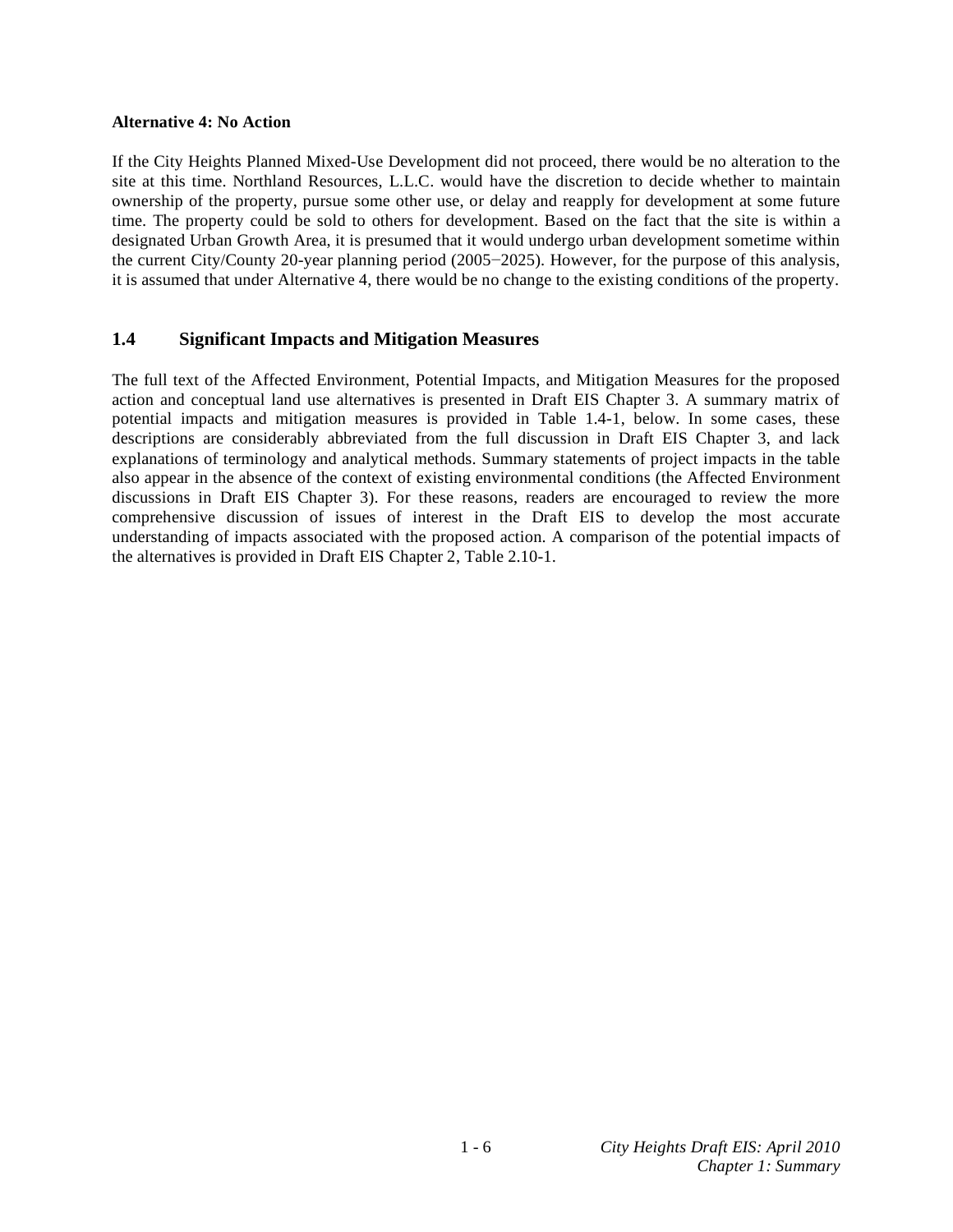| <b>Potential Impacts</b>                                                                                                                                                                                                                                                                                                                                                                                                                                                                                                | <b>Mitigation Measures</b>                                                                                                                                                                                                                                                                                                                                                                                                                                                                                                                                                                                                                                                                                                                                                                                                                                                                                                                                                                                                                                                                                                                                                                                                                                                                                                                                                                                                                                                                                                                                                                                                                                                                                                                                                                                                                                                                                                                                                                                                                                                                                                                                               |
|-------------------------------------------------------------------------------------------------------------------------------------------------------------------------------------------------------------------------------------------------------------------------------------------------------------------------------------------------------------------------------------------------------------------------------------------------------------------------------------------------------------------------|--------------------------------------------------------------------------------------------------------------------------------------------------------------------------------------------------------------------------------------------------------------------------------------------------------------------------------------------------------------------------------------------------------------------------------------------------------------------------------------------------------------------------------------------------------------------------------------------------------------------------------------------------------------------------------------------------------------------------------------------------------------------------------------------------------------------------------------------------------------------------------------------------------------------------------------------------------------------------------------------------------------------------------------------------------------------------------------------------------------------------------------------------------------------------------------------------------------------------------------------------------------------------------------------------------------------------------------------------------------------------------------------------------------------------------------------------------------------------------------------------------------------------------------------------------------------------------------------------------------------------------------------------------------------------------------------------------------------------------------------------------------------------------------------------------------------------------------------------------------------------------------------------------------------------------------------------------------------------------------------------------------------------------------------------------------------------------------------------------------------------------------------------------------------------|
|                                                                                                                                                                                                                                                                                                                                                                                                                                                                                                                         | <b>EARTH</b>                                                                                                                                                                                                                                                                                                                                                                                                                                                                                                                                                                                                                                                                                                                                                                                                                                                                                                                                                                                                                                                                                                                                                                                                                                                                                                                                                                                                                                                                                                                                                                                                                                                                                                                                                                                                                                                                                                                                                                                                                                                                                                                                                             |
| Site development would result in permanent<br>modifications to topography as a result of grading to<br>construct roads, utilities and building sites. Earthwork<br>in the range of approximately 1,538,000 to 2,106,800<br>cubic yards would be required, depending on the<br>alternative selected for implementation. It is projected<br>that approximately 90% of this material can be<br>redistributed on-site, resulting in minimal requirements<br>for export of unsuitable materials or import of select<br>fill. | The proposal includes clustering development on<br>existing prominent terraces to the maximum extent<br>practicable in order to minimize development in steeper<br>areas that would require more grading.<br>. The open space proposal under Alternative 1, 2, or 3A<br>would preserve unique physical features of the site in<br>permanent open space: the Slick Rock feature along the<br>south boundary and approximately one-half of the Red<br>Rock waste rock pile – the area with the highest<br>elevations and steepest gradient.<br>. No development is proposed in the lower portion of<br>Balmers Canyon where unconsolidated soils resulted in<br>a recent landslide.<br>. Construction slopes will be required to conform to<br>Washington Industrial Safety and Health Act (WISHA)<br>requirements for excavation and trenching.<br>. Site grading under Alternative 1 or 2 would be<br>required to comply with Title 15, Chapter 15.30 of the<br>Cle Elum Municipal Code, including obtaining a<br>grading permit.<br>. Site grading under Alternative 3A or 3B would be<br>required to comply with the Kittitas County Code,<br>which specifies compliance with the International<br>Building Code (IBC) and standard construction and<br>geotechnical engineering practices. The County does<br>not currently require a grading permit.<br>. If site development is proposed closer to steep slopes<br>than indicated in applicable regulations, and/or in areas<br>where slopes greater than 40% would be modified,<br>specific additional geotechnical evaluation would be<br>required prior to permit approval.<br>. Coordinated planning could minimize impacts to<br>topography by consolidating the location of access<br>roads, borrow areas, and staging areas during<br>construction, and by consolidating the location of<br>roadways, utility corridors, and stormwater<br>management facilities in the developed-condition of the<br>site.<br>. If Alternative 1 or 2 is selected, haul routes and plans<br>will be submitted to the City of Cle Elum Public Works<br>Director for approval prior to the start of construction<br>activity. |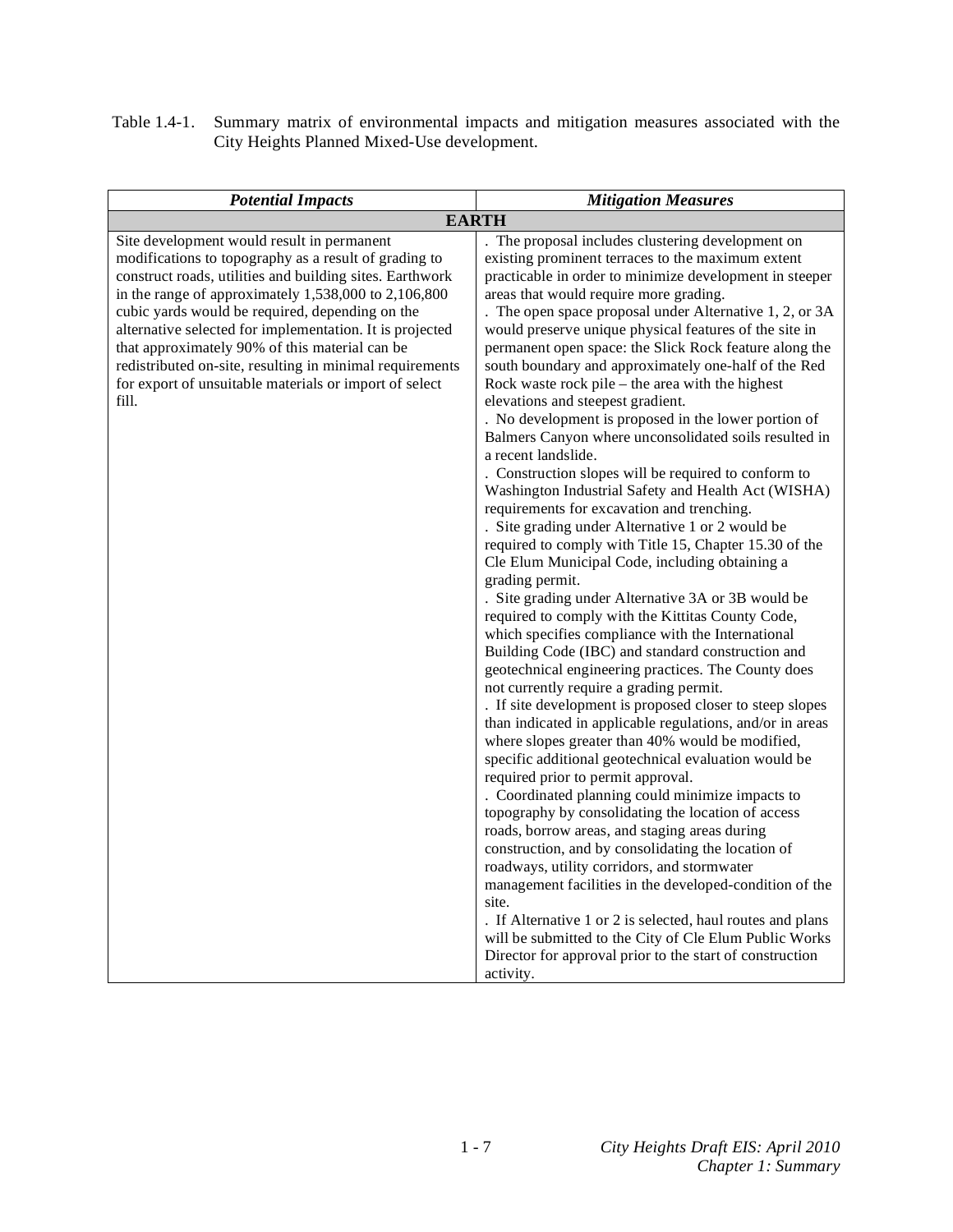| Table 1.4-1. Summary matrix of environmental impacts and mitigation measures associated with the |
|--------------------------------------------------------------------------------------------------|
| City Heights Planned Mixed-Use development, <i>continued</i> .                                   |

| <b>Potential Impacts</b>                                                          | <b>Mitigation Measures</b>                                                            |
|-----------------------------------------------------------------------------------|---------------------------------------------------------------------------------------|
| If mechanical means of excavating bedrock on the site                             | . Blasting (if any) shall be performed consistent with                                |
| prove to be ineffective, minor blasting techniques may                            | the requirements of the Washington Department of                                      |
| be required to remove obstructions in areas planned for                           | Labor and Industries, Washington Administrative Code                                  |
| the construction of roads, utilities and home sites. The                          | (WAC 296-52), and other applicable regulations.                                       |
| blasting method would generally consist of drilling                               | . Consistent with the conditions of the property owner's                              |
| shallow holes to the desired depth, loading holes with                            | easement to Puget Sound Energy, no blasting shall be                                  |
| small amounts of explosives, connecting holes in a                                | done within 300 feet of the electrical transmission                                   |
| designed sequence, covering the area to prevent                                   | corridors through the site without PSE's written                                      |
| dispersion, and detonating explosives to fracture rock in                         | consent, and PSE shall not unreasonably withhold this                                 |
| localized areas for excavation. Impacts to                                        | consent.                                                                              |
| subjacent/lateral support on adjacent properties would                            | . A detailed blast specification would be prepared, as                                |
| not be anticipated because development activities would                           | needed, by a Project Engineer to integrate the findings                               |
| be conducted in accordance with applicable regulations,                           | and recommendations of the Geotechnical Report and                                    |
| geotechnical standards, and prudent construction                                  | the Coal Mine Hazards Risk Assessment, and to outline                                 |
| practices.                                                                        | blasting objectives and activities.                                                   |
|                                                                                   | . The Blasting Contractor would prepare a site-specific                               |
|                                                                                   | blast plan, as needed, to identify all details and                                    |
|                                                                                   | procedures for on-site blasting.                                                      |
|                                                                                   | . Blast monitoring shall be performed as necessary                                    |
|                                                                                   | according to WAC 296-52 to record vibration and<br>sound levels.                      |
|                                                                                   |                                                                                       |
|                                                                                   | . Blast mats would be used as necessary to prevent the<br>occurrence of flyrock.      |
|                                                                                   | . Soil and rock slopes created by blasting (if any) shall                             |
|                                                                                   | be modified and maintained according to the                                           |
|                                                                                   | recommendations of a qualified Geotechnical Engineer.                                 |
| Certain on-site geologic units will be suitable for                               | . Soils with a high percentage of fines (such as bedrock                              |
| producing structural fill material, such as glacial                               | residuum and coal waste rock) can be used for structural                              |
| deposits consisting of sands and gravels. Use of this                             | fill if earthwork is performed during dry weather                                     |
| material will minimize off-site trips to import structural                        | conditions and proper methods of compaction are                                       |
| fill. Soils with a high percentage of fines would be                              | employed. Alternatively, these soils can be used as                                   |
| moisture-sensitive making them difficult to work with                             | general fill in areas not sensitive to settlement (such as                            |
| in wet weather.                                                                   | areas to be landscaped).                                                              |
|                                                                                   | . If excess unsuitable material is generated during site                              |
|                                                                                   | grading, it may be exported from the site.                                            |
| Total organic carbon (TOC) content in the Red Rock                                | . Based on the results of laboratory analysis, the Red                                |
| area waste rock is less than 10%. Laboratory test results                         | Rock area waste rock can be left in-place and, subject to                             |
| were below all environmental screening levels for other<br>chemical constituents. | geotechnical suitability, could be used as fill elsewhere<br>on the site or off-site. |
| Development within areas containing past uncontrolled                             | . If site development that requires subgrade                                          |
| fills would have no impact on development other than                              | modification is proposed within areas containing past                                 |
| to require an increased level of effort if unsuitable                             | uncontrolled fills, additional geotechnical investigation                             |
| subgrade material is modified or removed/replaced.                                | of the subsurface condition of these areas may be                                     |
|                                                                                   | warranted.                                                                            |
| Seismic events could impact the integrity of structures,                          | . Proposed site development would comply with                                         |
| roadways, and utilities within the development, and                               | applicable seismic design code.                                                       |
| would have the potential to destabilize slopes; however,                          | . Alternative 1 or 2 would be required to comply with                                 |
| risk of surficial ground rupture and liquefaction is                              | the Cle Elum Municipal Code and structural design                                     |
| considered low due to the distance to known active                                | provisions of the International Building Code.                                        |
| faults and long recurrence intervals for earthquakes on                           | . Alternative 3A or 3B would be required to comply                                    |
| these faults.                                                                     | with the Kittitas County-adopted version of the Uniform                               |
|                                                                                   | Building Code (KCC 17A.06.010).                                                       |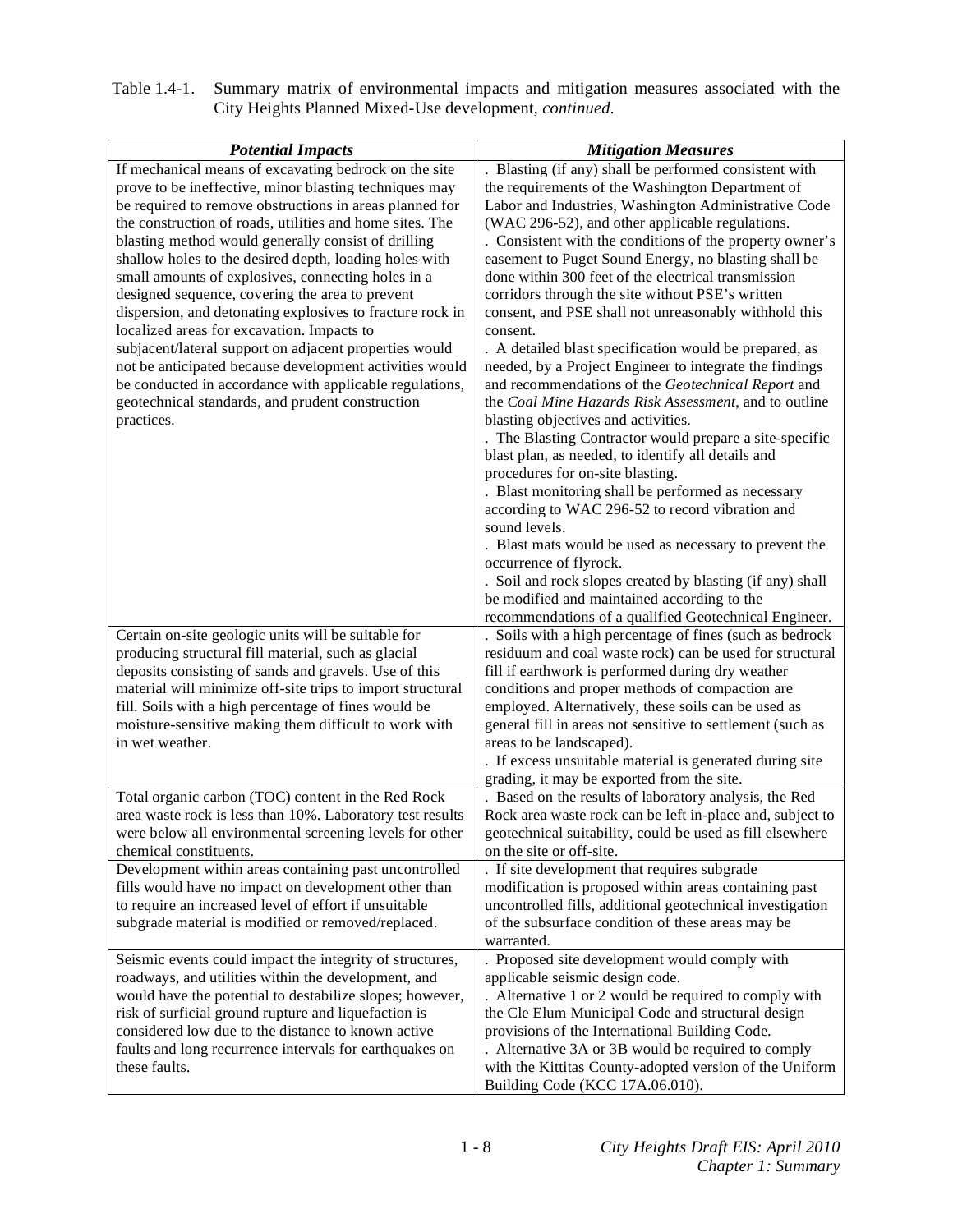| Table 1.4-1. Summary matrix of environmental impacts and mitigation measures associated with the |
|--------------------------------------------------------------------------------------------------|
| City Heights Planned Mixed-Use development, <i>continued</i> .                                   |

| <b>Potential Impacts</b>                                                                                       | <b>Mitigation Measures</b>                                                                                       |
|----------------------------------------------------------------------------------------------------------------|------------------------------------------------------------------------------------------------------------------|
| Ground-disturbing activities during construction would                                                         | Best Management Practices required by Ecology's                                                                  |
| increase erosion potential on the site. If stripped of                                                         | 2004 Stormwater Management Manual for Eastern                                                                    |
| vegetation, the erosion hazard of most natural surface                                                         | Washington (SWMMEW) will be implemented to                                                                       |
| soils on the property is considered moderate to severe,                                                        | control erosion potential during earthwork activities on                                                         |
| particularly on most steep slopes along the south site                                                         | the site.                                                                                                        |
| boundary and in drainage courses.                                                                              | Conditions of erosion from the site during                                                                       |
| Excavation dewatering may be required where shallow<br>groundwater is present, causing water to be temporarily | construction would be mitigated by compliance with                                                               |
| discharged to the ground surface. If improperly                                                                | applicable State and local regulations, including a                                                              |
| managed, construction dewatering activities could result                                                       | National Pollutant Discharge Elimination System                                                                  |
| in erosion.                                                                                                    | (NPDES) Construction Stormwater General permit                                                                   |
|                                                                                                                | issued by Ecology.                                                                                               |
|                                                                                                                | . Elements of the NPDES permit would include a site-                                                             |
|                                                                                                                | specific Temporary Erosion and Sedimentation Control                                                             |
|                                                                                                                | Plan (TESCP), and installation of stormwater                                                                     |
|                                                                                                                | management measures in compliance with Ecology's                                                                 |
|                                                                                                                | 2004 SWMMEW.                                                                                                     |
| Road and utility crossings of drainage courses in the                                                          | Stabilization of site soils and construction of a                                                                |
| developed condition of the site could be at risk of                                                            | coordinated stormwater management system would                                                                   |
| impact due to debris flows in these channels. Stream A                                                         | eliminate areas where erosion presently occurs on the                                                            |
| (Balmers Canyon) and Stream B (Deer Creek) were                                                                | property. The proposal includes regrading and                                                                    |
| observed to have the greatest potential for debris flows.                                                      | stabilization measures in the Stream C and Stream D                                                              |
|                                                                                                                | drainage courses.                                                                                                |
|                                                                                                                | . Under Alternative 1 or 2, the Development                                                                      |
|                                                                                                                | Agreement to be negotiated between the City of Cle                                                               |
|                                                                                                                | Elum and the project proponent could specify larger                                                              |
|                                                                                                                | setbacks from drainage courses through the site.                                                                 |
| Uncollapsed areas of underground mines would have                                                              | The Coal Mine Hazards Risk Assessment identifies                                                                 |
| the potential to affect construction activities if earth                                                       | six categories of Coal Mine Hazard Areas (CMHAs) on                                                              |
| stability is compromised. Construction activities near                                                         | the City Heights site, formulates development criteria                                                           |
| abandoned mine openings and in the vicinity of shallow                                                         | appropriate for each level of hazard, and describes                                                              |
| mine workings could be impacted by voids. Proposed<br>Development Area E is underlain by mine workings         | additional potential mitigation for site development in<br>areas with these characteristics. Mitigation measures |
| that range from exposed at the ground surface to 150                                                           | include additional proof-drilling in some areas to                                                               |
| deep. Some portions of Development Area E are                                                                  | confirm the absence of remnant voids, or drilling and                                                            |
| identified as not suitable for development at this time.                                                       | grouting to fill identified voids that would otherwise                                                           |
|                                                                                                                | pose a risk of settlement in the developed-condition of                                                          |
|                                                                                                                | the project. The findings and recommendations of the                                                             |
|                                                                                                                | Coal Mine Hazards Risk Assessment are described in                                                               |
|                                                                                                                | detail in Draft EIS Section 3.1.4. The proposal includes                                                         |
|                                                                                                                | complying with these recommendations.                                                                            |
|                                                                                                                | . If additional geotechnical investigations to be                                                                |
|                                                                                                                | conducted during the design phase discover abandoned                                                             |
|                                                                                                                | mine hazards not previously identified, specific                                                                 |
|                                                                                                                | geotechnical investigation of these features may be                                                              |
|                                                                                                                | warranted.                                                                                                       |
|                                                                                                                | . The City of Cle Elum has no adopted regulations                                                                |
|                                                                                                                | regarding development above abandoned coal mine                                                                  |
|                                                                                                                | areas that would apply to Alternative 1 or 2. King                                                               |
|                                                                                                                | County guidelines are included for reference in                                                                  |
|                                                                                                                | Appendix A to the Coal Mine Hazards Risk Assessment.                                                             |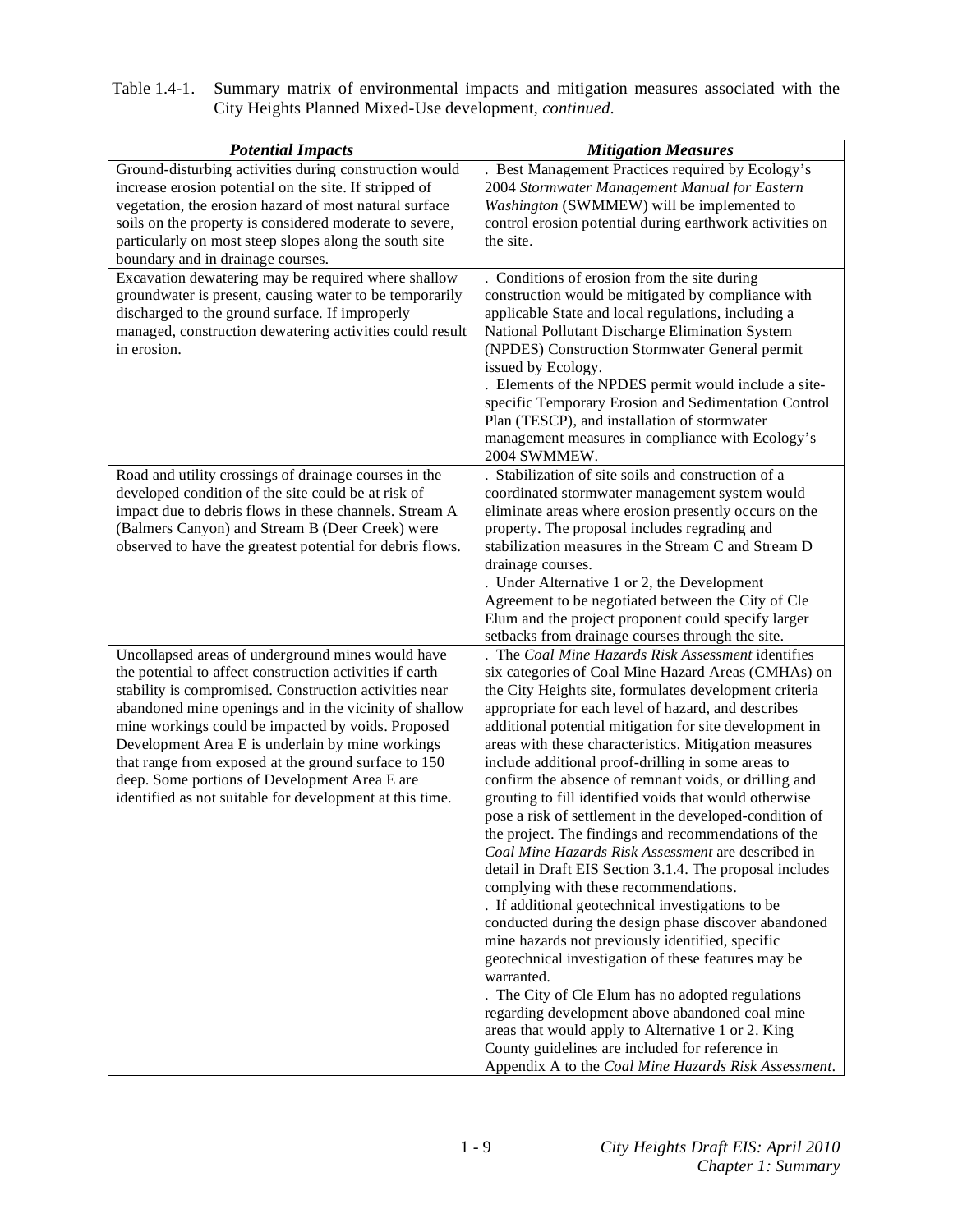| Table 1.4-1. Summary matrix of environmental impacts and mitigation measures associated with the |
|--------------------------------------------------------------------------------------------------|
| City Heights Planned Mixed-Use development, <i>continued</i> .                                   |

| <b>Potential Impacts</b>                                                                                                                                                                                                                                                                                                                                                                                                                                                                                                                                                                                                                                                                                                                                                                                                                                                                                                                                                                                                                                                                              | <b>Mitigation Measures</b>                                                                                                                                                                                                                                                                                                                                                                                                                                                                                                                                                                                                                                                                                                                                                                                                                                                                                                                                                                                                                                                                                                                                                                                                                                                                                                                                                                                                                                                                                                                                                                                                                                                                                                                                       |
|-------------------------------------------------------------------------------------------------------------------------------------------------------------------------------------------------------------------------------------------------------------------------------------------------------------------------------------------------------------------------------------------------------------------------------------------------------------------------------------------------------------------------------------------------------------------------------------------------------------------------------------------------------------------------------------------------------------------------------------------------------------------------------------------------------------------------------------------------------------------------------------------------------------------------------------------------------------------------------------------------------------------------------------------------------------------------------------------------------|------------------------------------------------------------------------------------------------------------------------------------------------------------------------------------------------------------------------------------------------------------------------------------------------------------------------------------------------------------------------------------------------------------------------------------------------------------------------------------------------------------------------------------------------------------------------------------------------------------------------------------------------------------------------------------------------------------------------------------------------------------------------------------------------------------------------------------------------------------------------------------------------------------------------------------------------------------------------------------------------------------------------------------------------------------------------------------------------------------------------------------------------------------------------------------------------------------------------------------------------------------------------------------------------------------------------------------------------------------------------------------------------------------------------------------------------------------------------------------------------------------------------------------------------------------------------------------------------------------------------------------------------------------------------------------------------------------------------------------------------------------------|
| Coal waste rock areas with a significant percentage of<br>coal content would provide a weak subgrade for<br>pavements, utilities or structures. Coal waste rock<br>occurs up to 20 feet deep in proposed Development<br>Area A at the west end of the site. The Coal Mine<br>Hazards Risk Assessment indicates that this area is not<br>at risk of mine subsidence, but requires investigation,<br>stability analysis, evaluation and design by a qualified<br>Geotechnical/Civil Engineer before its development<br>potential can be confirmed.                                                                                                                                                                                                                                                                                                                                                                                                                                                                                                                                                      | . Site-specific investigation performed to determine the<br>development potential of each area of the site would<br>satisfy the requirements of Kittitas County for<br>reviewing development applications under Alternative<br>3A or 3B if either of these alternatives is selected for<br>implementation.<br>. Qualified Geotechnical/Civil Engineering consultant<br>services could be retained to develop and implement<br>closure designs for abandoned mine features in Sections<br>25, 26 and 27 of Township 20 N, Range 15 E, WM.<br>. Prior to submitting permit applications for proposed<br>Development Area A, additional geotechnical<br>investigations shall be performed to determine best<br>construction practices and engineering solutions to<br>strengthen soils or transmit structural loads to the<br>underlying native soil.                                                                                                                                                                                                                                                                                                                                                                                                                                                                                                                                                                                                                                                                                                                                                                                                                                                                                                               |
| Composite samples of coal washing waste rock in<br>proposed Development Area A were submitted for<br>laboratory analysis. Low concentrations of carcinogenic<br>polycyclic aromatic hydrocarbons (cPAHs) that slightly<br>exceed the human health screening level of 1 mg/kg<br>were found in the Area A coal waste pile. This<br>concentration was below the screening level standard<br>for risk of leaching into groundwater (2 mg/kg).<br>Arsenic, barium, chromium and lead were detected in<br>the Area A samples, but not at levels that present an<br>environmental risk. Total Organic Carbon (TOC)<br>content was evaluated as a means to estimate the coal<br>content of the material, as materials with high coal<br>content present potential risks for methane gas<br>generation, spontaneous combustion, and/or settlement<br>of soils as the material degrades. The Area A TOC<br>content in composite samples was 45%. There is no<br>evidence and there have been no reports that<br>combustion has occurred in this material since it was<br>deposited approximately 50 years ago. | The open space proposal under Alternative 1, 2, or 3A<br>includes park features along the east side of proposed<br>Development Area A2. At such time as development is<br>proposed in this area, it will be important to confirm<br>that soils in public park or public amenity areas do not<br>contain levels of coal waste with unacceptable levels of<br>cPAHs for direct human contact, or for these areas to be<br>cleaned up for park use. Clean up may involve<br>excavation and removal of the material from the site in<br>areas where direct human contact would be of concern,<br>or capping in-place with coal-free soil and revegetating<br>these areas.<br>. The applicant proposes to comply with the<br>recommendations of the Geotechnical consultant with<br>regard to handling, disposal, compaction, and/or<br>capping (as necessary) coal waste deposits on the site.<br>. Capping would be consistent with both the<br>Washington State Model Toxics Control Act (MTCA)<br>remediation requirements and coal mine waste<br>reclamation practices. Alternatively, this material may<br>be excavated and disposed off-site as a non-hazardous<br>waste at a Subtitle D landfill.<br>. Strategies to minimize the potential for spontaneous<br>combustion of the coal washing waste rock will focus<br>on minimizing airflow, erosion, and infiltration of<br>precipitation. Typical measures include compaction,<br>grading slopes to minimize erosion potential, and/or<br>capping with coal-free soil and installing plantings to<br>stabilize these soils.<br>. If structures are proposed in areas where coal waste<br>rock remains on the site, engineered controls will be<br>installed to prevent potential methane gas accumulation. |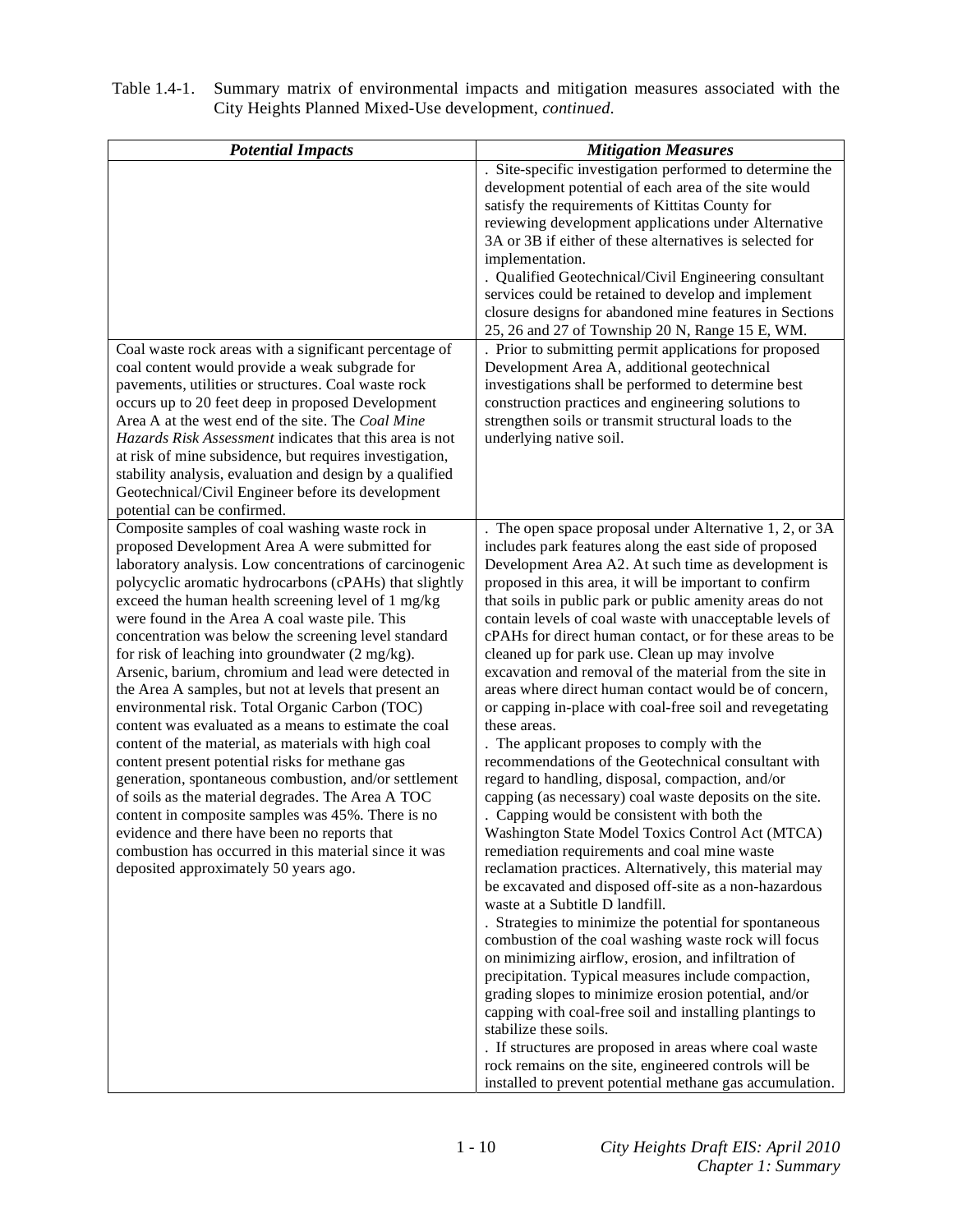| <b>Potential Impacts</b>                                                                                              | <b>Mitigation Measures</b>                                                                                    |
|-----------------------------------------------------------------------------------------------------------------------|---------------------------------------------------------------------------------------------------------------|
|                                                                                                                       | The 45% TOC content of the coal washing waste rock                                                            |
|                                                                                                                       | in proposed Development Area A further reinforces the                                                         |
|                                                                                                                       | geotechnical recommendation that measures should be                                                           |
|                                                                                                                       | taken during the construction of roads, utilities and                                                         |
|                                                                                                                       | structures to minimize or eliminate the risk of                                                               |
|                                                                                                                       | settlement.                                                                                                   |
| Chemical concentrations in the Red Rock area coal slag                                                                | . Development in the Red Rock area coal slag will                                                             |
| (distinguished from the Red Rock area waste rock<br>discussed above) were below all environmental                     | either be avoided, or the applicant will comply with the<br>recommendations of the Geotechnical consultant to |
| screening levels; therefore, this material does not pose                                                              | implement measures that would minimize or avoid                                                               |
| any identifiable environmental risks. The TOC content                                                                 | settlement in areas where roads, utilities or structures                                                      |
| was 27%, indicating a potential for settlement in this                                                                | are proposed.                                                                                                 |
| material due to degradation of the organic (coal) content                                                             |                                                                                                               |
| over time.                                                                                                            |                                                                                                               |
| Significant Unavoidable Adverse Impacts: Site development would result in some permanent modifications to             |                                                                                                               |
| topography to achieve design grades for the construction of roads, utilities, and home sites. It is not expected that |                                                                                                               |
| these modifications would constitute significant adverse impacts. To the extent that site development complies        |                                                                                                               |
| with applicable regulations and accepted engineering design standards, the recommendations of the Coal Mine           |                                                                                                               |
| Hazards Risk Assessment, and prudent construction practices, no significant unavoidable adverse impacts to            |                                                                                                               |
| geology, soils, erosion, abandoned mine features, or potentially hazardous substances would be expected to occur.     |                                                                                                               |
|                                                                                                                       | <b>AIR QUALITY</b>                                                                                            |
| During construction there would be localized increases                                                                | . Construction contractors would be required to comply                                                        |
| in suspended particulate matter (i.e., dust) as a result of                                                           | with Ecology regulations requiring that reasonable                                                            |
| excavation and grading.                                                                                               | precautions be taken to minimize fugitive dust                                                                |
|                                                                                                                       | emissions that could adversely affect off-site locations.                                                     |
| Construction activities would generate land-clearing<br>debris.                                                       | . WAC 175-425 would prohibit burning land-clearing                                                            |
|                                                                                                                       | debris on the site. Therefore, the proposal includes<br>chipping this material, or having it removed from the |
|                                                                                                                       | site for composting at an off-site facility.                                                                  |
| There would be emissions to the air from construction-                                                                | . A condition could be imposed in construction                                                                |
| related vehicles and equipment operating on the site,                                                                 | contracts to require measures to minimize on-site diesel                                                      |
| though there is little or no danger that such emissions                                                               | engine idling and to locate combustion-fueled                                                                 |
| would result in pollutant concentrations that would                                                                   | equipment as far as possible from newly-built on-site                                                         |
| represent a health risk.                                                                                              | residences or nearby off-site residences.                                                                     |
| There would be odors associated with some phases of                                                                   | . Construction contractors would be responsible for                                                           |
| construction (such as paving activities); however, these                                                              | complying with Ecology regulations that require use of                                                        |
| would be short-term and unlikely to significantly affect                                                              | recognized good practice and procedures to reduce                                                             |
| the nearest residents.                                                                                                | odors to a reasonable minimum if such odors were to                                                           |
|                                                                                                                       | interfere with an owner's use and enjoyment of their                                                          |
|                                                                                                                       | property (WAC 173-400-040).                                                                                   |
| Residential wood burning for space heating or aesthetic                                                               | . The proposal includes prohibiting installation or use                                                       |
| effects would produce carbon monoxide and fine                                                                        | of residential wood-burning appliances under                                                                  |
| particulate matter ( $PM_{10}$ and $PM_{25}$ ). The only potential                                                    | Alternative 1, 2, or 3A, to be enforced by the                                                                |
| for this impact to occur would be with Alternative 3B.                                                                | Homeowners' Association through the Covenants,                                                                |
|                                                                                                                       | Conditions & Restrictions (CC&Rs) of the<br>development. Natural gas appliances would be installed            |
|                                                                                                                       | instead. The City will further enforce these restrictions                                                     |
|                                                                                                                       | through plat conditions and/or building permit                                                                |
|                                                                                                                       | conditions.                                                                                                   |
|                                                                                                                       |                                                                                                               |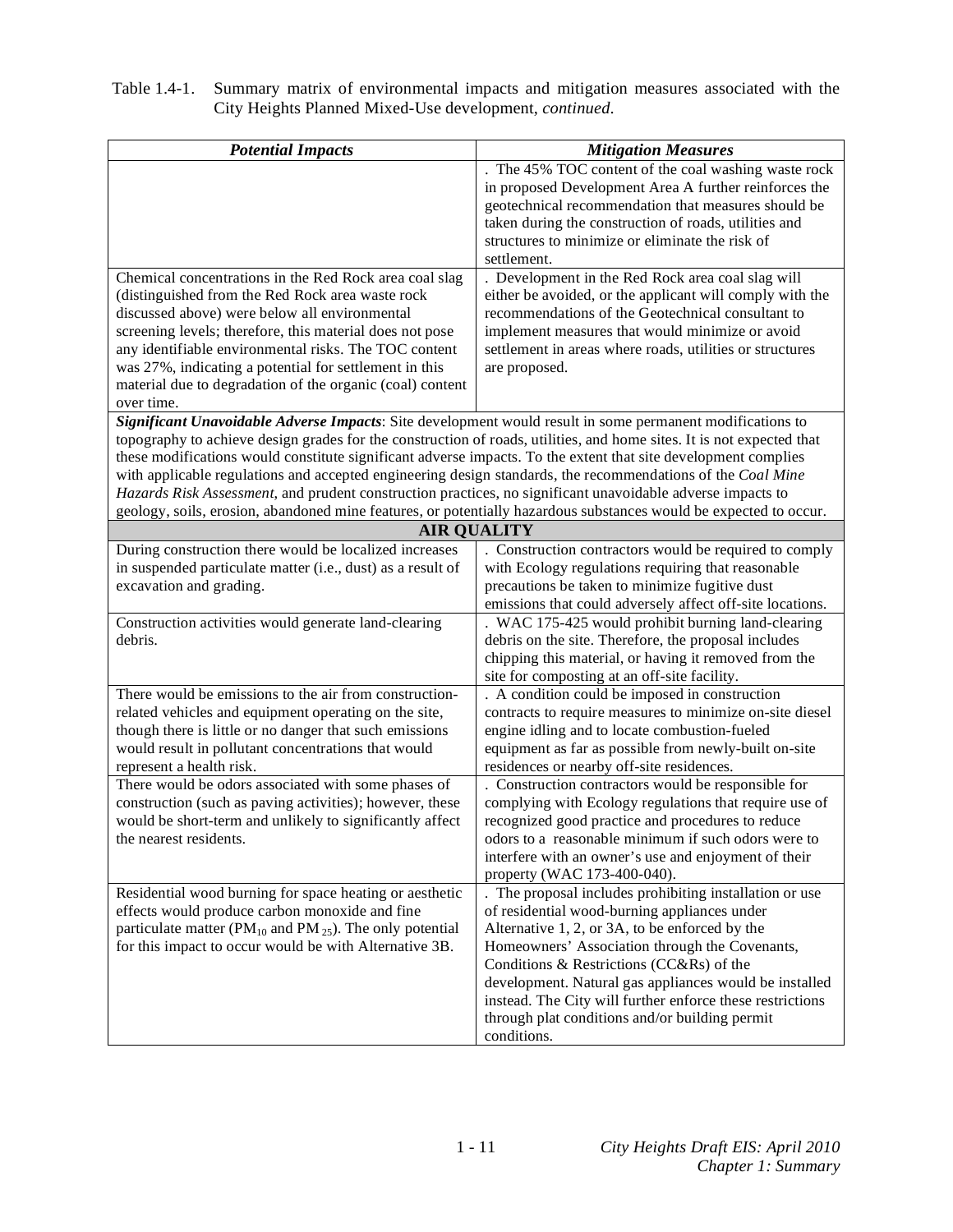| Table 1.4-1. Summary matrix of environmental impacts and mitigation measures associated with the |
|--------------------------------------------------------------------------------------------------|
| City Heights Planned Mixed-Use development, <i>continued</i> .                                   |

| <b>Potential Impacts</b>                                                                                          | <b>Mitigation Measures</b>                                                                                        |
|-------------------------------------------------------------------------------------------------------------------|-------------------------------------------------------------------------------------------------------------------|
| A review based on U.S. Environmental Protection                                                                   | . No mitigation is required for emissions to the air from                                                         |
| Agency (EPA) guidance regarding potential air quality                                                             | project traffic in the developed-condition of the site.                                                           |
| impacts from transportation sources indicated that                                                                |                                                                                                                   |
| project traffic conditions at full build-out and                                                                  |                                                                                                                   |
| occupancy in 2022 would be unlikely to result in<br>significant air quality impacts for any of the conceptual     |                                                                                                                   |
| land use alternatives.                                                                                            |                                                                                                                   |
| Some types of neighborhood commercial use could be a                                                              | . On-site commercial activities would be subject to                                                               |
| potential source of odor in the developed-condition of                                                            | applicable ambient air quality standards (WAC 173-470                                                             |
| the site (such as restaurants or a dry cleaner).                                                                  | through 173-475) and air quality nuisance rules (WAC                                                              |
|                                                                                                                   | 173-400-040[4]) to minimize odor that could be                                                                    |
|                                                                                                                   | annoying to neighbors.                                                                                            |
| A greenhouse gas (GHG) emissions analysis was                                                                     | There are as yet no specific GHG emission reduction                                                               |
| prepared for the City Heights conceptual land use                                                                 | requirements or targets in Washington State that apply                                                            |
| alternatives based on embodied emissions in building                                                              | to land use projects. Guidance in this area at the time                                                           |
| materials and processes, post-development energy                                                                  | the GHG emission analysis was performed indicated an                                                              |
| usage, and transport sources. There are as yet no means<br>in Washington State to gauge whether these emissions   | intent to compile data for later discussions of this issue<br>at the State level.                                 |
| would constitute an impact in terms of their potential                                                            |                                                                                                                   |
| effect on climate.                                                                                                |                                                                                                                   |
| Significant Unavoidable Adverse Impacts: With implementation of controls required by State and Federal            |                                                                                                                   |
| regulations, and Best Management Practices to be specified in construction contracts to minimize prolonged        |                                                                                                                   |
| exposure of nearby people to construction-related emissions, no significant unavoidable adverse impacts to air    |                                                                                                                   |
| quality would be anticipated during site development. The proposal to prohibit residential wood burning under all |                                                                                                                   |
|                                                                                                                   | conceptual land use plans except Alternative 3B would minimize emissions to the air in the developed-condition of |
| the project. No other emissions to the air would rise to a level of significant unavoidable adverse impact.       |                                                                                                                   |
|                                                                                                                   | <b>WATER RESOURCES</b>                                                                                            |
| Construction activities have the potential to impact                                                              | The proposal includes addressing the potential for                                                                |
| groundwater resources through accidental releases of<br>pollutants from construction equipment, and/or            | construction-related impacts to groundwater quality or<br>quantity through Best Management Practices (BMPs)       |
| infiltration of contaminated stormwater (if any).                                                                 | and stormwater management measures to be                                                                          |
|                                                                                                                   | implemented in accordance with Ecology's 2004                                                                     |
|                                                                                                                   | Stormwater Management Manual for Eastern                                                                          |
|                                                                                                                   | Washington (SWMMEW).                                                                                              |
|                                                                                                                   | . A National Pollutant Discharge Elimination System                                                               |
|                                                                                                                   | (NPDES) Construction Stormwater Permit will be                                                                    |
|                                                                                                                   | required for the project, to be issued and administered                                                           |
|                                                                                                                   | by the Department of Ecology. The proposal includes<br>complying with the conditions of this permit.              |
| Short-term dewatering of saturated, unconsolidated                                                                | . Stormwater pre-treatment BMPs such as gravel filter                                                             |
| soils during construction (such as during trenching and                                                           | berms and sediment ponds could be used to reduce the                                                              |
| installation of utilities) would also have the potential to                                                       | potential for construction-related impacts to                                                                     |
| impact groundwater quality.                                                                                       | groundwater quality.                                                                                              |
|                                                                                                                   | . Construction dewatering could be minimized by                                                                   |
|                                                                                                                   | limiting these activities to drier months of the year                                                             |
|                                                                                                                   | when groundwater levels would be lower or not present.                                                            |
| Under any conceptual land use alternative, the 28 acres                                                           | . No mitigation would be required for the City to                                                                 |
| of the City Heights site presently within the City limits                                                         | provide water supply to the area of the site already                                                              |
| would be provided with water by the City of Cle Elum<br>from its existing water supply. The unallocated portion   | within the City limits.<br>. The project would be required to construct an on-site                                |
| of the City's existing water supply is adequate to serve                                                          | water distribution system and to pay hook-up fees.                                                                |
| this area without adverse impact.                                                                                 | . Individual homeowners would be required to pay                                                                  |
|                                                                                                                   | monthly water service fees.                                                                                       |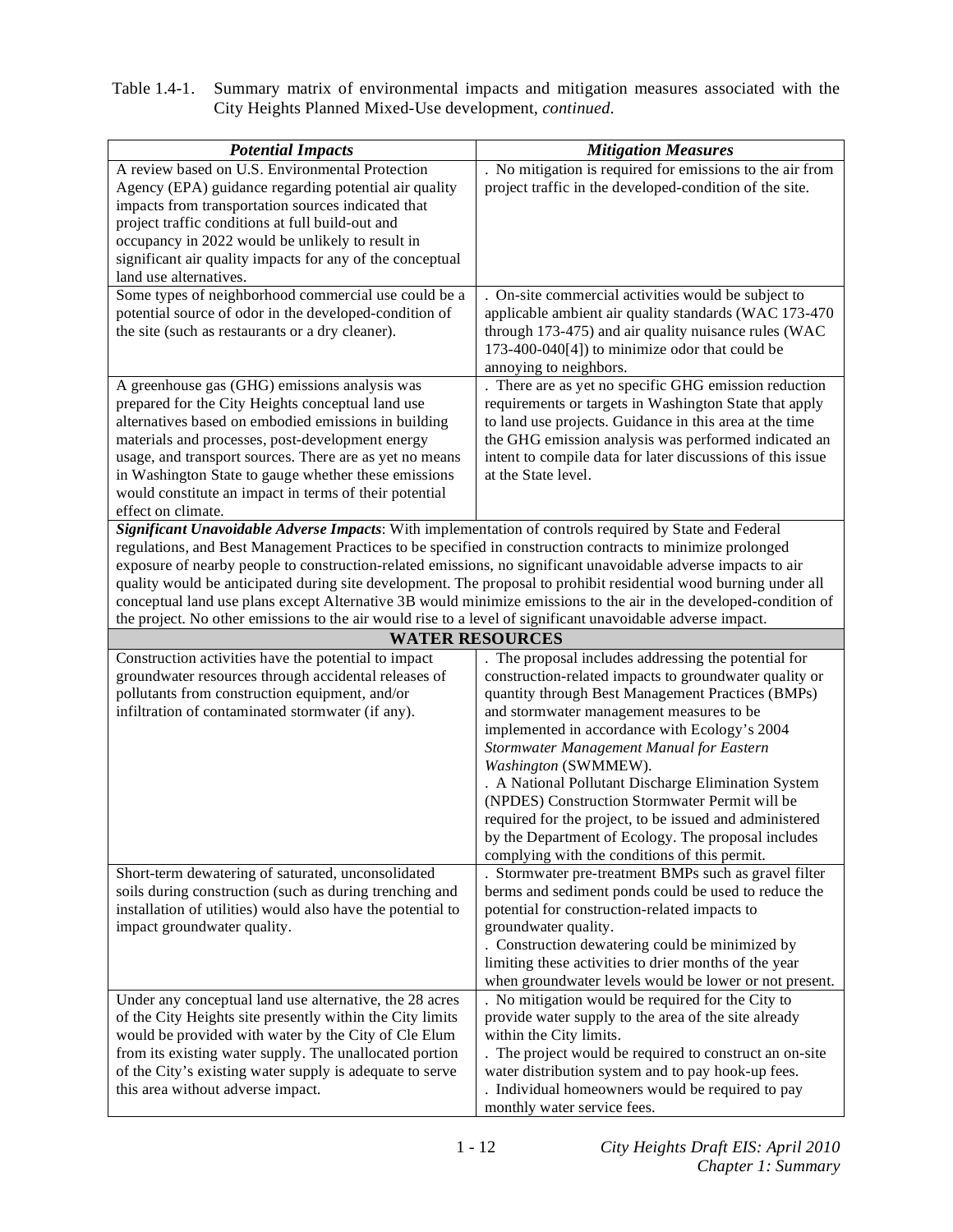| Table 1.4-1. Summary matrix of environmental impacts and mitigation measures associated with the |
|--------------------------------------------------------------------------------------------------|
| City Heights Planned Mixed-Use development, <i>continued</i> .                                   |

| <b>Potential Impacts</b>                                                                                                                                                                                                                                                                                                                                                                                                                                                                                                                                                                                                                                       | <b>Mitigation Measures</b>                                                                                                                                                                                                                                                                                                                                                                                                                                                                                                                                                                                                                                                    |
|----------------------------------------------------------------------------------------------------------------------------------------------------------------------------------------------------------------------------------------------------------------------------------------------------------------------------------------------------------------------------------------------------------------------------------------------------------------------------------------------------------------------------------------------------------------------------------------------------------------------------------------------------------------|-------------------------------------------------------------------------------------------------------------------------------------------------------------------------------------------------------------------------------------------------------------------------------------------------------------------------------------------------------------------------------------------------------------------------------------------------------------------------------------------------------------------------------------------------------------------------------------------------------------------------------------------------------------------------------|
| Under the City's water policy, the project proponent<br>may either contribute water to the City in sufficient<br>quantity to serve the number of equivalent residential<br>units (ERUs) in the 330 acres to be annexed, or may<br>purchase water from the City's excess supply at a rate<br>of \$3,500 per ERU. Northland Resources, LLC is in the<br>process of seeking approvals from Ecology to procure<br>and transfer new water rights (from a pre-1905 water<br>right) to the City sufficient to meet the expected annual<br>demand for up to 875 ERUs within the development.<br>Northland may purchase water from the City to serve up<br>to 250 ERUs. | The City Heights proposal includes two options for a<br>"water-budget-neutral" approach to the provision of<br>water supply to Alternative 1, 2, or 3A of the<br>development. These are described in Draft EIS Section<br>3.3.<br>. The terms of the water supply agreement to serve City<br>Heights under Alternative 1 or 2 will be negotiated in a<br>Development Agreement between the City and the<br>project proponent.                                                                                                                                                                                                                                                 |
| The new water right would likely specify the City's<br>existing surface water intake on the Yakima River as<br>the point of diversion, although use of one or more<br>groundwater supply wells to be operated by the City<br>may also be considered. New groundwater wells may be<br>drilled on-site or nearby to be used as the source of<br>water.                                                                                                                                                                                                                                                                                                           | . The City's Yakima River intake structure and raw<br>water pumping system was replaced and upgraded in<br>2004. These existing facilities have the capacity to<br>pump the additional water supply to serve City Heights<br>(if required).<br>. It may be possible to increase the size of these pumps<br>in the future if additional growth generates a demand<br>for additional pumping capacity at the Yakima River<br>intake.<br>. New wells to serve City Heights would need to be<br>approved by the Washington Department of Ecology.<br>Ecology will consider impacts to other potentially<br>affected water users in the area as part of their approval<br>process. |
| The water distribution system to be built for the City<br>Heights development would be tied-in to the existing<br>City of Cle Elum water treatment and distribution<br>system. If groundwater wells are utilized, on-site<br>treatment would be utilized instead of the City's<br>treatment plant.                                                                                                                                                                                                                                                                                                                                                             | . Based on current water usage and projected water<br>usage for the City Heights project, the City's existing<br>treatment facility would be capable of serving the water<br>needs of the City Heights project through development<br>of the first 300 to 400 ERUs. In the event that a water<br>treatment capacity trigger point is reached prior to that,<br>it is the responsibility of the City of Cle Elum to<br>construct an expansion to the water treatment plant.                                                                                                                                                                                                    |
| The water supply requirements of the City Heights<br>conceptual land use alternatives would range from a<br>total average daily demand of approximately 279,704<br>gallons per day (gpd) with Alternative 1, to<br>approximately 175,000 gpd with Alternative 3B. Water<br>supply requirements are discussed in more detail in<br>Draft EIS Section 3.18.1 Water Service.                                                                                                                                                                                                                                                                                      | . As a water conservation measure, the proposal under<br>Alternative 1 or 2 includes the use of low-flow faucets,<br>toilets and similar fixtures.<br>. Under any alternative, the developer could be<br>encouraged to include in the CC&Rs of the<br>development a preference for landscaping with plants<br>that would require minimal irrigation (i.e., xerophytic<br>plantings).                                                                                                                                                                                                                                                                                          |
| If Alternative 3B is selected for implementation, it may<br>rely on water right permit-exempt wells to provide<br>water supply.                                                                                                                                                                                                                                                                                                                                                                                                                                                                                                                                | . Under Ecology's temporary moratorium on new<br>permit-exempt wells in Upper Kittitas County (Chapter<br>172-539A), use of these wells would require a plan for<br>mitigating the consumptive use in order to remain<br>"water-budget-neutral."                                                                                                                                                                                                                                                                                                                                                                                                                              |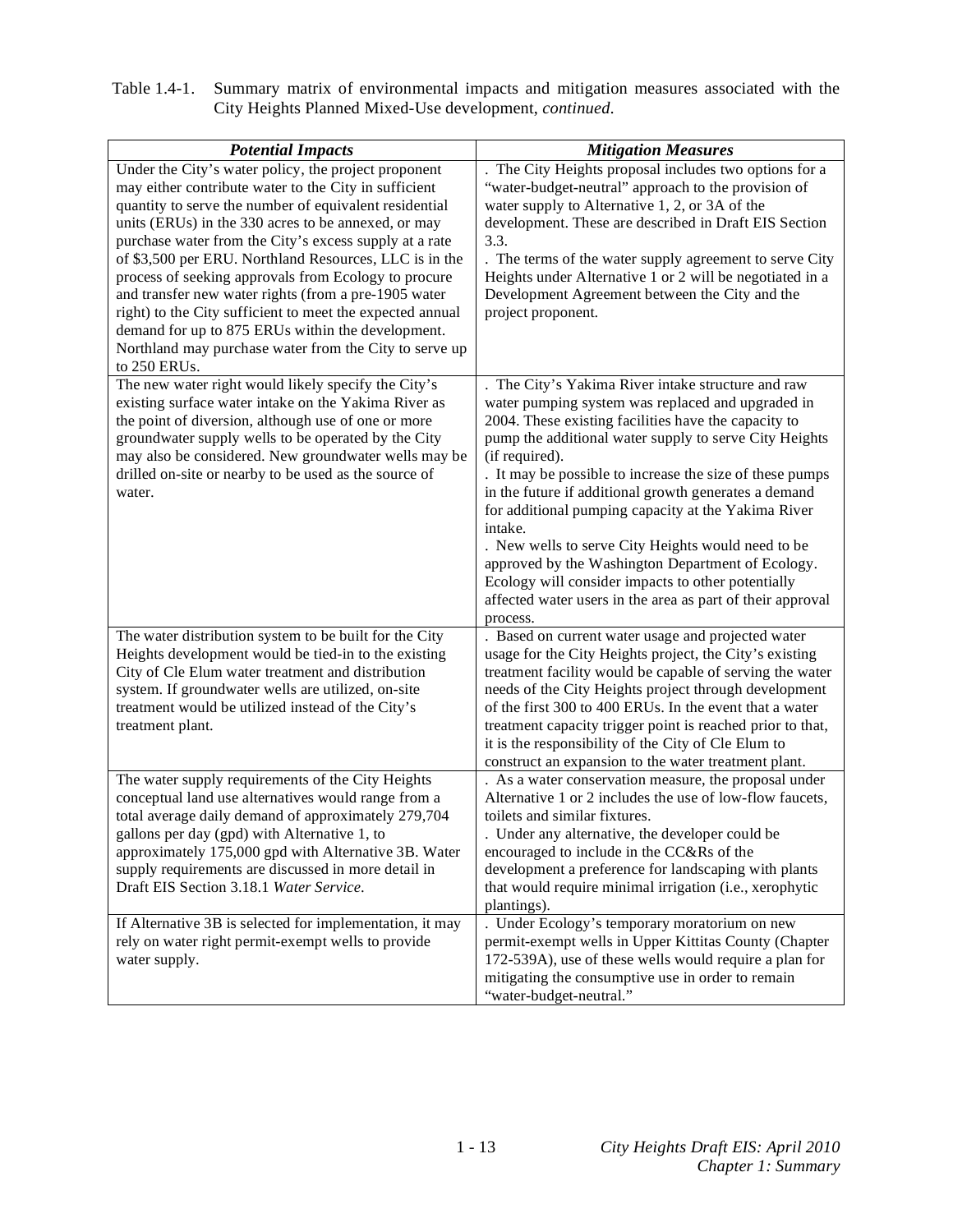| Table 1.4-1. Summary matrix of environmental impacts and mitigation measures associated with the |
|--------------------------------------------------------------------------------------------------|
| City Heights Planned Mixed-Use development, <i>continued</i> .                                   |

| <b>Potential Impacts</b>                                                                                         | <b>Mitigation Measures</b>                               |  |
|------------------------------------------------------------------------------------------------------------------|----------------------------------------------------------|--|
| If Alternative 3A or 3B is selected for implementation,                                                          | . If OSDS are installed on the site under Kittitas       |  |
| on-site sewage disposal systems (OSDS) would have                                                                | County's jurisdiction, the project would be required to  |  |
| the potential to impact groundwater quality over the                                                             | comply with Kittitas County Code Chapter 13.04 and       |  |
| long-term depending on how well these systems were                                                               | Washington State Administrative Code Chapter 246-        |  |
| maintained.                                                                                                      | 272A regulations governing the design, construction,     |  |
|                                                                                                                  | operation and maintenance of these systems.              |  |
|                                                                                                                  | . Perpetual maintenance and management of OSDS           |  |
|                                                                                                                  | would be required under the responsibility of a          |  |
|                                                                                                                  | management system approved by Kittitas County.           |  |
| Developed-condition stormwater runoff has the                                                                    | Ecology's 2004 SWMMEW requires, to the                   |  |
| potential to affect groundwater quantity due to the                                                              | maximum extent practicable, that stormwater runoff       |  |
| introduction of impervious surfaces (structures, roads,                                                          | from the site be discharged in the same manner, at the   |  |
| parking areas and sidewalks). However, because the                                                               | same location, and at the same flow rate and volume as   |  |
| groundwater recharge rate through low-permeability                                                               | under the conditions that existed prior to development   |  |
| bedrock underlying the City Heights site is expected to                                                          | (Core Element #4). Additional engineering analysis to    |  |
| be low (i.e., most stormwater presently leaves the site in                                                       | be performed during design of the on-site stormwater     |  |
| the form of surface water runoff), changes in recharge                                                           | management system will determine whether shallow         |  |
| due to the addition of impervious surfaces is not                                                                | groundwater, a sensitive aquifer, or other concerns will |  |
| expected to constitute a significant adverse impact.                                                             | affect design choices for the project.                   |  |
| Stormwater runoff from developed areas, if not treated                                                           | Stormwater quality treatment facilities and source       |  |
| prior to infiltration, may contain petroleum product                                                             | controls will be designed and constructed on the site in |  |
| residues, sediment, metals, pesticides, herbicides, or                                                           | accordance with Ecology's 2004 SWMMEW.                   |  |
| fertilizers that would have the potential to impact                                                              | . Ownership and maintenance responsibility for on-site   |  |
| groundwater quality.                                                                                             | stormwater management facilities will be determined      |  |
|                                                                                                                  | through the Development Agreement to be negotiated       |  |
|                                                                                                                  | between the City and the project proponent with          |  |
|                                                                                                                  | Alternative 1 or 2, or through conditions of approval if |  |
|                                                                                                                  | the project is developed within Kittitas County          |  |
|                                                                                                                  | (Alternative 3A or 3B).                                  |  |
| The 330 acres of the City Heights site currently                                                                 | If Alternative 1 or 2 is selected, the City would        |  |
| designated as a City of Cle Elum Urban Growth Area                                                               | conservatively assume that the 330 acres to be annexed   |  |
| but within unincorporated Kittitas County is not within                                                          | are within an aquifer recharge area, subject to design   |  |
| a designated critical aquifer recharge area under the                                                            | standards in Cle Elum Municipal Code Title 18, Section   |  |
| County's jurisdiction (KCC Chapter 17A.08).                                                                      | 18.01.140 for the protection of these areas.             |  |
| Significant Unavoidable Adverse Impacts: Provided that stormwater Best Management Practices are implemented      |                                                          |  |
| and properly maintained during construction and in the developed-condition of the project, no significant        |                                                          |  |
| unavoidable adverse impacts to groundwater quantity or quality would be expected to occur. No significant        |                                                          |  |
| unavoidable adverse impacts to groundwater quantity would be expected from the water supply proposal due to the  |                                                          |  |
| "water-budget-neutral" mitigation proposal that would be approved by Ecology prior to authorization of the water |                                                          |  |
| rights transfer to serve the project.                                                                            |                                                          |  |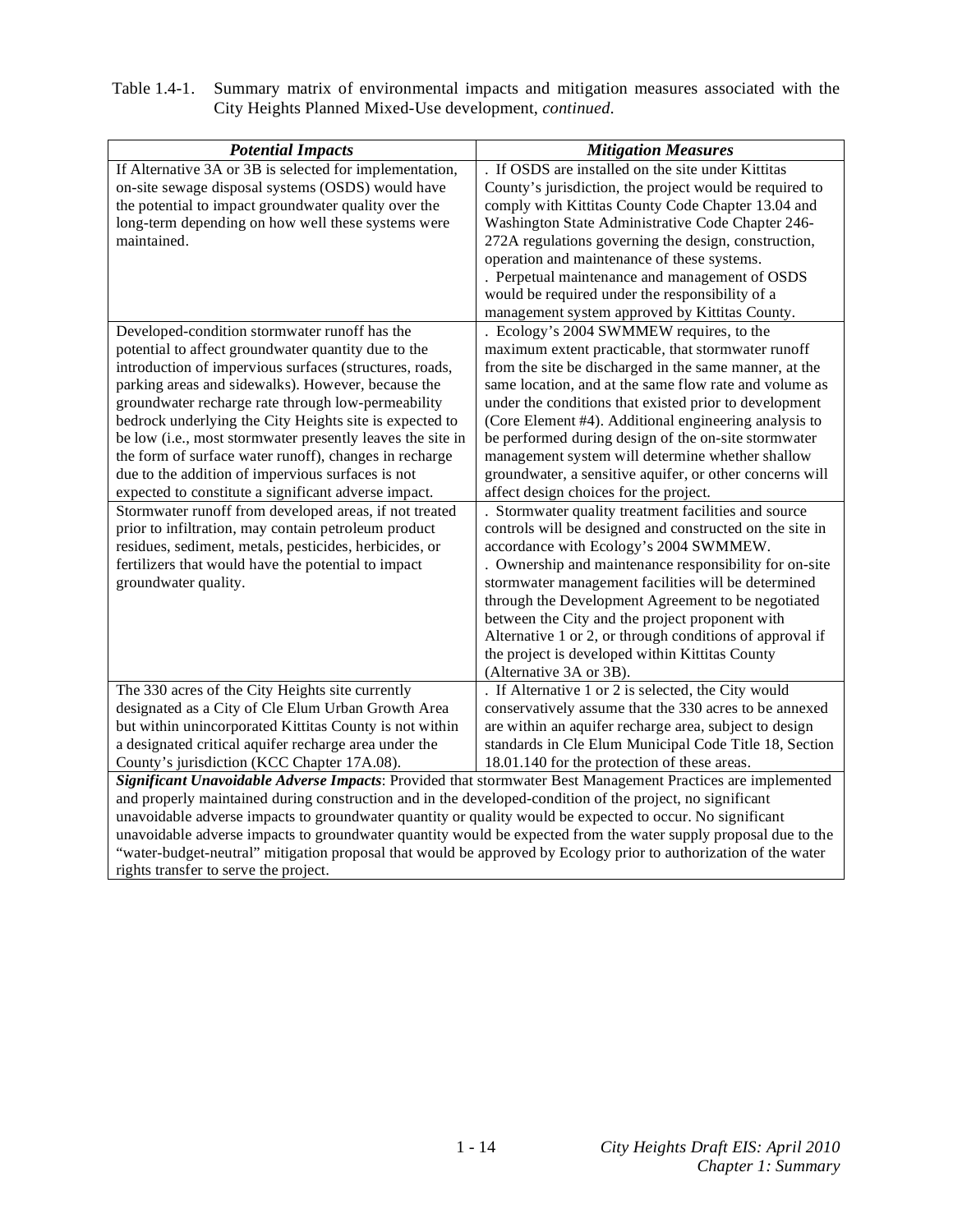| Table 1.4-1. Summary matrix of environmental impacts and mitigation measures associated with the |
|--------------------------------------------------------------------------------------------------|
| City Heights Planned Mixed-Use development, <i>continued</i> .                                   |

| <b>Potential Impacts</b>                                                                                                                                                                                                                                                                                                                                                                                                                                                                                                  | <b>Mitigation Measures</b>                                                                                                                                                                                                                                                                                                                                                                                                                                                                                                                                                                                                                                                                                                                                                 |  |
|---------------------------------------------------------------------------------------------------------------------------------------------------------------------------------------------------------------------------------------------------------------------------------------------------------------------------------------------------------------------------------------------------------------------------------------------------------------------------------------------------------------------------|----------------------------------------------------------------------------------------------------------------------------------------------------------------------------------------------------------------------------------------------------------------------------------------------------------------------------------------------------------------------------------------------------------------------------------------------------------------------------------------------------------------------------------------------------------------------------------------------------------------------------------------------------------------------------------------------------------------------------------------------------------------------------|--|
| <b>WETLANDS AND STREAMS</b>                                                                                                                                                                                                                                                                                                                                                                                                                                                                                               |                                                                                                                                                                                                                                                                                                                                                                                                                                                                                                                                                                                                                                                                                                                                                                            |  |
| Potential construction impacts to wetlands could<br>include the operation of machinery in and around<br>wetlands, compaction of soils within wetlands, erosion<br>of soil and sediment deposition in wetlands if<br>construction Best Management Practices (BMPs) were<br>not used. Clearing in and around wetlands and their<br>associated buffers could result in changes to the<br>hydroperiod or hydrologic regime of wetlands if<br>earthwork were to alter surface or subsurface migration<br>of water to wetlands. | . Construction BMPs and stormwater management<br>facilities to be installed during construction and in the<br>developed-condition of the project, to be implemented<br>in accordance with Ecology's Stormwater Management<br>Manual for Eastern Washington (SWMMEW), would<br>minimize or avoid potential water quality and water<br>quantity impacts to wetlands.<br>. Contractors will be required to comply with all<br>applicable local and State permit conditions to avoid<br>inadvertent clearing or compaction within wetlands and<br>their associated buffers.<br>. Prior to the start of construction, delineated wetlands<br>will be flagged and silt fencing will be installed to alert<br>contractors to the "no disturbance" requirement for<br>these areas. |  |
| Direct, permanent impacts (fill on the order of 2,000 to<br>6,000 sf total) to Wetlands B, C, and E would be likely<br>with implementation of Alternative 1, 2, or 3A due to<br>proposed road construction and road widening.                                                                                                                                                                                                                                                                                             | The conceptual layout of roads was selected to avoid<br>and preserve wetlands to the maximum extent<br>practicable.<br>. The applicant proposes that wetland fill would be the<br>minimum necessary to construct proposed road<br>crossings.<br>. Compensatory mitigation will be quantified at the<br>time permit applications are prepared, and will be<br>regulated by local, State, and Federal agencies with<br>jurisdiction. Provisions for buffer averaging may be<br>used.                                                                                                                                                                                                                                                                                         |  |
| The developed-condition of the site also has the<br>potential to impact wetland hydrology (depth and<br>duration of inundation) if surface water runoff and/or<br>shallow groundwater flow is altered by the introduction<br>of impervious surfaces, depending on provisions made<br>in the on-site stormwater management system. If<br>wetland hydrology is altered, it could affect wetland<br>vegetation and wetland functions and values.                                                                             | . The proposal to comply with Ecology's SWMMEW<br>would take into account guidelines for the discharge of<br>stormwater to existing jurisdictional wetlands (Core<br>Element #4). These guidelines recommend avoidance of<br>direct or conveyance system discharge to wetlands<br>unless the wetland receives surface runoff from the<br>existing site, in which case a surface hydrology source<br>would be maintained.<br>. If possible, only stormwater from landscape and roof<br>areas should be discharged to wetlands.<br>. Measures shall be implemented to assure that<br>wetlands receive the same level of water quality<br>protection in stormwater discharges as other waters of<br>the State.                                                                |  |
| Potential indirect impacts to wetlands in the developed<br>condition of the site may include human intrusion into<br>wetlands (such as children at play), and possible<br>stormwater discharge to wetlands. Additional noise and<br>light sources in close proximity to wetlands could<br>diminish their habitat value.                                                                                                                                                                                                   | Consideration could be given to installing fencing<br>around wetlands to discourage intrusion.<br>. Lights and noise-generating uses could be located<br>away from wetlands to minimize habitat impacts<br>associated with glare and sound.                                                                                                                                                                                                                                                                                                                                                                                                                                                                                                                                |  |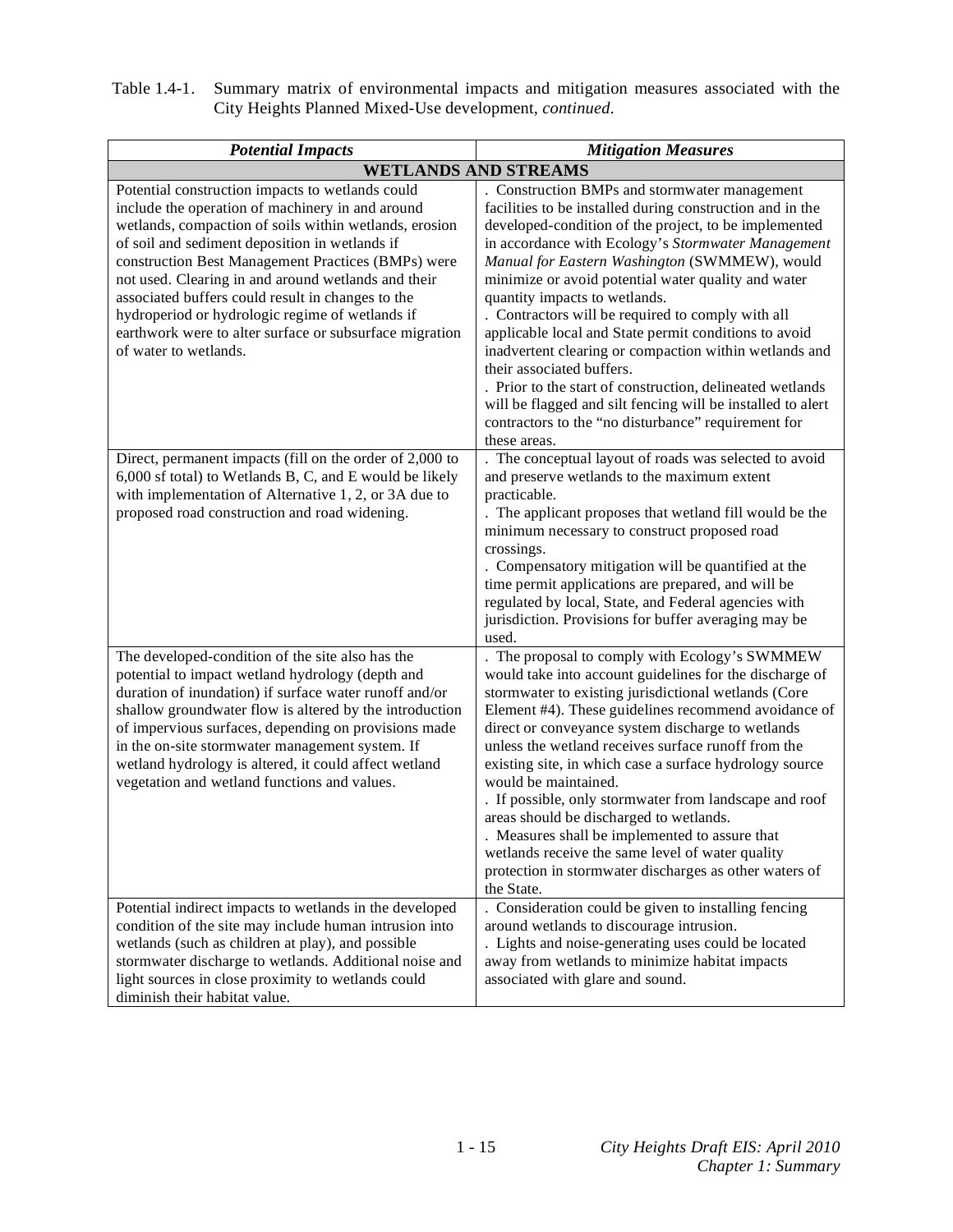| Table 1.4-1. Summary matrix of environmental impacts and mitigation measures associated with the |
|--------------------------------------------------------------------------------------------------|
| City Heights Planned Mixed-Use development, continued.                                           |

| <b>Potential Impacts</b>                                                                                                                                                                                                                                                                                               | <b>Mitigation Measures</b>                                                                                                                                                                                                                                                                                                                                                                                                                                                                                                             |
|------------------------------------------------------------------------------------------------------------------------------------------------------------------------------------------------------------------------------------------------------------------------------------------------------------------------|----------------------------------------------------------------------------------------------------------------------------------------------------------------------------------------------------------------------------------------------------------------------------------------------------------------------------------------------------------------------------------------------------------------------------------------------------------------------------------------------------------------------------------------|
| If on-site sewage disposal systems (OSDS) are used in<br>Alternative 3A or 3B, there could be a potential for<br>nutrient input to wetlands or streams over the long-term<br>if OSDS fail and result in groundwater contamination<br>and migration.<br>If groundwater wells are developed on the site,                 | . OSDS in Alternative 3A or 3B would be required to<br>comply with Kittitas County and Washington State<br>Department of Health regulations for the proper design,<br>construction, operation and maintenance of these<br>systems to avoid leaking inadequately-treated<br>wastewater into the groundwater system.<br>. OSDS should be sited to avoid potential shallow<br>groundwater flow toward wetlands or streams in the<br>event of unanticipated septic system failure.<br>. The impairment analysis performed to determine the |
| drawdown for the consumptive use of water could<br>affect wetland hydrology.                                                                                                                                                                                                                                           | potential effects of groundwater wells on other users in<br>the basin also evaluates potential effects on shallow<br>groundwater hydrology that sustains existing wetlands<br>in the basin.                                                                                                                                                                                                                                                                                                                                            |
| Potential construction impacts to streams could include<br>the operation of machinery in and around stream<br>channels, disturbance of gravels and stream bed<br>materials, erosion of soil and sediment transport, or<br>incidental discharge of machinery fluids into streams if<br>construction BMPs were not used. | . The proposal includes installing and maintaining a<br>stormwater management system on the site during<br>construction and in the developed-condition of the<br>project in compliance with Ecology's 2004 SWMMEW.<br>. Construction contractors will be required to comply<br>with all applicable permit conditions for the protection<br>of streambeds, stream banks, and stream water quality.                                                                                                                                      |
| If access to the west end of the City Heights site from<br>SR 903 is developed through the Cle Elum Pines<br>property, Alternative 1 could result in impacts to the<br>Crystal Creek buffer as a large bridge span would be<br>used for the crossing to avoid direct impacts to the<br>channel.                        | . Cle Elum Municipal Code Sections 18.01.160 through<br>18.01.200 would regulate potential impacts to riparian<br>corridors if Alternative 1 or 2 is selected for<br>implementation.<br>. Kittitas County Code Section 17A.07 would regulate<br>riparian habitat if Alternative 3A or 3B is selected.<br>. Either City or County Code would require<br>revegetation with native species following construction<br>disturbance in riparian areas.                                                                                       |
| Development under conceptual land use Alternative 1,<br>2, or 3A would result in impacts to Streams A, B, C,<br>and D to construct proposed road crossings.                                                                                                                                                            | . In addition to applicable City or County Codes, the<br>Washington Department of Fish & Wildlife Hydraulic<br>Code Rules (Chapter 220-110) would regulate<br>construction activities that may impact the bed or banks<br>of streams.<br>. Culverts approved by WDFW would be required at<br>stream crossings, and stream enhancement or<br>restoration work would be required by conditions of<br>permit approval.                                                                                                                    |
| Potential developed-condition impacts to streams could<br>include an increased volume of surface water runoff,<br>potential contaminants in stormwater runoff from paved<br>surfaces used by vehicles, and reduced vegetative cover<br>if there were no coordinated stormwater management<br>system on the site.       | . Stormwater quantity and quality would be controlled<br>by temporary and permanent stormwater management<br>systems to be installed on the site in accordance with<br>Ecology's 2004 SWMMEW.<br>. Any proposed alteration to vegetative cover adjacent<br>to streambanks (i.e., riparian corridors) would be<br>regulated by City or County Code (at a minimum),<br>depending on the conceptual land use alternative<br>selected for implementation.                                                                                  |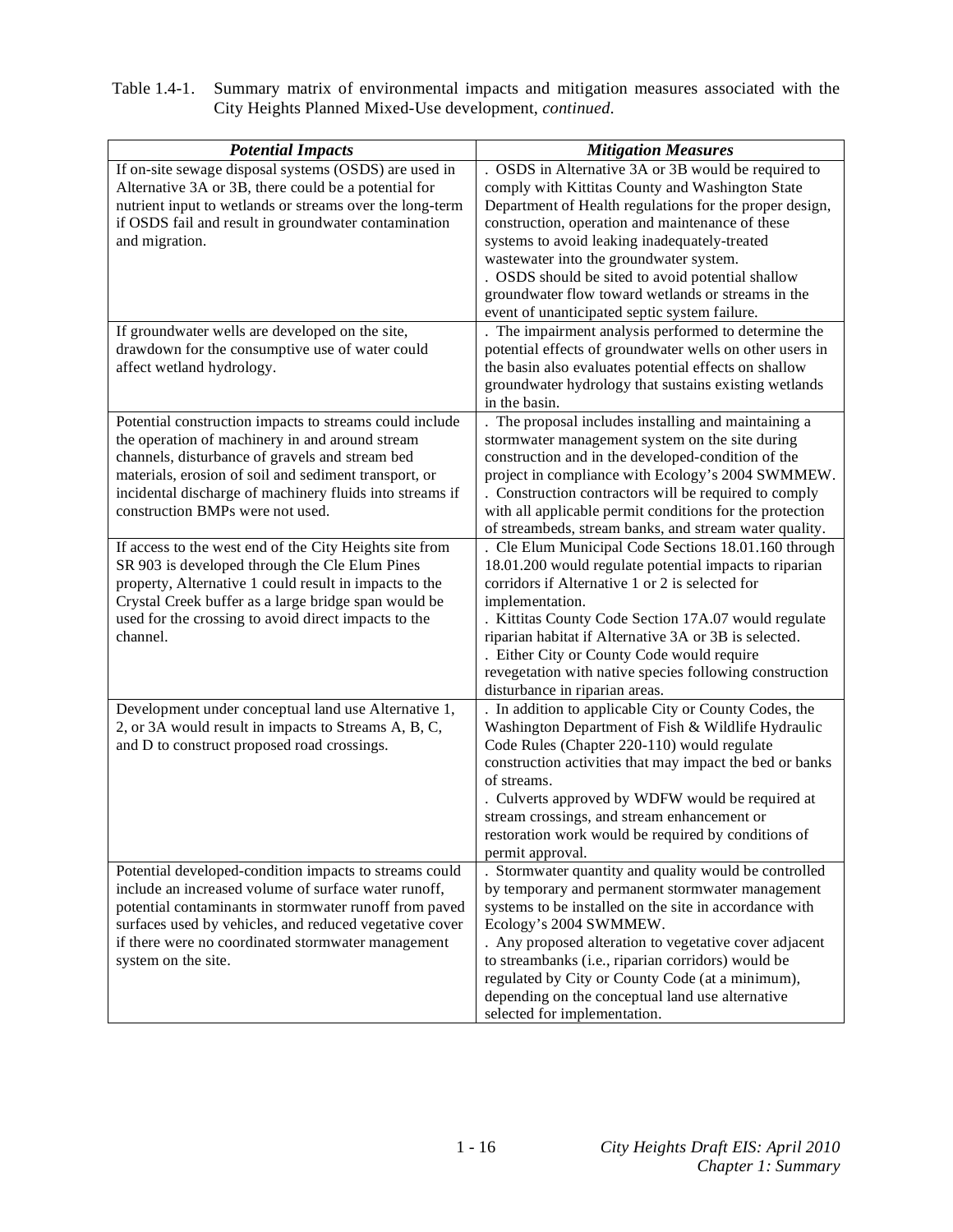| <b>Potential Impacts</b>                                                                                       | <b>Mitigation Measures</b>                                                                                  |  |  |
|----------------------------------------------------------------------------------------------------------------|-------------------------------------------------------------------------------------------------------------|--|--|
| Significant Unavoidable Adverse Impacts: The proposal to limit wetland fill to the minimum necessary to        |                                                                                                             |  |  |
|                                                                                                                | construct road crossings would minimize the potential for direct impacts to wetlands as a result of site    |  |  |
| development. Compensatory mitigation will be required through applicable local, State and Federal regulations. |                                                                                                             |  |  |
| With construction activity that may impact streams to be controlled through City or County Codes and WDFW      |                                                                                                             |  |  |
| Hydraulic Project Approval, and with the proposal to construct, operate, and maintain an on-site stormwater    |                                                                                                             |  |  |
| management system in compliance with all applicable State and local regulations, no significant unavoidable    |                                                                                                             |  |  |
| adverse impacts to wetlands or streams would be expected as a result of site development.                      |                                                                                                             |  |  |
|                                                                                                                | <b>WILDLIFE AND HABITATS</b>                                                                                |  |  |
| The site does not contain habitats of local importance as                                                      | . No mitigation is required by regulation for designated,                                                   |  |  |
| defined in the Cle Elum Municipal Code (CEMC                                                                   | high-value habitats or protected species on the site, as                                                    |  |  |
| 18.01.210). The Washington Department of Natural                                                               | none are known to occur on the City Heights property.                                                       |  |  |
| Resources Natural Heritage Program database includes<br>no recorded rare plants or high-quality ecosystems on  |                                                                                                             |  |  |
| the City Heights property. State and Federal data bases                                                        |                                                                                                             |  |  |
| and mapping resources do not identify any listed                                                               |                                                                                                             |  |  |
| species of concern or protected species presence on the                                                        |                                                                                                             |  |  |
| site. Although elk commonly use the City Heights site,                                                         |                                                                                                             |  |  |
| the Washington Department of Fish and Wildlife                                                                 |                                                                                                             |  |  |
| (WDFW) Priority Habitats and Species database does                                                             |                                                                                                             |  |  |
| not include the City Heights site in an area designated                                                        |                                                                                                             |  |  |
| as having regular concentrations of elk, overwintering                                                         |                                                                                                             |  |  |
| habitat, or any other special designation as high-value                                                        |                                                                                                             |  |  |
| elk habitat.                                                                                                   |                                                                                                             |  |  |
| Stream D (Deer Creek) adjacent to Montgomery Road                                                              | . Measures described above in the Wetlands and                                                              |  |  |
| is identified by WDFW as having priority fish presence                                                         | Streams section for the protection of streams and                                                           |  |  |
| (rainbow trout observed in July 2001).                                                                         | riparian corridors would also be protective of fish and                                                     |  |  |
| The construction phasing proposal includes clearing and                                                        | fish habitat in Deer Creek and other water courses.<br>. It will not be possible to fully mitigate wildlife |  |  |
| grading approximately 25to 125 acres of the site for                                                           | impacts under any conceptual land use alternative. The                                                      |  |  |
| development at any one time, which would result in                                                             | Urban Growth Area designation of the City Heights site                                                      |  |  |
| transitional loss of habitat from the site over the 6- to                                                      | indicates a policy decision that the priority use for this                                                  |  |  |
| 12-year projected development period. Most of the                                                              | area is a residential neighborhood to support a human                                                       |  |  |
| habitat to be removed is thinned pine forest that was                                                          | population.                                                                                                 |  |  |
| cleared (by others) and impacted by logging activities.                                                        | . The landscaping proposal and restoration plantings                                                        |  |  |
| Clearing would remove the regrowth of forage, browse,                                                          | could be used to augment vegetation in open space                                                           |  |  |
| and cover vegetation for numerous species of wildlife                                                          | areas to be retained, and in stream and wetland buffers                                                     |  |  |
| that presently utilize the property.                                                                           | in order to improve habitat that would be preserved on                                                      |  |  |
|                                                                                                                | the site in these areas. The applicant proposes to use                                                      |  |  |
|                                                                                                                | native vegetation to the extent practicable. This would                                                     |  |  |
|                                                                                                                | partially compensate for the loss of wildlife habitat.                                                      |  |  |
|                                                                                                                | Target species beneficial as food sources for wildlife                                                      |  |  |
|                                                                                                                | are listed in Draft EIS Section 3.5.<br>. The City (or County, depending on the alternative                 |  |  |
|                                                                                                                | selected) will require preparation of a landscaping plan                                                    |  |  |
|                                                                                                                | for review during the site development permitting                                                           |  |  |
|                                                                                                                | process.                                                                                                    |  |  |
|                                                                                                                | . Invasive species to be avoided in landscaping are                                                         |  |  |
|                                                                                                                | listed in Draft EIS Section 3.5.                                                                            |  |  |
|                                                                                                                | . The Kittitas County Weed Control Board may require                                                        |  |  |
|                                                                                                                | a weed control plan for the site as it undergoes                                                            |  |  |
|                                                                                                                | development.                                                                                                |  |  |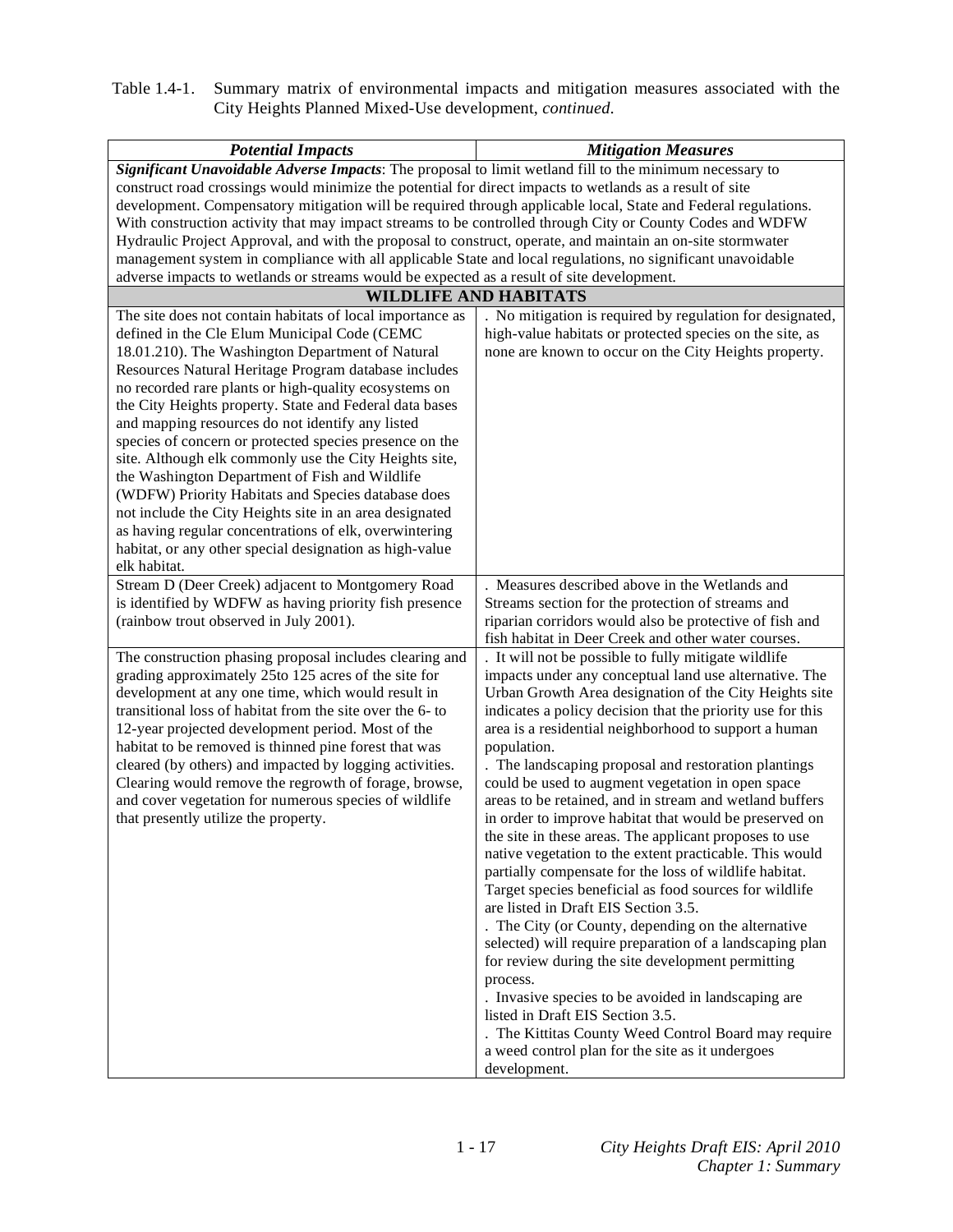| Table 1.4-1. Summary matrix of environmental impacts and mitigation measures associated with the |
|--------------------------------------------------------------------------------------------------|
| City Heights Planned Mixed-Use development, <i>continued</i> .                                   |

| <b>Potential Impacts</b>                                                                                      | <b>Mitigation Measures</b>                                                                                          |
|---------------------------------------------------------------------------------------------------------------|---------------------------------------------------------------------------------------------------------------------|
| A total of approximately 108 to 205 acres of the 358-                                                         | . Approximately 43% to 45% of the site would be                                                                     |
| acre site (depending on the conceptual land use                                                               | retained in open space under Alternative 1, 2, or 3A.                                                               |
| alternative selected for implementation) would be                                                             | . Wildlife habitat that will remain in the east-west                                                                |
| cleared and developed. Wildlife displaced from this                                                           | power line corridors, north-south stream corridors, and                                                             |
| area would have to relocate, or may perish if adjacent                                                        | the proposed 20- to 80-ft wide natural buffer along the                                                             |
| habitats are at capacity. Adjacent habitat to the north                                                       | south boundary. These areas include shrub and grassed                                                               |
| includes more than 1,000,000 acres of commercial                                                              | habitats, forested riparian areas adjacent to streams, and                                                          |
| forest and wilderness area. Landscaping to be                                                                 | open pine forest in transitional areas between City                                                                 |
| introduced in developed areas of the site would re-                                                           | Heights, existing developed areas to the south, and the                                                             |
| establish vegetative cover to a limited extent around                                                         | vast contiguous forest to the north.                                                                                |
| homes, commercial areas and parks, and along                                                                  | . Riparian corridors are of high importance for wildlife,                                                           |
| roadways.                                                                                                     | and would be regulated by Cle Elum Municipal Code                                                                   |
|                                                                                                               | (Sections 18.01.160 through 18.01.200) or Kittitas                                                                  |
|                                                                                                               | County Code (17A.07), depending on the alternative                                                                  |
|                                                                                                               | selected for implementation.                                                                                        |
|                                                                                                               | . Consideration could be given to placing nest boxes                                                                |
|                                                                                                               | within undeveloped open space areas to be preserved,                                                                |
|                                                                                                               | for use by cavity-nesting birds and bats.                                                                           |
| Nocturnal construction (if any) involving artificial                                                          | . Proposed, required, and other possible mitigation                                                                 |
| lighting could temporarily disrupt wildlife use of                                                            | measures for noise and water quality described in Draft                                                             |
| adjacent, undeveloped property, particularly large                                                            | EIS Sections 3.9 and 3.18.3 would also be of benefit to                                                             |
| mammals. Noise associated with construction is less                                                           | fish and wildlife habitat conditions on the site.                                                                   |
| likely to impact wildlife within adjacent undeveloped                                                         | . Normal construction hours should be limited to                                                                    |
| areas to the north, as they would either move away from                                                       | daytime hours. If special circumstances would require                                                               |
| the noise or become accustomed to it.                                                                         | nocturnal work with bright, artificial lighting, shields                                                            |
|                                                                                                               | should be provided to prevent fixed lighting from                                                                   |
|                                                                                                               | shining into non-construction areas.                                                                                |
| Increased noise, light, and habitat fragmentation as a                                                        | . It will not be possible to fully mitigate wildlife                                                                |
| result of introducing a human population on the site can                                                      | impacts under any conceptual land use alternative.                                                                  |
| be expected to disturb wildlife (particularly the less                                                        | . Proposed and other possible measures to preserve and                                                              |
| common species) and to reduce the value of remaining                                                          | restore areas of the site for wildlife that would be                                                                |
| habitat on the property. Common species likely to move                                                        | compatible with the resident population are described                                                               |
| into the completed condition of the project would                                                             | among the mitigation measures listed above.                                                                         |
| habituate to a persistent, non-threatening human                                                              |                                                                                                                     |
| presence.                                                                                                     |                                                                                                                     |
| It is likely that human/animal encounters would<br>increase with the introduction of residential              | The applicant proposes to use the Covenants,                                                                        |
|                                                                                                               | Conditions and Restrictions (CC&Rs) to be enforced by                                                               |
| development into areas presently used by wildlife as                                                          | the Homeowners' Association under Alternative 1, 2, or<br>3A to inform residents of wildlife in the area and how to |
| habitat. Examples include bears and raccoons foraging<br>in garbage cans, dumpsters, vegetable gardens, fruit | minimize sources of conflict. For example, garbage                                                                  |
| trees, mulch piles, bird feeders that use suet, barbeque                                                      | cans should have tight-fitting lids, and garbage storage                                                            |
| grills, and pet food; deer and elk grazing and trampling                                                      | areas can be required to include animal-exclusion                                                                   |
| grasses areas, gardens, and landscaping; and predation                                                        | features.                                                                                                           |
| on domestic pets by large predators like cougar and                                                           | . The CC&Rs should include a pet leash law to                                                                       |
| bobcat. Predators that use the fringes of the City at the                                                     | minimize predation by domestic pets on small mammals                                                                |
| present time would be likely to continue to do so.                                                            | and birds on the property, as well as to control these                                                              |
| Interactions between humans in a residential                                                                  | pets to minimize their availability as prey for large                                                               |
| neighborhood and animals like deer, elk, bear and                                                             | native predators.                                                                                                   |
| cougar could have an undesirable and potentially                                                              | . Pets should be fed indoors. Pets and small children                                                               |
| dangerous outcome.                                                                                            | should not be outside between dusk and dawn.                                                                        |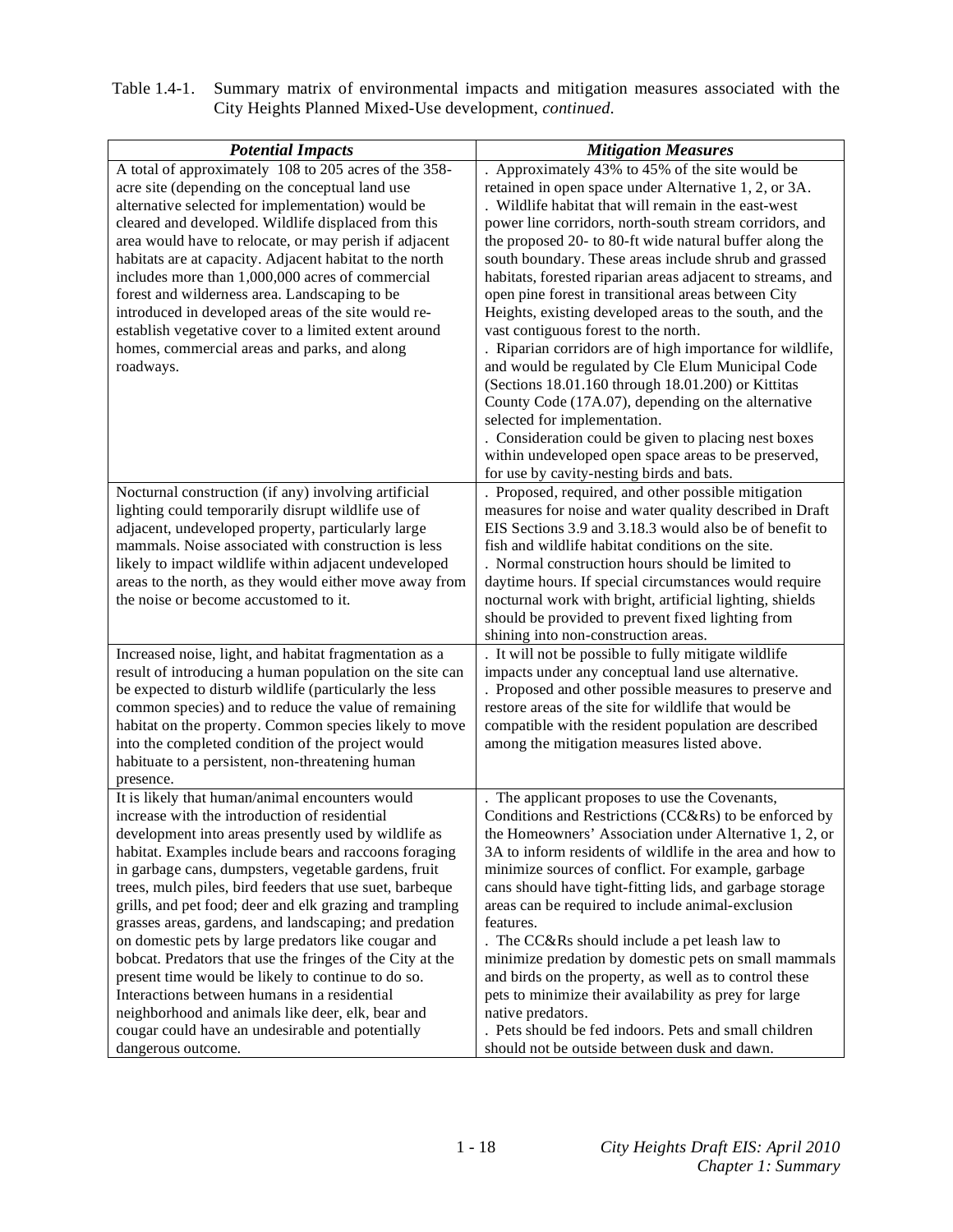| <b>Potential Impacts</b>                                                                                                                                                                                                  | <b>Mitigation Measures</b>                                                                              |  |
|---------------------------------------------------------------------------------------------------------------------------------------------------------------------------------------------------------------------------|---------------------------------------------------------------------------------------------------------|--|
|                                                                                                                                                                                                                           | . Certain types of landscaping could be discouraged to                                                  |  |
|                                                                                                                                                                                                                           | prevent conflicts with wildlife, such as grassed lawns,                                                 |  |
|                                                                                                                                                                                                                           | fruit trees, and berry bushes.                                                                          |  |
|                                                                                                                                                                                                                           | . Shrubs and landscaping should be pruned several feet                                                  |  |
|                                                                                                                                                                                                                           | off the ground to eliminate hiding places.                                                              |  |
|                                                                                                                                                                                                                           | . Additional measures that could be included in the                                                     |  |
|                                                                                                                                                                                                                           | CC&Rs to minimize the potential for conflicts with                                                      |  |
|                                                                                                                                                                                                                           | wildlife are listed in Draft EIS Section 3.5.                                                           |  |
|                                                                                                                                                                                                                           | . The Washington Department of Fish and Wildlife                                                        |  |
|                                                                                                                                                                                                                           | discourages creating situations that would result in                                                    |  |
|                                                                                                                                                                                                                           | conflicts between wildlife and resident human                                                           |  |
|                                                                                                                                                                                                                           | populations that would require commitment of<br>resources and/or enforcement actions by WDFW            |  |
|                                                                                                                                                                                                                           | personnel.                                                                                              |  |
| In general, urban development of the site would be a                                                                                                                                                                      | . Because the northern boundary of City Heights would                                                   |  |
| significant deterrent to terrestrial wildlife movements                                                                                                                                                                   | represent a new boundary between the City and the                                                       |  |
| into and across the property. If wildlife corridors were                                                                                                                                                                  | expansive forested area to the north, it may be desirable                                               |  |
| intentionally provided through the project (such as                                                                                                                                                                       | to deter access into and through the site by large                                                      |  |
| along the north-south riparian corridors), these species                                                                                                                                                                  | terrestrial mammals and predators. Draft EIS Figure                                                     |  |
| could be encouraged to wander further into the City                                                                                                                                                                       | 3.5-3 illustrates a possible fence configuration to direct                                              |  |
| with nowhere to go except toward urban populations                                                                                                                                                                        | large mammals east-west past the site.                                                                  |  |
| and heavily-traveled State highways.                                                                                                                                                                                      | . Consideration could also be given to installing fences                                                |  |
|                                                                                                                                                                                                                           | along riparian corridors to help limit conflicts with                                                   |  |
|                                                                                                                                                                                                                           | wildlife, though these barriers could be designed to                                                    |  |
|                                                                                                                                                                                                                           | allow small, compatible species of wildlife to pass                                                     |  |
|                                                                                                                                                                                                                           | through.                                                                                                |  |
| Significant Unavoidable Adverse Impacts: A total of approximately 108 to 205 acres of the site would be cleared                                                                                                           |                                                                                                         |  |
| and developed, with a corresponding loss of this much habitat and disturbance in remaining habitat due to the                                                                                                             |                                                                                                         |  |
| presence of a human population in the developed-condition of the site. No priority habitats or species, or State- or                                                                                                      |                                                                                                         |  |
| Federally-listed species, would be displaced. A land use policy decision was made at the time the site was                                                                                                                |                                                                                                         |  |
| designated as an Urban Growth Area that the priority use for this property would be a residential neighborhood.                                                                                                           |                                                                                                         |  |
| <b>ENERGY AND NATURAL RESOURCES</b>                                                                                                                                                                                       |                                                                                                         |  |
| The electrical energy and natural gas requirements of                                                                                                                                                                     | . Homes and commercial buildings to be constructed                                                      |  |
| the City Heights conceptual land use alternatives in                                                                                                                                                                      | within the City Heights development will comply with                                                    |  |
| relation to existing and planned Puget Sound Energy                                                                                                                                                                       | the most current energy conservation measures                                                           |  |
| and Kittitas County PUD #1 facilities are described                                                                                                                                                                       | specified in applicable codes at the time building                                                      |  |
| below and in the Utilities section of the Draft EIS                                                                                                                                                                       | permits are applied for and issued.                                                                     |  |
| (Sections 3.18.4 and 3.18.5). The rate of growth                                                                                                                                                                          | The project proponent also proposes to encourage                                                        |  |
| projected with the City Heights development in this                                                                                                                                                                       | builders to include provisions for the use of solar energy                                              |  |
| location is anticipated in the long-range planning of                                                                                                                                                                     | as this technology advances.                                                                            |  |
| either electrical utility service provider.                                                                                                                                                                               | . To the extent that builders may choose to construct                                                   |  |
|                                                                                                                                                                                                                           | "built green" homes within City Heights, this method of                                                 |  |
|                                                                                                                                                                                                                           | construction could improve energy efficiency through                                                    |  |
|                                                                                                                                                                                                                           | well-designed heating, cooling, ventilation, and hot<br>water systems; building envelopes; lighting and |  |
|                                                                                                                                                                                                                           | appliances.                                                                                             |  |
|                                                                                                                                                                                                                           |                                                                                                         |  |
| Significant Unavoidable Adverse Impacts: Based on communications with Puget Sound Energy and Kittitas<br>County PUD #1, no significant unavoidable adverse impacts to energy or natural resources would be anticipated as |                                                                                                         |  |
| a result of the 6- to 12-year build-out and occupancy of the City Heights Planned Mixed-Use development.                                                                                                                  |                                                                                                         |  |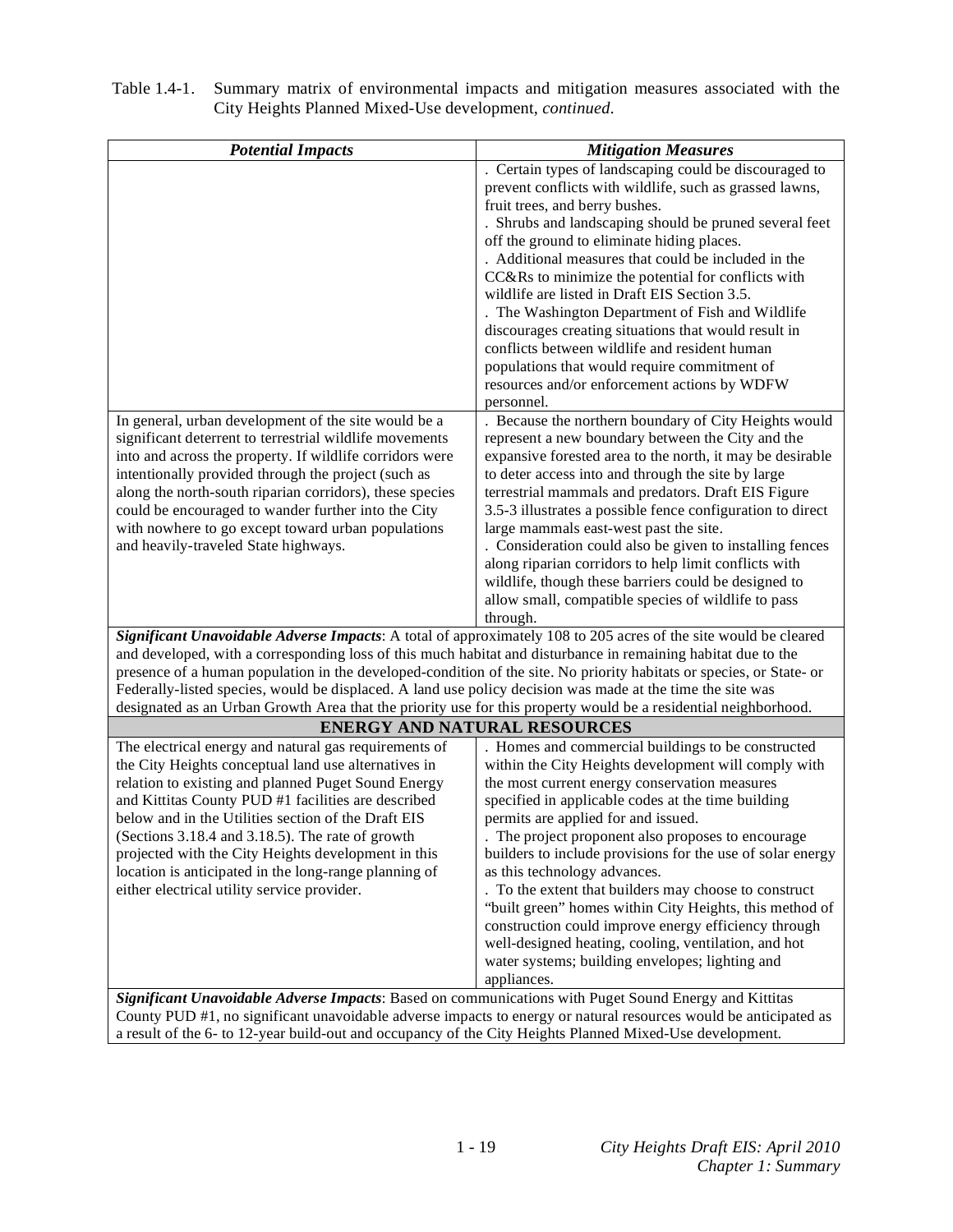| Table 1.4-1. Summary matrix of environmental impacts and mitigation measures associated with the |
|--------------------------------------------------------------------------------------------------|
| City Heights Planned Mixed-Use development, <i>continued</i> .                                   |

| <b>Potential Impacts</b>                                                                                              | <b>Mitigation Measures</b>                                                                                   |  |
|-----------------------------------------------------------------------------------------------------------------------|--------------------------------------------------------------------------------------------------------------|--|
| RELATIONSHIP TO PLANS AND POLICIES                                                                                    |                                                                                                              |  |
| The 330 acres of the City Heights site presently within                                                               | . Alternatives 1, 2, or 3A would be consistent with                                                          |  |
| the City's Urban Growth Area (UGA) would develop at                                                                   | Washington State Growth Management Act (GMA)                                                                 |  |
| an urban residential density of 4 to 9 dwelling units per                                                             | policies that advocate a minimum of 4 dwelling units                                                         |  |
| net acre under Alternative 1, 2 or 3A. The lower                                                                      | per net acre within UGAs, with densities sufficient to                                                       |  |
| residential density of Alternative 3B (less than 3                                                                    | accommodate growth projections for the City or County                                                        |  |
| dwelling units per net acre) would likely irretrievably                                                               | issued by the Washington State Office of Financial                                                           |  |
| commit the site to suburban residential development.                                                                  | Management (OFM). Kittitas County Code (KCC                                                                  |  |
|                                                                                                                       | 17.11.050) also specifies a minimum residential density                                                      |  |
|                                                                                                                       | of 4 dwelling units per net acre within UGAs.                                                                |  |
| In compliance with the City's Planned Mixed-Use                                                                       | The Development Agreement to be negotiated                                                                   |  |
| (PMU) designation, the project under Alternative 1 or 2                                                               | between the City and the project proponent if                                                                |  |
| would create attractive pedestrian-oriented                                                                           | Alternative 1 or 2 is selected will specify development                                                      |  |
| neighborhoods; use architectural design and building                                                                  | standards and mitigation requirements to assure that                                                         |  |
| materials harmonious with the rural, small town                                                                       | development of a character desired by the City will                                                          |  |
| mountain character of the Cle Elum area; incorporate a                                                                | occur on the site, and to assure that the project pays its                                                   |  |
| variety of street standards; provide on-site employment                                                               | proportionate share of services and utilities required by                                                    |  |
| opportunities; provide neighborhood commercial uses                                                                   | the development.                                                                                             |  |
| that would not compete with downtown core                                                                             |                                                                                                              |  |
| businesses; and preserve a substantial percentage of                                                                  |                                                                                                              |  |
| open space on the site.                                                                                               |                                                                                                              |  |
| If Alternative 3A or 3B is selected, the City would have                                                              | The County would impose conditions of approval on                                                            |  |
| little or no control over development standards for the<br>project, as there is no interlocal agreement with Kittitas | City Heights development Alternative 3A or 3B through<br>the provisions of the Planned Unit Development zone |  |
| County at the time of this writing with respect to                                                                    | (KCC 17.36) or Performance-Based Cluster Platting                                                            |  |
| development within the City's UGA on property that                                                                    | code (KCC 16.09). The County would likely coordinate                                                         |  |
| remains within the County (i.e., not annexed to the                                                                   | mitigation requirements for impacts on City streets, for                                                     |  |
| City). No direct on-site employment opportunities                                                                     | example, but the City would have little or no influence                                                      |  |
| would be created with Alternative 3B, as there would be                                                               | over development standards for the project.                                                                  |  |
| no neighborhood commercial development.                                                                               |                                                                                                              |  |
| Significant Unavoidable Adverse Impacts: No significant unavoidable adverse impacts would be anticipated with         |                                                                                                              |  |
| Alternative 1 or 2 in the form of the relationship of the proposal to existing City of Cle Elum plans, policies, and  |                                                                                                              |  |
| regulations, as the Development Agreement to be negotiated between the City and the project proponent would           |                                                                                                              |  |
| assure compliance with the City's intent as well as land use requirements. If Alternative 3A or 3B is selected for    |                                                                                                              |  |
| implementation in the County, the City might find the inability to influence or regulate development of the site a    |                                                                                                              |  |
| significant adverse impact.                                                                                           |                                                                                                              |  |
| <b>LAND USE</b>                                                                                                       |                                                                                                              |  |
| Construction of the City Heights Planned Mixed-Use                                                                    | . The City's Capital Facilities Plan would be updated                                                        |  |
| development would result in the conversion of                                                                         | during the 6- to 12-year build-out of the project under                                                      |  |
| approximately 108 to 205 acres of vacant land to urban                                                                | Alternative 1 or 2.                                                                                          |  |
| uses: residential, neighborhood commercial, parks,                                                                    | . The County's Capital Facilities Plan would be                                                              |  |
| trails and public amenities (depending on the alternative                                                             | updated during build-out of Alternative 3A or 3B,                                                            |  |
| selected for implementation). Construction of urban                                                                   | though some urban services (such as water distribution                                                       |  |
| land uses and the associated infrastructure would occur                                                               | and treatment, and sewage collection and treatment)                                                          |  |
| in phases, in response to market demand.                                                                              | would not be available from the County.                                                                      |  |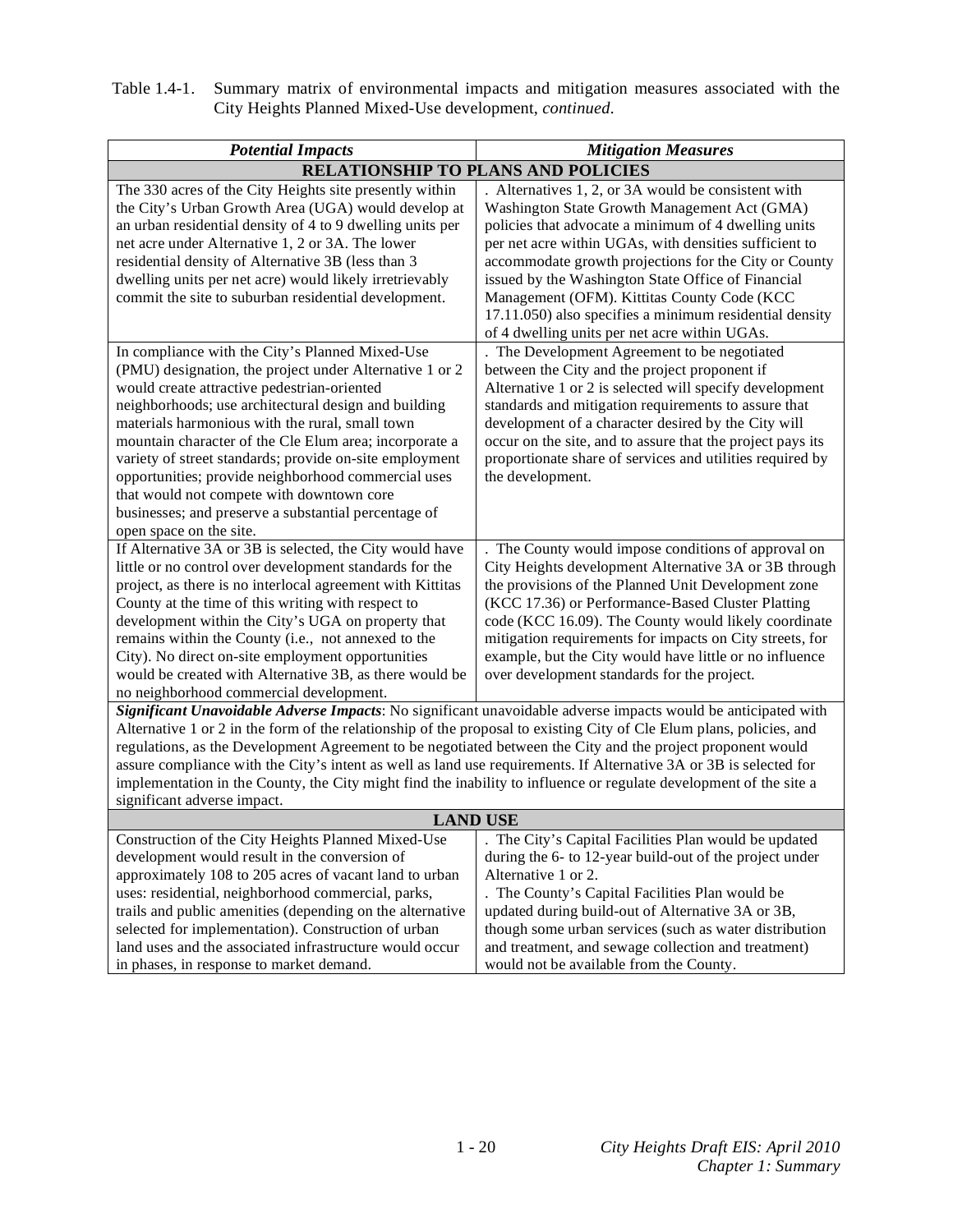| Table 1.4-1. Summary matrix of environmental impacts and mitigation measures associated with the |
|--------------------------------------------------------------------------------------------------|
| City Heights Planned Mixed-Use development, <i>continued</i> .                                   |

| <b>Potential Impacts</b>                                                                                          | <b>Mitigation Measures</b>                                   |  |
|-------------------------------------------------------------------------------------------------------------------|--------------------------------------------------------------|--|
| The City Heights development would change the                                                                     | The City Heights proposal is consistent with City of         |  |
| character of the City of Cle Elum by creating an                                                                  | Cle Elum and Kittitas County Comprehensive Land Use          |  |
| additional large population center north of the existing,                                                         | Plans for urban residential development to                   |  |
| established community. This would extend urban                                                                    | accommodate 20-year population growth projections.           |  |
| development further north in proximity to rural lands                                                             | The purpose and objectives of the proposal indicate an       |  |
| that border the incorporated area. Proposed                                                                       | intent to integrate the project with the existing            |  |
| development would be most compatible with existing                                                                | community consistent with City of Cle Elum                   |  |
| and proposed uses by others in the vicinity of the west                                                           | Comprehensive Plan land use goals, and with the              |  |
| end of the site.                                                                                                  | purpose and objectives of the City's Planned Mixed-          |  |
|                                                                                                                   | Use zone.                                                    |  |
|                                                                                                                   | . If Alternative 1 or 2 is selected for implementation,      |  |
|                                                                                                                   | the City would enter into a Development Agreement            |  |
|                                                                                                                   | with the project proponent that would include                |  |
|                                                                                                                   | development standards and conditions for the purpose         |  |
|                                                                                                                   | of achieving a project of the character and quality the      |  |
|                                                                                                                   | City desires to add to the community.                        |  |
|                                                                                                                   | . If Alternative 3A or 3B were selected, Kittitas County     |  |
|                                                                                                                   | would likely impose conditions through their Planned         |  |
|                                                                                                                   | Unit Development or Performance-Based Cluster                |  |
|                                                                                                                   | Platting procedures related to land use compatibility;       |  |
|                                                                                                                   | however, these would not likely be as specific as the        |  |
|                                                                                                                   | City would impose to protect its own interests related to    |  |
|                                                                                                                   | this contiguous development.                                 |  |
| Annexation of the City Heights 330 acres would create                                                             | . The potential cumulative effects of the City Heights       |  |
| contiguity with the City limits for the 348-acre Cle                                                              | development are discussed in Draft EIS Section 1.5. No       |  |
| Elum Property Partners site to the north. This contiguity                                                         | development proposal for the Cle Elum Property               |  |
| and road access improvements could stimulate                                                                      | Partners site has been submitted to the City of Cle<br>Elum. |  |
| development of this adjacent property.<br>The closest point of the east end of the City Heights site              | . There would be no Cle Elum Municipal Airport               |  |
| to the Cle Elum Municipal Airport is approximately                                                                | Overlay Zone restrictions at the east end of the City        |  |
| 0.25 mile from the Outer Safety Zone, and the same                                                                | Heights project.                                             |  |
| distance from the 5,000 foot Traffic Pattern Zone.                                                                |                                                              |  |
| Significant Unavoidable Adverse Impacts: Planned Mixed-Use development of the City Heights site has been          |                                                              |  |
| anticipated in the City's Comprehensive Plan since 2004; therefore, no significant unavoidable adverse impacts to |                                                              |  |
| land use within the City of Cle Elum or its Urban Growth Area would be anticipated as a result of this project.   |                                                              |  |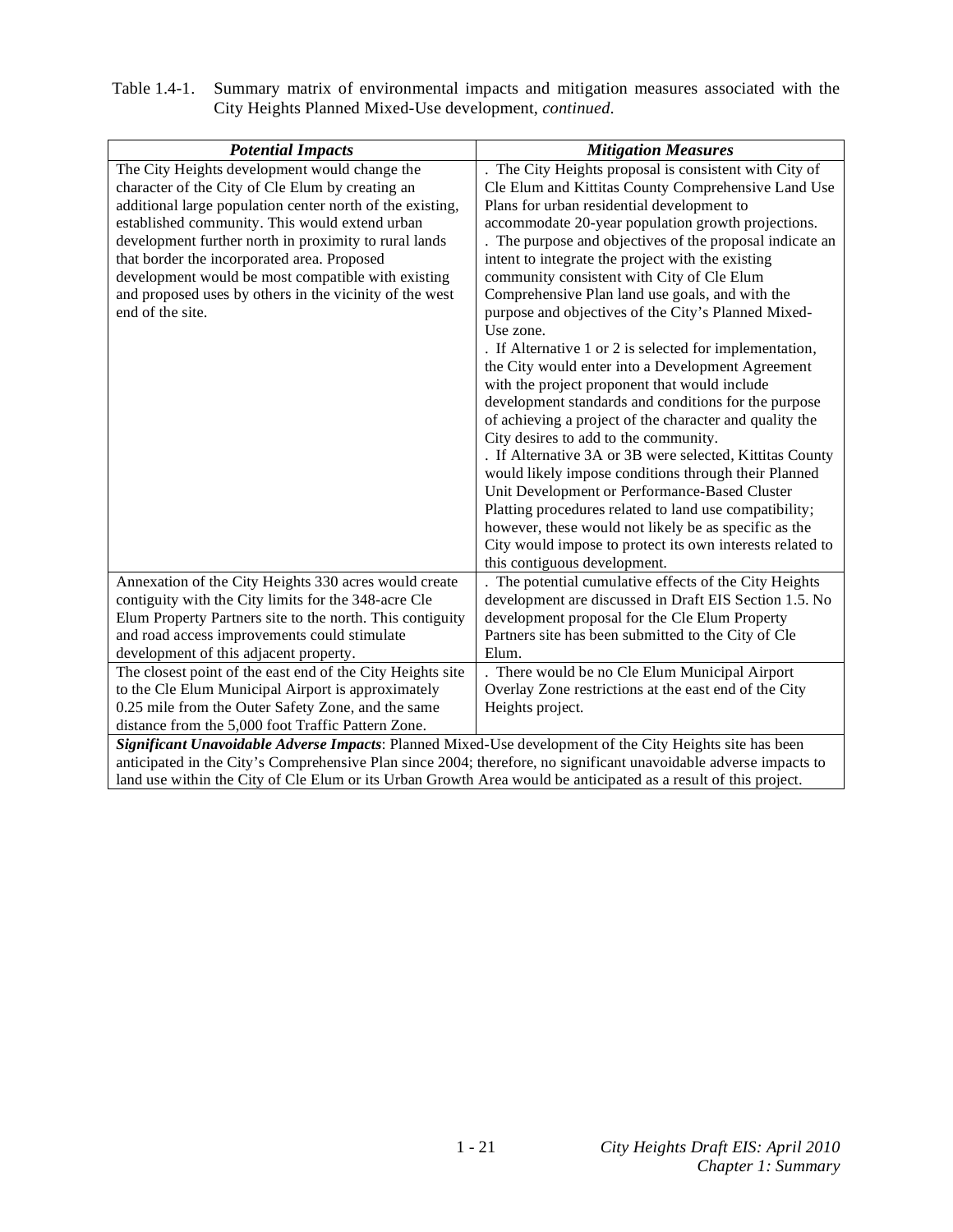| Table 1.4-1. Summary matrix of environmental impacts and mitigation measures associated with the |
|--------------------------------------------------------------------------------------------------|
| City Heights Planned Mixed-Use development, <i>continued</i> .                                   |

| <b>Potential Impacts</b>                                                                                                                                                                                                                                                                                                                                                                                                                                                                                                                                                                                                                        | <b>Mitigation Measures</b>                                                                                                                                                                                                                                                                                                                                                                                                                                                                                                                                                                                                                                                                                                                                                                                                                                                                                                                                                                                                                                                                                                 |
|-------------------------------------------------------------------------------------------------------------------------------------------------------------------------------------------------------------------------------------------------------------------------------------------------------------------------------------------------------------------------------------------------------------------------------------------------------------------------------------------------------------------------------------------------------------------------------------------------------------------------------------------------|----------------------------------------------------------------------------------------------------------------------------------------------------------------------------------------------------------------------------------------------------------------------------------------------------------------------------------------------------------------------------------------------------------------------------------------------------------------------------------------------------------------------------------------------------------------------------------------------------------------------------------------------------------------------------------------------------------------------------------------------------------------------------------------------------------------------------------------------------------------------------------------------------------------------------------------------------------------------------------------------------------------------------------------------------------------------------------------------------------------------------|
|                                                                                                                                                                                                                                                                                                                                                                                                                                                                                                                                                                                                                                                 | <b>NOISE</b>                                                                                                                                                                                                                                                                                                                                                                                                                                                                                                                                                                                                                                                                                                                                                                                                                                                                                                                                                                                                                                                                                                               |
| There would be temporary increases in sound levels<br>during construction associated with the operation of<br>conventional types of equipment such as bulldozers,<br>hoe rams, rippers, excavators, loaders, backhoes,<br>highway and off-road trucks, graders, compactors, and<br>pavers. Sound levels associated with these types of<br>equipment operating at a distance of 50 feet from the<br>receiving source range from 76 to 89 dBA. The increase<br>in sound levels would depend on the type(s) of<br>equipment being used, the amount of time it was in-use,<br>and the soft or hard surface on which the equipment<br>was operating. | . Noise associated with construction is exempt from<br>regulation under the Washington State Environmental<br>Noise Limits (WAC 173-60); however, the City of Cle<br>Elum could regulate nuisance noise (with Alternative 1<br>or 2) through Cle Elum Municipal Code Chapter 8.12,<br>as needed.<br>. Kittitas County could regulate nuisance noise (if<br>Alternative 3A or 3B is selected) through Chapter 9.45<br>of the County Code.<br>. Noise associated with nighttime construction could be<br>avoided by adhering to hours of construction indicated<br>in the Washington State Environmental Noise Limits. If<br>unusual circumstances require occasional nighttime<br>construction, the contractor could be required to notify<br>adjoining property owners in advance.<br>. To the extent that discretionary practices for<br>minimizing air quality impacts during construction are<br>implemented by the contractor (like using only<br>equipment and trucks that are maintained in good<br>operational condition, limiting the idling of construction<br>equipment and vehicles to a maximum of 15 minutes, |
| Due to the large size and linear configuration of the<br>City Heights site, it is expected that it would be a<br>relatively infrequent occurrence for construction<br>equipment to be working within 50 feet of sensitive<br>receivers on adjacent properties, with the exception of<br>trucks accessing or leaving the site on public roadways.                                                                                                                                                                                                                                                                                                | and locating construction equipment and staging areas<br>as far away from people as practicable), construction<br>noise impacts to sensitive receivers could also be<br>limited by these practices.<br>Noise associated with motor vehicles operating on<br>public roadways is exempt from regulation under the<br>Washington State Environmental Noise Limits (WAC<br>173-60); however, the City of Cle Elum or Kittitas<br>County (depending on the alternative selected) could<br>regulate nuisance noise under local codes.<br>. The City could consider specifying construction<br>access routes to the site that would minimize noise,<br>vibration, and dust impacts along roadways that are<br>presently used predominantly for access to residential<br>neighborhoods.                                                                                                                                                                                                                                                                                                                                            |
| If mechanical means of excavating bedrock on the site<br>prove to be ineffective, blasting may be required to<br>remove boulders and bedrock obstructions in areas<br>planned for the construction of roads, utilities and home<br>sites. (See the description of potential blasting<br>requirements and measures to be implemented in Draft<br>EIS Section 3.1.1 and the summary of Earth impacts<br>and mitigation measures above.)                                                                                                                                                                                                           | . Daytime blasting is exempt from the Washington<br>State Environmental Noise Limits (WAC 173-60-<br>$050[c]$ ).<br>. Blasting (if any) shall be performed consistent with<br>the requirements of the Washington Department of<br>Labor and Industries, Washington Administrative Code<br>(WAC 296-52), and other regulatory agencies, as<br>applicable.<br>. Blast monitoring shall be performed as necessary<br>according to WAC 296-52 to record vibration and<br>sound levels.                                                                                                                                                                                                                                                                                                                                                                                                                                                                                                                                                                                                                                         |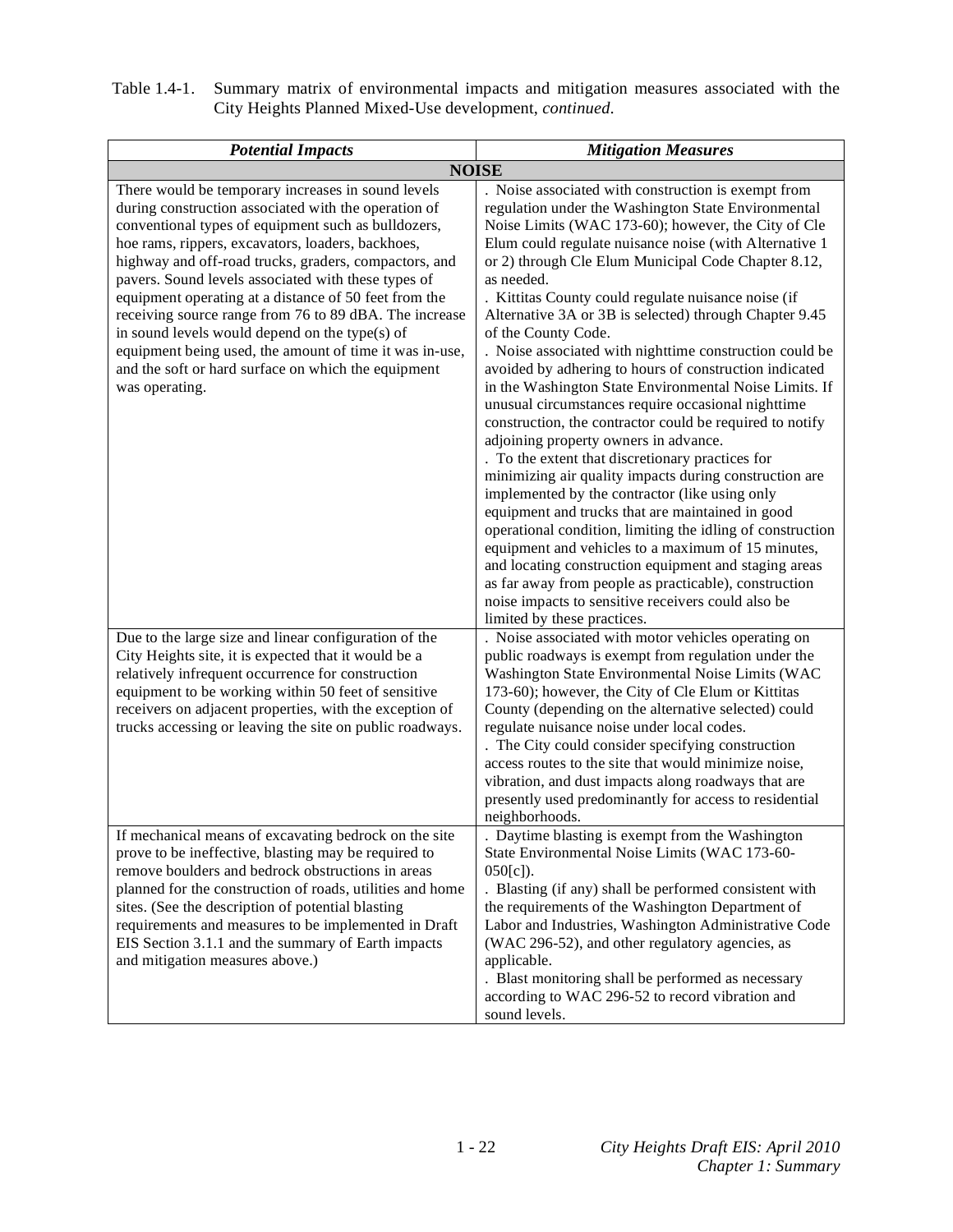| Table 1.4-1. Summary matrix of environmental impacts and mitigation measures associated with the |
|--------------------------------------------------------------------------------------------------|
| City Heights Planned Mixed-Use development, <i>continued</i> .                                   |

| <b>Potential Impacts</b>                                                                                    | <b>Mitigation Measures</b>                                                                                     |  |
|-------------------------------------------------------------------------------------------------------------|----------------------------------------------------------------------------------------------------------------|--|
| The completed condition of the project will alter the                                                       | The proposal includes maintaining an existing natural                                                          |  |
| natural environment of the site and create a residential                                                    | buffer in an area 20 to 80 feet wide along most of the                                                         |  |
| neighborhood in which typical noise sources would                                                           | south boundary of the site, between site development                                                           |  |
| include vehicles traveling on local streets, yard                                                           | and the City's existing residential neighborhood. This                                                         |  |
| maintenance equipment, recreational equipment,                                                              | buffer may help dampen noise generated within the                                                              |  |
| children at play, and other voices. No unusual or                                                           | project.                                                                                                       |  |
| notable sources of noise would be expected.                                                                 |                                                                                                                |  |
|                                                                                                             | Significant Unavoidable Adverse Impacts: No significant unavoidable adverse noise impacts would be anticipated |  |
| with the development.                                                                                       |                                                                                                                |  |
|                                                                                                             | <b>POPULATION</b>                                                                                              |  |
| It can be anticipated that between 10 and up to 150                                                         | . Contractors could be encouraged to hire construction                                                         |  |
| constructions workers may be employed on the City                                                           | workers who reside within daily commuting distance of                                                          |  |
| Heights site at any one time. Given the projected 6- to                                                     | the project, to the extent practicable, to minimize the                                                        |  |
| 12-year build-out of the development and other                                                              | increase in a temporary population of construction                                                             |  |
| potential projects in the area that may be concurrently                                                     | workers (and associated demand for temporary housing)                                                          |  |
| under construction (such as the Bullfrog UGA and                                                            | within the community.                                                                                          |  |
| Suncadia), most of these workers will likely be                                                             |                                                                                                                |  |
| residents from nearby locations. Some may commute on                                                        |                                                                                                                |  |
| a daily basis or on weekends. However, some                                                                 |                                                                                                                |  |
| construction workers employed on the site may become                                                        |                                                                                                                |  |
| new temporary residents in the Cle Elum area. It would                                                      |                                                                                                                |  |
| be speculative to estimate this number.                                                                     |                                                                                                                |  |
| The full build-out population of each conceptual land                                                       | The City Heights resident population projections are                                                           |  |
| use alternative was calculated using a household size                                                       | within the range of anticipated population growth                                                              |  |
| factor of 2.33 persons per single-family detached home,                                                     | within the City of Cle Elum Comprehensive Plan and                                                             |  |
| and 2.1 persons per attached dwelling unit (see Draft                                                       | the Kittitas County Comprehensive Plan; therefore, no                                                          |  |
| EIS Section 3.10). If all units were permanently                                                            | mitigation for population growth would be required.                                                            |  |
| occupied, the resident population could range from                                                          |                                                                                                                |  |
| approximately 1,150 to 2,207 persons depending on the                                                       |                                                                                                                |  |
| alternative selected for implementation. The applicant                                                      |                                                                                                                |  |
| estimates 50% to 65% permanent occupancy; however,                                                          |                                                                                                                |  |
| for the purpose of impact analysis, 90% permanent                                                           |                                                                                                                |  |
| occupancy was assumed, in which the resident<br>population would range from approximately 1,035 to          |                                                                                                                |  |
| 1,987 persons (depending on the alternative selected).                                                      |                                                                                                                |  |
| The City of Cle Elum Comprehensive Plan Housing                                                             | Same as above.                                                                                                 |  |
| Element forecasts a resident population of 10,034                                                           |                                                                                                                |  |
| persons within the City limits by the year $2025 - an$                                                      |                                                                                                                |  |
| increase of 8,199 persons over the 2007 population. If                                                      |                                                                                                                |  |
| this occurs, City Heights residents would account for                                                       |                                                                                                                |  |
| approximately 24% of this growth under Alternative 1,                                                       |                                                                                                                |  |
| or approximately 21% of this growth under Alternative                                                       |                                                                                                                |  |
| 2.                                                                                                          |                                                                                                                |  |
| The population of Kittitas County is projected to grow                                                      | Same as above.                                                                                                 |  |
| by 14,510 persons by the year 2025. If this occurs, City                                                    |                                                                                                                |  |
| Heights residents would account for approximately 12%                                                       |                                                                                                                |  |
| of this growth under Alternative 3A, or approximately                                                       |                                                                                                                |  |
| 7% of this growth under Alternative 3B.                                                                     |                                                                                                                |  |
| Significant Unavoidable Adverse Impacts: From a long-range planning perspective, the City Heights project   |                                                                                                                |  |
| would result in no significant unavoidable adverse impact to the resident population of the City or County. |                                                                                                                |  |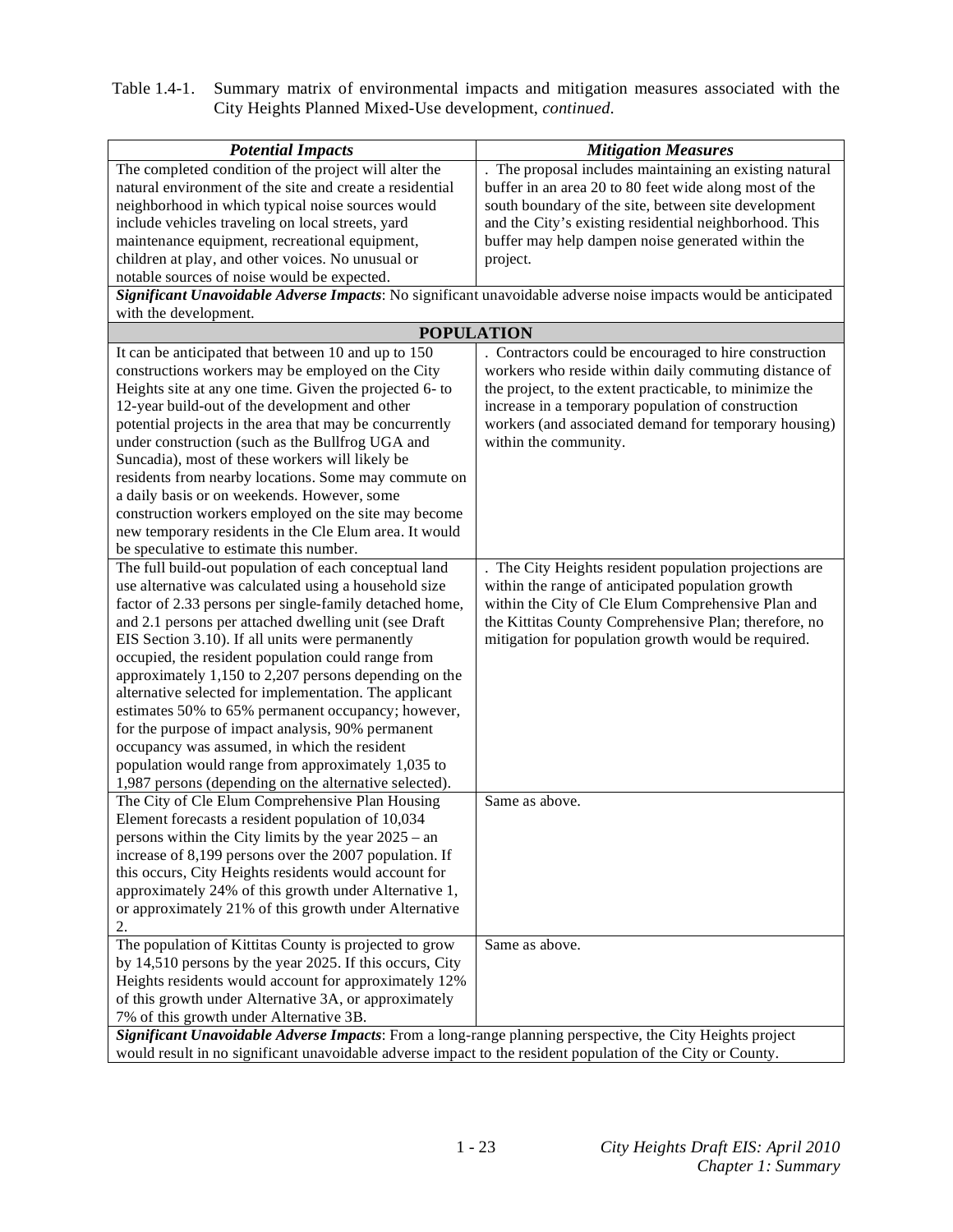| Table 1.4-1. Summary matrix of environmental impacts and mitigation measures associated with the |
|--------------------------------------------------------------------------------------------------|
| City Heights Planned Mixed-Use development, <i>continued</i> .                                   |

| <b>Potential Impacts</b>                                                                                                                                                                                                                                                                                                                                                                                                     | <b>Mitigation Measures</b>                                                                                                                                                                                                                                                                                                                                                                                                                                                                                                                                                                                                                                                                                                                                                                                                                                                                                                                                                                                                                                                             |  |
|------------------------------------------------------------------------------------------------------------------------------------------------------------------------------------------------------------------------------------------------------------------------------------------------------------------------------------------------------------------------------------------------------------------------------|----------------------------------------------------------------------------------------------------------------------------------------------------------------------------------------------------------------------------------------------------------------------------------------------------------------------------------------------------------------------------------------------------------------------------------------------------------------------------------------------------------------------------------------------------------------------------------------------------------------------------------------------------------------------------------------------------------------------------------------------------------------------------------------------------------------------------------------------------------------------------------------------------------------------------------------------------------------------------------------------------------------------------------------------------------------------------------------|--|
| <b>HOUSING</b>                                                                                                                                                                                                                                                                                                                                                                                                               |                                                                                                                                                                                                                                                                                                                                                                                                                                                                                                                                                                                                                                                                                                                                                                                                                                                                                                                                                                                                                                                                                        |  |
| There is limited to no temporary housing in Cle Elum at<br>the time of this writing to accommodate the projected<br>number of construction workers described in the<br>Population section above. Since the number of workers<br>potentially requiring temporary housing in the area is<br>speculative, it would also be speculative to estimate the<br>number and type of accommodations for which there<br>may be a demand. | . Contractors could be encouraged to hire construction<br>workers who reside within daily commuting distance to<br>the project, to the extent practicable, to minimize the<br>demand for temporary housing in the area.<br>. If a "hire local" policy is not practical, the City could<br>request construction contractors to estimate their work<br>force requirements and to investigate local temporary<br>housing opportunities at the start of each phase of<br>construction.<br>. Construction contractors could ask the workers they<br>hire to indicate what arrangements they propose to<br>make for temporary housing in the area while they are<br>under contract to work on the project.                                                                                                                                                                                                                                                                                                                                                                                   |  |
| The City of Cle Elum Comprehensive Plan Housing<br>Element forecasts a need for an additional 3,540<br>housing units within the City limits by the year 2025 to<br>serve projected population growth. City Heights<br>Alternative 1 or 2 would provide approximately 27.8%<br>to 24.7% of the total number of additional homes<br>forecast to be needed by the end of the City's current<br>20-year planning period.         | . The City Heights residential construction proposal is<br>within the range of the number of additional housing<br>units identified in the City of Cle Elum Comprehensive<br>Plan as needed to serve projected population growth<br>within the current 20-year planning period. Therefore,<br>the proposal would help the City meet this demand and<br>no mitigation would be required for constructing the<br>proposed number of housing units under Alternative 1<br>or Alternative 2.<br>. The result of the City Heights development would be<br>a mix of housing types, styles, densities and values in<br>order to provide housing that is affordable to people of<br>various income levels.<br>The City of Cle Elum does not presently have an<br>adopted definition of what constitutes "affordable<br>housing," as this varies based on the median income of<br>an area. A definition of affordable housing and the<br>amount to be provided within City Heights will be an<br>element of the negotiated Development Agreement<br>between the City and the project proponent. |  |
| The Kittitas County Comprehensive Plan forecasts a<br>need for an additional 6,460 housing units by the year<br>2025 to serve projected population growth within the<br>unincorporated area. City Heights Alternative 3A or 3B<br>would provide approximately 13.5% to 7.7% of the<br>total number of additional homes forecast to be needed<br>by the end of the County's current 20-year planning<br>period.               | . The City Heights residential construction proposal is<br>within the range of the number of additional housing<br>units identified in the Kittitas County Comprehensive<br>Plan as needed to serve projected population growth in<br>the unincorporated area within the current 20-year<br>planning period. Therefore, the proposal would help the<br>County meet this demand and no mitigation would be<br>required for constructing the proposed number of<br>housing units under Alternative 3A or 3B.                                                                                                                                                                                                                                                                                                                                                                                                                                                                                                                                                                             |  |
| Significant Unavoidable Adverse Impacts: From a long-range planning perspective, with an intent to serve<br>projected population growth, the City Heights development would result in a beneficial rather than a significant                                                                                                                                                                                                 |                                                                                                                                                                                                                                                                                                                                                                                                                                                                                                                                                                                                                                                                                                                                                                                                                                                                                                                                                                                                                                                                                        |  |

unavoidable adverse impact to housing supply within the City or County.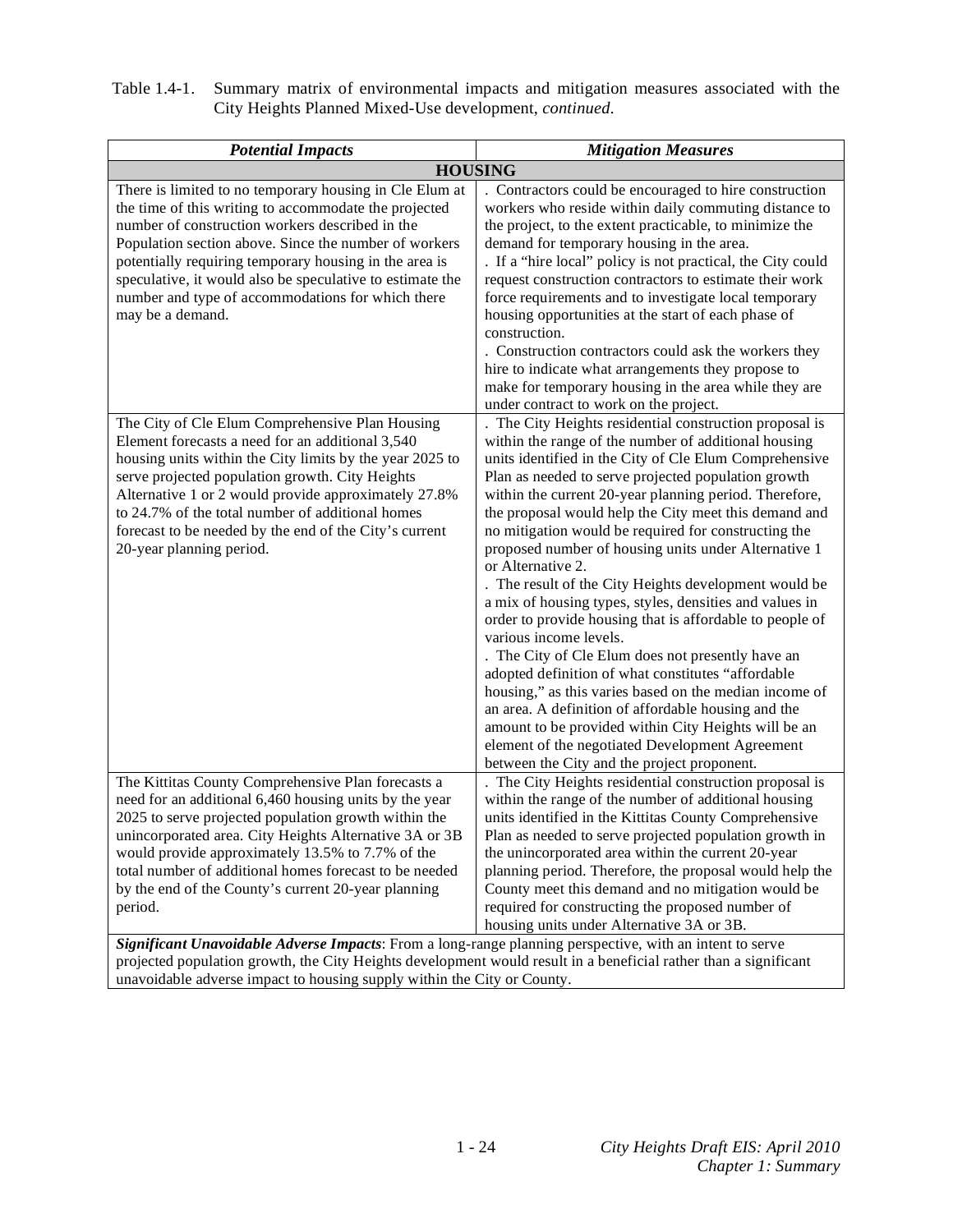| Table 1.4-1. Summary matrix of environmental impacts and mitigation measures associated with the |
|--------------------------------------------------------------------------------------------------|
| City Heights Planned Mixed-Use development, <i>continued</i> .                                   |

| <b>Potential Impacts</b>                                                                                                                                                                                                                                                                                                                                                                                                                                                                                                                                                                                                                                                                                    | <b>Mitigation Measures</b>                                                                                                                                                                                                                                                                                                                                                                                                                                                                                                                                                                                                                                                                                                                                                                                                                                                                                           |  |
|-------------------------------------------------------------------------------------------------------------------------------------------------------------------------------------------------------------------------------------------------------------------------------------------------------------------------------------------------------------------------------------------------------------------------------------------------------------------------------------------------------------------------------------------------------------------------------------------------------------------------------------------------------------------------------------------------------------|----------------------------------------------------------------------------------------------------------------------------------------------------------------------------------------------------------------------------------------------------------------------------------------------------------------------------------------------------------------------------------------------------------------------------------------------------------------------------------------------------------------------------------------------------------------------------------------------------------------------------------------------------------------------------------------------------------------------------------------------------------------------------------------------------------------------------------------------------------------------------------------------------------------------|--|
|                                                                                                                                                                                                                                                                                                                                                                                                                                                                                                                                                                                                                                                                                                             | <b>LIGHT AND GLARE</b>                                                                                                                                                                                                                                                                                                                                                                                                                                                                                                                                                                                                                                                                                                                                                                                                                                                                                               |  |
| There would be temporary sources of light and glare on<br>construction sites within the City Heights property<br>during site development, such as nighttime security<br>lighting or illumination from the headlights of vehicles<br>or construction equipment during early morning or late<br>afternoon hours. Potential sources of glare may include<br>reflections from vehicle windshields or from plastic<br>used to cover stockpiles and construction materials.                                                                                                                                                                                                                                       | . If construction is limited to daytime hours, this would<br>have the secondary effect of minimizing nighttime<br>illumination on the site during project development.                                                                                                                                                                                                                                                                                                                                                                                                                                                                                                                                                                                                                                                                                                                                               |  |
| The developed-condition of the site would introduce<br>several sources of light and possible sources of glare,<br>such as interior and exterior residential lighting,<br>neighborhood commercial areas, street lights, windows<br>and vehicle windshields, the lights of vehicles traveling<br>on project roadways, and pedestrian-oriented lighting<br>along sidewalks and in public amenity areas. These<br>effects would likely be most visible from across the<br>valley (south of the Yakima River).                                                                                                                                                                                                   | . The proposal to retain an existing natural buffer 20 to<br>80 feet wide along much of the south boundary of the<br>site, with development set back from the top of the<br>slope in many areas, should minimize light and glare<br>effects in existing residential neighborhoods down-<br>slope from the City Heights development (see Figure<br>3.13-12 in Draft EIS Section 3.13).<br>. Areas with higher residential densities and nodes of<br>commercial development are proposed to be centrally-<br>located on the upper plateau, furthest from existing<br>single-family home neighborhoods.<br>. A specific lighting proposal is not yet available at the<br>time of this writing; however, the applicant proposes to<br>minimize the amount of glare, light trespass, and sky<br>glow generated by lighting within the development<br>through representative measures listed in Draft EIS<br>Section 3.12. |  |
| Over the 6- to 12-year build-out of the City Heights<br>development, there would be an increase in nighttime<br>sky-glow associated with increasing urbanization of the<br>site and within the City of Cle Elum as a whole.                                                                                                                                                                                                                                                                                                                                                                                                                                                                                 | . Lighting plans for the development will be evaluated<br>by the City or County (depending on the alternative<br>selected for implementation) during review of site-<br>specific development proposals.<br>. If Alternative 1 or 2 is selected, Cle Elum Municipal<br>Code Chapter 17.45 will require a lighting plan that<br>provides sufficient illumination without significantly<br>diminishing the ambient darkness of the rural setting.<br>Required elements of the lighting plan are listed in<br>Draft EIS Section 3.12.                                                                                                                                                                                                                                                                                                                                                                                    |  |
| Significant Unavoidable Adverse Impacts: Development of the City Heights Planned Mixed-Use development<br>would substantially increase the amount of light and potential sources of glare on the property. The impact of this<br>change would likely be interpreted differently by different observers, with some objecting to the increase in light<br>and glare where there was little or none before. Others may be accepting of this effect associated with growth and<br>increased vitality within the community, provided it is implemented with as much sensitivity to surrounding the<br>environment as practicable. The City Heights property is within the Cle Elum Urban Growth Area and thus is |                                                                                                                                                                                                                                                                                                                                                                                                                                                                                                                                                                                                                                                                                                                                                                                                                                                                                                                      |  |

anticipated to develop as an urban residential neighborhood whether at this time or in the foreseeable future.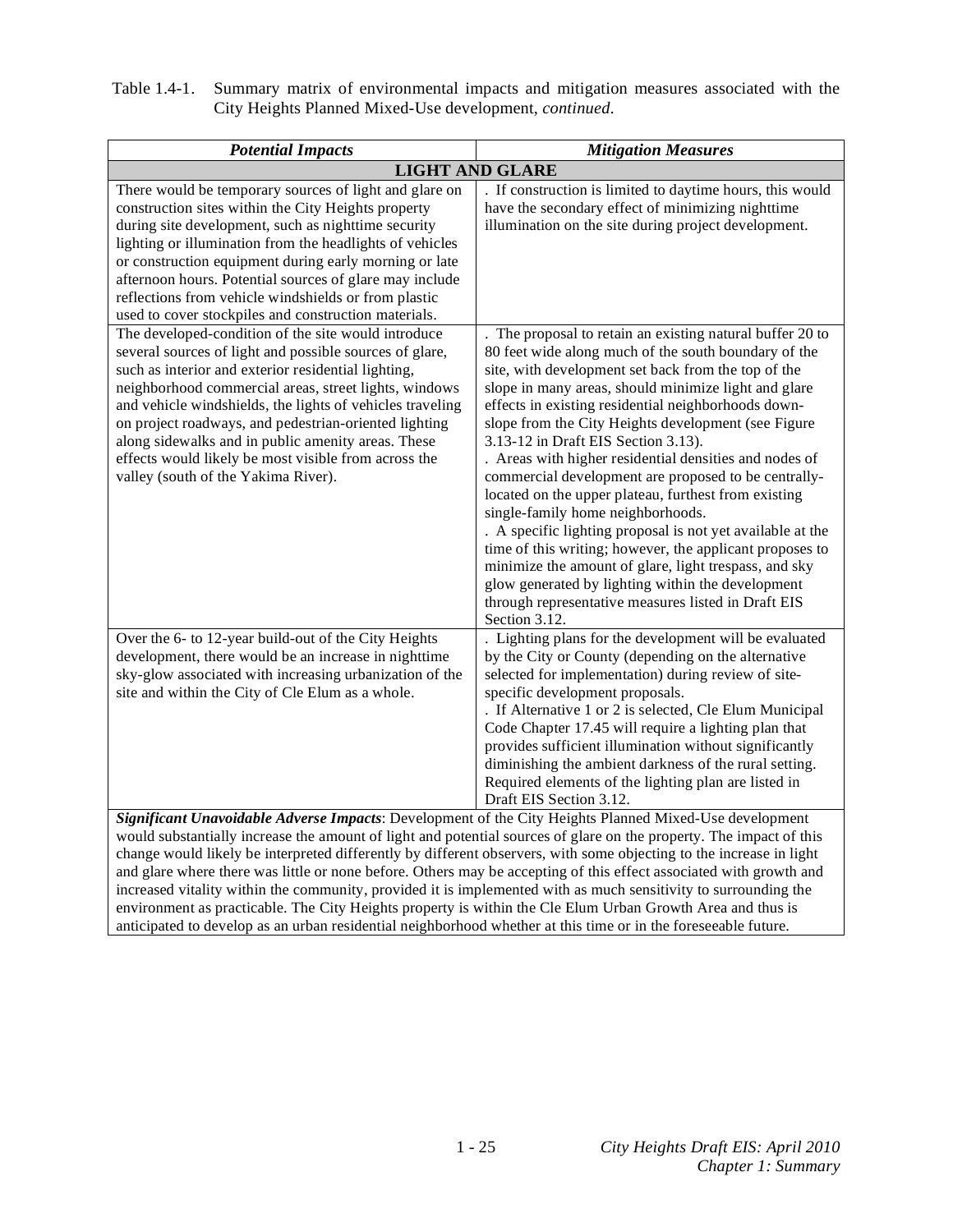| Table 1.4-1. Summary matrix of environmental impacts and mitigation measures associated with the |
|--------------------------------------------------------------------------------------------------|
| City Heights Planned Mixed-Use development, <i>continued</i> .                                   |

| <b>Potential Impacts</b>                                                                                                                                                                                                                                                                                                                                                                                                                                                                                                                                                                                                                                                                                     | <b>Mitigation Measures</b>                                                                                                                                                                                                                                                                                                                                                                                                                                                                                                                                                                                                                                                                                                                                                                             |  |
|--------------------------------------------------------------------------------------------------------------------------------------------------------------------------------------------------------------------------------------------------------------------------------------------------------------------------------------------------------------------------------------------------------------------------------------------------------------------------------------------------------------------------------------------------------------------------------------------------------------------------------------------------------------------------------------------------------------|--------------------------------------------------------------------------------------------------------------------------------------------------------------------------------------------------------------------------------------------------------------------------------------------------------------------------------------------------------------------------------------------------------------------------------------------------------------------------------------------------------------------------------------------------------------------------------------------------------------------------------------------------------------------------------------------------------------------------------------------------------------------------------------------------------|--|
| <b>AESTHETICS</b>                                                                                                                                                                                                                                                                                                                                                                                                                                                                                                                                                                                                                                                                                            |                                                                                                                                                                                                                                                                                                                                                                                                                                                                                                                                                                                                                                                                                                                                                                                                        |  |
| Clearing and grading for the construction of roads and<br>building sites would alter the appearance of the site and<br>temporarily create conditions that may be unsightly to<br>some observers.                                                                                                                                                                                                                                                                                                                                                                                                                                                                                                             | . The proposal to retain an existing natural buffer 20 to<br>80 feet wide along much of the south boundary of the<br>site, with development set back from the top of the<br>slope in many areas, should minimize the visibility of<br>on-site construction activity for most observers from<br>established residential neighborhoods and the<br>downtown area below (see Figure 3.13-12 in Draft EIS<br>Section 3.13).<br>. Existing coniferous trees stands would be protected<br>during construction, to the extent practicable, in areas<br>designated to be retained in open space.<br>. Landscape plantings that will be introduced to restore<br>cleared areas of the site will, at maturity, augment<br>retained vegetation to provide additional screening of<br>the City Heights development. |  |
| As a result of the project goal to integrate City Heights<br>with existing development within the City of Cle Elum,<br>some homes would be visible from established<br>neighborhoods and the town below.                                                                                                                                                                                                                                                                                                                                                                                                                                                                                                     | . The majority of housing proposed near the south<br>boundary of the site would be of low- and/or moderate-<br>density design for the most compatibility with existing<br>neighborhoods.                                                                                                                                                                                                                                                                                                                                                                                                                                                                                                                                                                                                               |  |
| Neighborhood commercial areas, surrounded by higher-<br>density residential development, are proposed on the<br>upper plateau of the site.                                                                                                                                                                                                                                                                                                                                                                                                                                                                                                                                                                   | . The proposal to locate the highest residential densities<br>and neighborhood commercials on the upper plateau<br>will result in these uses being screened by topography<br>from viewpoints in established neighborhoods or the<br>town below (see Figure 3.13-12).                                                                                                                                                                                                                                                                                                                                                                                                                                                                                                                                   |  |
| Changes in the appearance of the site would be most<br>visible to rural residential properties to the north, east,<br>and across the valley to the south. Schematic "built<br>views" of the project are provided in Draft EIS Section<br>3.13. Due to the topography of the site, the eastern<br>portion of the development has the potential to be most<br>visible from downtown Cle Elum and from the I-90<br>corridor (traveling westbound).                                                                                                                                                                                                                                                              | The Covenants, Conditions and Restrictions (CC&Rs)<br>for the project, and standards to be enforced through the<br>Development Agreement with the City (if Alternative 1<br>or 2 is selected for implementation), will include<br>architectural standards for building character, exterior<br>materials and colors; lighting, restoration plantings and<br>screening requirements; and road standards that include<br>provisions for landscaping and pedestrians.<br>. The CC&Rs would also impose measures for the<br>maintenance and upkeep of parks and common areas<br>within the development (if these remain privately<br>owned), and measures that would minimize the visual<br>impacts of construction, upgrades, or repairs within the<br>development.                                        |  |
| Significant Unavoidable Adverse Impacts: Development of the City Heights site would substantially remove<br>existing vegetative cover and alter the existing topography to more level grades for the construction of roads,<br>infrastructure, and building sites. In place of the coniferous tree stands, shrubs and meadows, an urban residential<br>neighborhood would be created, permanently altering the existing character of the site. The aesthetic impact of this<br>change would likely be interpreted differently by different observers; i.e., it may be pleasing to some and<br>objectionable to others. Site planning includes measures to create the most compatibility and provide the most |                                                                                                                                                                                                                                                                                                                                                                                                                                                                                                                                                                                                                                                                                                                                                                                                        |  |

objectionable to others. Site planning includes measures to create the most compatibility and provide the most screening at the boundary between the proposed development and established areas within the City. The City Heights site is within the Cle Elum Urban Growth Area, and thus is anticipated to develop as an urban residential neighborhood whether at this time or in the foreseeable future.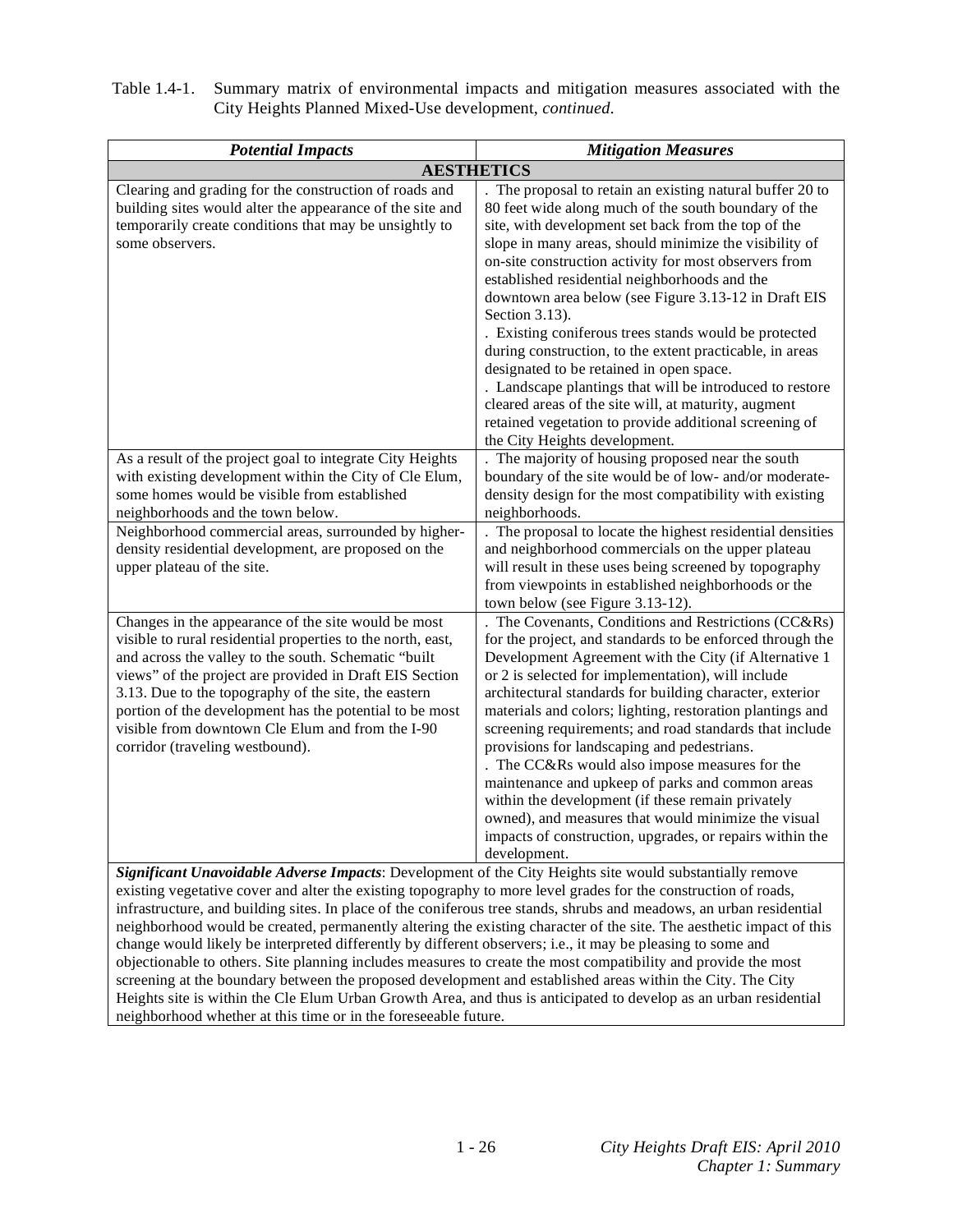| Table 1.4-1. Summary matrix of environmental impacts and mitigation measures associated with the |
|--------------------------------------------------------------------------------------------------|
| City Heights Planned Mixed-Use development, <i>continued</i> .                                   |

| <b>Potential Impacts</b>                                                                                                                                                                                                                                                                                                                                                                                                                                                                                                                                                                                                      | <b>Mitigation Measures</b>                                                                                                                                                                                                                                                                                                                                                                                                                                                                                                                                                                                                                                                                                              |
|-------------------------------------------------------------------------------------------------------------------------------------------------------------------------------------------------------------------------------------------------------------------------------------------------------------------------------------------------------------------------------------------------------------------------------------------------------------------------------------------------------------------------------------------------------------------------------------------------------------------------------|-------------------------------------------------------------------------------------------------------------------------------------------------------------------------------------------------------------------------------------------------------------------------------------------------------------------------------------------------------------------------------------------------------------------------------------------------------------------------------------------------------------------------------------------------------------------------------------------------------------------------------------------------------------------------------------------------------------------------|
|                                                                                                                                                                                                                                                                                                                                                                                                                                                                                                                                                                                                                               | PARKS, RECREATION AND OPEN SPACE                                                                                                                                                                                                                                                                                                                                                                                                                                                                                                                                                                                                                                                                                        |
| There could be temporary effects related to use of the<br>Coal Mines Trail during construction of the west access<br>to serve the City Heights development. If access to SR<br>903 is constructed through the Cle Elum Pines property,<br>construction of a high-level bridge crossing above the<br>trail could result in temporary closures of this trail<br>segment for safety precautions. If improvements are<br>made to Alliance Road to serve as the west access to<br>City Heights, there could be temporary trail closures at<br>the existing Alliance Road crossing of the Coal Mines<br>Trail during road widening. | . The developer would work with the City to publish<br>and post advance notice to trail users in the event that<br>there may be temporary disruptions to use of segments<br>of the Coal Mines Trail during construction.                                                                                                                                                                                                                                                                                                                                                                                                                                                                                                |
| The City Heights proportionate-share of new parks,<br>open space and trails identified in the City of Cle Elum<br>Comprehensive Plan as needed to serve the projected<br>year-2025 population of the City as a whole would be<br>17% to 20% (depending on whether Alternative 1 or 2<br>is selected for implementation).                                                                                                                                                                                                                                                                                                      | . If the City's total population in 2025 differs from the<br>OFM projection of 10,034 persons, with the result that<br>the City Heights population constitutes some different<br>percentage of the total, the park, open space and trail<br>needs identified in Draft EIS Table 3.14-4 could differ<br>from these estimates.<br>. The acreage of parks and open space, and the length<br>of trails to be developed within the project for public<br>use will be specified in the Development Agreement to<br>be negotiated between the City and the project<br>proponent, with guidance from the goals and policies of<br>the City of Cle Elum Comprehensive Plan: Parks,<br>Recreation, and Open Space Element (2007). |
| Assuming 90% occupancy of City Heights at full build-<br>out, the project's proportionate-share of new active-use<br>parks within the City would range from 3.6 to 4.3<br>acres. <sup>2</sup>                                                                                                                                                                                                                                                                                                                                                                                                                                 | . Under either Alternative 1 or 2, the total land area to<br>be set aside for parks shown on the conceptual land use<br>plans is 7.8 acres. The extent of improvements to parks<br>would depend on the alternative selected for<br>implementation, to be specified in the Development<br>Agreement to be negotiated between the City and the<br>project proponent. The park proposal is described in<br>detail in Draft EIS Section 3.14.                                                                                                                                                                                                                                                                               |
| Assuming 90% occupancy of City Heights at full build-<br>out, the project's proportionate-share of additional open<br>space within the City would range from 1.5 to 1.8 acres.                                                                                                                                                                                                                                                                                                                                                                                                                                                | . The objectives of the City Heights proposal include<br>several priorities for retaining a significant amount of<br>open space on the site, both to preserve unique features<br>of the property, and to provide recreational<br>opportunities for residents of the project and the<br>community as a whole. The Alternative 1 conceptual<br>land use plan includes retaining approximately 155<br>acres (43%) of the site in permanent open space. With<br>Alternative 2, the open space proposal is approximately<br>161 acres (45% of the site) – considerably more than<br>the project's proportionate share of the City's goal for<br>serving its 2025 total population.                                           |

<sup>&</sup>lt;sup>2</sup> If the 10-acre Four Seasons Aquatic Center is removed from the City's inventory of existing active-use parks (Comprehensive Plan Parks Element Table 1.2), thereby increasing the City's projection of future needs for this type of park (Comprehensive Plan Parks Element Table 1.7), this could increase the City Heights proportionate share of active-use parks to 6.28 acres with Alternative 1, or 5.34 acres with Alternative 2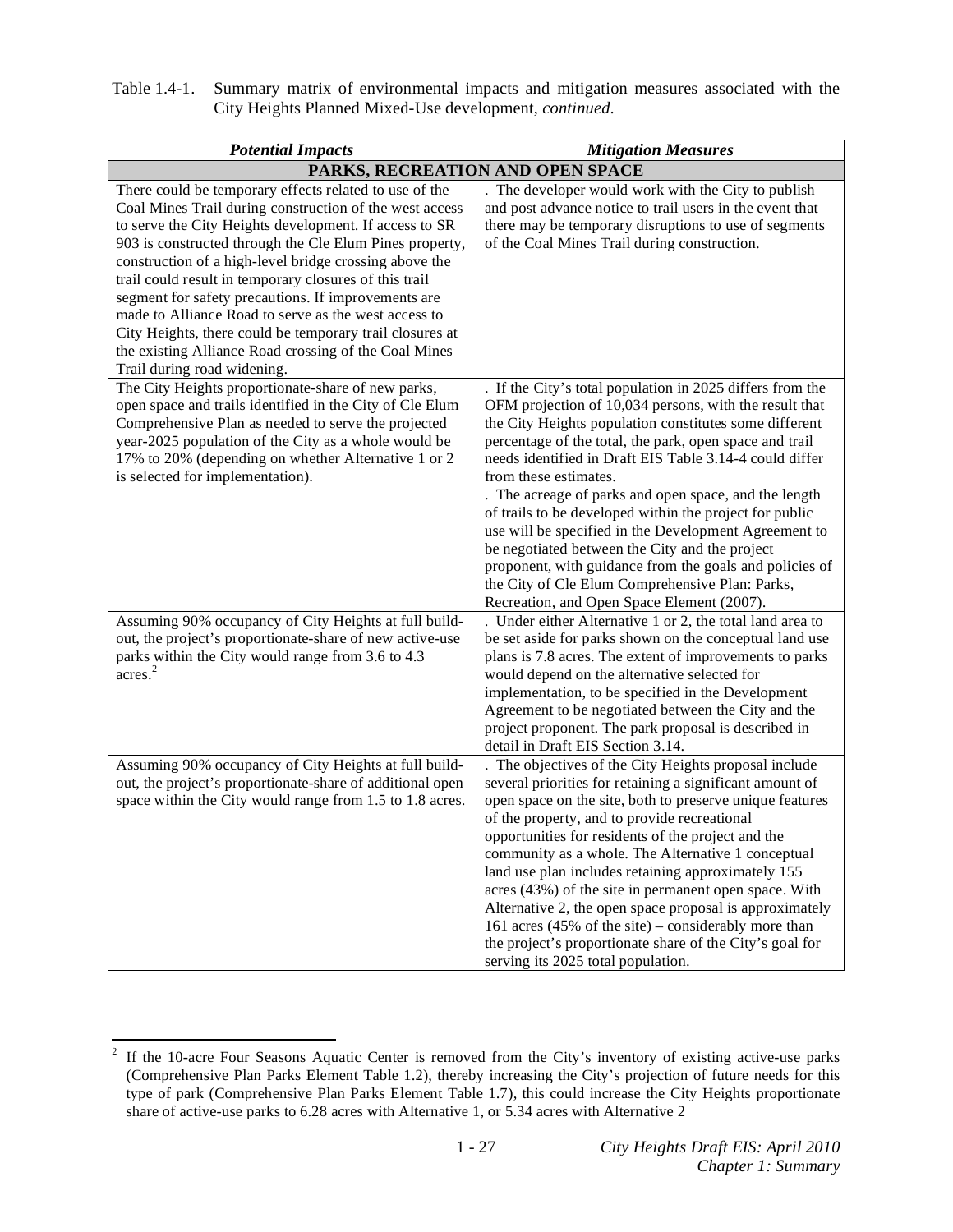| <b>Potential Impacts</b>                                                                                                                                                                                                                                                                                                                                                                                                                                                                                                                                                                                                                                                                      | <b>Mitigation Measures</b>                                                                                                                                                                                                                                                                                                                                                                                                                                                                                                                                                                                                                                                                                                                                                                                                                                                                                                                                                                                                                                                                                                                                                                                                                                                                                                                                                                                                                                                                                                                                                                                                                                                                                                                         |  |
|-----------------------------------------------------------------------------------------------------------------------------------------------------------------------------------------------------------------------------------------------------------------------------------------------------------------------------------------------------------------------------------------------------------------------------------------------------------------------------------------------------------------------------------------------------------------------------------------------------------------------------------------------------------------------------------------------|----------------------------------------------------------------------------------------------------------------------------------------------------------------------------------------------------------------------------------------------------------------------------------------------------------------------------------------------------------------------------------------------------------------------------------------------------------------------------------------------------------------------------------------------------------------------------------------------------------------------------------------------------------------------------------------------------------------------------------------------------------------------------------------------------------------------------------------------------------------------------------------------------------------------------------------------------------------------------------------------------------------------------------------------------------------------------------------------------------------------------------------------------------------------------------------------------------------------------------------------------------------------------------------------------------------------------------------------------------------------------------------------------------------------------------------------------------------------------------------------------------------------------------------------------------------------------------------------------------------------------------------------------------------------------------------------------------------------------------------------------|--|
| Assuming 90% occupancy of City Heights at full build-<br>out, the project's proportionate-share of additional<br>tracks, trails and connections within the City would be<br>approximately 6.5 to 7.6 miles.                                                                                                                                                                                                                                                                                                                                                                                                                                                                                   | . Alternative 1 would provide the most diversity and<br>improvements to approximately 9 miles of trails within<br>the development. Three types of paths are shown on the<br>Alternative 1 conceptual land use plan: multi-use<br>path/bike access (3.2 miles), walking paths (3.4 miles),<br>and hiking trails (2.5 miles). Distinctions between these<br>types of trails are described in Draft EIS Section 3.14.<br>. With Alternative 2, only the 3.2-mile multi-use path is<br>proposed (less than the project's proportionate-share of<br>the City's goal for the provision of tracks, trails and<br>connections to serve the City-wide population in 2025).<br>. Trail corridors within the development may be made<br>available for recreational enthusiasts and stakeholders<br>to cooperate and participate in making improvements,<br>such as hiking and biking associations, and local groups<br>such as the Cle Elum Improvement District or the<br>Kittitas County Parks and Recreation District. To the<br>extent that grant funds or other resources are available,<br>trail improvements through the site connecting with the<br>Coal Mines Trail, Flagpole Park, and Centennial Park<br>could be implemented sooner.<br>. Approximately 3 miles of the possible route of the Cle<br>Elum Skyline Trail is shown through the City Heights<br>property on a map in the City of Cle Elum<br>Comprehensive Plan Parks, Recreation, and Open<br>Space Element. As possible mitigation for the tracks,<br>trails and connections requirement to serve the<br>projected year-2025 population of the City as a whole,<br>consideration could be given to dedicating this land or<br>entering into a public use agreement to complete this |  |
| Under Alternative 3A, approximately 161 acres of open                                                                                                                                                                                                                                                                                                                                                                                                                                                                                                                                                                                                                                         | link of the trail.<br>. The Alternative 3A or 3B open space proposal and/or                                                                                                                                                                                                                                                                                                                                                                                                                                                                                                                                                                                                                                                                                                                                                                                                                                                                                                                                                                                                                                                                                                                                                                                                                                                                                                                                                                                                                                                                                                                                                                                                                                                                        |  |
| space would be preserved on the site, with no<br>improvements and no public amenities. If a trail system<br>were developed in Alternative 3A, it would be<br>dependent upon user groups providing the labor and<br>funding for trail improvements. Under Alternative 3B,<br>no open space, public amenities, or trail system is<br>proposed.                                                                                                                                                                                                                                                                                                                                                  | requirements would be evaluated by Kittitas County in<br>relation to the Performance-Based Cluster Platting code<br>(KCC Chapter 16.09), or Planned Unit Development<br>requirements (KCC Chapter 17.36). There is no specific<br>quantitative requirement for open space under the<br>County's PUD regulations.                                                                                                                                                                                                                                                                                                                                                                                                                                                                                                                                                                                                                                                                                                                                                                                                                                                                                                                                                                                                                                                                                                                                                                                                                                                                                                                                                                                                                                   |  |
| Significant Unavoidable Adverse Impacts: Given the large amount and percentage of open space to be retained<br>within the City Heights development under Alternative 1, 2, or 3A; the range of possible scenarios for park, open<br>space and trail improvements; and the mechanisms in-place in either the City or County (depending on the<br>alternative selected for implementation) to require these amenities associated with new development, it is<br>anticipated that – with the possible exception of Alternative 3B – increased demand generated by project residents<br>would be satisfied by project additions to the parks, open space and trails system of the City or County. |                                                                                                                                                                                                                                                                                                                                                                                                                                                                                                                                                                                                                                                                                                                                                                                                                                                                                                                                                                                                                                                                                                                                                                                                                                                                                                                                                                                                                                                                                                                                                                                                                                                                                                                                                    |  |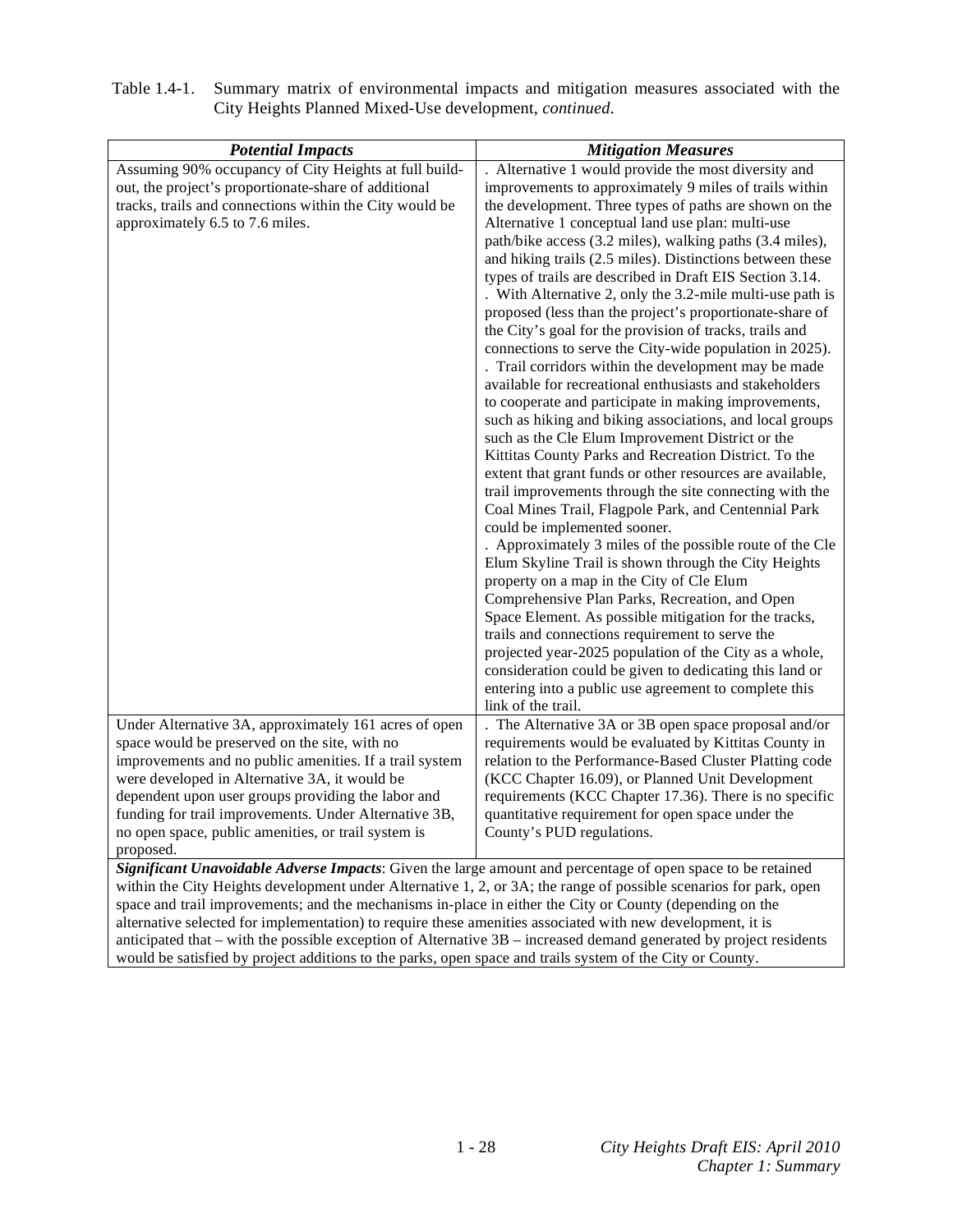| <b>Potential Impacts</b>                                                                                                                                                                                                                                                                                                                                                                                                                                                                                                                                                                             | <b>Mitigation Measures</b>                                                                                                                                                                                                                                                                                                                                                                                                                                                                                                                                                                                                                                                                                                                                                                                                                                                                                                     |  |
|------------------------------------------------------------------------------------------------------------------------------------------------------------------------------------------------------------------------------------------------------------------------------------------------------------------------------------------------------------------------------------------------------------------------------------------------------------------------------------------------------------------------------------------------------------------------------------------------------|--------------------------------------------------------------------------------------------------------------------------------------------------------------------------------------------------------------------------------------------------------------------------------------------------------------------------------------------------------------------------------------------------------------------------------------------------------------------------------------------------------------------------------------------------------------------------------------------------------------------------------------------------------------------------------------------------------------------------------------------------------------------------------------------------------------------------------------------------------------------------------------------------------------------------------|--|
| HISTORIC AND CULTURAL RESOURCES                                                                                                                                                                                                                                                                                                                                                                                                                                                                                                                                                                      |                                                                                                                                                                                                                                                                                                                                                                                                                                                                                                                                                                                                                                                                                                                                                                                                                                                                                                                                |  |
| The conceptual land use plan for any City Heights<br>development alternative shows development proposed<br>in Areas A and D2 where historic coal slag features<br>were identified in the Archaeological Review and<br>Inventory of the site.                                                                                                                                                                                                                                                                                                                                                         | . The cultural resources consultant who prepared the<br>Archaeological Review and Inventory of the site noted<br>that it is unlikely that important information could be<br>derived from the coal slag deposits on the site;<br>therefore, construction effects on this mining debris<br>would not be detrimental to this resource.<br>. The possibility exists that the coal slag piles in Areas<br>A and D2 of the City Heights site may be eligible for<br>nomination to the Cle Elum register of historic places<br>under the criteria of the City's Historic Preservation<br>Ordinance (CEMC Chapter 15.22, Section<br>15.22.050[A]). However, the City Heights site does not<br>encompass the entire historical mining district. Rather,<br>it lies between two areas of mining activity that<br>occurred further up the slope and beneath downtown<br>Cle Elum.<br>. Mitigation for the two areas of historic coal slag |  |
|                                                                                                                                                                                                                                                                                                                                                                                                                                                                                                                                                                                                      | deposits on the site would consist of the next level of<br>recordation with the Washington State Department of<br>Archaeology and Historic Preservation.                                                                                                                                                                                                                                                                                                                                                                                                                                                                                                                                                                                                                                                                                                                                                                       |  |
| Potential exists for buried or otherwise hidden cultural<br>features to be encountered during construction<br>earthwork on the site.                                                                                                                                                                                                                                                                                                                                                                                                                                                                 | . A thorough surface reconnaissance of the site and a<br>limited number of shovel test probes were conducted on<br>the site for the purpose of environmental review. No<br>cultural resources were identified during the course of<br>this survey.<br>. If at any time during project development human or<br>unknown bones are uncovered, or deeply buried cultural<br>deposits are encountered, work would be stopped in this<br>area of the site and a professional archaeologist would<br>be contacted to evaluate these findings. State of<br>Washington procedures for inadvertent discovery would<br>be followed. These are listed in Draft EIS Section 3.15.                                                                                                                                                                                                                                                           |  |
| Significant Unavoidable Adverse Impacts: With the understanding that State of Washington procedures for<br>inadvertent discovery would be followed in the event that unanticipated human remains or suspected<br>archaeological materials are encountered during earthwork on the site, no significant unavoidable adverse impacts<br>to cultural resources are anticipated as a result of the project. If the coal slag piles in Areas A and D2 are avoided<br>until the next level of recordation were completed, there would be no direct effects to potential historic resources<br>on the site. |                                                                                                                                                                                                                                                                                                                                                                                                                                                                                                                                                                                                                                                                                                                                                                                                                                                                                                                                |  |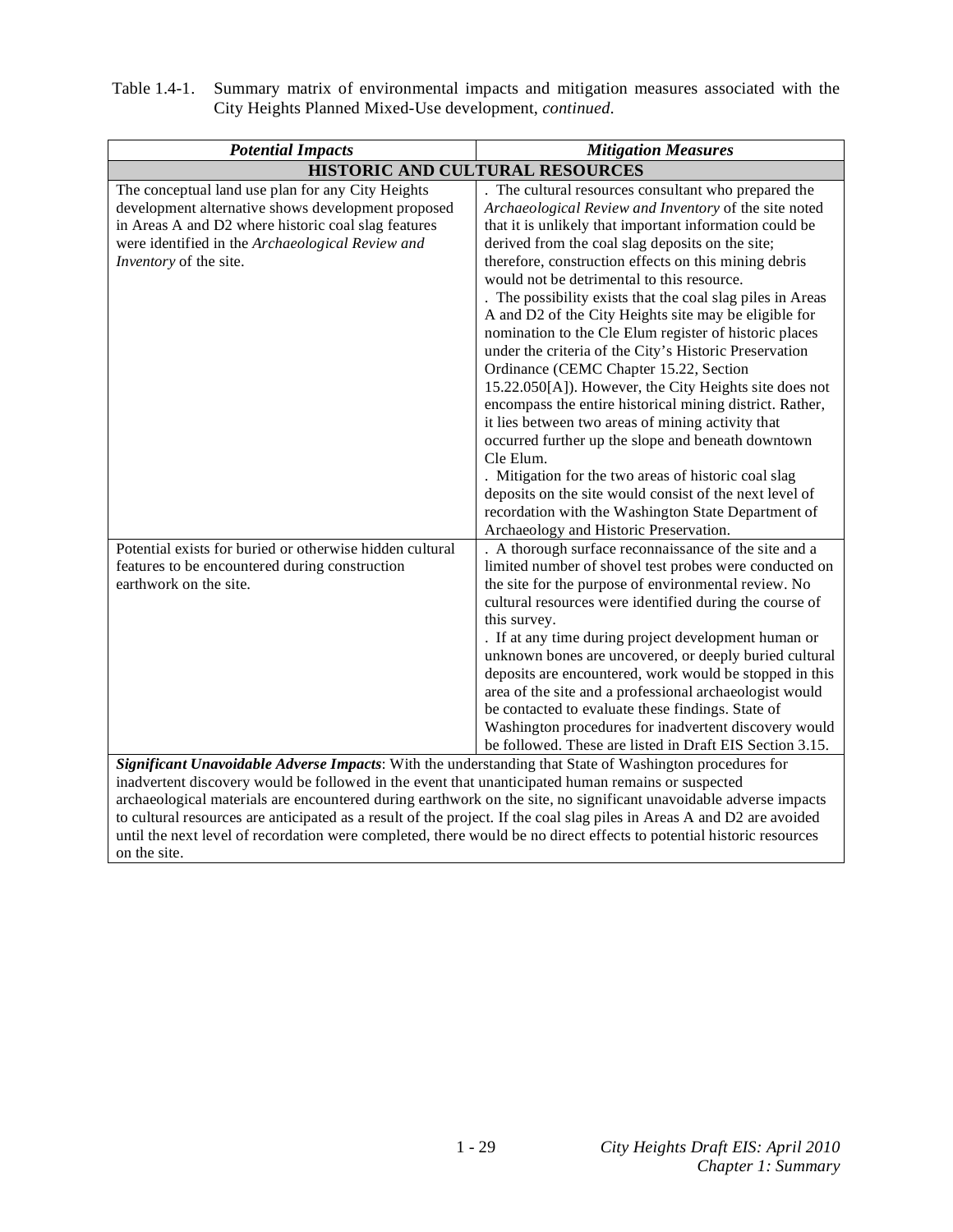| Table 1.4-1. Summary matrix of environmental impacts and mitigation measures associated with the |
|--------------------------------------------------------------------------------------------------|
| City Heights Planned Mixed-Use development, <i>continued</i> .                                   |

| <b>Potential Impacts</b>                                                                                                                                                                                                                                                                                                                                                                                                                                                                                                                                                                                                                                                                                                                                                                                                                                                                                                                                                                        | <b>Mitigation Measures</b>                                                                                                                                                                                                                                                                                                                                                                                                                                                                                                                                                                                                                                                                                                                                                                                                                                                                                                                                                                |  |
|-------------------------------------------------------------------------------------------------------------------------------------------------------------------------------------------------------------------------------------------------------------------------------------------------------------------------------------------------------------------------------------------------------------------------------------------------------------------------------------------------------------------------------------------------------------------------------------------------------------------------------------------------------------------------------------------------------------------------------------------------------------------------------------------------------------------------------------------------------------------------------------------------------------------------------------------------------------------------------------------------|-------------------------------------------------------------------------------------------------------------------------------------------------------------------------------------------------------------------------------------------------------------------------------------------------------------------------------------------------------------------------------------------------------------------------------------------------------------------------------------------------------------------------------------------------------------------------------------------------------------------------------------------------------------------------------------------------------------------------------------------------------------------------------------------------------------------------------------------------------------------------------------------------------------------------------------------------------------------------------------------|--|
| <b>TRANSPORTATION SYSTEM</b>                                                                                                                                                                                                                                                                                                                                                                                                                                                                                                                                                                                                                                                                                                                                                                                                                                                                                                                                                                    |                                                                                                                                                                                                                                                                                                                                                                                                                                                                                                                                                                                                                                                                                                                                                                                                                                                                                                                                                                                           |  |
| Construction truck trips to haul unsuitable or excess<br>material away from the site and to import select fill are<br>estimated to range from 18 to 36 truck trips per day<br>with Alternative 1, or 16 to 32 truck trips per day with<br>Alternative 2 or 3A during a 6-month construction<br>period each year over the course of the 6- to 12-year<br>development period. Construction haul routes would<br>depend on the location of disposal sites for excess<br>material to be removed from the site, and the location of<br>quarry sources of fill to be imported.                                                                                                                                                                                                                                                                                                                                                                                                                        | . Haul routes for construction traffic would be<br>addressed with the City of Cle Elum Public Works<br>Director prior to the initiation of any construction<br>activity under Alternative 1 or 2.<br>. Provisions will be made in the Development<br>Agreement to be negotiated between the City and the<br>project proponent for restoration of road surfaces<br>damaged by construction traffic (if any).                                                                                                                                                                                                                                                                                                                                                                                                                                                                                                                                                                               |  |
| The internal roadway system of the City Heights<br>development would connect the site to existing City of<br>Cle Elum streets, as well as to the regional roadway<br>network: SR 903, SR 970, and I-90. Some of the<br>proposed access points would provide regional<br>connections that do not require circulation through the<br>downtown core of Cle Elum; others would provide<br>direct connection into the established areas of the City,<br>providing circulation between the project site and<br>commercial, recreational and civic activities within the<br>City. Proposed access points to serve each conceptual<br>land use alternative, and the improvements required to<br>each, are described in Draft EIS Section 3.16. These<br>include west access through the Cle Elum Pines<br>property or via Alliance Road, Stafford Avenue/Summit<br>View Road, East and West 6th Street, Montgomery<br>Avenue, and Columbia Avenue.<br>The number of vehicle trips per day that would be | . Proportionate-share mitigation for project impacts to<br>the transportation system, and the relative timing for<br>these improvements, will be negotiated as an element of<br>the Development Agreement between the City and the<br>project proponent. The City Heights proportionate share<br>will be calculated by dividing project traffic volumes by<br>the sum of project traffic plus background traffic<br>volumes. $3$<br>. The proposal includes reconstructing the substandard<br>curve east of the Summit View/W 6th Street<br>intersection to improve sight distance and roadway<br>width.<br>. If Alternative 3A or 3B is selected for<br>implementation, several intersections within the City<br>would be impacted even though development would<br>occur within Kittitas County. Therefore, a mechanism<br>for proportionate-share cost responsibility would likely<br>be required through SEPA mitigation.<br>It is typical for proportionate-share mitigation for the |  |
| generated by the City Heights development at full<br>build-out and 90% occupancy (in approximately the<br>year 2022) is estimated to range from 8,650 with<br>Alternative 1 to 4,470 with Alternative 3B.                                                                                                                                                                                                                                                                                                                                                                                                                                                                                                                                                                                                                                                                                                                                                                                       | impact of project traffic to intersections that would<br>operate below LOS D at full build-out to be negotiated<br>in the context of PM peak hour trips, discussed below.                                                                                                                                                                                                                                                                                                                                                                                                                                                                                                                                                                                                                                                                                                                                                                                                                 |  |
| The number of vehicle trips during the PM peak hour <sup>4</sup><br>at full build-out and 90% occupancy (in approximately<br>the year 2022) is projected to range from approximately<br>839 with Alternative 1 to 468 with Alternative 3B. Trip<br>distribution by intersection during the PM peak hour is<br>shown on Draft EIS Table 3.16-8 for Alternative 1.                                                                                                                                                                                                                                                                                                                                                                                                                                                                                                                                                                                                                                | Off-site improvements are identified by the traffic<br>consultant in Draft EIS Section 3.16 to mitigate PM<br>peak hour trips and level of service impacts to facilitate<br>negotiations between the City and the project<br>proponent. These recommendations are listed below.                                                                                                                                                                                                                                                                                                                                                                                                                                                                                                                                                                                                                                                                                                           |  |
| The number of vehicle trips during the AM peak hour <sup>5</sup><br>at full build-out and 90% occupancy (in approximately<br>the year 2022) is projected to range from approximately<br>607 with Alternative 1 to 346 with Alternative 3B.                                                                                                                                                                                                                                                                                                                                                                                                                                                                                                                                                                                                                                                                                                                                                      | . Since it is typical for proportionate-share mitigation<br>for the impact of project traffic to be negotiated in the<br>context of PM peak hour trips, no separate mitigation<br>would be required for AM peak hour trips.                                                                                                                                                                                                                                                                                                                                                                                                                                                                                                                                                                                                                                                                                                                                                               |  |

<sup>3</sup> Background traffic is defined as growth in traffic that will occur independent of development on the City Heights site.<br> $\frac{4}{4}$  DM.

PM peak hour trips are defined as the highest volumes during a one-hour period between 4:00 PM and 6:00 PM on weekdays. A small number of PM peak hour trips would occur within the City Heights project site, and/or could occur using transportation modes other than a vehicle; however, to be conservative, the traffic analysis

assumed that all PM peak hour trips would originate from or be destined to off-site areas.<br><sup>5</sup> AM peak hour trips are defined as the highest volumes during a one-hour period between 7:00 AM and 9:00 AM on weekdays.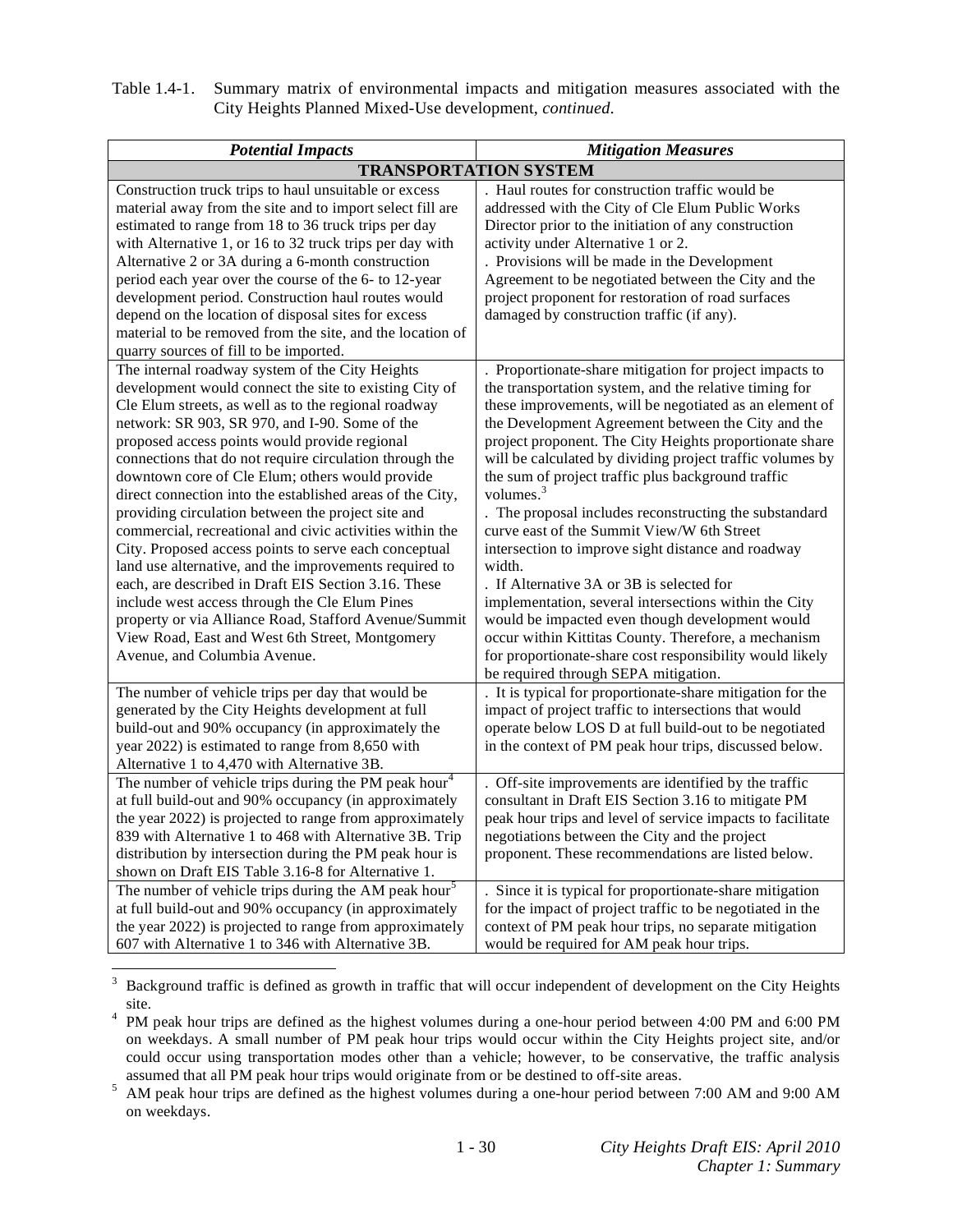| Table 1.4-1. Summary matrix of environmental impacts and mitigation measures associated with the |
|--------------------------------------------------------------------------------------------------|
| City Heights Planned Mixed-Use development, <i>continued</i> .                                   |

| <b>Potential Impacts</b>                                  | <b>Mitigation Measures</b>                                                |
|-----------------------------------------------------------|---------------------------------------------------------------------------|
| With planned transportation improvements identified in    | . The traffic consultant recommends that City Heights                     |
| the City of Cle Elum Draft Transportation Plan (May       | participate in mitigation for the intersection of Oakes                   |
| 2009), all signalized intersections within the            | Avenue/W 2nd Street as PM peak hour traffic generated                     |
| transportation study area are forecast to operate at LOS  | by Alternative 1 would constitute about 30% of total                      |
| $B6$ or better in the year 2022 with the addition of City | traffic through this intersection in the year 2022. With                  |
| Heights traffic (if Alternative 1 is selected for         | Alternative 2, the project percentage of impact to this                   |
| implementation): Oakes Avenue/W 2nd Street. W             | intersection would be approximately 50%.                                  |
| Cemetery Road/W 1st Street, S Cle Elum Way/W 1st          | . The traffic consultant recommends that City Heights                     |
| Street/Stafford Avenue, Oakes Avenue/W 1st Street,        | participate in mitigation for the intersection of W                       |
| Pennsylvania Avenue/W 1st Street, and N Stafford          | Cemetery Road/W 1st Street as PM peak hour traffic                        |
| Avenue/W 2nd Street (SR 903).                             | generated by Alternative 1 would constitute about 10%                     |
|                                                           | of total traffic through this intersection in the year 2022.              |
|                                                           | . The traffic consultant recommends that City Heights                     |
|                                                           | participate in mitigation for the intersection of N                       |
|                                                           | Stafford Avenue/W 2nd Street (SR 903) as PM peak                          |
|                                                           | hour traffic generated by Alternative 1 would constitute                  |
|                                                           | about 29% of total traffic through this intersection in the<br>year 2022. |
| The following unsignalized intersections are forecast to  | . The traffic consultant recommends that City Heights                     |
| operate below LOS D in the year 2022 with the addition    | participate in mitigation for the southbound approach to                  |
| of City Heights traffic (if Alternative 1 is selected for | the intersection of Columbia Avenue/E 1st Street, as                      |
| implementation): the southbound approach of Columbia      | project PM peak hour traffic under Alternative 1 would                    |
| Avenue/E 1st Street, the northbound approach of SR        | constitute approximately 20% of total traffic through                     |
| 903/SR 970, the southbound approach of SR                 | this intersection in the year 2022.                                       |
| 903/Bullfrog UGA/City Heights Alternative 1 west          | . The WSDOT Route Development Plan for SR 970                             |
| access (through the Cle Elum Pines property), and the     | includes improvements to the intersection of SR 903/SR                    |
| northbound left-turn and southbound approach of the       | 970 that would upgrade the Exit 85 interchange overall,                   |
| Alliance Road/SR 903 intersection.                        | potentially alleviating before the year 2022 the need for                 |
|                                                           | mitigation attributable to City Heights full build-out                    |
|                                                           | traffic.                                                                  |
|                                                           | . The additional traffic generated by City Heights                        |
|                                                           | Alternative 1 would not be enough to warrant a traffic                    |
|                                                           | signal at the SR 903/City Heights west access through                     |
|                                                           | the Cle Elum Pines property, or at SR 903/Alliance                        |
|                                                           | Road. Delays may occur for project traffic trying to turn                 |
|                                                           | onto SR 903; however, this would not affect the main                      |
|                                                           | flow of traffic on SR 903. Therefore, no mitigation is                    |
|                                                           | recommended for these two intersections.                                  |

6 Traffic operations are evaluated using level of service (LOS) analysis. LOS A is the best condition and represents good traffic operations with little or no delay to motorists. LOS F is the worst condition and indicates poor traffic operations with long delays. As of January 2010, the City of Cle Elum uses LOS D as its standard for acceptable intersection operations. Kittitas County has adopted LOS C for rural facilities and LOS D for urban facilities.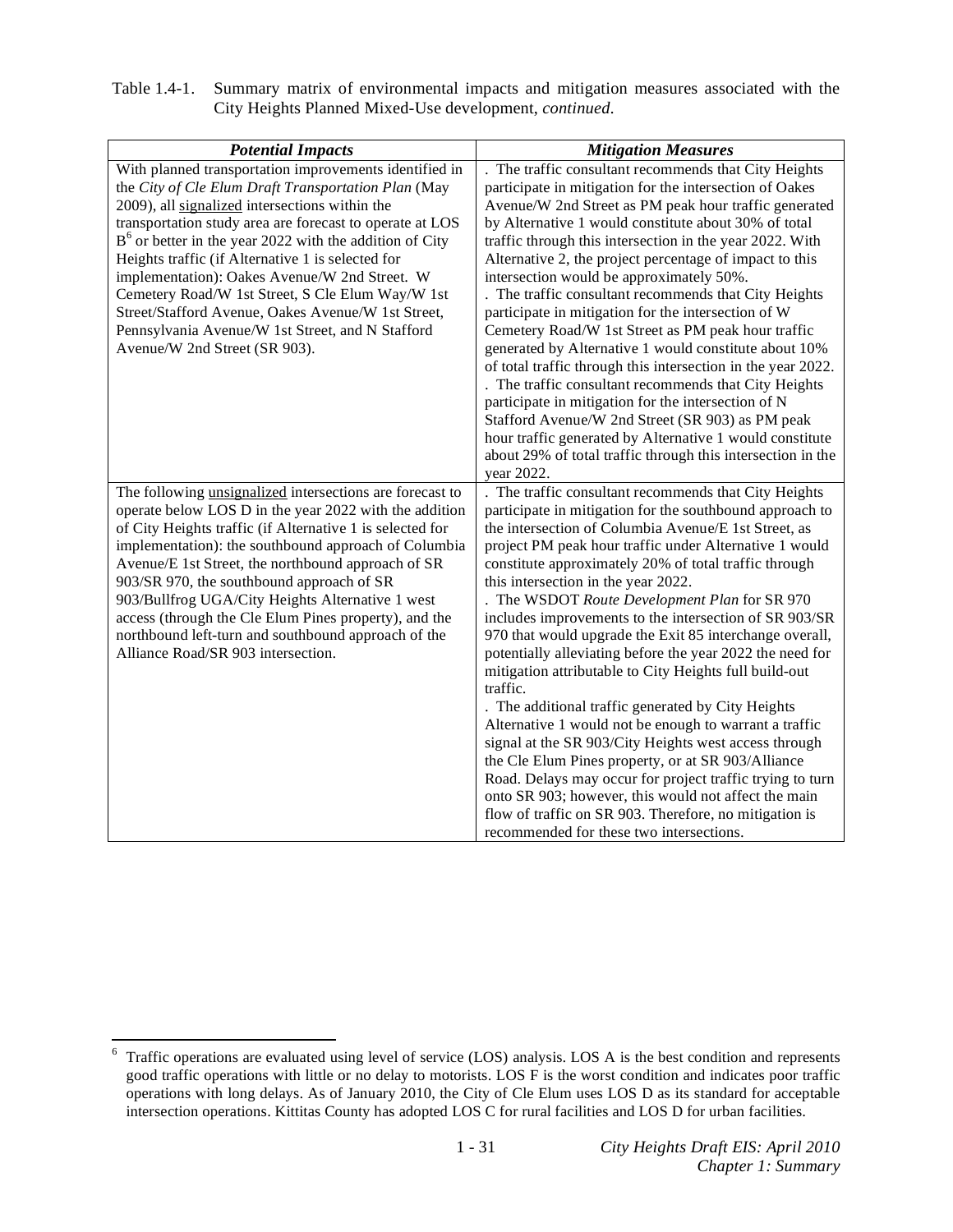| Table 1.4-1. Summary matrix of environmental impacts and mitigation measures associated with the |
|--------------------------------------------------------------------------------------------------|
| City Heights Planned Mixed-Use development, <i>continued</i> .                                   |

| <b>Potential Impacts</b>                                                                                               | <b>Mitigation Measures</b>                                                                                   |
|------------------------------------------------------------------------------------------------------------------------|--------------------------------------------------------------------------------------------------------------|
| Roadways internal to the City Heights development                                                                      | . Project roads to serve Alternative 1 or 2 would be                                                         |
| would be designed to accommodate emergency vehicles                                                                    | designed to City of Cle Elum standards. Project roads to                                                     |
| and Cle Elum-Roslyn School District buses. Emergency                                                                   | serve Alternative 3A or 3B would be designed to                                                              |
| vehicle access during construction and in the                                                                          | Kittitas County standards.                                                                                   |
| developed-condition of the project would be provided                                                                   | . Compliance with WSDOT standards would be                                                                   |
| along Main Access Roads and Collector Roads to each                                                                    | required for intersection improvements to SR 903 or                                                          |
| proposed Development Area (described in Draft EIS                                                                      | any other State routes.                                                                                      |
| Section 2.9.4.3). Under Alternative 2 or 3A,                                                                           | . If the Alliance Road/SR 903 intersection is modified                                                       |
| Montgomery Avenue would be used for emergency                                                                          | to implement the Alternative 2 or 3A west access, these                                                      |
| vehicle access only.                                                                                                   | modifications should be coordinated with the School                                                          |
|                                                                                                                        | District, as the south leg of this intersection is the main                                                  |
|                                                                                                                        | entrance to the Cle Elum-Roslyn School campus.                                                               |
|                                                                                                                        | . Emergency vehicle access to the site would be                                                              |
|                                                                                                                        | enhanced by the connectivity provided by project roads                                                       |
|                                                                                                                        | to be improved within the power line easements.                                                              |
|                                                                                                                        | . Signage would be installed to indicate routes to                                                           |
|                                                                                                                        | various locations within the project, and up-to-date                                                         |
|                                                                                                                        | maps would be provided to emergency service                                                                  |
|                                                                                                                        | providers – initially by the developer, and subsequently                                                     |
|                                                                                                                        | by the Homeowners' Association.<br>. If Montgomery Avenue is used only for emergency                         |
|                                                                                                                        | vehicle access to City Heights with on-site road                                                             |
|                                                                                                                        | improvements made within the power line corridor, a                                                          |
|                                                                                                                        | gate at the intersection of the power line corridor with                                                     |
|                                                                                                                        | Montgomery Avenue would be keyed for access in a                                                             |
|                                                                                                                        | manner suitable to emergency service providers.                                                              |
|                                                                                                                        | . Any improvements proposed within the PSE and BPA                                                           |
|                                                                                                                        | power line easements would be coordinated with                                                               |
|                                                                                                                        | appropriate departments within each of these agencies.                                                       |
| Snow removal from project roads would be the                                                                           | . Snow plowing policies will be defined in the                                                               |
| responsibility of the entity that owns the roads; i.e., the                                                            | Development Agreement to be negotiated between the                                                           |
| City Heights Homeowners' Association if the roads                                                                      | City and the project proponent if Alternative 1 or 2 is                                                      |
| remain private, the City of Cle Elum if the roads are                                                                  | selected, or in conditions of project approval to be                                                         |
| accepted by the City under Alternative 1 or 2, or Kittitas                                                             | imposed by Kittitas County if Alternative 3A or 3B is                                                        |
| County if the roads are accepted by the County under                                                                   | selected.                                                                                                    |
| Alternative 3A or 3B.                                                                                                  | . Building setbacks will be designed to provide                                                              |
|                                                                                                                        | sufficient snow storage areas so that snow piles would                                                       |
|                                                                                                                        | not block intersection sight lines or emergency vehicle                                                      |
|                                                                                                                        | access.                                                                                                      |
| City Heights traffic at full build-out is not expected to                                                              | . Project roads and access connections to the City of                                                        |
| increase the number of traffic incidents within the study<br>area other than in proportion to the affect of additional | Cle Elum street system and WSDOT State routes would<br>be designed to minimize vehicle speeds through design |
| cars on City streets and WSDOT highways.                                                                               | principles, and to provide adequate sight distance at                                                        |
|                                                                                                                        | intersections.                                                                                               |
| Parking would be provided on-site for residential units,                                                               | . Site area is sufficient to provide all required on-site                                                    |
| neighborhood commercial uses, parks and public                                                                         | parking during construction and in the developed-                                                            |
| amenities in accordance with applicable City or County                                                                 | condition of the project.                                                                                    |
| code requirements (depending on the alternative                                                                        |                                                                                                              |
| selected for implementation).                                                                                          |                                                                                                              |
| The provision of public transportation service (or lack                                                                | . To the extent that the City Heights population would                                                       |
| thereof) would not be altered by the City Heights                                                                      | add to the population base within the service area, it                                                       |
| development.                                                                                                           | may become more viable in the future for transit service                                                     |
|                                                                                                                        | to be considered in the Cle Elum area.                                                                       |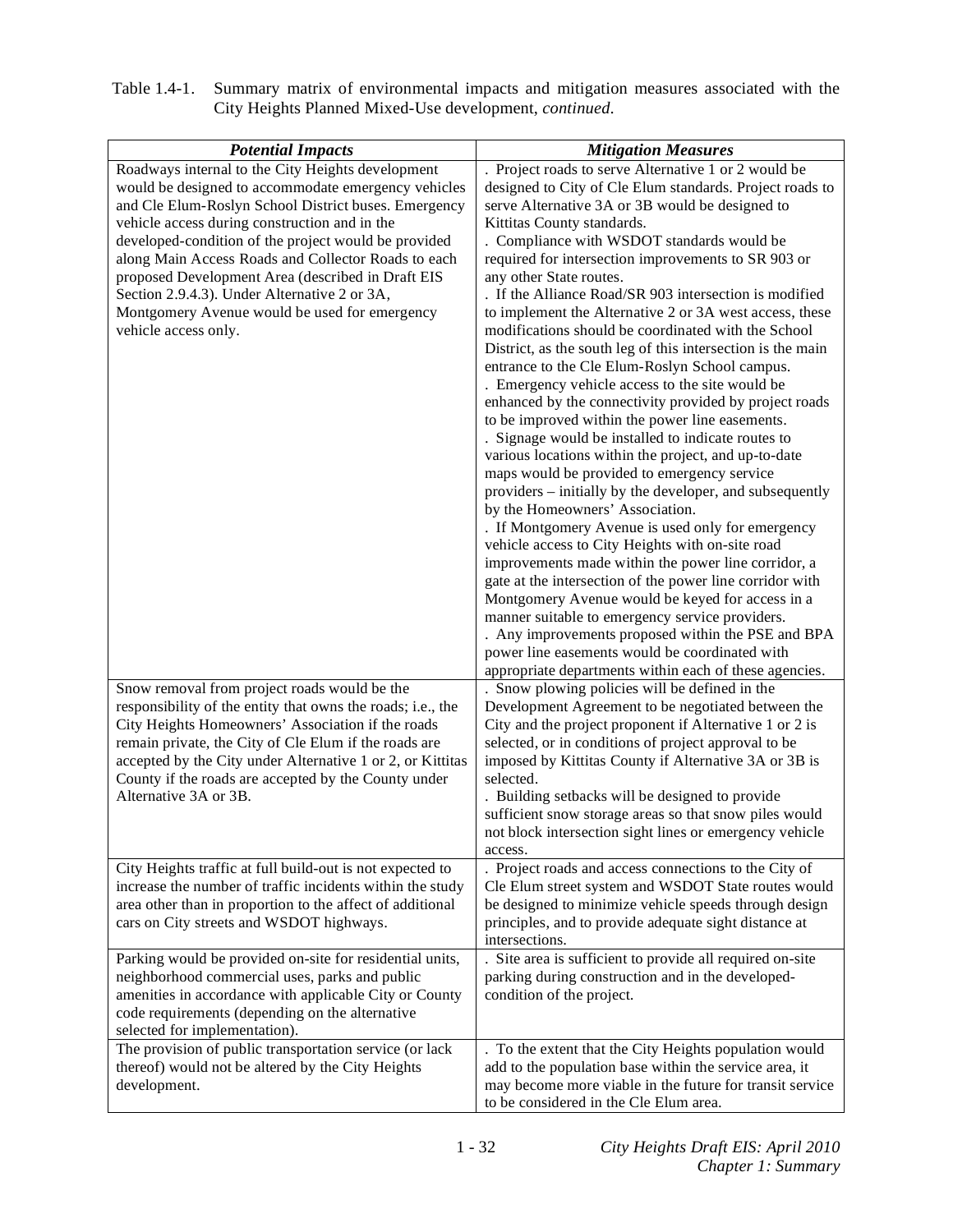| Table 1.4-1. Summary matrix of environmental impacts and mitigation measures associated with the |
|--------------------------------------------------------------------------------------------------|
| City Heights Planned Mixed-Use development, <i>continued</i> .                                   |

| <b>Potential Impacts</b>                                                                                             | <b>Mitigation Measures</b>                                                                                  |  |
|----------------------------------------------------------------------------------------------------------------------|-------------------------------------------------------------------------------------------------------------|--|
| Alternative 1 would provide the most opportunity for                                                                 | . Trail corridors within the development may be made                                                        |  |
| non-motorized circulation on the site with connections                                                               | available for recreational enthusiasts and stakeholders                                                     |  |
| to existing trails and the developed area of the City of                                                             | to cooperate and participate in making improvements,                                                        |  |
| Cle Elum. Approximately 9 miles of walking paths,                                                                    | such as hiking and biking associations, and local groups                                                    |  |
| hiking trails, and a multi-use path with bike access are                                                             | such as the Cle Elum Improvement District or the                                                            |  |
| proposed with this alternative. Due to reduced resources                                                             | Kittitas County Parks and Recreation District. To the                                                       |  |
| with lower density alternatives, there would be                                                                      | extent that grant funds or other resources are available,                                                   |  |
| considerably less or no trail improvements within the                                                                | trail improvements through the site connecting with the                                                     |  |
| development with Alternative 2, 3A or 3B.                                                                            | Coal Mines Trail, Flagpole Park, and Centennial Park                                                        |  |
|                                                                                                                      | could be implemented in alternatives other than                                                             |  |
|                                                                                                                      | Alternative 1.                                                                                              |  |
| Possible road standards illustrated in Draft EIS Section                                                             | . Options will be weighed during consideration of road                                                      |  |
| 2.9.4.3 include some configurations with sidewalks on                                                                | design standards for the project between the desired                                                        |  |
| one side only, or no sidewalks.                                                                                      | character of the neighborhood to be created, minimizing                                                     |  |
|                                                                                                                      | the introduction of impervious surfaces, and adequate                                                       |  |
|                                                                                                                      | provisions for pedestrian circulation within the                                                            |  |
|                                                                                                                      | development.                                                                                                |  |
| Significant Unavoidable Adverse Impacts: The City Heights development would increase traffic in Cle Elum             |                                                                                                             |  |
| under any conceptual land use alternative. Features incorporated into the design plus additional off-site mitigation |                                                                                                             |  |
| measures to be negotiated through the Development Agreement with the City for Alternative 1 or 2 (or through         |                                                                                                             |  |
| conditions of project approval that would be imposed by Kittitas County if Alternative 3A or 3B were selected)       |                                                                                                             |  |
| would alleviate significant adverse impacts associated with project traffic. Therefore, City Heights is forecast to  |                                                                                                             |  |
| have no significant unavoidable adverse impacts to the study area transportation system.                             |                                                                                                             |  |
| PUBLIC SERVICES: PUBLIC WORKS AND GENERAL SERVICES                                                                   |                                                                                                             |  |
| Planning, permitting, the design and construction of                                                                 | . The City and County each have a fee structure in-                                                         |  |
| infrastructure, and the design and construction of                                                                   | place that would require the applicant to pay for                                                           |  |
| proposed uses within City Heights would increase the                                                                 | development review and inspection services.                                                                 |  |
| work load of the Community Development and Public                                                                    | The Development Agreement to be negotiated                                                                  |  |
| Works Departments of the City of Cle Elum or Kittitas                                                                | between the City and the project proponent will address                                                     |  |
| County (depending on the alternative selected for                                                                    | project costs for these and other general government                                                        |  |
| implementation). In the developed condition of                                                                       | services to assure that the development would pay for                                                       |  |
| Alternative 1 or 2, City administrative and financial                                                                | the cost of services it requires.                                                                           |  |
| services would have hundreds of additional utility                                                                   | . Utility charges to be paid by City Heights customers                                                      |  |
| accounts to maintain and utility customers to serve.                                                                 | include the cost of administrative billing services.                                                        |  |
| The project would also create new roads, street signs,                                                               | . It is the intention of the City (with Alternative 1 or 2)                                                 |  |
| street lights and planter strips; parks and trails; water,                                                           | to require the project to bear the costs of all                                                             |  |
| sewer, and stormwater system infrastructure to be                                                                    | improvements associated with public infrastructure                                                          |  |
| maintained. Snow removal from project roads during                                                                   | (water, sewer, stormwater, and road improvements) by                                                        |  |
| winter months would be a significant issue for                                                                       | enforceable requirements to be stipulated in the                                                            |  |
| whichever entity has this responsibility, and is critical to                                                         | Development Agreement. These mitigations may take                                                           |  |
| site access for emergency services. Maintenance                                                                      | the form of one-time or periodic cash payments, or                                                          |  |
| responsibility had not yet been confirmed at the time of                                                             | other means of providing a funding mechanism.                                                               |  |
| this writing, but could affect the Cle Elum Public                                                                   | . The Fiscal Analysis reasonably calculates that annual                                                     |  |
| Works Department under Alternative 1 or 2, the Kittitas                                                              | tax revenues would generate a net surplus in revenue to<br>the City or County compared to the operational   |  |
| County Public Works Department under Alternative 3A                                                                  |                                                                                                             |  |
| or 3B, or the Homeowners' Association of the                                                                         | requirements of the development (see Draft EIS Tables                                                       |  |
| development.                                                                                                         | 3.19-11 and 3.19-13).                                                                                       |  |
|                                                                                                                      | . Estimated annual tax revenues generated for the<br>City's Transportation budget are reasonably calculated |  |
|                                                                                                                      | to be sufficient to fund two additional Public Works                                                        |  |
|                                                                                                                      | staff positions.                                                                                            |  |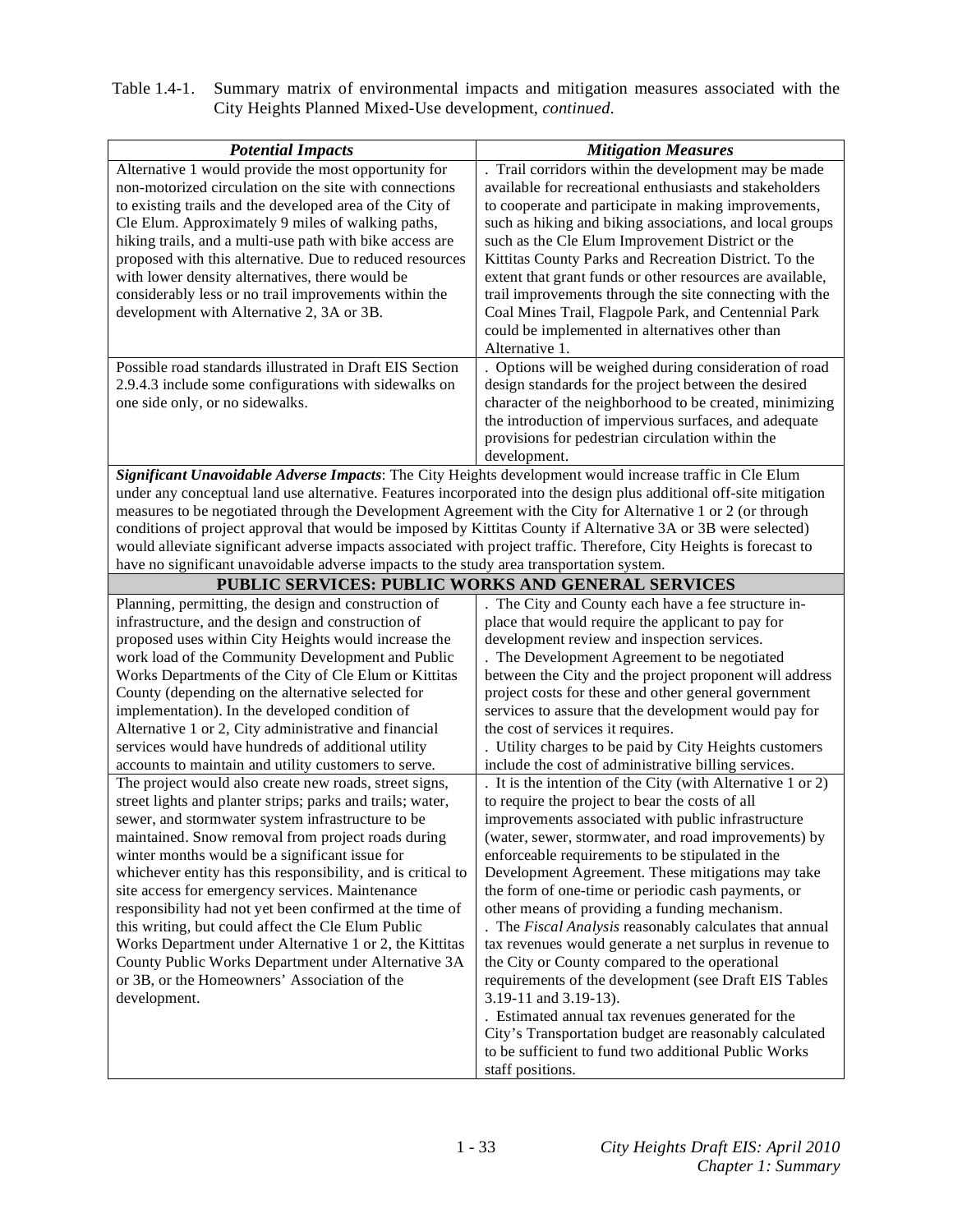| <b>Potential Impacts</b>                                                                                                                                                                                                    | <b>Mitigation Measures</b>                                                     |
|-----------------------------------------------------------------------------------------------------------------------------------------------------------------------------------------------------------------------------|--------------------------------------------------------------------------------|
|                                                                                                                                                                                                                             | The City Public Works Department may require a                                 |
|                                                                                                                                                                                                                             | maintenance budget and confirmation of the revenue                             |
|                                                                                                                                                                                                                             | source to support it.                                                          |
|                                                                                                                                                                                                                             | . If the City or County does not choose to accept                              |
|                                                                                                                                                                                                                             | maintenance responsibility for roads, utilities, parks and                     |
|                                                                                                                                                                                                                             | trails within the development, the Homeowners'                                 |
|                                                                                                                                                                                                                             | Association would be required to arrange for these                             |
|                                                                                                                                                                                                                             | maintenance services.                                                          |
| The resident population to be introduced on the site                                                                                                                                                                        | . The terms of the Development Agreement with the                              |
| could be expected to increase the number of law                                                                                                                                                                             | City, or conditions of approval that would be imposed                          |
| enforcement and criminal justice cases to be addressed                                                                                                                                                                      | by the County, will address provisions for the project's                       |
| in the City or County court system, depending on the                                                                                                                                                                        | proportionate-share cost responsibility for law                                |
| alternative selected.                                                                                                                                                                                                       | enforcement and criminal justice services. Also see the                        |
|                                                                                                                                                                                                                             | summary of Public Serivces: Police Protection and Law                          |
|                                                                                                                                                                                                                             | Enforcement section below.                                                     |
| Significant Unavoidable Adverse Impacts: If Alternative 1 or 2 is selected for implementation, the City and                                                                                                                 |                                                                                |
| project proponent will enter into a Development Agreement to define as accurately as practicable, proportionate-                                                                                                            |                                                                                |
| share cost responsibilities to assure that the City Heights development will pay for the cost of services it will<br>require. Similar negotiations would occur with Kittitas County if Alternative 3A or 3B is selected for |                                                                                |
| implementation, so that fair-share capital and operating cost responsibilities would become conditions of                                                                                                                   |                                                                                |
| development approval. Efforts would be made to avoid significant unavoidable adverse impacts in the form of the                                                                                                             |                                                                                |
| cost of public services required to serve the development.                                                                                                                                                                  |                                                                                |
|                                                                                                                                                                                                                             | <b>PUBLIC SERVICES: FIRE PROTECTION</b>                                        |
| Possible safety hazards on the site during construction,                                                                                                                                                                    | The Fiscal Analysis of the proposed development                                |
| and a potential increase in the risk of wildland fires,                                                                                                                                                                     | shows that one-time revenues generated during an                               |
| may require fire protection and emergency medical aid                                                                                                                                                                       | estimated 10-year construction period would more than                          |
| response. Depending on the alternative selected for                                                                                                                                                                         | offset the lag in City or County collection of property                        |
| implementation, the City Heights site would be within                                                                                                                                                                       | tax revenues to cover the interim cost of public services,                     |
| the service area of the Cle Elum Fire Department                                                                                                                                                                            | including Fire and Emergency Services (see Draft EIS                           |
| (Alternative 1 or 2), or Kittitas County Fire Protection                                                                                                                                                                    | Tables 3.19-11 and 3.19-13).                                                   |
| District (KCFPD) #7 (Alternative 3A or 3B). With the                                                                                                                                                                        | Firewise procedures should be implemented to                                   |
| mutual aid agreements in-place between these agencies,                                                                                                                                                                      | minimize the potential for structural and wildland fires                       |
| it is likely that both would respond to calls on the                                                                                                                                                                        | within and adjacent to the development. Representative                         |
| property during construction.                                                                                                                                                                                               | measures include: cleaning up the construction site on a                       |
|                                                                                                                                                                                                                             | daily basis, and removing construction debris and rags.                        |
| At full build-out and approximately 90% permanent                                                                                                                                                                           | The Fiscal Analysis of the proposed development                                |
| occupancy, the project could approximately double the                                                                                                                                                                       | shows that tax revenues would generate a net surplus in                        |
| size of the existing population within Cle Elum,                                                                                                                                                                            | revenue to the City or County compared to operational                          |
| potentially requiring an increase in manpower,                                                                                                                                                                              | requirements (see Draft EIS Tables 3.19-11 and 3.19-                           |
| equipment and operating budgets to maintain the                                                                                                                                                                             | 13).                                                                           |
| existing level of fire protection and emergency medical                                                                                                                                                                     | . Estimated annual revenues allocated to Fire and                              |
| aid service whether the site develops within the City or                                                                                                                                                                    | Emergency Services in the City's budget would fund                             |
| County. Based on the number of calls per 1,000                                                                                                                                                                              | the cost of approximately 20 additional volunteer fire                         |
| population in 2009, the City Heights resident population                                                                                                                                                                    | fighters/EMTs and a portion of the cost of a full-time                         |
| may generate in the range of 325 to 370 calls within the                                                                                                                                                                    | Fire Chief.                                                                    |
| Cle Elum Fire Department service area (Alternative 1 or                                                                                                                                                                     | . The Development Agreement to be negotiated                                   |
| 2), or up to 101 to 171 calls within the KCFPD #7                                                                                                                                                                           | between the City and the project proponent if                                  |
| service area (Alternative 3A or 3B).                                                                                                                                                                                        | Alternative 1 or 2 is selected, or conditions of project                       |
|                                                                                                                                                                                                                             | approval that would be imposed by the County if                                |
|                                                                                                                                                                                                                             | development occurs under Alternative 3A or 3B, will                            |
|                                                                                                                                                                                                                             | establish the terms of the project's proportionate-share                       |
|                                                                                                                                                                                                                             | cost of capital and operating expenditures for Fire and<br>Emergency Services. |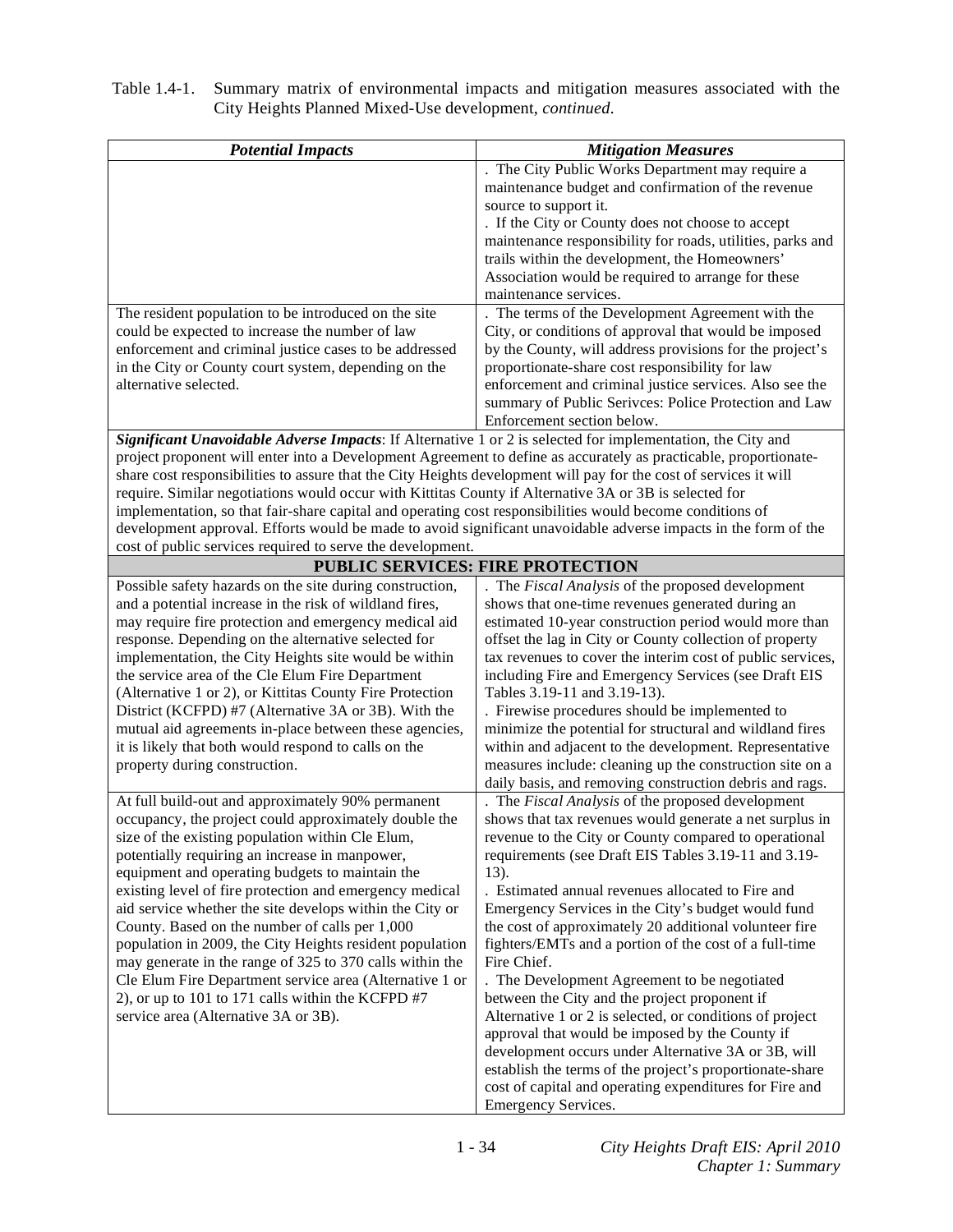| Table 1.4-1. Summary matrix of environmental impacts and mitigation measures associated with the |
|--------------------------------------------------------------------------------------------------|
| City Heights Planned Mixed-Use development, <i>continued</i> .                                   |

| <b>Potential Impacts</b><br><b>Mitigation Measures</b><br>The increase in call volume to serve Alternative 1 or 2<br>The Cle Elum Fire Department would prepare or<br>could affect the existing 50-member limit of the City of<br>require a detailed analysis to determine capital facilities<br>and equipment needs, operational budget requirements,<br>Cle Elum volunteer fire department. It may also<br>increase the workload of the volunteer chief/command<br>distance between the development and existing fire<br>and training staff. Existing equipment may not be<br>stations, and the adequacy of volunteer membership to<br>adequate to provide required services to the<br>provide fire protection and emergency medical service<br>development.<br>to a larger incorporated area and approximately double<br>the number of homes and residents within the<br>community. Also see mitigation measures described<br>above.<br>Lack of connection to a municipal water system in<br>. Kittitas County development review would identify<br>Alternative 3A or 3B could result in less adequate<br>requirements for on-site firefighting water supply, water<br>pressure for fire suppression.<br>pressure and other measures to be implemented to<br>ensure adequate fire protection for the Alternative 3A or<br>3B development plan (if either of these is selected for<br>implementation). |
|----------------------------------------------------------------------------------------------------------------------------------------------------------------------------------------------------------------------------------------------------------------------------------------------------------------------------------------------------------------------------------------------------------------------------------------------------------------------------------------------------------------------------------------------------------------------------------------------------------------------------------------------------------------------------------------------------------------------------------------------------------------------------------------------------------------------------------------------------------------------------------------------------------------------------------------------------------------------------------------------------------------------------------------------------------------------------------------------------------------------------------------------------------------------------------------------------------------------------------------------------------------------------------------------------------------------------------------------------------------------------------------------------------|
|                                                                                                                                                                                                                                                                                                                                                                                                                                                                                                                                                                                                                                                                                                                                                                                                                                                                                                                                                                                                                                                                                                                                                                                                                                                                                                                                                                                                          |
|                                                                                                                                                                                                                                                                                                                                                                                                                                                                                                                                                                                                                                                                                                                                                                                                                                                                                                                                                                                                                                                                                                                                                                                                                                                                                                                                                                                                          |
|                                                                                                                                                                                                                                                                                                                                                                                                                                                                                                                                                                                                                                                                                                                                                                                                                                                                                                                                                                                                                                                                                                                                                                                                                                                                                                                                                                                                          |
|                                                                                                                                                                                                                                                                                                                                                                                                                                                                                                                                                                                                                                                                                                                                                                                                                                                                                                                                                                                                                                                                                                                                                                                                                                                                                                                                                                                                          |
|                                                                                                                                                                                                                                                                                                                                                                                                                                                                                                                                                                                                                                                                                                                                                                                                                                                                                                                                                                                                                                                                                                                                                                                                                                                                                                                                                                                                          |
|                                                                                                                                                                                                                                                                                                                                                                                                                                                                                                                                                                                                                                                                                                                                                                                                                                                                                                                                                                                                                                                                                                                                                                                                                                                                                                                                                                                                          |
|                                                                                                                                                                                                                                                                                                                                                                                                                                                                                                                                                                                                                                                                                                                                                                                                                                                                                                                                                                                                                                                                                                                                                                                                                                                                                                                                                                                                          |
|                                                                                                                                                                                                                                                                                                                                                                                                                                                                                                                                                                                                                                                                                                                                                                                                                                                                                                                                                                                                                                                                                                                                                                                                                                                                                                                                                                                                          |
|                                                                                                                                                                                                                                                                                                                                                                                                                                                                                                                                                                                                                                                                                                                                                                                                                                                                                                                                                                                                                                                                                                                                                                                                                                                                                                                                                                                                          |
|                                                                                                                                                                                                                                                                                                                                                                                                                                                                                                                                                                                                                                                                                                                                                                                                                                                                                                                                                                                                                                                                                                                                                                                                                                                                                                                                                                                                          |
|                                                                                                                                                                                                                                                                                                                                                                                                                                                                                                                                                                                                                                                                                                                                                                                                                                                                                                                                                                                                                                                                                                                                                                                                                                                                                                                                                                                                          |
|                                                                                                                                                                                                                                                                                                                                                                                                                                                                                                                                                                                                                                                                                                                                                                                                                                                                                                                                                                                                                                                                                                                                                                                                                                                                                                                                                                                                          |
|                                                                                                                                                                                                                                                                                                                                                                                                                                                                                                                                                                                                                                                                                                                                                                                                                                                                                                                                                                                                                                                                                                                                                                                                                                                                                                                                                                                                          |
|                                                                                                                                                                                                                                                                                                                                                                                                                                                                                                                                                                                                                                                                                                                                                                                                                                                                                                                                                                                                                                                                                                                                                                                                                                                                                                                                                                                                          |
|                                                                                                                                                                                                                                                                                                                                                                                                                                                                                                                                                                                                                                                                                                                                                                                                                                                                                                                                                                                                                                                                                                                                                                                                                                                                                                                                                                                                          |
|                                                                                                                                                                                                                                                                                                                                                                                                                                                                                                                                                                                                                                                                                                                                                                                                                                                                                                                                                                                                                                                                                                                                                                                                                                                                                                                                                                                                          |
| Significant Unavoidable Adverse Impacts: No significant unavoidable adverse impacts are indicated by the Fiscal                                                                                                                                                                                                                                                                                                                                                                                                                                                                                                                                                                                                                                                                                                                                                                                                                                                                                                                                                                                                                                                                                                                                                                                                                                                                                          |
| Analysis of the development, which reasonably calculates a surplus of revenues in relation to the projected cost of                                                                                                                                                                                                                                                                                                                                                                                                                                                                                                                                                                                                                                                                                                                                                                                                                                                                                                                                                                                                                                                                                                                                                                                                                                                                                      |
| Fire and Emergency Services during construction and in the developed condition of the project.                                                                                                                                                                                                                                                                                                                                                                                                                                                                                                                                                                                                                                                                                                                                                                                                                                                                                                                                                                                                                                                                                                                                                                                                                                                                                                           |
| PUBLIC SERVICES: EMERGENCY MEDICAL AID                                                                                                                                                                                                                                                                                                                                                                                                                                                                                                                                                                                                                                                                                                                                                                                                                                                                                                                                                                                                                                                                                                                                                                                                                                                                                                                                                                   |
| As with the fire protection service providers, Upper<br>. The Fiscal Analysis of the proposed development                                                                                                                                                                                                                                                                                                                                                                                                                                                                                                                                                                                                                                                                                                                                                                                                                                                                                                                                                                                                                                                                                                                                                                                                                                                                                                |
| Kittitas County Medic One and Kittitas County Hospital<br>reasonably calculates that one-time revenues generated                                                                                                                                                                                                                                                                                                                                                                                                                                                                                                                                                                                                                                                                                                                                                                                                                                                                                                                                                                                                                                                                                                                                                                                                                                                                                         |
| District 2 would anticipate an increase in call volume<br>during an estimated 10-year construction period would                                                                                                                                                                                                                                                                                                                                                                                                                                                                                                                                                                                                                                                                                                                                                                                                                                                                                                                                                                                                                                                                                                                                                                                                                                                                                          |
| for services to the City Heights site during construction.<br>more than offset the lag in City or County collection of                                                                                                                                                                                                                                                                                                                                                                                                                                                                                                                                                                                                                                                                                                                                                                                                                                                                                                                                                                                                                                                                                                                                                                                                                                                                                   |
| property tax revenues to cover the interim cost of public                                                                                                                                                                                                                                                                                                                                                                                                                                                                                                                                                                                                                                                                                                                                                                                                                                                                                                                                                                                                                                                                                                                                                                                                                                                                                                                                                |
| services, including Emergency Services (see Draft EIS                                                                                                                                                                                                                                                                                                                                                                                                                                                                                                                                                                                                                                                                                                                                                                                                                                                                                                                                                                                                                                                                                                                                                                                                                                                                                                                                                    |
| Table 3.19-16).                                                                                                                                                                                                                                                                                                                                                                                                                                                                                                                                                                                                                                                                                                                                                                                                                                                                                                                                                                                                                                                                                                                                                                                                                                                                                                                                                                                          |
| In the completed condition of the development, it is<br>. Hospital District 2 is authorized to collect ambulance                                                                                                                                                                                                                                                                                                                                                                                                                                                                                                                                                                                                                                                                                                                                                                                                                                                                                                                                                                                                                                                                                                                                                                                                                                                                                         |
| estimated that the City Heights resident population<br>charges and impact fees.                                                                                                                                                                                                                                                                                                                                                                                                                                                                                                                                                                                                                                                                                                                                                                                                                                                                                                                                                                                                                                                                                                                                                                                                                                                                                                                          |
| The Development Agreement to be negotiated<br>could generate a demand for emergency medical                                                                                                                                                                                                                                                                                                                                                                                                                                                                                                                                                                                                                                                                                                                                                                                                                                                                                                                                                                                                                                                                                                                                                                                                                                                                                                              |
| services at a ratio of approximately 70 calls per 1,000<br>between the City and the project proponent if                                                                                                                                                                                                                                                                                                                                                                                                                                                                                                                                                                                                                                                                                                                                                                                                                                                                                                                                                                                                                                                                                                                                                                                                                                                                                                 |
| population, which would result in the range of 73 to 140<br>Alternative 1 or 2 is selected, or conditions of project                                                                                                                                                                                                                                                                                                                                                                                                                                                                                                                                                                                                                                                                                                                                                                                                                                                                                                                                                                                                                                                                                                                                                                                                                                                                                     |
| calls per year depending on the alternative selected. The<br>approval that would be imposed by the County if                                                                                                                                                                                                                                                                                                                                                                                                                                                                                                                                                                                                                                                                                                                                                                                                                                                                                                                                                                                                                                                                                                                                                                                                                                                                                             |
| two main areas of potential impact to Upper Kittitas<br>development occurs under Alternative 3A or 3B, will                                                                                                                                                                                                                                                                                                                                                                                                                                                                                                                                                                                                                                                                                                                                                                                                                                                                                                                                                                                                                                                                                                                                                                                                                                                                                              |
| County Medic One and Kittitas County Hospital<br>establish the terms of the project's proportionate-share                                                                                                                                                                                                                                                                                                                                                                                                                                                                                                                                                                                                                                                                                                                                                                                                                                                                                                                                                                                                                                                                                                                                                                                                                                                                                                |
| District 2 would include the need for additional<br>cost of capital and operating expenditures for                                                                                                                                                                                                                                                                                                                                                                                                                                                                                                                                                                                                                                                                                                                                                                                                                                                                                                                                                                                                                                                                                                                                                                                                                                                                                                       |
| <b>Emergency Services.</b><br>coverage if concurrent calls become more frequent, and                                                                                                                                                                                                                                                                                                                                                                                                                                                                                                                                                                                                                                                                                                                                                                                                                                                                                                                                                                                                                                                                                                                                                                                                                                                                                                                     |
| potential acceleration of the medic unit replacement                                                                                                                                                                                                                                                                                                                                                                                                                                                                                                                                                                                                                                                                                                                                                                                                                                                                                                                                                                                                                                                                                                                                                                                                                                                                                                                                                     |
| schedule. The Fiscal Analysis of the development                                                                                                                                                                                                                                                                                                                                                                                                                                                                                                                                                                                                                                                                                                                                                                                                                                                                                                                                                                                                                                                                                                                                                                                                                                                                                                                                                         |
| indicates that existing Hospital District facilities should                                                                                                                                                                                                                                                                                                                                                                                                                                                                                                                                                                                                                                                                                                                                                                                                                                                                                                                                                                                                                                                                                                                                                                                                                                                                                                                                              |
| be able to accommodate services that may be required                                                                                                                                                                                                                                                                                                                                                                                                                                                                                                                                                                                                                                                                                                                                                                                                                                                                                                                                                                                                                                                                                                                                                                                                                                                                                                                                                     |
| by City Heights residents (see Draft EIS Table 3.19-16).                                                                                                                                                                                                                                                                                                                                                                                                                                                                                                                                                                                                                                                                                                                                                                                                                                                                                                                                                                                                                                                                                                                                                                                                                                                                                                                                                 |
| Medic One service providers identified a high<br>. The Alternative 1, 2, or 3A conceptual land use plans                                                                                                                                                                                                                                                                                                                                                                                                                                                                                                                                                                                                                                                                                                                                                                                                                                                                                                                                                                                                                                                                                                                                                                                                                                                                                                 |
| importance for vehicular access to the west end of the<br>show points of access to the west end of the site from                                                                                                                                                                                                                                                                                                                                                                                                                                                                                                                                                                                                                                                                                                                                                                                                                                                                                                                                                                                                                                                                                                                                                                                                                                                                                         |
| City Heights site to minimize response times to calls<br>SR 903 through the Cle Elum Pines property, or from                                                                                                                                                                                                                                                                                                                                                                                                                                                                                                                                                                                                                                                                                                                                                                                                                                                                                                                                                                                                                                                                                                                                                                                                                                                                                             |
| within the development. All alternatives except<br>Alliance Road.                                                                                                                                                                                                                                                                                                                                                                                                                                                                                                                                                                                                                                                                                                                                                                                                                                                                                                                                                                                                                                                                                                                                                                                                                                                                                                                                        |
| Alternative 3B show a west access route that would be<br>. Road standards that would support the weight and                                                                                                                                                                                                                                                                                                                                                                                                                                                                                                                                                                                                                                                                                                                                                                                                                                                                                                                                                                                                                                                                                                                                                                                                                                                                                              |
| developed to the standards of a Major Access Road or<br>turning radius of emergency vehicles, road maintenance                                                                                                                                                                                                                                                                                                                                                                                                                                                                                                                                                                                                                                                                                                                                                                                                                                                                                                                                                                                                                                                                                                                                                                                                                                                                                           |
| including snow removal during winter months, signage<br>Collector Road, as described in Draft EIS Section<br>2.9.4.3.                                                                                                                                                                                                                                                                                                                                                                                                                                                                                                                                                                                                                                                                                                                                                                                                                                                                                                                                                                                                                                                                                                                                                                                                                                                                                    |
| and maps to be provided to public service agencies to<br>facilitate error-free access would also be beneficial to                                                                                                                                                                                                                                                                                                                                                                                                                                                                                                                                                                                                                                                                                                                                                                                                                                                                                                                                                                                                                                                                                                                                                                                                                                                                                        |
| emergency medical response.                                                                                                                                                                                                                                                                                                                                                                                                                                                                                                                                                                                                                                                                                                                                                                                                                                                                                                                                                                                                                                                                                                                                                                                                                                                                                                                                                                              |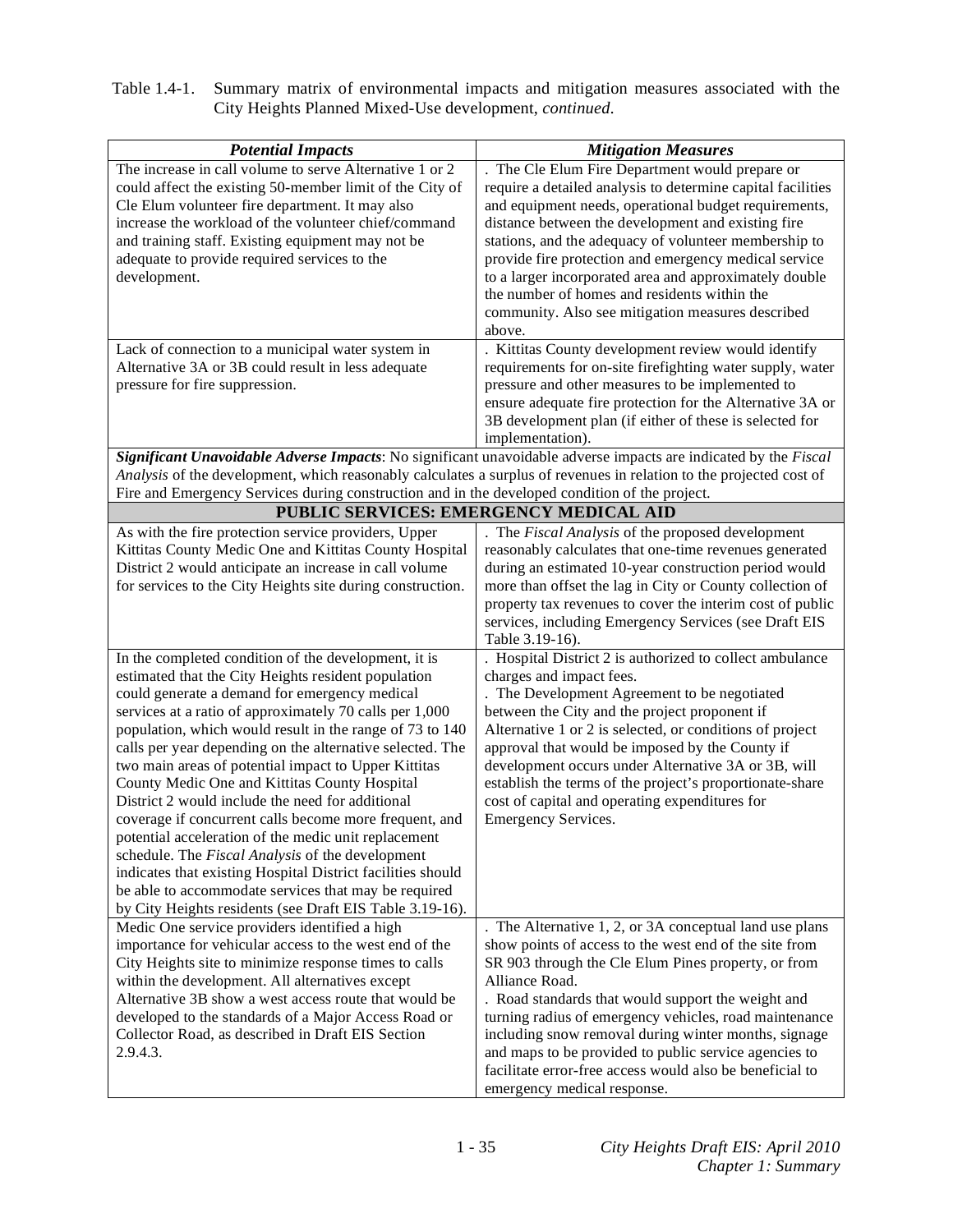| <b>Potential Impacts</b>                                                                                                                                                                                                                                                                                                                                                                                                                                                                                                                                                                                                                                                                                                                                                                                  | <b>Mitigation Measures</b>                                                                                                                                                                                                                                                                                                                                                                                                                                                                                                                                                                                                                                                                                                                                                                                                                                                                                                                                                                                                                                                                                                                                                                                                                |
|-----------------------------------------------------------------------------------------------------------------------------------------------------------------------------------------------------------------------------------------------------------------------------------------------------------------------------------------------------------------------------------------------------------------------------------------------------------------------------------------------------------------------------------------------------------------------------------------------------------------------------------------------------------------------------------------------------------------------------------------------------------------------------------------------------------|-------------------------------------------------------------------------------------------------------------------------------------------------------------------------------------------------------------------------------------------------------------------------------------------------------------------------------------------------------------------------------------------------------------------------------------------------------------------------------------------------------------------------------------------------------------------------------------------------------------------------------------------------------------------------------------------------------------------------------------------------------------------------------------------------------------------------------------------------------------------------------------------------------------------------------------------------------------------------------------------------------------------------------------------------------------------------------------------------------------------------------------------------------------------------------------------------------------------------------------------|
| Significant Unavoidable Adverse Impacts: The Fiscal Analysis of the development reasonably calculates that                                                                                                                                                                                                                                                                                                                                                                                                                                                                                                                                                                                                                                                                                                |                                                                                                                                                                                                                                                                                                                                                                                                                                                                                                                                                                                                                                                                                                                                                                                                                                                                                                                                                                                                                                                                                                                                                                                                                                           |
| property tax revenues and cost recovery through charges for ambulance calls would fund the estimated                                                                                                                                                                                                                                                                                                                                                                                                                                                                                                                                                                                                                                                                                                      |                                                                                                                                                                                                                                                                                                                                                                                                                                                                                                                                                                                                                                                                                                                                                                                                                                                                                                                                                                                                                                                                                                                                                                                                                                           |
| requirements of City Heights residents for emergency medical aid services with no significant adverse impact on                                                                                                                                                                                                                                                                                                                                                                                                                                                                                                                                                                                                                                                                                           |                                                                                                                                                                                                                                                                                                                                                                                                                                                                                                                                                                                                                                                                                                                                                                                                                                                                                                                                                                                                                                                                                                                                                                                                                                           |
| Hospital District 2.                                                                                                                                                                                                                                                                                                                                                                                                                                                                                                                                                                                                                                                                                                                                                                                      |                                                                                                                                                                                                                                                                                                                                                                                                                                                                                                                                                                                                                                                                                                                                                                                                                                                                                                                                                                                                                                                                                                                                                                                                                                           |
| PUBLIC SERVICES: POLICE PROTECTION AND LAW ENFORCEMENT                                                                                                                                                                                                                                                                                                                                                                                                                                                                                                                                                                                                                                                                                                                                                    |                                                                                                                                                                                                                                                                                                                                                                                                                                                                                                                                                                                                                                                                                                                                                                                                                                                                                                                                                                                                                                                                                                                                                                                                                                           |
| Law enforcement officers in either the City or County<br>anticipate an increase in the call volume both on the<br>City Heights site and in the general area once<br>construction begins, as construction workers tend to<br>have more impact on law enforcement services than the<br>general population. If the anticipated increase in call<br>volume occurs, it would impact existing police<br>manpower and equipment and result in increased<br>communication costs, increased court proceedings and<br>case loads, and increased jail costs. Construction<br>periods also tend to generate more off-site traffic<br>incidents and traffic management issues for law<br>enforcement officers, both due to construction truck<br>traffic and the personally-owned vehicles of<br>construction workers. | The City or County could ask construction contractors<br>to impose a condition on construction workers that if<br>they are arrested and charged with a crime in the local<br>area, they will be fired. Enforcing this condition of<br>employment could be a deterrent to subsequent<br>potential offenders.<br>. The developer and/or Homeowners' Association<br>could consider employing a security firm as a short-<br>term alternative to law enforcement during construction.<br>. Deterrents to theft and burglaries on the construction<br>site could include sufficient lighting of the area, the<br>ability to lock/close off areas after work hours, and the<br>use of publicized surveillance cameras.<br>. Construction workers should be made aware of on-<br>site requirements for securing/locking up locations,<br>tools, and equipment.<br>. The Sheriff's Department encourages planners<br>responsible for formulating conditions of project<br>approval to acquire a security survey and security plan<br>for the development, and to apply best management<br>practices such as Crime Prevention through<br>Environmental Design (CPTED) to minimize visual<br>obstacles, maintain visual surveillance corridors, and |
| If it is assumed that the ratio of calls per 1,000<br>population for City Heights would be approximately<br>comparable to the 2008 call volumes of the Cle Elum/<br>Roslyn/South Cle Elum Police Department and Kittitas<br>County Sheriff's Department (which include the<br>impacts of travelers on I-90 and recreational visitors to<br>the area), the project could generate in the range of<br>2,205 to 1,943 calls per year for the City Police<br>Department (Alternative 1 or 2), or 2,169 to 1,283 calls<br>for the Sheriff's Department (Alternative 3A or 3B) at<br>full build-out and 90% permanent occupancy.                                                                                                                                                                                | avoid places of concealment.<br>The Development Agreement to be negotiated<br>between the City and the project proponent if<br>Alternative 1 or 2 is selected, or conditions of project<br>approval that would be imposed by the County if<br>development occurs under Alternative 3A or 3B, will<br>establish the terms of the project's proportionate-share<br>cost of capital and operating expenditures for Law and<br>Justice services.<br>. The Fiscal Analysis of the development reasonably<br>claculates that tax revenues generated by City Heights<br>would result in a net surplus in revenue compared to the<br>operational requirements of either the Cle<br>Elum/Roslyn/South Cle Elum Police Department or the<br>Kittitas County Sheriff's Department (see Draft EIS<br>Tables 3.19-11 and 3.19-13).<br>. Estimated annual revenues that would be allocated to<br>the City's Law and Justice budget with Alternative 1 or<br>2 would fund the cost of four full-time-equivalent<br>officers and approximately \$140,000 per year for jail<br>and dispatch costs. These revenues would also<br>approximately double the City's budget for Municipal<br>Court services.                                                    |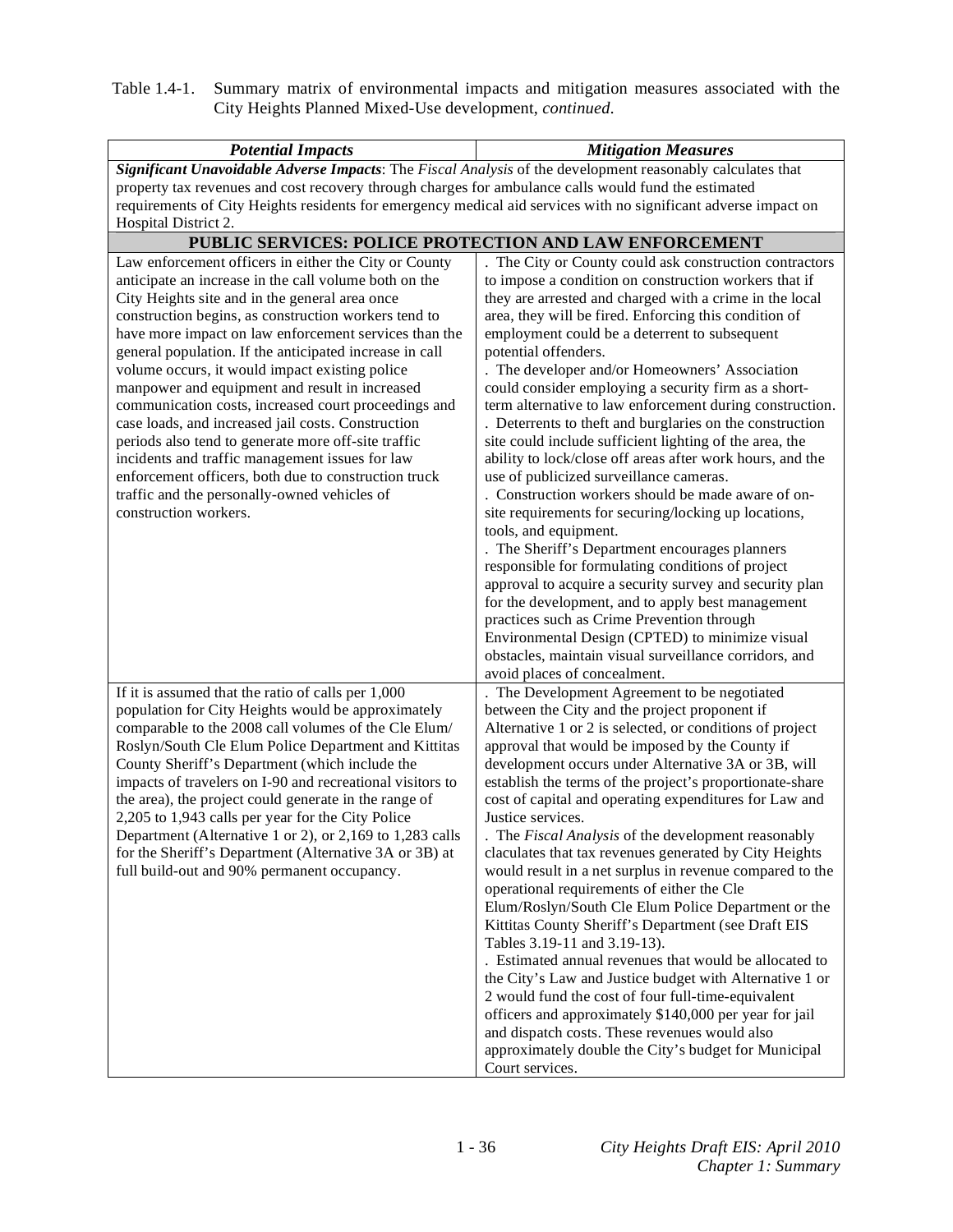| Table 1.4-1. Summary matrix of environmental impacts and mitigation measures associated with the |
|--------------------------------------------------------------------------------------------------|
| City Heights Planned Mixed-Use development, <i>continued</i> .                                   |

| <b>Potential Impacts</b>                                                                                  | <b>Mitigation Measures</b>                                |
|-----------------------------------------------------------------------------------------------------------|-----------------------------------------------------------|
|                                                                                                           | . Estimated annual revenues that would be allocated to    |
|                                                                                                           |                                                           |
|                                                                                                           | the County's Law and Justice budget with Alternative      |
|                                                                                                           | 3A or 3B would be sufficient to fund 3.4 additional       |
|                                                                                                           | fully-equipped officers within the Sheriff's Department.  |
| Animal control requirements within the service area of                                                    | . Until such time as the City or County adopts animal     |
| the Cle Elum/Roslyn/South Cle Elum Police                                                                 | control regulations, animal control measures could be     |
| Department would likely increase with the introduction                                                    | addressed in the Covenants, Conditions and Restrictions   |
| of a resident population on the City Heights site.                                                        | (CC&Rs) of the City Heights development to be             |
|                                                                                                           | enforced by the Homeowners' Association.                  |
| Significant Unavoidable Adverse Impacts: Neither the Cle Elum/Roslyn, South Cle Elum Police Department or |                                                           |
| the Kittitas County Sheriff's Department identified any significant unavoidable adverse impacts to law    |                                                           |
| enforcement associated with the proposed City Heights development, provided that provisions are made for  |                                                           |
| sustained funding to address increased manpower, equipment and facilities over time.                      |                                                           |
|                                                                                                           | <b>PUBLIC SERVICES: SCHOOLS</b>                           |
| The Cle Elum-Roslyn School District would serve the                                                       | . Given that the actual student population of the         |
| City Heights development under any alternative.                                                           | development will vary from these estimates, it may be     |
| Student population projections (based on number of                                                        | necessary to evaluate the actual projected capital impact |
| housing units by type, and assuming 90% permanent                                                         | on classroom capacity on an annual basis.                 |
| occupancy at full build-out in 2022) range from                                                           | . The School District can effectively fund the            |
| approximately 228 with Alternative 1 to approximately                                                     | operational impacts of additional students through        |
| 121 with Alternative 3B.                                                                                  | property tax revenues. The City Heights development       |
|                                                                                                           | would generate a larger tax base over which to spread     |
|                                                                                                           | the fixed cost of bond repayment.                         |
| There is currently available capacity to accommodate                                                      | . When it becomes clear that school building capacities   |
| some portion of City Heights students at the elementary                                                   | will be reached, the optimal solution would be to         |
| and middle school levels; however, the development                                                        | implement the District's Long-Range Facilities Plan;      |
| could $-$ over the long term $-$ generate a need for                                                      | specifically, to embark on a capital improvement and      |
| additional school building capacity.                                                                      | expansion program with voter approval of a bond           |
|                                                                                                           | measure.                                                  |
|                                                                                                           | . Other options to accommodate the additional students    |
|                                                                                                           | such as adding classrooms to the existing facilities or   |
|                                                                                                           | utilizing modular units to accommodate expansion          |
|                                                                                                           | would result in lower costs. These options could be       |
|                                                                                                           | funded by impact fees.                                    |
|                                                                                                           | . The City and County are authorized to impose impact     |
|                                                                                                           | fees on behalf of the School District. These could take   |
|                                                                                                           | the form of a per-lot payment or a per-student payment    |
|                                                                                                           | at the time actual development occurs.                    |
|                                                                                                           | . The Development Agreement to be negotiated              |
|                                                                                                           | between the City of Cle Elum and the project proponent    |
|                                                                                                           | with implementation of Alternative 1 or 2 would           |
|                                                                                                           | provide for funding options satisfactory to the School    |
|                                                                                                           | District to provide a means to finance the facilities     |
|                                                                                                           | needed to accommodate the growth in student               |
|                                                                                                           | population attributable to City Heights.                  |
| While school bus route design and transportation                                                          | . The project's proportionate-share capital cost          |
| logistics are difficult to project, it is possible that                                                   | responsibility for school buses will be addressed in the  |
| approximately 60% of students within City Heights                                                         | Development Agreement or conditions of project            |
| would require school bus transportation. It is estimated                                                  | approval.                                                 |
| that these students may generate a demand for the                                                         | . Main Access Roads and Collector Roads within the        |
| capacity of up to 1.8 additional school buses.                                                            | development would be designed to accommodate              |
|                                                                                                           | school buses.                                             |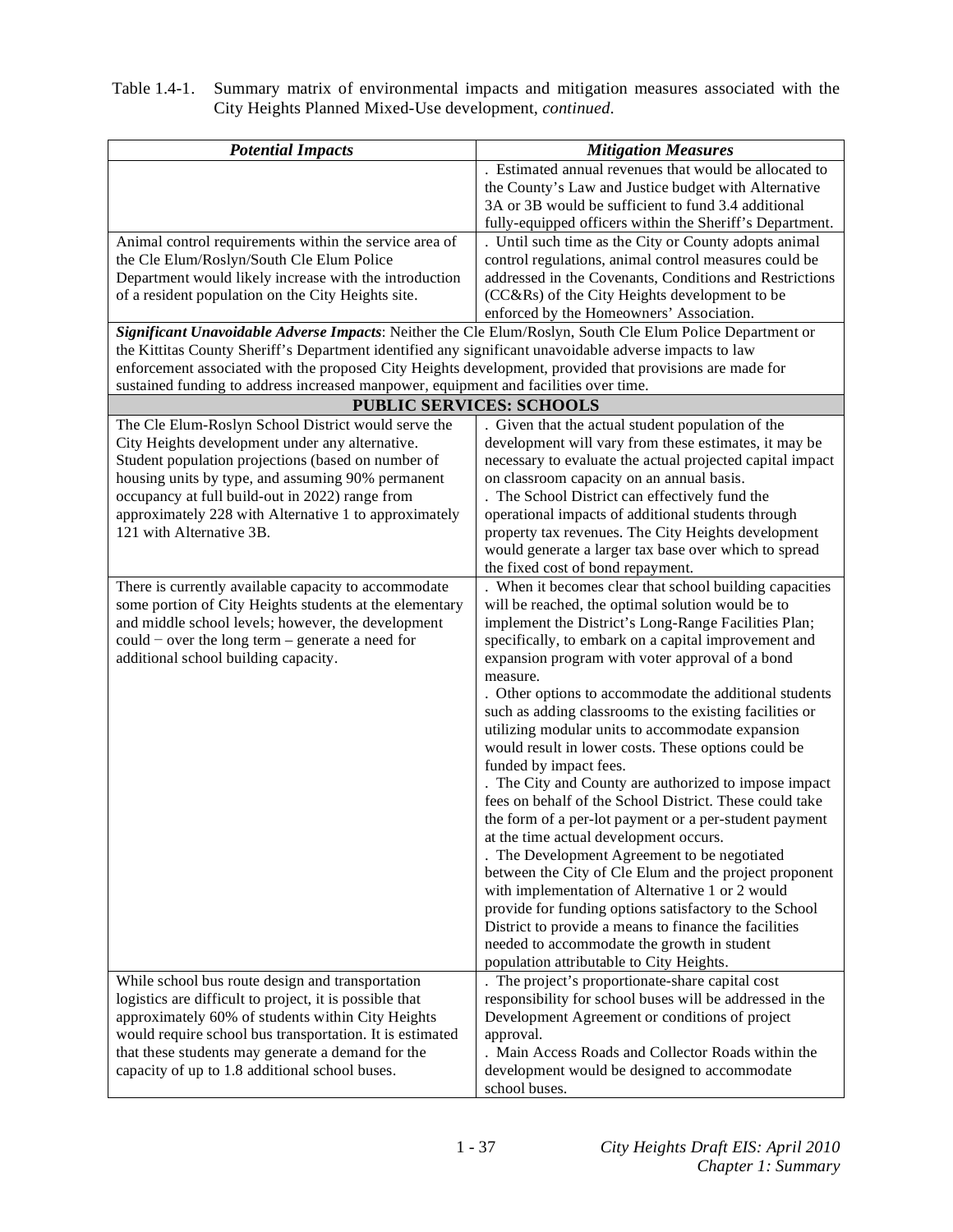| <b>Potential Impacts</b>                                                                                               | <b>Mitigation Measures</b>                                                                                           |
|------------------------------------------------------------------------------------------------------------------------|----------------------------------------------------------------------------------------------------------------------|
|                                                                                                                        | . Bus stops would be designated at appropriate                                                                       |
|                                                                                                                        | locations without pull-outs, as it would be safer for                                                                |
|                                                                                                                        | buses to stop in-lane and hold all approaching and                                                                   |
|                                                                                                                        | following traffic while students embark and disembark.                                                               |
|                                                                                                                        | . If areas under construction have the potential to                                                                  |
|                                                                                                                        | temporarily affect school bus routes within the project,                                                             |
|                                                                                                                        | the developer would be responsible for implementing<br>measures to assure safe and reliable passage.                 |
| Significant Unavoidable Adverse Impacts: Because the Development Agreement to be negotiated between the                |                                                                                                                      |
| City and the project proponent (if Alternative 1 or 2 is selected), or conditions of approval to be imposed by         |                                                                                                                      |
| Kittitas County if Alternative 3A or 3B is selected, would provide for capital facilities funding options satisfactory |                                                                                                                      |
| to the School District, there should be no significant unavoidable adverse impacts to schools.                         |                                                                                                                      |
|                                                                                                                        | <b>UTILITIES: WATER SERVICE</b>                                                                                      |
| Construction of a new or expanded water distribution                                                                   | . Best management practices would be implemented                                                                     |
| system would be required through the City Heights                                                                      | during the construction of utilities to minimize noise,                                                              |
| development within public rights-of-way or utility                                                                     | dust and erosion potential.                                                                                          |
| easements located under or adjacent to public or private                                                               | . Construction contractors should be required to notify                                                              |
| roads. Construction impacts would include truck trips;                                                                 | existing water system customers well in advance of                                                                   |
| noise, dust and increased erosion potential associated                                                                 | temporary interruptions to service (if any) during                                                                   |
| with trench excavations and backfilling; a need to                                                                     | construction of connections to the City's existing water                                                             |
| coordinate construction with other underground                                                                         | distribution system.                                                                                                 |
| utilities; possible temporary disruptions in service to                                                                | . Water system design and construction would comply                                                                  |
| some customers; possible temporary traffic lane                                                                        | with applicable City of Cle Elum or Kittitas County                                                                  |
| closures; and road restoration.                                                                                        | standards and specifications, depending on the                                                                       |
|                                                                                                                        | alternative selected for implementation.                                                                             |
| The 28 acres of the City Heights site presently within<br>the City limits would be served with City water from         | . Prior to the start of any design or construction of the<br>City Heights project, the water service area boundaries |
| the City's existing supply, treatment, storage, and                                                                    | need to be updated to include the project site. This                                                                 |
| distribution system. The remaining 330 acres of the City                                                               | process has commenced.                                                                                               |
| Heights site is not presently included within the City of                                                              |                                                                                                                      |
| Cle Elum Retail Service Area and the Critical Water                                                                    |                                                                                                                      |
| Supply Service Area boundaries.                                                                                        |                                                                                                                      |
| There are two options for providing City water to the                                                                  | . Northland Resources has initiated the process with the                                                             |
| site under Alternative 1 or 2: the developer can either                                                                | Department of Ecology to transfer water rights to serve                                                              |
| procure and transfer water rights to the City in sufficient                                                            | up to 875 ERUs within the development, for the area                                                                  |
| quantity to serve the proposed number of equivalent                                                                    | presently outside the City limits. If there is any shortfall                                                         |
| residential units (ERUs) within the project, or may                                                                    | in the amount of water Northland Resources can                                                                       |
| purchase water from the City's excess supply at the rate                                                               | transfer to the City, Northland may purchase water from                                                              |
| of \$3,500 per ERU. If a portion of the City Heights                                                                   | the City to serve up to 250 ERUs. Final amounts to be                                                                |
| project were served through purchase of water from the                                                                 | determined after negotiations with Ecology will be                                                                   |
| City of Cle Elum, this would reduce the amount of<br>water held in reserve by the City for future needs.               | included in the terms of the Development Agreement to<br>be negotiated with the City.                                |
|                                                                                                                        | . If Northland Resources purchases water from the City                                                               |
|                                                                                                                        | to serve a portion of the needs of the City Heights                                                                  |
|                                                                                                                        | development, the City could use the funds to secure                                                                  |
|                                                                                                                        | additional water rights, or to improve service                                                                       |
|                                                                                                                        | throughout the system.                                                                                               |
| The Alternative 1 or 2 water system requirements of the                                                                | Potential mitigation measures for impacts to Public                                                                  |
| City Heights development would increase the workload                                                                   | Works staff and City general services are discussed in                                                               |
| of City Public Works staff and the cost of water system                                                                | the Public Services section, above.                                                                                  |
| maintenance for miles of distribution mains to be                                                                      | . Increased operating and maintenance costs would be                                                                 |
| constructed, booster station(s), pressure reducing                                                                     | recovered through utility rates paid by the actual City                                                              |
| stations, and reservoir(s).                                                                                            | Heights users of the water system.                                                                                   |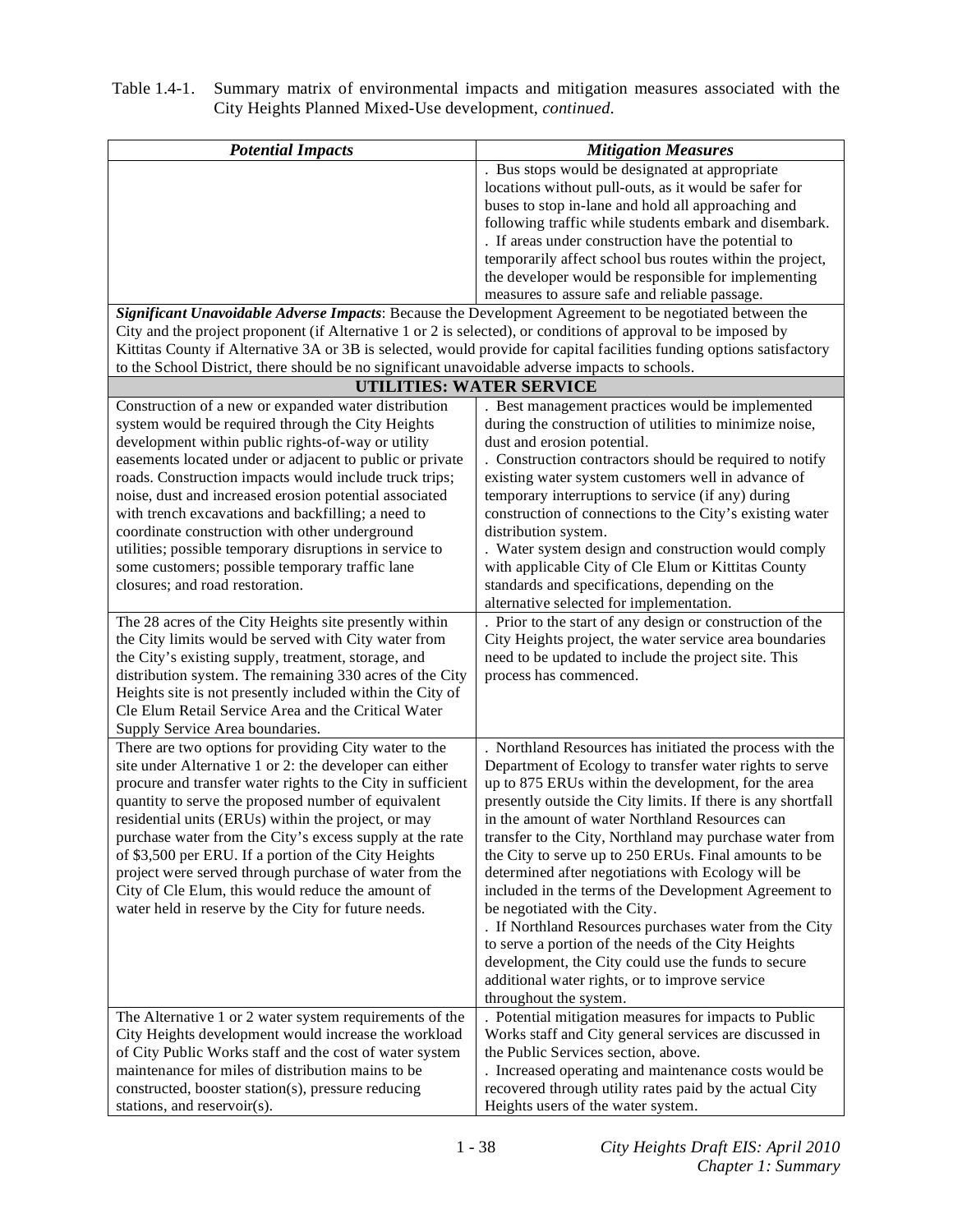| Table 1.4-1. Summary matrix of environmental impacts and mitigation measures associated with the |
|--------------------------------------------------------------------------------------------------|
| City Heights Planned Mixed-Use development, <i>continued</i> .                                   |

| <b>Potential Impacts</b>                                                                                                                                                                                                                                                                                                                                                                                                                                                                                                                                                       | <b>Mitigation Measures</b>                                                                                                                                                                                                                                                                                                                                                                                                                                                                 |
|--------------------------------------------------------------------------------------------------------------------------------------------------------------------------------------------------------------------------------------------------------------------------------------------------------------------------------------------------------------------------------------------------------------------------------------------------------------------------------------------------------------------------------------------------------------------------------|--------------------------------------------------------------------------------------------------------------------------------------------------------------------------------------------------------------------------------------------------------------------------------------------------------------------------------------------------------------------------------------------------------------------------------------------------------------------------------------------|
| It is anticipated that the City would supply water from                                                                                                                                                                                                                                                                                                                                                                                                                                                                                                                        | . Ownership and maintenance responsibilities for parks,                                                                                                                                                                                                                                                                                                                                                                                                                                    |
| its existing sources to any public space within the City                                                                                                                                                                                                                                                                                                                                                                                                                                                                                                                       | street landscaping, open space and public amenities                                                                                                                                                                                                                                                                                                                                                                                                                                        |
| Heights development that it owns or agrees to serve in                                                                                                                                                                                                                                                                                                                                                                                                                                                                                                                         | would be negotiated in the Development Agreement                                                                                                                                                                                                                                                                                                                                                                                                                                           |
| the future under Alternative 1 or 2, such as parks, street                                                                                                                                                                                                                                                                                                                                                                                                                                                                                                                     | between the City and the project proponent.                                                                                                                                                                                                                                                                                                                                                                                                                                                |
| landscaping, open space and public amenities.                                                                                                                                                                                                                                                                                                                                                                                                                                                                                                                                  |                                                                                                                                                                                                                                                                                                                                                                                                                                                                                            |
| If Alternative 3A or 3B is selected for implementation,<br>the City of Cle Elum would not provide water service<br>for the 330 acres of the City Heights site outside the<br>City limits. For these alternatives (to be developed in<br>the County), water would be supplied by independent<br>Group A community water systems operating with<br>water right permits, or through individual water right<br>permit-exempt wells. It is expected that multiple wells<br>throughout the site would be required to meet the<br>residential demands of either Alternative 3A or 3B. | . Water to serve either Alternative 3A or 3B could be<br>supplied from the Northland Resources water right, in<br>which case the "water budget neutral" mitigation<br>proposal would be implemented as required and<br>approved by the Washington Department of Ecology.<br>. New wells would need to be approved by the<br>Washington Department of Ecology. Ecology will<br>consider impacts to other potentially affected water<br>users in the area as part of their approval process. |
| Average daily water demand factors used to estimate                                                                                                                                                                                                                                                                                                                                                                                                                                                                                                                            | . The proposed development under Alternative 1 or 2                                                                                                                                                                                                                                                                                                                                                                                                                                        |
| residential and neighborhood commercial demand                                                                                                                                                                                                                                                                                                                                                                                                                                                                                                                                 | would incorporate low-flow faucets, toilets and similar                                                                                                                                                                                                                                                                                                                                                                                                                                    |
| within the City Heights development are described in<br>Draft EIS Section 3.18.1. The total City Heights water                                                                                                                                                                                                                                                                                                                                                                                                                                                                 | fixtures to minimize domestic water supply<br>requirements.                                                                                                                                                                                                                                                                                                                                                                                                                                |
| supply demand (with a 7.5% contingency) is projected                                                                                                                                                                                                                                                                                                                                                                                                                                                                                                                           | . The Covenants, Conditions and Restrictions (CC&Rs)                                                                                                                                                                                                                                                                                                                                                                                                                                       |
| to range between approximately 0.28 million gallons                                                                                                                                                                                                                                                                                                                                                                                                                                                                                                                            | of the development could require homeowners to install                                                                                                                                                                                                                                                                                                                                                                                                                                     |
| per day (mgd) and 0.26 mgd if Alternative 1 or 2 is                                                                                                                                                                                                                                                                                                                                                                                                                                                                                                                            | only drought-tolerant (i.e., xeric) landscaping to                                                                                                                                                                                                                                                                                                                                                                                                                                         |
| selected for implementation within the City limits.                                                                                                                                                                                                                                                                                                                                                                                                                                                                                                                            | minimize irrigation requirements.                                                                                                                                                                                                                                                                                                                                                                                                                                                          |
|                                                                                                                                                                                                                                                                                                                                                                                                                                                                                                                                                                                | . The proposal includes water right change procedures                                                                                                                                                                                                                                                                                                                                                                                                                                      |
|                                                                                                                                                                                                                                                                                                                                                                                                                                                                                                                                                                                | to convert an existing water right formerly used for                                                                                                                                                                                                                                                                                                                                                                                                                                       |
|                                                                                                                                                                                                                                                                                                                                                                                                                                                                                                                                                                                | irrigation to a domestic water supply use (described in<br>Draft EIS Section 3.3).                                                                                                                                                                                                                                                                                                                                                                                                         |
|                                                                                                                                                                                                                                                                                                                                                                                                                                                                                                                                                                                | . It is anticipated that an agreement will be created                                                                                                                                                                                                                                                                                                                                                                                                                                      |
|                                                                                                                                                                                                                                                                                                                                                                                                                                                                                                                                                                                | between the City of Cle Elum and the project proponent                                                                                                                                                                                                                                                                                                                                                                                                                                     |
|                                                                                                                                                                                                                                                                                                                                                                                                                                                                                                                                                                                | to indicate that the cost of improvements required                                                                                                                                                                                                                                                                                                                                                                                                                                         |
|                                                                                                                                                                                                                                                                                                                                                                                                                                                                                                                                                                                | within the City's water system to serve Alternative 1 or                                                                                                                                                                                                                                                                                                                                                                                                                                   |
|                                                                                                                                                                                                                                                                                                                                                                                                                                                                                                                                                                                | 2 of City Heights and all on-site improvements required                                                                                                                                                                                                                                                                                                                                                                                                                                    |
|                                                                                                                                                                                                                                                                                                                                                                                                                                                                                                                                                                                | to supply water to the project will be paid by the project                                                                                                                                                                                                                                                                                                                                                                                                                                 |
|                                                                                                                                                                                                                                                                                                                                                                                                                                                                                                                                                                                | proponent and not directly by the City of Cle Elum.                                                                                                                                                                                                                                                                                                                                                                                                                                        |
|                                                                                                                                                                                                                                                                                                                                                                                                                                                                                                                                                                                | Payment could take the form of direct payment by the                                                                                                                                                                                                                                                                                                                                                                                                                                       |
|                                                                                                                                                                                                                                                                                                                                                                                                                                                                                                                                                                                | project proponent through some form of City-sponsored                                                                                                                                                                                                                                                                                                                                                                                                                                      |
|                                                                                                                                                                                                                                                                                                                                                                                                                                                                                                                                                                                | financing such as a Local Improvement District<br>sponsored by Cle Elum (completely paid for by the                                                                                                                                                                                                                                                                                                                                                                                        |
|                                                                                                                                                                                                                                                                                                                                                                                                                                                                                                                                                                                | project proponent, not with City funds), or through                                                                                                                                                                                                                                                                                                                                                                                                                                        |
|                                                                                                                                                                                                                                                                                                                                                                                                                                                                                                                                                                                | grant money secured by the City (with the costs of                                                                                                                                                                                                                                                                                                                                                                                                                                         |
|                                                                                                                                                                                                                                                                                                                                                                                                                                                                                                                                                                                | application and procurement funded by the project                                                                                                                                                                                                                                                                                                                                                                                                                                          |
|                                                                                                                                                                                                                                                                                                                                                                                                                                                                                                                                                                                | proponent and not the City).                                                                                                                                                                                                                                                                                                                                                                                                                                                               |
| Under Alternative 1 or 2, if water is delivered to the                                                                                                                                                                                                                                                                                                                                                                                                                                                                                                                         | . Extension of a water transmission line in a WSDOT                                                                                                                                                                                                                                                                                                                                                                                                                                        |
| City Heights project from the existing City of Cle Elum                                                                                                                                                                                                                                                                                                                                                                                                                                                                                                                        | right-of-way would be required to comply with                                                                                                                                                                                                                                                                                                                                                                                                                                              |
| water treatment plant, a water transmission line would                                                                                                                                                                                                                                                                                                                                                                                                                                                                                                                         | WSDOT design and construction standards.                                                                                                                                                                                                                                                                                                                                                                                                                                                   |
| need to be constructed from the plant to City Heights. A<br>portion of this construction would occur within the                                                                                                                                                                                                                                                                                                                                                                                                                                                                | . Design and construction of a water transmission line<br>(if any) within a power line easement would require                                                                                                                                                                                                                                                                                                                                                                              |
| WSDOT SR 903 right-of-way. A portion of the water                                                                                                                                                                                                                                                                                                                                                                                                                                                                                                                              | coordination with PSE or BPA.                                                                                                                                                                                                                                                                                                                                                                                                                                                              |
| transmission line may also be constructed in the PSE                                                                                                                                                                                                                                                                                                                                                                                                                                                                                                                           |                                                                                                                                                                                                                                                                                                                                                                                                                                                                                            |
| and/or BPA power line easements.                                                                                                                                                                                                                                                                                                                                                                                                                                                                                                                                               |                                                                                                                                                                                                                                                                                                                                                                                                                                                                                            |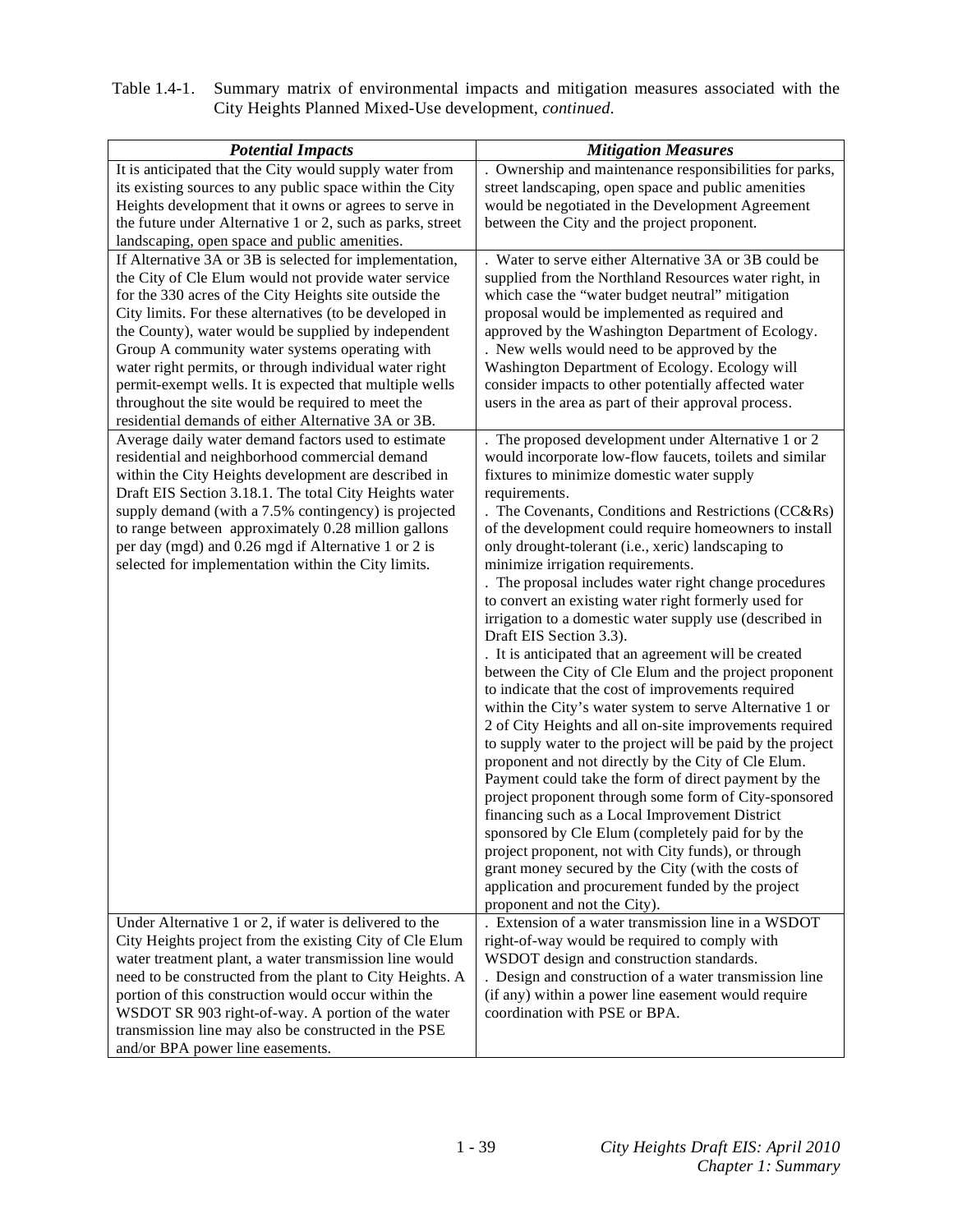| <b>Potential Impacts</b>                                                                                           | <b>Mitigation Measures</b>                                                          |
|--------------------------------------------------------------------------------------------------------------------|-------------------------------------------------------------------------------------|
|                                                                                                                    | . Based on current water usage and projected water                                  |
|                                                                                                                    | demand associated with the City Heights project, the                                |
|                                                                                                                    | City's existing water treatment facilities could be                                 |
|                                                                                                                    | capable of serving the water needs of the project                                   |
|                                                                                                                    | through development of the first 300 to 400 ERUs. In                                |
|                                                                                                                    | the event that a treatment capacity trigger point is                                |
|                                                                                                                    | reached prior to that, it is the responsibility of the City                         |
|                                                                                                                    | to construct an expansion to the water treatment plant.                             |
| The maximum fire flow requirement in the City of Cle                                                               | . Fire suppression systems under any alternative will be                            |
| Elum is $480,000$ gallons for a demand of $4,000$ gallons                                                          | required to meet International Fire Code standards and                              |
| per minute for a 2-hour duration. Residential fire flow                                                            | Department of Health requirements for fire flow and                                 |
| requirements are 120,000 gallons for a demand of 1,000                                                             | pressure. Specific building designs will determine these                            |
| gallons per minute for a 2-hour duration. These<br>requirements would be the same for either Alternative 1         | requirements at the time building permit applications<br>are submitted to the City. |
| or 2.                                                                                                              | . Depending on how Alternative 1 or 2 development is                                |
|                                                                                                                    | phased and connected into the City's existing water                                 |
|                                                                                                                    | system, City Heights may utilize the City's existing                                |
|                                                                                                                    | water storage facilities to meet fire flow requirements.                            |
|                                                                                                                    | Additional facilities for fire flow may be required.                                |
|                                                                                                                    | . Fire flow storage would be provided at the start of                               |
|                                                                                                                    | vertical construction of any residential or commercial                              |
|                                                                                                                    | structure.                                                                          |
| The operational water storage requirements of the City                                                             | . If the water storage requirements of the City Heights                             |
| Heights development would range from approximately                                                                 | development require the construction of one or more                                 |
| 20,500 gallons to 19,080 gallons if Alternative 1 or 2 is                                                          | new reservoirs, all reasonable efforts will be made to                              |
| selected for implementation within the City limits.                                                                | locate these facilities with minimal visual impacts.                                |
| Kittitas County uses the same guidelines for the design                                                            | . Either a Satellite Management Agency or a                                         |
| of water systems; therefore, it is assumed that the                                                                | Homeowners' Association (HOA) would become a                                        |
| average daily water demand, fire flow requirements,                                                                | certified operator of Group A community water                                       |
| operational storage and standby storage to serve                                                                   | system(s) under Alternative 3A. If an HOA became the                                |
| Alternative 3A would be the same as Alternative 2 if                                                               | certified operator, three trained employees would be                                |
| the project is developed within the City.                                                                          | required to manage the system.                                                      |
| Alternative 3B would operate on a non-municipal water                                                              | Multiple water systems under multiple ownerships in                                 |
| system for which the average daily demand (ADD)                                                                    | Alternative 3B would be required to comply with                                     |
| factor for single-family homes is higher (350 gpd per                                                              | Department of Health and Kittitas County regulations                                |
| connection). Total estimated ADD for 500 homes in                                                                  | for water treatment, storage, and fire flow (depending                              |
| Alternative 3B would be approximately 0.175 mgd.                                                                   | on the capacity of the source for the individual                                    |
|                                                                                                                    | systems).<br>. The potential effects on other water users within the                |
|                                                                                                                    | basin of individual wells to serve Alternative 3B will                              |
|                                                                                                                    | have been considered by Ecology in the process to                                   |
|                                                                                                                    | approve the Northland Resources water right transfer,                               |
|                                                                                                                    | regardless of which City Heights alternative is selected                            |
|                                                                                                                    | for implementation.                                                                 |
| Significant Unavoidable Adverse Impacts: No net loss of water would be anticipated in the basin as a result of     |                                                                                     |
| Ecology's review and acceptance of the Northland Resources water bank proposal (described in Draft EIS Section     |                                                                                     |
| 3.3). No significant unavoidable adverse impacts to the operation and maintenance of the City of Cle Elum water    |                                                                                     |
| system or to existing City water system customers is anticipated with Alternative 1 or 2. The Development          |                                                                                     |
| Agreement to be negotiated between the City and the project proponent will specify developer cost responsibilities |                                                                                     |
| for capital improvements to the system. New users within City Heights will be required to pay connection fees and  |                                                                                     |

operating one or more water systems to serve Alternative 3A or 3B, with no impact to the County.

monthly service fees established by the City. The development would have independent responsibility for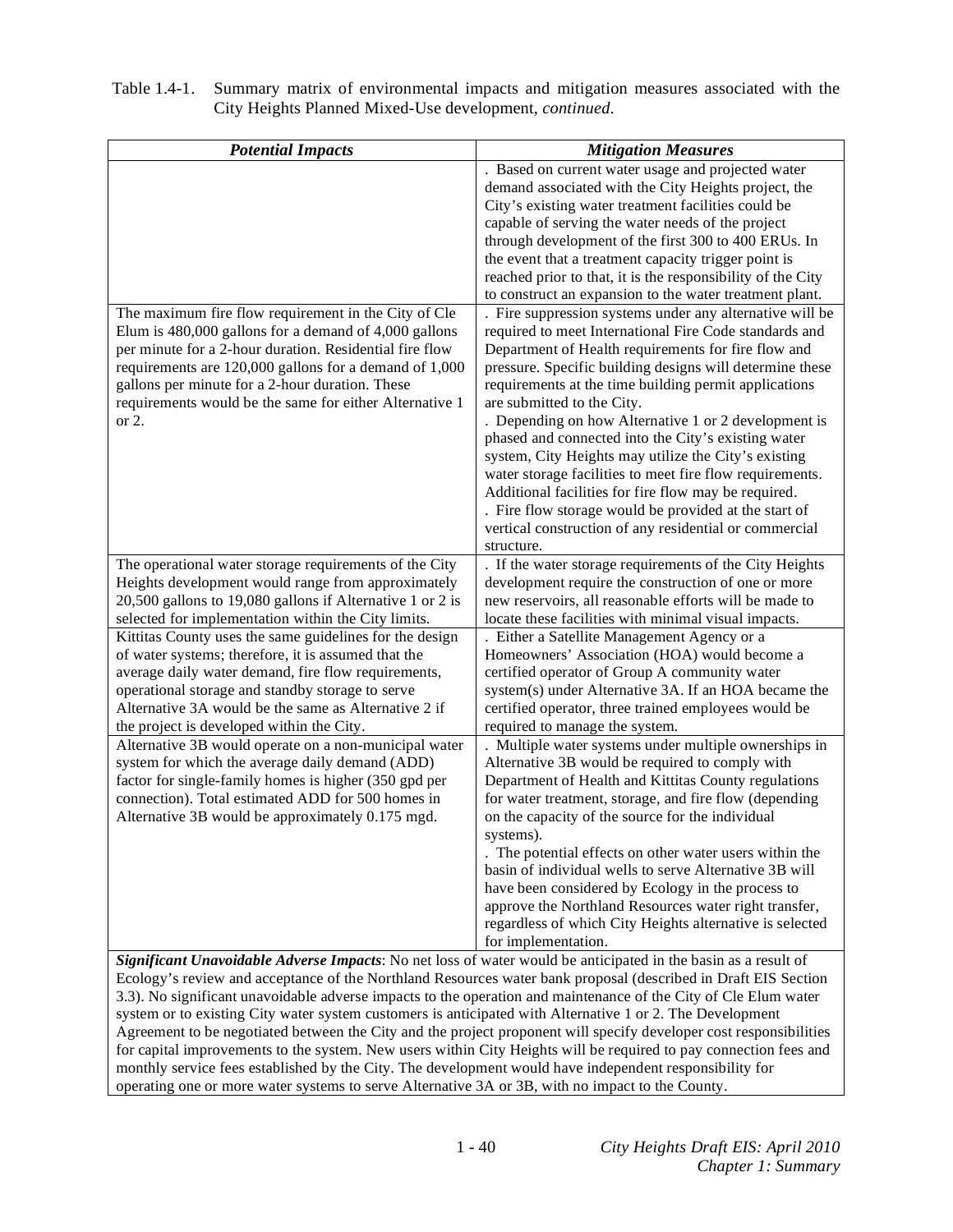| Table 1.4-1. Summary matrix of environmental impacts and mitigation measures associated with the |
|--------------------------------------------------------------------------------------------------|
| City Heights Planned Mixed-Use development, <i>continued</i> .                                   |

| <b>Potential Impacts</b>                                                                                                                                                                                                                                                                                                                                                                                                                                                                                                                                                                                                                                                                                                                                                                                                                                                                                                                                                                                                                                                                       | <b>Mitigation Measures</b>                                                                                                                                                                                                                                                                                                                                                                                                                                                                                                                                                                                                                                                                                                                                                                                                                                                                                                                                                                                                                                                                                                                     |
|------------------------------------------------------------------------------------------------------------------------------------------------------------------------------------------------------------------------------------------------------------------------------------------------------------------------------------------------------------------------------------------------------------------------------------------------------------------------------------------------------------------------------------------------------------------------------------------------------------------------------------------------------------------------------------------------------------------------------------------------------------------------------------------------------------------------------------------------------------------------------------------------------------------------------------------------------------------------------------------------------------------------------------------------------------------------------------------------|------------------------------------------------------------------------------------------------------------------------------------------------------------------------------------------------------------------------------------------------------------------------------------------------------------------------------------------------------------------------------------------------------------------------------------------------------------------------------------------------------------------------------------------------------------------------------------------------------------------------------------------------------------------------------------------------------------------------------------------------------------------------------------------------------------------------------------------------------------------------------------------------------------------------------------------------------------------------------------------------------------------------------------------------------------------------------------------------------------------------------------------------|
| <b>UTILITIES: SEWER SERVICE</b>                                                                                                                                                                                                                                                                                                                                                                                                                                                                                                                                                                                                                                                                                                                                                                                                                                                                                                                                                                                                                                                                |                                                                                                                                                                                                                                                                                                                                                                                                                                                                                                                                                                                                                                                                                                                                                                                                                                                                                                                                                                                                                                                                                                                                                |
| Construction of an on-site sewage collection system and<br>individual connections to serve homes and businesses<br>within City Heights would occur within public rights-<br>of-way or utility easements located under or adjacent to<br>public or private roads. In addition, pipeline<br>construction would be required from the site to the point<br>of connection to the City's existing sewer trunk line<br>and/or directly to the WWTP (or to other alternative<br>treatment facilities). Construction impacts would<br>include construction truck trips; noise, dust and<br>increased erosion potential associated with trench<br>excavations and backfilling; a need to coordinate<br>construction with other underground utilities; possible<br>temporary disruptions in service to some customers;<br>possible temporary traffic lane closures; and road<br>restoration. If on-site sewage disposal systems were<br>constructed to serve Alternative 3A or 3B, there would<br>be earthwork for drainfield construction, but no<br>potential disruption in service to other customers. | Best management practices would be implemented<br>during the construction of utilities to minimize noise,<br>dust and erosion potential.<br>. Construction contractors should be required to notify<br>existing sewer system customers well in advance of<br>temporary interruptions to service (if any) during<br>construction of the City Heights connections to the Cle<br>Elum sewer trunk line.<br>. Sewage collection system design and construction<br>would comply with applicable City of Cle Elum or<br>Kittitas County standards and specifications, depending<br>on the alternative selected for implementation.                                                                                                                                                                                                                                                                                                                                                                                                                                                                                                                   |
| The 28 acres of the City Heights site presently within<br>the City limits is within the regional sewer system<br>service area; however, the City's existing wastewater<br>treatment plant (WWTP) capacity is fully allocated to<br>existing parties to the Sewer Agreement: the City of Cle<br>Elum, the Bullfrog UGA properties, the Town of South<br>CleElum, the City of Roslyn, and the Suncadia Resort.<br>The remaining 330 acres of the City Heights site is not<br>presently included within the regional sewer system<br>service area.                                                                                                                                                                                                                                                                                                                                                                                                                                                                                                                                                | The 330 acres of the City Heights site presently<br>outside the City limits would be included within the<br>regional sewer service area upon annexation to the City<br>of Cle Elum.<br>. Five options for overcoming the current situation in<br>which the City of Cle Elum has fully allocated the<br>capacity of its existing WWTP are examined in the EIS.<br>Resolution will be reached in the Development<br>Agreement to be negotiated between the City and the<br>project proponent if Alternative 1 or 2 is selected for<br>implementation.                                                                                                                                                                                                                                                                                                                                                                                                                                                                                                                                                                                            |
| Three potential methods of handling wastewater<br>generated by the project are evaluated in the Draft EIS:<br>Public System - connection to the City of Cle Elum<br>wastewater collection, treatment and disposal system;<br>MBR System – construction of a new membrane<br>bioreactor plant on the City Heights site; or<br><i>On-Site Sewage Disposal Systems</i> (OSDS) –<br>construction of community OSDS (with Alternative 3A)<br>or individual OSDS (with Alternative 3B).                                                                                                                                                                                                                                                                                                                                                                                                                                                                                                                                                                                                              | If expansion of the City's existing wastewater<br>treatment plant is necessary to serve City Heights<br>Alternative 1 or 2, required upgrades may include<br>adding screening at the effluent station, or may involve<br>more substantial upgrades such as adding a third<br>sequencing batch reactor (SBR) in an available cell,<br>headworks modifications, ultraviolet light disinfection<br>system upgrades, and outfall modifications.<br>. Developer cost responsibilities for capital<br>improvements to the WWTP and outfall would be<br>negotiated through the Development Agreement with<br>the City if conceptual land use Alternative 1 or 2 is<br>selected.<br>. If improvements are required to the City's wastewater<br>collection and treatment system, these would be<br>designed and constructed in accordance with applicable<br>standards set forth by the City of Cle Elum, the<br>Department of Health, and Ecology. The City may be<br>required to prepare and submit a Sewer Comprehensive<br>Plan to these State agencies to address the addition of<br>the new development to the existing regional sewer<br>system. |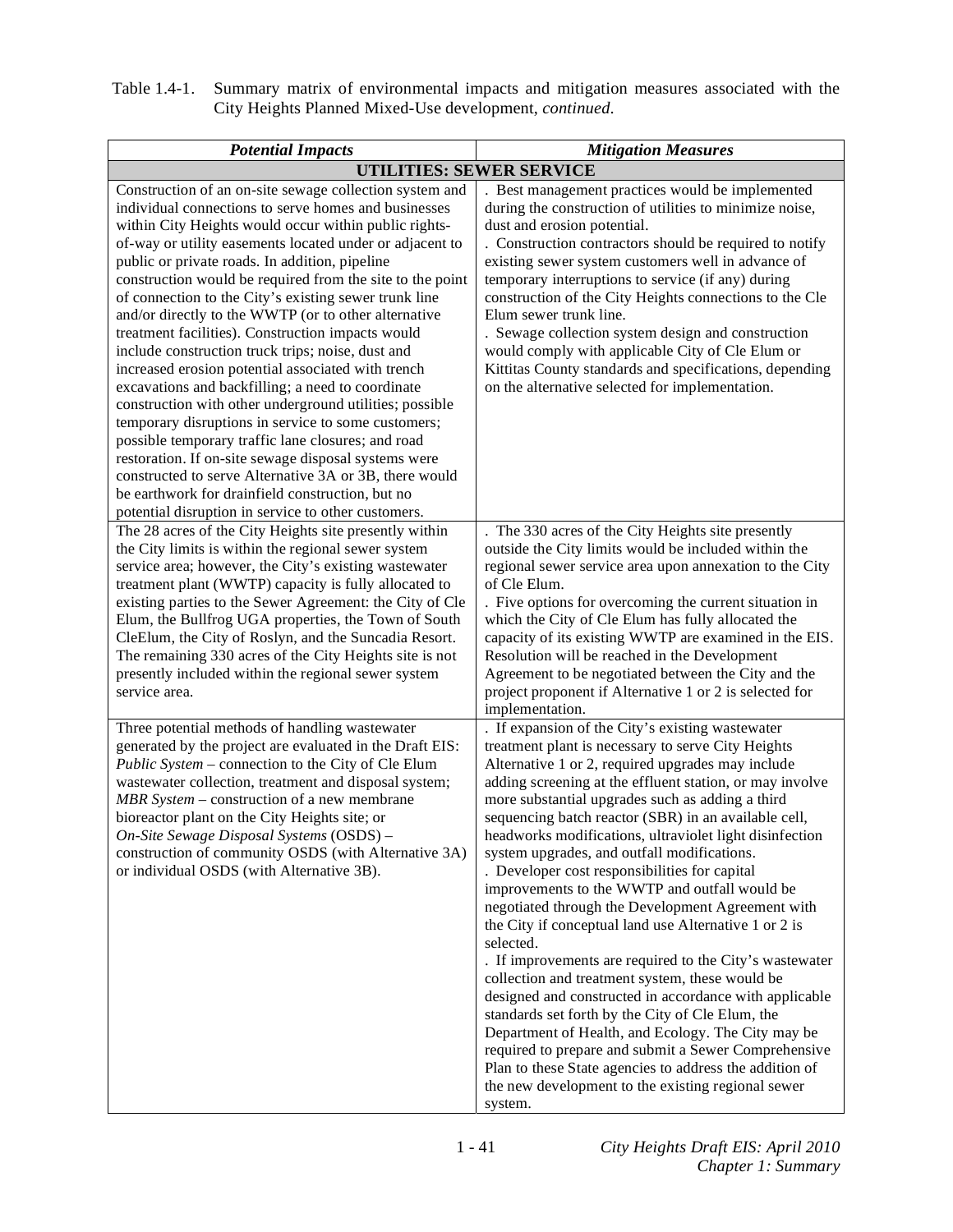| <b>Potential Impacts</b>                                                                                           | <b>Mitigation Measures</b>                                                                                                               |
|--------------------------------------------------------------------------------------------------------------------|------------------------------------------------------------------------------------------------------------------------------------------|
|                                                                                                                    | . If significant WWTP upgrades are required to serve                                                                                     |
|                                                                                                                    | City Heights, the Sewer Parties may want to consider a                                                                                   |
|                                                                                                                    | different treatment process to upgrade the technology                                                                                    |
|                                                                                                                    | from the Sequencing Batch Reactor (SBR) process.                                                                                         |
|                                                                                                                    | Newer processes could improve efficiency, capacity,                                                                                      |
|                                                                                                                    | and the level of treatment while simultaneously                                                                                          |
|                                                                                                                    | reducing maintenance costs.                                                                                                              |
|                                                                                                                    | . If the On-Site Option or the Third Street Option were                                                                                  |
|                                                                                                                    | selected to serve Alternative 1 or 2, construction of a                                                                                  |
|                                                                                                                    | new trunk line from City Heights to the City's existing                                                                                  |
|                                                                                                                    | WWTP would require permits and approvals from                                                                                            |
|                                                                                                                    | several local, State and Federal agencies, including the                                                                                 |
|                                                                                                                    | City of Cle Elum, the Washington Department of Fish                                                                                      |
|                                                                                                                    | and Wildlife, Ecology, WSDOT, the BNSF Railroad,                                                                                         |
|                                                                                                                    | and the U.S. Army Corps of Engineers.                                                                                                    |
|                                                                                                                    | . If an MBR system were selected to serve Alternative                                                                                    |
|                                                                                                                    | 1, 2, or 3A, this system would be designed, constructed,                                                                                 |
|                                                                                                                    | and operated in accordance with the manufacturer's                                                                                       |
|                                                                                                                    | specifications and standards for reclaimed water jointly                                                                                 |
|                                                                                                                    | developed by the Department of Health and Ecology.                                                                                       |
|                                                                                                                    | . An outfall discharge to the Yakima River from the                                                                                      |
|                                                                                                                    | MBR option would be required to obtain permits from                                                                                      |
|                                                                                                                    | the City of Cle Elum, the Washington Department of                                                                                       |
|                                                                                                                    | Fish and Wildlife, Ecology, WSDOT, the BNSF                                                                                              |
|                                                                                                                    | Railroad, the U.S. Army Corps of Engineers, and the                                                                                      |
|                                                                                                                    | Washington Department of Natural Resources.                                                                                              |
| The Alternative 1 or 2 wastewater collection and                                                                   | . Potential mitigation measures for impacts to Public                                                                                    |
| treatment system requirements of the City Heights                                                                  | Works staff and City general services are discussed in                                                                                   |
| development would increase the workload of City                                                                    | the Public Services section, above.                                                                                                      |
| Public Works staff and the cost of sewer system                                                                    | . Increased operations and maintenance costs would be                                                                                    |
| maintenance for miles of collection mains to be                                                                    | recovered through utility rates paid by the actual City                                                                                  |
| constructed, pump stations, WWTP and outfall                                                                       | Heights users of the wastewater collection and                                                                                           |
| upgrades.                                                                                                          | treatment system.                                                                                                                        |
| Total average daily wastewater flow from Alternative 1<br>or 2 would range from approximately 212,834 gallons      | The project proponent is exploring options with the                                                                                      |
| per day (gpd) to 192,834 gpd based on 80% of the water                                                             | City of Cle Elum and the Sewer Parties to determine<br>whether an arrangement can be made for existing                                   |
| usage projection. Winter peak hour flows would range                                                               | unused capacity in the wastewater collection and                                                                                         |
|                                                                                                                    | treatment system to be allocated to City Heights. Any                                                                                    |
| from approximately $931,148$ gpd to $843,649$ gpd. At the<br>time of this writing, the City of Cle Elum had fully- | costs associated with allocating unused capacity to City                                                                                 |
| committed its existing WWTP capacity to the parties to                                                             | Heights would be imposed through the Development                                                                                         |
| the existing Sewer Agreement.                                                                                      | Agreement, requiring the project proponent to                                                                                            |
|                                                                                                                    | reimburse costs as lots were developed and connected                                                                                     |
|                                                                                                                    | to the City's infrastructure.                                                                                                            |
|                                                                                                                    | . If the Borrow Option, Purchase Option, or                                                                                              |
|                                                                                                                    | Infiltration/Inflow Option for the wastewater collection                                                                                 |
|                                                                                                                    |                                                                                                                                          |
|                                                                                                                    |                                                                                                                                          |
|                                                                                                                    |                                                                                                                                          |
|                                                                                                                    | system were selected, existing capacity would be rented<br>or purchased and the compensation would be negotiated<br>between the parties. |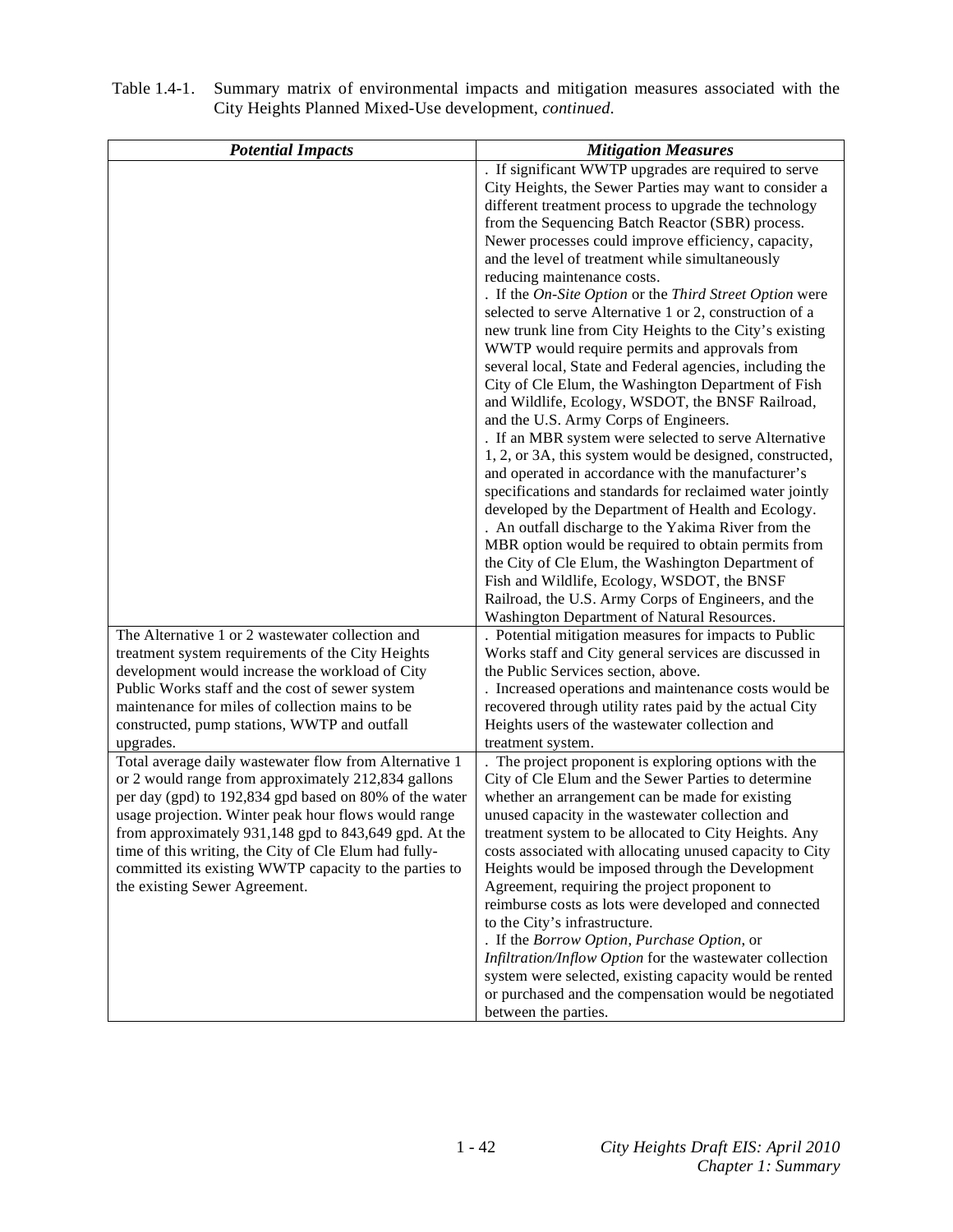| <b>Potential Impacts</b>                                                                                                                                                                                                                                                                                                                                                                                                                                                                                                                                                                                                                                                                                                                                                                                                                                                                                                                                                                                                                                   | <b>Mitigation Measures</b>                                                                                                                                                                                                                                                                                                                                                                                                                                                                                                                                                                                                                                                                                                                                                                                                                                           |
|------------------------------------------------------------------------------------------------------------------------------------------------------------------------------------------------------------------------------------------------------------------------------------------------------------------------------------------------------------------------------------------------------------------------------------------------------------------------------------------------------------------------------------------------------------------------------------------------------------------------------------------------------------------------------------------------------------------------------------------------------------------------------------------------------------------------------------------------------------------------------------------------------------------------------------------------------------------------------------------------------------------------------------------------------------|----------------------------------------------------------------------------------------------------------------------------------------------------------------------------------------------------------------------------------------------------------------------------------------------------------------------------------------------------------------------------------------------------------------------------------------------------------------------------------------------------------------------------------------------------------------------------------------------------------------------------------------------------------------------------------------------------------------------------------------------------------------------------------------------------------------------------------------------------------------------|
|                                                                                                                                                                                                                                                                                                                                                                                                                                                                                                                                                                                                                                                                                                                                                                                                                                                                                                                                                                                                                                                            | . If a permanent transfer of unused capacity cannot be<br>arranged through one of these options, then wastewater<br>collection, treatment and disposal system upgrades<br>would be required to serve City Heights. The initial<br>capital investment costs would be paid for by the<br>project proponent and not directly by the City of Cle<br>Elum. Payment could take the form of direct payment<br>by the project proponent, through some form of City-<br>sponsored financing such as a Local Improvement<br>District (completely paid for by the project proponent,<br>not with City funds), or through grant money secured<br>by the City of Cle Elum (with costs of application and<br>procurement funded by the project proponent, not the<br>City). Under no circumstance would costs to provide<br>sewer service to City Heights be borne directly by the |
|                                                                                                                                                                                                                                                                                                                                                                                                                                                                                                                                                                                                                                                                                                                                                                                                                                                                                                                                                                                                                                                            | City of Cle Elum or existing sewer service customers.                                                                                                                                                                                                                                                                                                                                                                                                                                                                                                                                                                                                                                                                                                                                                                                                                |
| Total average daily wastewater flow from Alternative<br>3A or 3B would range from approximately 192,834 gpd<br>to 103,758 gpd. The City's Capital Facilities Plan does<br>not presently include a policy that would allow<br>extending sewer service to the 330 acres of the City<br>Heights site within the UGA if it were to remain outside<br>the City limits.                                                                                                                                                                                                                                                                                                                                                                                                                                                                                                                                                                                                                                                                                          | . On-site sewage disposal systems (OSDS) could be<br>used to serve Alternative 3A or 3B. When these systems<br>are properly designed, installed and maintained in<br>accordance with applicable regulations, they would not<br>be a source of impact to the environment until they no<br>longer functioned property and required upgrade or<br>replacement.<br>. Design, construction, operation and maintenance of<br>OSDS to serve Alternative 3A or 3B would be required<br>to comply with Department of Health, Ecology and<br>Kittitas County regulations.<br>. Community OSDS to serve Alternative 3A would<br>require perpetual maintenance and management under<br>the responsibility of a management system approved by<br>Kittitas County.                                                                                                                 |
| Significant Unavoidable Adverse Impacts: If it is necessary to upgrade and expand the City's wastewater<br>collection and treatment system to serve full build-out of City Heights Alternative 1 or 2, the Development<br>Agreement to be negotiated between the City and the project proponent will specify developer cost responsibilities<br>to avoid adverse impacts to the City or existing sewer system customers. New users within City Heights will be<br>required to pay connection fees and monthly service fees established by the City. For all of these reasons, no<br>significant unavoidable adverse impacts to the operation and maintenance of the system, or to existing sewer<br>system customers would be anticipated. If an MBR system or OSDS were selected as the means of wastewater<br>treatment to serve Alternative 3A or 3B, and if these systems were properly design, constructed, operated, and<br>maintained in accordance with all applicable regulations, no adverse impacts to the environment would be<br>anticipated. |                                                                                                                                                                                                                                                                                                                                                                                                                                                                                                                                                                                                                                                                                                                                                                                                                                                                      |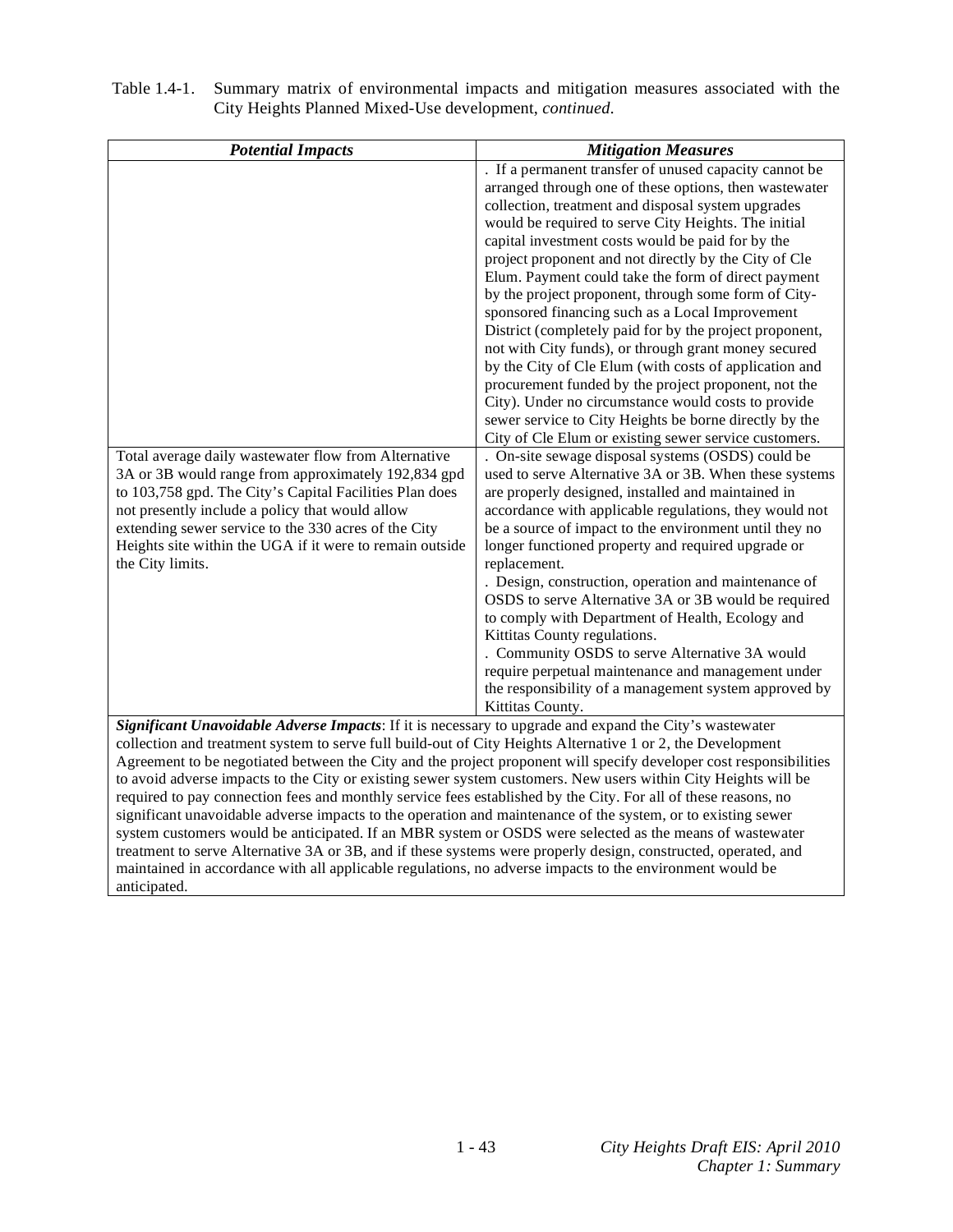| <b>Potential Impacts</b><br><b>Mitigation Measures</b><br>UTILITIES: STORMWATER MANAGEMENT<br>Temporary erosion/sedimentation control (TESC)<br>There could be potential stormwater impacts during<br>construction if surface water runoff were not managed<br>measures will be installed on the City Heights site<br>during construction in accordance with local regulations<br>during vegetation removal and earthwork activities, in<br>and the Washington Department of Ecology (Ecology)<br>particular. Sediment-laden water from exposed soils<br>Stormwater Management Manual for Eastern<br>could enter seasonal stream courses through the site and<br>Crystal Creek, unless proper protective measures are<br>Washington (SWMMEW).<br>. Construction Best Management Practices (BMPs) will<br>implemented.<br>be implemented to convey, collect, treat and control the<br>release of construction stormwater runoff.<br>Representative measures include installing silt fencing<br>to delineate the limits of work/construction zones,<br>utilizing vegetated or rip-rapped roadside ditches and<br>check dams for conveyance, creating sedimentation<br>ponds and/or sediment traps for collection and treatment<br>of stormwater runoff prior to release from the site,<br>installing silt fences or straw wattles for treatment, and<br>installing proper piping and outfall protection inside the<br>limit of work areas for controlled release of<br>construction stormwater runoff.<br>. Prior to any on-site construction activity, a National<br>Pollutant Discharge Elimination System (NPDES)<br>Construction Stormwater Permit will be obtained from<br>Ecology. Contractors working on the site will be<br>required to comply with the conditions of this permit.<br>. The site will be subject to inspection during<br>construction by agencies with jurisdiction to assure that |
|----------------------------------------------------------------------------------------------------------------------------------------------------------------------------------------------------------------------------------------------------------------------------------------------------------------------------------------------------------------------------------------------------------------------------------------------------------------------------------------------------------------------------------------------------------------------------------------------------------------------------------------------------------------------------------------------------------------------------------------------------------------------------------------------------------------------------------------------------------------------------------------------------------------------------------------------------------------------------------------------------------------------------------------------------------------------------------------------------------------------------------------------------------------------------------------------------------------------------------------------------------------------------------------------------------------------------------------------------------------------------------------------------------------------------------------------------------------------------------------------------------------------------------------------------------------------------------------------------------------------------------------------------------------------------------------------------------------------------------------------------------------------------------------------------------------------------------------------------------------------------------------------------------|
|                                                                                                                                                                                                                                                                                                                                                                                                                                                                                                                                                                                                                                                                                                                                                                                                                                                                                                                                                                                                                                                                                                                                                                                                                                                                                                                                                                                                                                                                                                                                                                                                                                                                                                                                                                                                                                                                                                          |
|                                                                                                                                                                                                                                                                                                                                                                                                                                                                                                                                                                                                                                                                                                                                                                                                                                                                                                                                                                                                                                                                                                                                                                                                                                                                                                                                                                                                                                                                                                                                                                                                                                                                                                                                                                                                                                                                                                          |
|                                                                                                                                                                                                                                                                                                                                                                                                                                                                                                                                                                                                                                                                                                                                                                                                                                                                                                                                                                                                                                                                                                                                                                                                                                                                                                                                                                                                                                                                                                                                                                                                                                                                                                                                                                                                                                                                                                          |
|                                                                                                                                                                                                                                                                                                                                                                                                                                                                                                                                                                                                                                                                                                                                                                                                                                                                                                                                                                                                                                                                                                                                                                                                                                                                                                                                                                                                                                                                                                                                                                                                                                                                                                                                                                                                                                                                                                          |
|                                                                                                                                                                                                                                                                                                                                                                                                                                                                                                                                                                                                                                                                                                                                                                                                                                                                                                                                                                                                                                                                                                                                                                                                                                                                                                                                                                                                                                                                                                                                                                                                                                                                                                                                                                                                                                                                                                          |
|                                                                                                                                                                                                                                                                                                                                                                                                                                                                                                                                                                                                                                                                                                                                                                                                                                                                                                                                                                                                                                                                                                                                                                                                                                                                                                                                                                                                                                                                                                                                                                                                                                                                                                                                                                                                                                                                                                          |
|                                                                                                                                                                                                                                                                                                                                                                                                                                                                                                                                                                                                                                                                                                                                                                                                                                                                                                                                                                                                                                                                                                                                                                                                                                                                                                                                                                                                                                                                                                                                                                                                                                                                                                                                                                                                                                                                                                          |
|                                                                                                                                                                                                                                                                                                                                                                                                                                                                                                                                                                                                                                                                                                                                                                                                                                                                                                                                                                                                                                                                                                                                                                                                                                                                                                                                                                                                                                                                                                                                                                                                                                                                                                                                                                                                                                                                                                          |
|                                                                                                                                                                                                                                                                                                                                                                                                                                                                                                                                                                                                                                                                                                                                                                                                                                                                                                                                                                                                                                                                                                                                                                                                                                                                                                                                                                                                                                                                                                                                                                                                                                                                                                                                                                                                                                                                                                          |
|                                                                                                                                                                                                                                                                                                                                                                                                                                                                                                                                                                                                                                                                                                                                                                                                                                                                                                                                                                                                                                                                                                                                                                                                                                                                                                                                                                                                                                                                                                                                                                                                                                                                                                                                                                                                                                                                                                          |
|                                                                                                                                                                                                                                                                                                                                                                                                                                                                                                                                                                                                                                                                                                                                                                                                                                                                                                                                                                                                                                                                                                                                                                                                                                                                                                                                                                                                                                                                                                                                                                                                                                                                                                                                                                                                                                                                                                          |
|                                                                                                                                                                                                                                                                                                                                                                                                                                                                                                                                                                                                                                                                                                                                                                                                                                                                                                                                                                                                                                                                                                                                                                                                                                                                                                                                                                                                                                                                                                                                                                                                                                                                                                                                                                                                                                                                                                          |
|                                                                                                                                                                                                                                                                                                                                                                                                                                                                                                                                                                                                                                                                                                                                                                                                                                                                                                                                                                                                                                                                                                                                                                                                                                                                                                                                                                                                                                                                                                                                                                                                                                                                                                                                                                                                                                                                                                          |
|                                                                                                                                                                                                                                                                                                                                                                                                                                                                                                                                                                                                                                                                                                                                                                                                                                                                                                                                                                                                                                                                                                                                                                                                                                                                                                                                                                                                                                                                                                                                                                                                                                                                                                                                                                                                                                                                                                          |
|                                                                                                                                                                                                                                                                                                                                                                                                                                                                                                                                                                                                                                                                                                                                                                                                                                                                                                                                                                                                                                                                                                                                                                                                                                                                                                                                                                                                                                                                                                                                                                                                                                                                                                                                                                                                                                                                                                          |
|                                                                                                                                                                                                                                                                                                                                                                                                                                                                                                                                                                                                                                                                                                                                                                                                                                                                                                                                                                                                                                                                                                                                                                                                                                                                                                                                                                                                                                                                                                                                                                                                                                                                                                                                                                                                                                                                                                          |
|                                                                                                                                                                                                                                                                                                                                                                                                                                                                                                                                                                                                                                                                                                                                                                                                                                                                                                                                                                                                                                                                                                                                                                                                                                                                                                                                                                                                                                                                                                                                                                                                                                                                                                                                                                                                                                                                                                          |
|                                                                                                                                                                                                                                                                                                                                                                                                                                                                                                                                                                                                                                                                                                                                                                                                                                                                                                                                                                                                                                                                                                                                                                                                                                                                                                                                                                                                                                                                                                                                                                                                                                                                                                                                                                                                                                                                                                          |
|                                                                                                                                                                                                                                                                                                                                                                                                                                                                                                                                                                                                                                                                                                                                                                                                                                                                                                                                                                                                                                                                                                                                                                                                                                                                                                                                                                                                                                                                                                                                                                                                                                                                                                                                                                                                                                                                                                          |
|                                                                                                                                                                                                                                                                                                                                                                                                                                                                                                                                                                                                                                                                                                                                                                                                                                                                                                                                                                                                                                                                                                                                                                                                                                                                                                                                                                                                                                                                                                                                                                                                                                                                                                                                                                                                                                                                                                          |
|                                                                                                                                                                                                                                                                                                                                                                                                                                                                                                                                                                                                                                                                                                                                                                                                                                                                                                                                                                                                                                                                                                                                                                                                                                                                                                                                                                                                                                                                                                                                                                                                                                                                                                                                                                                                                                                                                                          |
|                                                                                                                                                                                                                                                                                                                                                                                                                                                                                                                                                                                                                                                                                                                                                                                                                                                                                                                                                                                                                                                                                                                                                                                                                                                                                                                                                                                                                                                                                                                                                                                                                                                                                                                                                                                                                                                                                                          |
|                                                                                                                                                                                                                                                                                                                                                                                                                                                                                                                                                                                                                                                                                                                                                                                                                                                                                                                                                                                                                                                                                                                                                                                                                                                                                                                                                                                                                                                                                                                                                                                                                                                                                                                                                                                                                                                                                                          |
|                                                                                                                                                                                                                                                                                                                                                                                                                                                                                                                                                                                                                                                                                                                                                                                                                                                                                                                                                                                                                                                                                                                                                                                                                                                                                                                                                                                                                                                                                                                                                                                                                                                                                                                                                                                                                                                                                                          |
|                                                                                                                                                                                                                                                                                                                                                                                                                                                                                                                                                                                                                                                                                                                                                                                                                                                                                                                                                                                                                                                                                                                                                                                                                                                                                                                                                                                                                                                                                                                                                                                                                                                                                                                                                                                                                                                                                                          |
|                                                                                                                                                                                                                                                                                                                                                                                                                                                                                                                                                                                                                                                                                                                                                                                                                                                                                                                                                                                                                                                                                                                                                                                                                                                                                                                                                                                                                                                                                                                                                                                                                                                                                                                                                                                                                                                                                                          |
|                                                                                                                                                                                                                                                                                                                                                                                                                                                                                                                                                                                                                                                                                                                                                                                                                                                                                                                                                                                                                                                                                                                                                                                                                                                                                                                                                                                                                                                                                                                                                                                                                                                                                                                                                                                                                                                                                                          |
| stormwater management facilities are properly installed,                                                                                                                                                                                                                                                                                                                                                                                                                                                                                                                                                                                                                                                                                                                                                                                                                                                                                                                                                                                                                                                                                                                                                                                                                                                                                                                                                                                                                                                                                                                                                                                                                                                                                                                                                                                                                                                 |
| properly functioning and maintained.                                                                                                                                                                                                                                                                                                                                                                                                                                                                                                                                                                                                                                                                                                                                                                                                                                                                                                                                                                                                                                                                                                                                                                                                                                                                                                                                                                                                                                                                                                                                                                                                                                                                                                                                                                                                                                                                     |
| . Stormwater Pollution Prevention Plans (SWPPP) will                                                                                                                                                                                                                                                                                                                                                                                                                                                                                                                                                                                                                                                                                                                                                                                                                                                                                                                                                                                                                                                                                                                                                                                                                                                                                                                                                                                                                                                                                                                                                                                                                                                                                                                                                                                                                                                     |
| be prepared to provide guidance to contractors                                                                                                                                                                                                                                                                                                                                                                                                                                                                                                                                                                                                                                                                                                                                                                                                                                                                                                                                                                                                                                                                                                                                                                                                                                                                                                                                                                                                                                                                                                                                                                                                                                                                                                                                                                                                                                                           |
| regarding how to deal with varying degrees and types of                                                                                                                                                                                                                                                                                                                                                                                                                                                                                                                                                                                                                                                                                                                                                                                                                                                                                                                                                                                                                                                                                                                                                                                                                                                                                                                                                                                                                                                                                                                                                                                                                                                                                                                                                                                                                                                  |
| runoff problems to prevent sediment-laden water and                                                                                                                                                                                                                                                                                                                                                                                                                                                                                                                                                                                                                                                                                                                                                                                                                                                                                                                                                                                                                                                                                                                                                                                                                                                                                                                                                                                                                                                                                                                                                                                                                                                                                                                                                                                                                                                      |
| wind-blown particles from leaving the target area, as                                                                                                                                                                                                                                                                                                                                                                                                                                                                                                                                                                                                                                                                                                                                                                                                                                                                                                                                                                                                                                                                                                                                                                                                                                                                                                                                                                                                                                                                                                                                                                                                                                                                                                                                                                                                                                                    |
| well as how to manage accidental spills in the event that                                                                                                                                                                                                                                                                                                                                                                                                                                                                                                                                                                                                                                                                                                                                                                                                                                                                                                                                                                                                                                                                                                                                                                                                                                                                                                                                                                                                                                                                                                                                                                                                                                                                                                                                                                                                                                                |
| this were to occur. The SWPPPs will also address                                                                                                                                                                                                                                                                                                                                                                                                                                                                                                                                                                                                                                                                                                                                                                                                                                                                                                                                                                                                                                                                                                                                                                                                                                                                                                                                                                                                                                                                                                                                                                                                                                                                                                                                                                                                                                                         |
| protection of adjoining properties and on-site features to                                                                                                                                                                                                                                                                                                                                                                                                                                                                                                                                                                                                                                                                                                                                                                                                                                                                                                                                                                                                                                                                                                                                                                                                                                                                                                                                                                                                                                                                                                                                                                                                                                                                                                                                                                                                                                               |
| be protected (such as wetlands, steep slopes, and                                                                                                                                                                                                                                                                                                                                                                                                                                                                                                                                                                                                                                                                                                                                                                                                                                                                                                                                                                                                                                                                                                                                                                                                                                                                                                                                                                                                                                                                                                                                                                                                                                                                                                                                                                                                                                                        |
| drainage courses).<br>. Snowfall that occurs in the Cle Elum area between                                                                                                                                                                                                                                                                                                                                                                                                                                                                                                                                                                                                                                                                                                                                                                                                                                                                                                                                                                                                                                                                                                                                                                                                                                                                                                                                                                                                                                                                                                                                                                                                                                                                                                                                                                                                                                |
| approximately late fall and late spring each year will                                                                                                                                                                                                                                                                                                                                                                                                                                                                                                                                                                                                                                                                                                                                                                                                                                                                                                                                                                                                                                                                                                                                                                                                                                                                                                                                                                                                                                                                                                                                                                                                                                                                                                                                                                                                                                                   |
| limit ground-disturbing activities to the drier months of                                                                                                                                                                                                                                                                                                                                                                                                                                                                                                                                                                                                                                                                                                                                                                                                                                                                                                                                                                                                                                                                                                                                                                                                                                                                                                                                                                                                                                                                                                                                                                                                                                                                                                                                                                                                                                                |
| the year. The actual months of construction may vary                                                                                                                                                                                                                                                                                                                                                                                                                                                                                                                                                                                                                                                                                                                                                                                                                                                                                                                                                                                                                                                                                                                                                                                                                                                                                                                                                                                                                                                                                                                                                                                                                                                                                                                                                                                                                                                     |
| from year to year depending on when snowfall occurs.                                                                                                                                                                                                                                                                                                                                                                                                                                                                                                                                                                                                                                                                                                                                                                                                                                                                                                                                                                                                                                                                                                                                                                                                                                                                                                                                                                                                                                                                                                                                                                                                                                                                                                                                                                                                                                                     |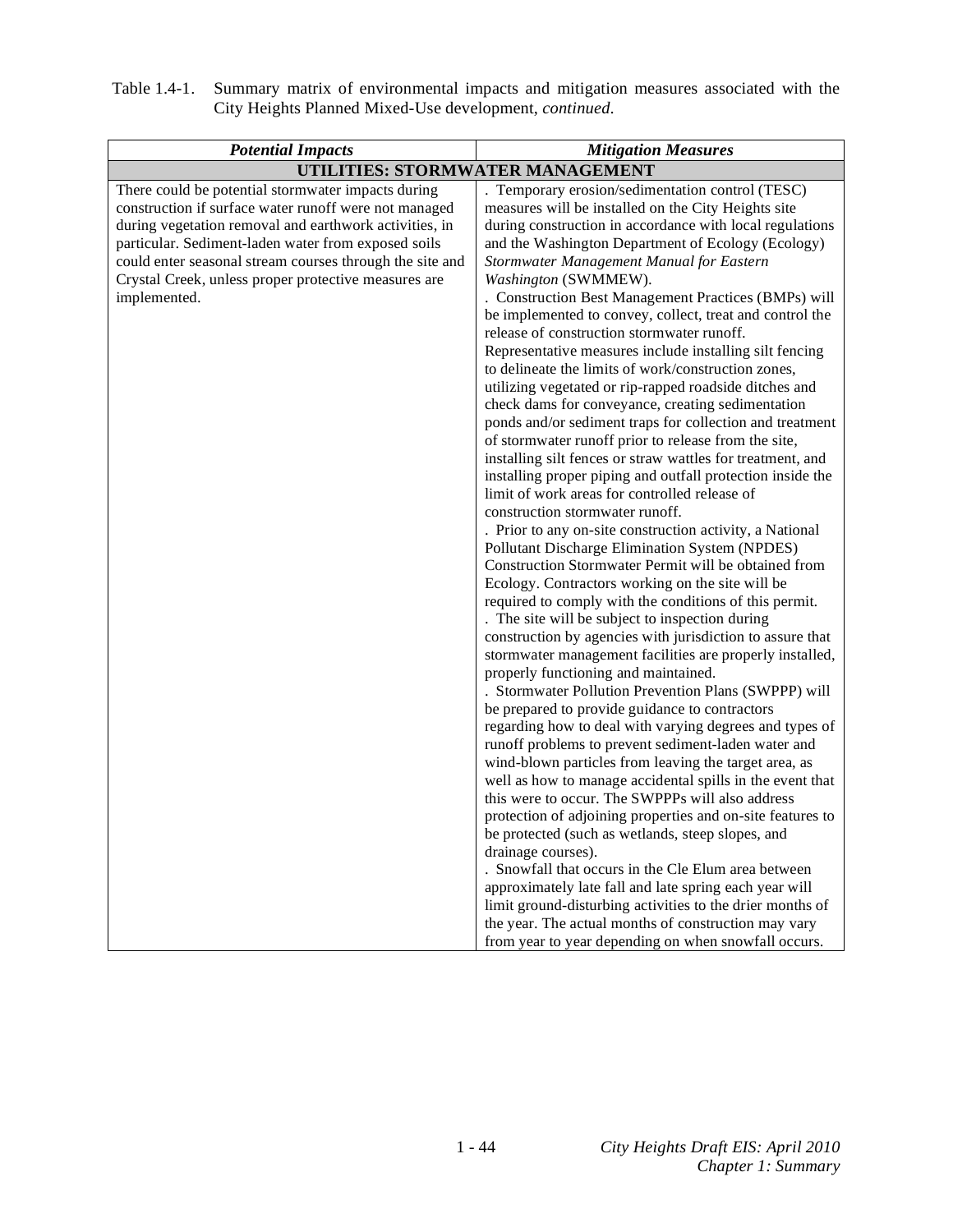| Table 1.4-1. Summary matrix of environmental impacts and mitigation measures associated with the |
|--------------------------------------------------------------------------------------------------|
| City Heights Planned Mixed-Use development, <i>continued</i> .                                   |

| <b>Potential Impacts</b>                                 | <b>Mitigation Measures</b>                                                                                    |
|----------------------------------------------------------|---------------------------------------------------------------------------------------------------------------|
| Site development would introduce in the range of         | The proposal includes complying will all applicable                                                           |
| 119.47 acres to 71.6 acres of impervious surface area on | local, State and Federal regulations to construct and                                                         |
| the site (structures, road and parking areas) depending  | maintain a stormwater management system that would                                                            |
| on the alternative selected for implementation. There    | avoid or minimize potential adverse effects associated                                                        |
| would be a corresponding decrease in the amount of       | with City Heights stormwater quantity and quality.                                                            |
| pervious area (forest, shrub and meadows), thereby       | . The developed-condition stormwater management                                                               |
| increasing the amount of surface water runoff. The       | system would include drainage conveyance systems                                                              |
| estimated range in the volume of runoff from the         | properly designed and constructed in accordance with                                                          |
| developed condition of the site (if unmitigated) is      | Ecology's 2004 SWMMEW, including a stormwater                                                                 |
| 394.94 cubic feet per second (cfs) to 373.55 cfs         | collection and conveyance system, catch basins                                                                |
| depending on the alternative selected.                   | equipped with sediment filters, vegetative and/or rip-                                                        |
|                                                          | rapped swales and check dams, detention/retention                                                             |
|                                                          | facilities, control structures equipped with oil-water                                                        |
|                                                          | separators, infiltration facilities (if groundwater levels                                                    |
|                                                          | allow), properly-sized culverts at stream crossings                                                           |
|                                                          | designed in accordance with WDFW Hydraulic Code                                                               |
|                                                          | Rules, and proper outfall/runoff discharge protection                                                         |
|                                                          | and energy dissipation.                                                                                       |
|                                                          | . If more current local and State manuals for guidance                                                        |
|                                                          | on stormwater management design are adopted by the<br>City of Cle Elum, Kittitas County (if Alternative 3A or |
|                                                          | 3B is selected), or Ecology, these may be followed at                                                         |
|                                                          | the time of each site development application.                                                                |
|                                                          | . To protect stream morphology, detention facilities are                                                      |
|                                                          | proposed throughout the project site, based on separate                                                       |
|                                                          | basins (the boundaries of which will be refined during                                                        |
|                                                          | final design). Sufficient preliminary engineering                                                             |
|                                                          | analysis has been done to confirm the approximate site                                                        |
|                                                          | area required and available for stormwater management                                                         |
|                                                          | improvements.                                                                                                 |
|                                                          | . Where development patterns and topography allow,                                                            |
|                                                          | small localized drainage facilities would be provided to                                                      |
|                                                          | implement a "low impact development" approach to                                                              |
|                                                          | stormwater management that would more closely mimic                                                           |
|                                                          | the pre-development hydrology of the site.                                                                    |
|                                                          | . It is anticipated that stormwater management facilities                                                     |
|                                                          | within the development would be owned and<br>maintained by the developer during the early stages of           |
|                                                          | site development, with this responsibility to be                                                              |
|                                                          | transferred to the Homeowners' Association after                                                              |
|                                                          | construction is complete and lots are legally platted.                                                        |
| Existing drainage facilities downstream from the project | . Flow control and channel stabilization measures will                                                        |
| site do not have enough capacity to convey increased     | be implemented throughout the project site in                                                                 |
| volumes of runoff from the developed-condition of City   | compliance with Ecology's 2004 SWMMEW standards,                                                              |
| Heights, with the result that downstream flooding        | especially near existing critical areas such as wetlands                                                      |
| conditions could become worse (if uncontrolled).         | and streams to minimize both existing conditions of                                                           |
|                                                          | erosion and sediment transport and conditions that have                                                       |
|                                                          | the potential to be made worse as a result of the City                                                        |
|                                                          | Heights development. Representative BMPs for flow                                                             |
|                                                          | control and channel stabilization are listed in Draft EIS                                                     |
|                                                          | Section 3.18.3.                                                                                               |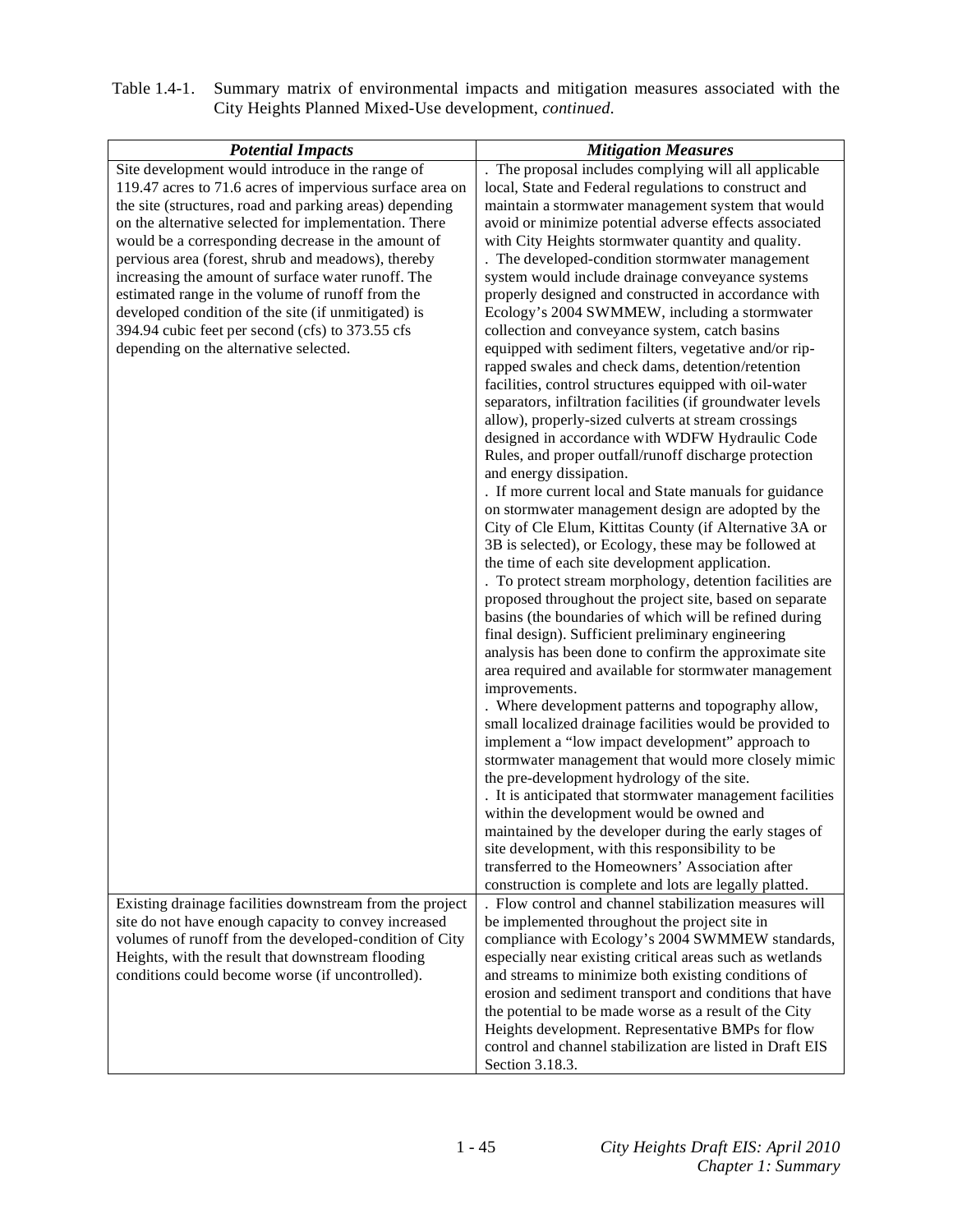| Table 1.4-1. Summary matrix of environmental impacts and mitigation measures associated with the |
|--------------------------------------------------------------------------------------------------|
| City Heights Planned Mixed-Use development, <i>continued</i> .                                   |

| <b>Potential Impacts</b>                                                                                              | <b>Mitigation Measures</b>                                  |
|-----------------------------------------------------------------------------------------------------------------------|-------------------------------------------------------------|
| If surface water runoff from the site were not treated                                                                | Stormwater quality treatment facilities will be             |
| prior to release, this runoff could convey pollutants to                                                              | constructed on the site in accordance with Ecology's        |
| receiving waters in the form of petroleum product                                                                     | 2004 SWMMEW. Based on the types of treatment                |
| residues and heavy metals associated with the operation                                                               | required, terrain configuration, and site layout,           |
| of motor vehicles on the site; and sediments, pesticides,                                                             | Biofiltration Treatment Facilities have been identified     |
| fertilizers and pet wastes from landscaped areas.                                                                     | as the primary features to be used for stormwater           |
|                                                                                                                       | quality treatment.                                          |
| Significant Unavoidable Adverse Impacts: Given that the proposal will comply with all applicable stormwater           |                                                             |
| management regulations during construction and in the developed condition of the site, no significant unavoidable     |                                                             |
| adverse storm drainage impacts would be anticipated. Further, while Ecology's SWMMEW requires detaining the           |                                                             |
| 25-year storm event, the proposal includes detaining the 100-year storm event based upon past flooding                |                                                             |
| experiences in the area. Stormwater runoff effects from the site as a result of a storm and/or flood event of greater |                                                             |
| magnitude than the 100-year storm would be considered a significant unavoidable adverse impact.                       |                                                             |
|                                                                                                                       | UTILITIES: ELECTRICAL SERVICE                               |
| Both Puget Sound Energy (PSE) and Kittitas County                                                                     | . Density and projected electrical load will determine      |
| PUD hold franchise agreements with the City and                                                                       | the feasibility of the project for the electrical service   |
| County to install and maintain power lines in the area of                                                             | provider to invest in distribution system improvements      |
| the City Heights site. They compete for the opportunity                                                               | within the developing area.                                 |
| to provide this service, subject to Washington State bid                                                              |                                                             |
| laws. The difference in municipal jurisdiction between                                                                |                                                             |
| the conceptual land use alternatives (i.e., Alternative 1                                                             |                                                             |
| or 2 to be developed within the City, Alternative 3A or                                                               |                                                             |
| 3B to be developed within the County) is                                                                              |                                                             |
| inconsequential to the electrical service providers.                                                                  |                                                             |
| Either electrical service provider would need 5 to 10-ft                                                              | . Design and installation of electrical service             |
| wide easements within the City Heights development                                                                    | requirements to serve the City Heights development          |
| for the extension of power lines to serve the project,                                                                | will be coordinated with the Engineering and                |
| unless these corridors could be located within public                                                                 | Construction Departments of the selected service            |
| rights-of-way (such as City streets).                                                                                 | provider during the preparation of construction             |
|                                                                                                                       | documents for the project.                                  |
| PSE (if selected) would anticipate serving the City                                                                   | . Some PSE electrical distribution line improvements        |
| Heights project from three access points along Third                                                                  | would be required, as well as space required for two        |
| Street: Billings Avenue, Montgomery Avenue, and                                                                       | pad-mounted 34-12 kV step-down transformers.                |
| Columbia Avenue.                                                                                                      |                                                             |
| If Kittitas County PUD is selected to provide electrical                                                              | Joint use of trenches with other utility providers          |
| service to the development, they would prefer overhead                                                                | would be acceptable to the PUD for the on-site              |
| main feeders in the utility corridors (underground is                                                                 | extension of electrical service, with 12 inches of vertical |
| possible at higher cost), and overhead or underground                                                                 | and horizontal separation.                                  |
| installations for all taps off the main feeder line(s). The                                                           | . It would be helpful to Kittitas County PUD (if            |
| PUD would need to expand the Teanaway Substation                                                                      | selected as the electrical service provider for City        |
| sooner than presently scheduled (2018), or find a                                                                     | Heights) for some property to be set aside or zoned for     |
| property and tap location near existing electrical                                                                    | an electrical substation or electrical switchyard within    |
| transmission lines to meet the demands of this project.                                                               | the Cle Elum service area.                                  |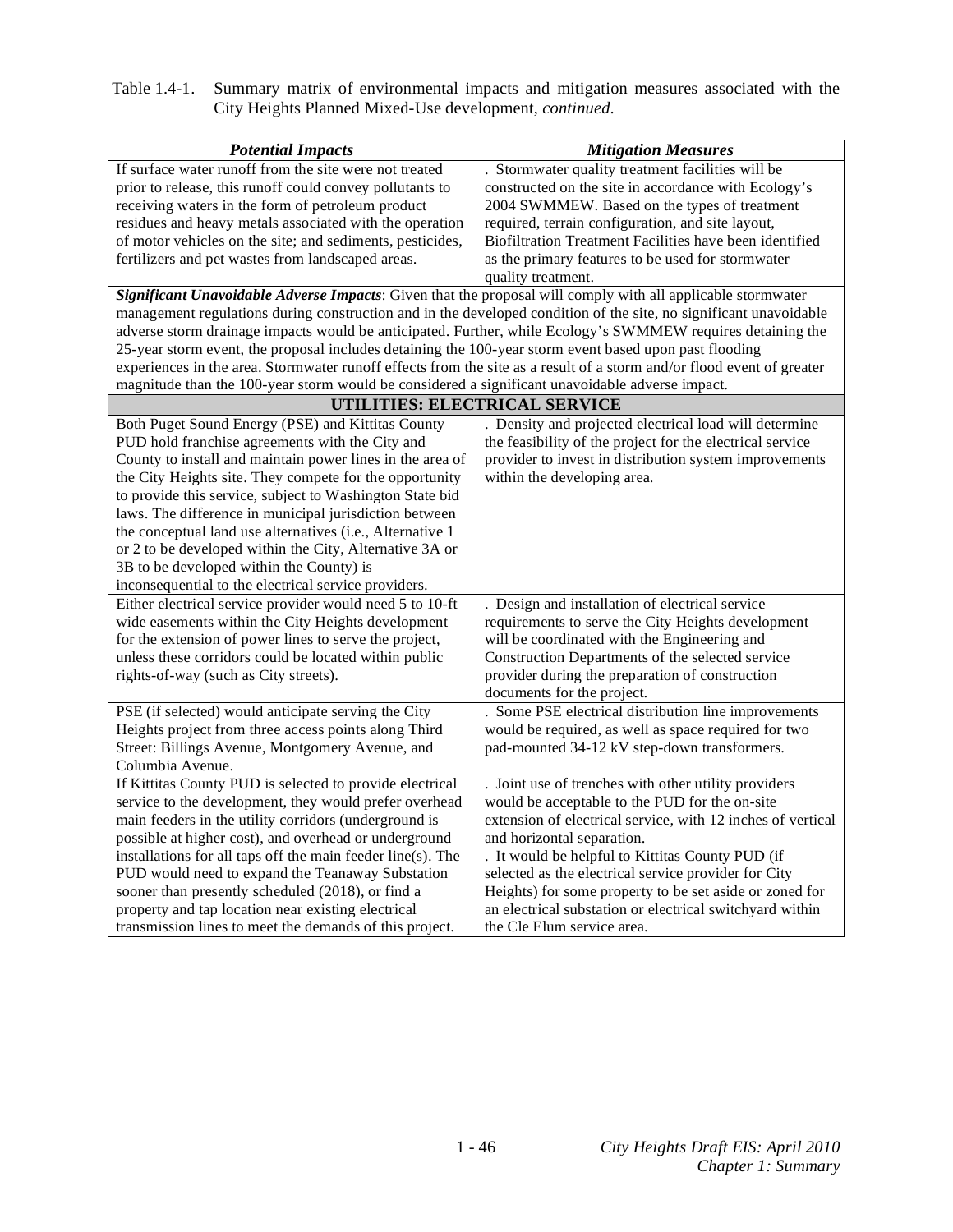| Table 1.4-1. Summary matrix of environmental impacts and mitigation measures associated with the |
|--------------------------------------------------------------------------------------------------|
| City Heights Planned Mixed-Use development, <i>continued</i> .                                   |

| <b>Potential Impacts</b>                                                                                                   | <b>Mitigation Measures</b>                                                                      |
|----------------------------------------------------------------------------------------------------------------------------|-------------------------------------------------------------------------------------------------|
| The City Heights conceptual land use plans show                                                                            | . The construction, operation and maintenance of roads,                                         |
| project roads and trail improvements within and/or                                                                         | utilities, and/or trail improvements within the overhead                                        |
| across the Puget Sound Energy and Bonneville Power                                                                         | electrical transmission line easements granted by the                                           |
| Administration electrical transmission line easements                                                                      | property owner to PSE and BPA will be coordinated in                                            |
| through the property.                                                                                                      | advance with these entities. Three departments require                                          |
|                                                                                                                            | review before construction activity takes place:                                                |
|                                                                                                                            | Engineering, Total Energy System Planning, and                                                  |
|                                                                                                                            | Electric First Response.                                                                        |
| The estimate of electrical demand to serve City Heights,<br>based on a 60% diversity factor, <sup>7</sup> would range from | . It is the preference of the project proponent to have                                         |
| approximately 5,080 kW with Alternative 1 to 2,750                                                                         | natural gas service installed throughout the<br>development to serve all homes and neighborhood |
| kW with Alternative 3B. If all dwelling units and                                                                          | commercial uses, provided that it is cost-effective to do                                       |
| neighborhood businesses within the development were                                                                        |                                                                                                 |
| served with natural gas for heat and hot water, the                                                                        | SO.<br>. Washington Utility and Transportation Commission                                       |
| electrical demand estimates would be lower.                                                                                | (WUTC) tariffs will specify cost responsibility for                                             |
|                                                                                                                            | electrical and natural gas line extensions, some portion                                        |
|                                                                                                                            | of which may be a developer expense.                                                            |
|                                                                                                                            | . The developer will encourage builders to incorporate                                          |
|                                                                                                                            | "built green" features and additional energy                                                    |
|                                                                                                                            | conservation measures to the extent practicable.                                                |
|                                                                                                                            | Representative measures are described in Draft EIS                                              |
|                                                                                                                            | Section 3.6.                                                                                    |
| Significant Unavoidable Adverse Impacts: Construction and occupancy of the City Heights development would                  |                                                                                                 |
| result in the consumption of a significant amount of electrical energy; however, this demand would occur                   |                                                                                                 |
| regardless of where within the City of Cle Elum and/or Kittitas County development occurs to provide for                   |                                                                                                 |
| projected population growth during the current 20-year planning period. The vast majority of electrical energy             |                                                                                                 |
| conveyed by PSE originates from hydropower, a renewable source. Based on communications with PSE and                       |                                                                                                 |
| Kittitas County PUD, neither utility would anticipate significant unavoidable adverse impacts to their ability to          |                                                                                                 |
| provide electrical service in the Cle Elum area as a result of phased development of the City Heights project.             |                                                                                                 |
|                                                                                                                            | UTILITIES: NATURAL GAS SERVICE                                                                  |
| Natural gas lines extended through the City Heights                                                                        | . The design and installation of natural gas service to                                         |
| development would be located within public rights-of-                                                                      | the City Heights development (if requested by the                                               |
| way or designated utility easements, with ease of access                                                                   | project proponent) would be coordinated with PSE                                                |
| for inspection and repair.                                                                                                 | Engineering and Construction Departments during                                                 |
|                                                                                                                            | construction document preparation.                                                              |
|                                                                                                                            | . PSE would construct the natural gas system using one                                          |
|                                                                                                                            | of its authorized contractors to perform the work. The                                          |
|                                                                                                                            | contractor would be required to work with the City or                                           |
|                                                                                                                            | County (depending on the alternative selected for                                               |
|                                                                                                                            | implementation) to provide traffic control measures                                             |
|                                                                                                                            | during work within road rights-of-way adjacent to                                               |
| PSE would likely extend natural gas service to the City                                                                    | operational roadways.<br>. Phased extension of the natural gas system through                   |
| Heights project from the same three access points along                                                                    | the City Heights site (if requested by the developer)                                           |
| Third Street as those identified for electrical service                                                                    | may or may not coincide with phased development of                                              |
| extension: Billings Avenue, Montgomery Avenue, and                                                                         | the project. PSE would make cost-effective and system                                           |
| Columbia Avenue.                                                                                                           | operational decisions for its own construction project.                                         |

<sup>&</sup>lt;sup>7</sup> The diversity factor is based on an assumption that some homes would use natural gas for heat and hot water, and some homes would be all-electric. It also accounts for loads peaking at different times.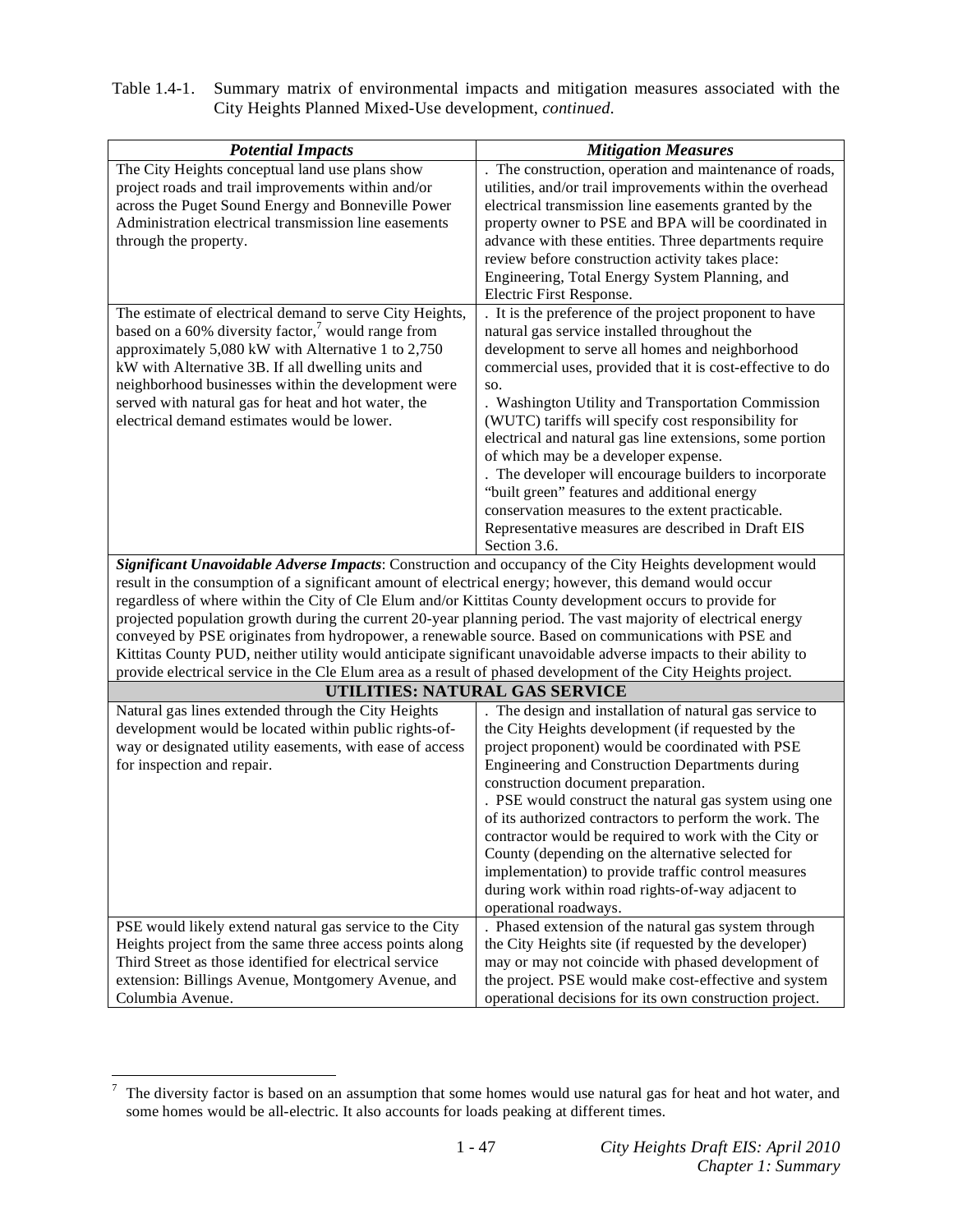| <b>Potential Impacts</b>                                                                                        | <b>Mitigation Measures</b>                                 |  |
|-----------------------------------------------------------------------------------------------------------------|------------------------------------------------------------|--|
| Natural gas load demand estimates for the City Heights                                                          | . Homeowners, commercial property owners and               |  |
| development range from approximately 100.1 million                                                              | tenants could be encouraged through the CC&Rs of the       |  |
| cubic feet (cf) per year with Alternative 1 to                                                                  | development to utilize energy-efficient practices.         |  |
| approximately 50 million cf/year with Alternative 3B. <sup>8</sup>                                              |                                                            |  |
|                                                                                                                 | . Minimum pressure delivery in distribution systems is     |  |
|                                                                                                                 | approximately 15 pounds per square inch gauge (psig).      |  |
|                                                                                                                 | If the City Heights demand for natural gas service were    |  |
|                                                                                                                 | to cause design pressures to fall below 15 psig, there are |  |
|                                                                                                                 | several methods PSI could implement to increase            |  |
|                                                                                                                 | pressure in the distribution system: loop the distribution |  |
|                                                                                                                 | and/or supply lines; install mains parallel to existing    |  |
|                                                                                                                 | mains to supplement the supply, replace or upsize          |  |
|                                                                                                                 | existing pipelines to increase volume.                     |  |
| Significant Unavoidable Adverse Impacts: Based on communications with Puget Sound Energy, no significant        |                                                            |  |
| unavoidable adverse impacts to their natural gas service system would be anticipated with phased development of |                                                            |  |
| the City Heights Planned Mixed-Use development.                                                                 |                                                            |  |
|                                                                                                                 | UTILITIES: TELECOMMUNICATIONS SERVICE                      |  |
| The City Heights site is not presently served by a                                                              | . In order to minimize the potential for construction      |  |
| telecommunications provider; therefore, the project                                                             | conflicts, the developer would provide the local           |  |
| proponent can choose which provider they would like to                                                          | engineering office of the selected telecommunications      |  |
| use: Qwest or Inland Telephone. The selected provider                                                           | provider with detailed plat designs and a schedule for     |  |
| would design an infrastructure that would have the                                                              | development as early as possible following                 |  |
| capacity to serve every customer and a variety of                                                               | development approvals.                                     |  |
| telecommunication needs. The character of proposed                                                              | . The telecommunications provider would require a          |  |
| land use and range in development density between the                                                           | contract with the project proponent prior to the           |  |
| conceptual land use alternatives would result in an                                                             | construction of additions to their network.                |  |
| approximately equivalent demand for                                                                             | . Telecommunications installation will follow the          |  |
| telecommunications service.                                                                                     | regulated requirements of each provider. Underground       |  |
|                                                                                                                 | installation may use the same trenches as electrical       |  |
|                                                                                                                 | power installation, and precede the extension of natural   |  |
|                                                                                                                 | gas. This sequencing will require typical coordination     |  |
|                                                                                                                 | between all underground utility service providers.         |  |
|                                                                                                                 | "Bubble easements" (approximately 20 feet x 20 feet        |  |
|                                                                                                                 | in area, preferably adjacent to a roadway) may be          |  |
|                                                                                                                 | requested at telecommunications vault locations.           |  |
| Significant Unavoidable Adverse Impacts: Based on available information, the telecommunications service         |                                                            |  |

providers have indicated that they have networks with capacity to provide service to the City Heights development without adverse impact.

<sup>8</sup> For the purpose of the natural gas load demand estimates, no distinction was made between single-family detached homes and attached dwelling units, and no reduction was made for units that may be only seasonally occupied; therefore, this estimate is conservatively high.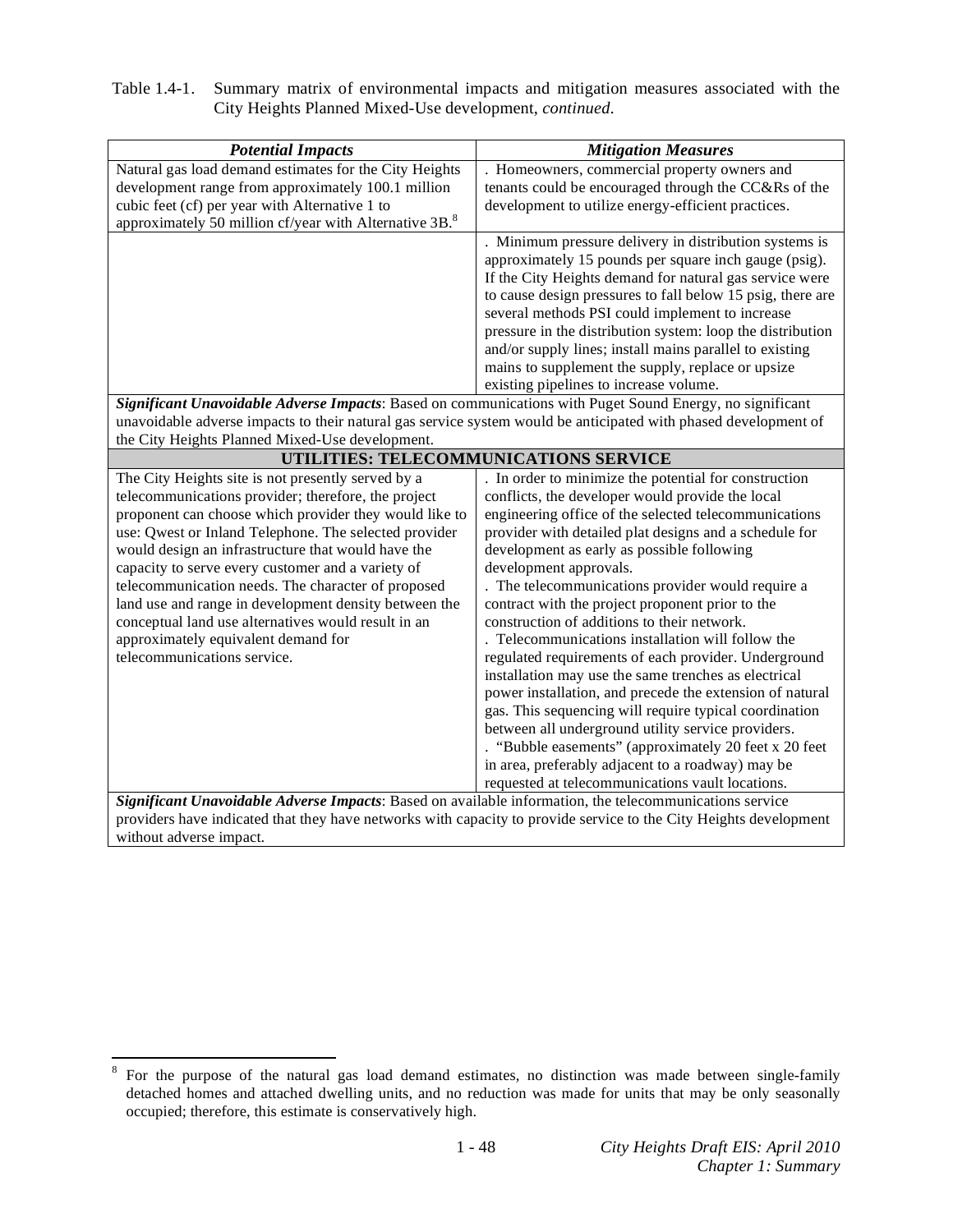| Table 1.4-1. Summary matrix of environmental impacts and mitigation measures associated with the |
|--------------------------------------------------------------------------------------------------|
| City Heights Planned Mixed-Use development, continued.                                           |

| <b>Potential Impacts</b>                                                                                             | <b>Mitigation Measures</b>                                |
|----------------------------------------------------------------------------------------------------------------------|-----------------------------------------------------------|
|                                                                                                                      | UTILITIES: SOLID WASTE COLLECTION SERVICE                 |
| Site clearing for the construction of roads, utilities and                                                           | The proposal includes grinding wood waste and             |
| building sites will generate a significant amount of                                                                 | stumps on-site to create woodchips for use in temporary   |
| biomass (trees, stumps, and general land clearing                                                                    | site stabilization and permanent landscaping.             |
| debris) for disposal.                                                                                                | . Waste Management of Ellensburg can provide              |
|                                                                                                                      | containers for excess land clearing debris to be          |
|                                                                                                                      | transported to the company's processing facility in       |
|                                                                                                                      | Woodinville, Washington.                                  |
|                                                                                                                      | Trees with rootwads could be made available for           |
|                                                                                                                      | stream diversification/habitat enhancement projects if a  |
|                                                                                                                      | source is identified to receive this material.            |
| The City Heights development at full build-out could                                                                 | The Waste Management District Manager does not            |
| approximately double the number of existing solid                                                                    | anticipate a need to add manpower or equipment to         |
| waste collection accounts in the Cle Elum area. This                                                                 | serve phased build-out of City Heights, but the           |
| amount of growth is within the range anticipated by                                                                  | company has the resources available if needed.            |
| Waste Management of Ellensburg within their service                                                                  |                                                           |
| area over the projected 6- to 12-year build-out of the                                                               |                                                           |
| project.                                                                                                             |                                                           |
|                                                                                                                      | The project developer and/or City would notify Waste      |
|                                                                                                                      |                                                           |
|                                                                                                                      | Management of Ellensburg at the time each new phase       |
|                                                                                                                      | of development is proposed within City Heights in         |
|                                                                                                                      | order to coordinate the provision of services that may be |
|                                                                                                                      | required during construction, and to give the company     |
|                                                                                                                      | advance notice of the forthcoming increase in the         |
|                                                                                                                      | number of customers to be served.                         |
|                                                                                                                      | . Residential and neighborhood commercial customers       |
|                                                                                                                      | would be required to establish individual accounts with   |
|                                                                                                                      | the company that has the franchise agreement for solid    |
|                                                                                                                      | waste collection services in the area: Waste              |
|                                                                                                                      | Management of Ellensburg.                                 |
| Significant Unavoidable Adverse Impacts: Waste Management of Ellensburg does not anticipate any significant          |                                                           |
| unavoidable adverse impacts to their operations as a result of the City Heights development, due to the gradual rate |                                                           |
| of growth predicted to occur over 6 to 12 years.                                                                     |                                                           |
|                                                                                                                      | <b>FISCAL IMPACTS</b>                                     |
| The City or County (depending on the alternative                                                                     | The Fiscal Analysis of the development calculates         |
| selected) would experience requirements for general                                                                  | that the City would receive one-time tax revenues in the  |
| public services, public works services, law and justice                                                              | amount of approximately \$350,000 per year with           |
| services, fire protection and emergency services upon                                                                | Alternative 1, or approximately \$294,000 per year with   |
| commencement of construction on the City Heights site.                                                               | Alternative 2 (in \$2009) over the course of an assumed   |
|                                                                                                                      | 10-year construction period (see Draft EIS Table 3.19-    |
|                                                                                                                      | 11). These revenues are reasonably calculated to offset   |
|                                                                                                                      | the projected cost of City services required by the       |
|                                                                                                                      | development during the construction period.               |
|                                                                                                                      | . The FiscalAnalysis calculates that the County would     |
|                                                                                                                      | receive one-time revenues in the amount of                |
|                                                                                                                      | approximately \$390,000 per year with Alternative 3A,     |
|                                                                                                                      | or \$270,000 per year with Alternative 3B (in \$2009)     |
|                                                                                                                      | over an assumed 10-year construction period (see Draft    |
|                                                                                                                      | EIS Table 3.19-13). These revenues are reasonably         |
|                                                                                                                      | calculated to offset the projected cost of County         |
|                                                                                                                      | services required by the development during the           |
|                                                                                                                      | construction period.                                      |
|                                                                                                                      |                                                           |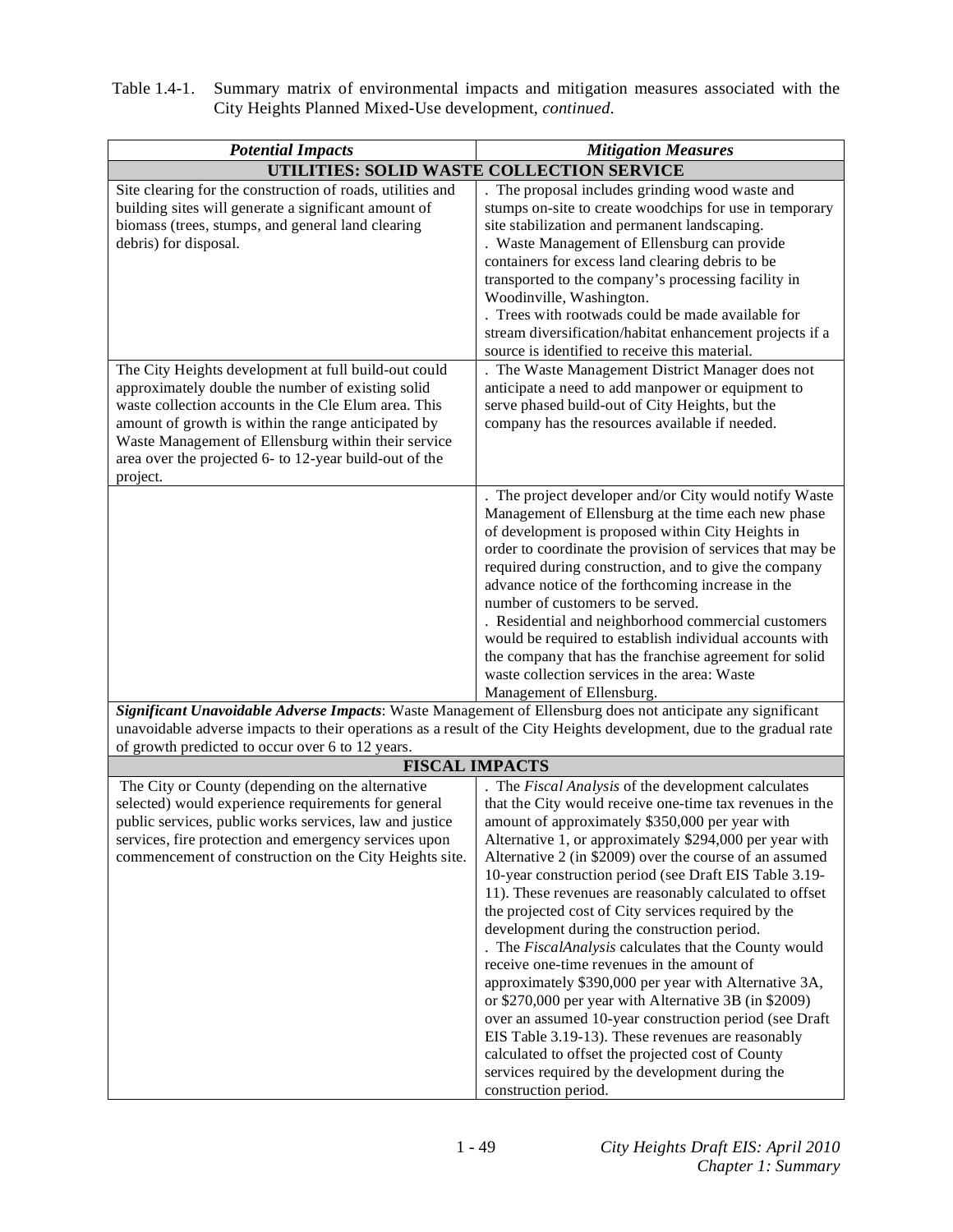| Table 1.4-1. Summary matrix of environmental impacts and mitigation measures associated with the |
|--------------------------------------------------------------------------------------------------|
| City Heights Planned Mixed-Use development, <i>continued</i> .                                   |

| <b>Potential Impacts</b>                                  | <b>Mitigation Measures</b>                                  |
|-----------------------------------------------------------|-------------------------------------------------------------|
| In the developed condition of the project, the City or    | . It is the intention of the City (with Alternative 1 or 2) |
| County (depending on the alternative selected) would      | to require the project to bear the costs of all             |
| experience on-going requirements for general public       | improvements associated with public infrastructure          |
| services, public works services, law and justice          | (water, sewer, stormwater, and road improvements) by        |
| services, fire protection and emergency services          | enforceable requirements to be stipulated in the            |
| throughout the useful life of the development. The        | Development Agreement. These mitigations may take           |
| operating impact analysis may vary over time due to       | the form of one-time or periodic cash payments, or          |
| laws that affect property tax limits, growth in property  | other means of providing a funding mechanism.               |
| tax revenues at a lower rate than expenses, and other     | . In the developed condition of Alternative 1 or 2, the     |
| factors.                                                  | City of Cle Elum is projected to collect a surplus in       |
|                                                           | operating revenues on the order of approximately            |
|                                                           | \$29,000 or \$4,600 per year (in \$2009), respectively (see |
|                                                           | Draft EIS Table 3.19-11).                                   |
|                                                           | . In the developed condition of Alternative 3A or 3B,       |
|                                                           | Kittitas County is projected to collect a surplus in        |
|                                                           | operating revenues on the order of approximately            |
|                                                           | \$210,000 or \$200,000 per year (in \$2009), respectively   |
|                                                           | (see Draft EIS Table 3.19-13).                              |
| If City Heights Alternative 3A or 3B is selected for      | . The Fiscal Analysis of the development reasonably         |
| implementation, Kittitas County Fire Protection District  | calculates that increased property tax revenues             |
| (KCFPD) #7 would be the first-response agency for fire    | attributable to City Heights would slightly exceed          |
| protection and emergency services.                        | operating expenses of KCFPD #7 (see Draft EIS Table         |
|                                                           | 3.19-15). The Fiscal Analysis notes, however, that          |
|                                                           | property tax revenues (under the existing 1% per year       |
|                                                           | limit) will probably grow more slowly than                  |
|                                                           | expenditures.                                               |
| Kittitas County Hospital District 2 and Upper Kittitas    | . The Fiscal Analysis of the development shows that         |
| County Medic One would serve the new resident             | the District would be likely to experience an operating     |
| population on the City Heights site under any             | surplus, as increased tax collections and ambulance         |
| alternative.                                              | charges are reasonably calculated to exceed the             |
|                                                           | incremental costs of services (see Draft EIS Table 3.19-    |
|                                                           | 16). The Fiscal Analysis notes, however, that property      |
|                                                           | tax revenues (under the existing 1% per year limit) will    |
|                                                           | probably grow more slowly than expenditures.                |
| There is capacity in the City's wastewater collection     | . If agreement can be reached for City Heights to be        |
| and treatment system to accommodate proposed City         | served by the City's existing wastewater collection and     |
| Heights development only if agreement can be reached      | treatment system, the Fiscal Analysis of the                |
| with one of the Sewer Parties not presently using all     | development reasonably calculates that the projected        |
| capacity allocated to it for development that has not yet | increase in revenues (at current rates) would greatly       |
| occurred.                                                 | exceed the projected increase in cost (see Draft EIS        |
|                                                           | Table 3.19-12).                                             |
| The City's water distribution, storage and treatment      | . The Fiscal Analysis of the development projects that      |
| system would require expansion to serve City Heights.     | the increase in revenue vs. cost effects of serving City    |
| City records do not provide a level of detail for water   | Heights with the municipal water system (with               |
| system costs that would enable a cost analysis            | additional water rights to be brought to the City by        |
| comparable to that performed for the wastewater           | Northland Resources) would be similarly positive to         |
| collection and treatment system.                          | that calculated for the wastewater collection and           |
|                                                           | treatment system.                                           |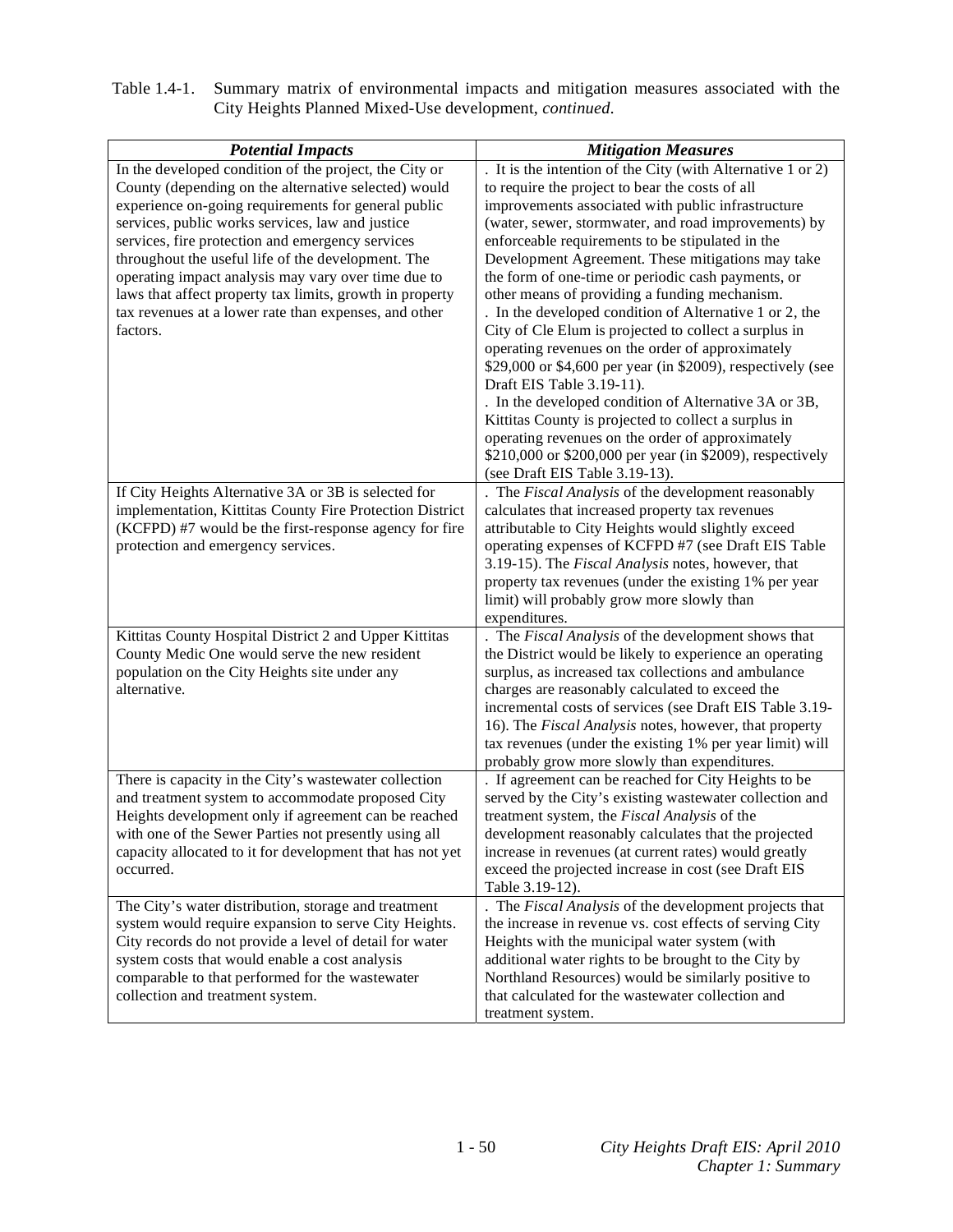| <b>Potential Impacts</b>                                                                                             | <b>Mitigation Measures</b>                                                                                         |
|----------------------------------------------------------------------------------------------------------------------|--------------------------------------------------------------------------------------------------------------------|
| The City Heights development would generate a larger<br>tax base over which to spread the fixed cost of Cle          | . The City Heights proportionate share contribution to<br>School District bond repayment (in \$2009 at current tax |
| Elum-Roslyn School District bond repayment.                                                                          | rates) is estimated to range from approximately                                                                    |
|                                                                                                                      | \$190,600 with Alternative 1 to approximately \$113,200                                                            |
|                                                                                                                      | per year with Alternative 3B (see Draft EIS Table 3.19-<br>14).                                                    |
| The City Heights student population may create the                                                                   | . When needed, additional classrooms and support                                                                   |
| need for additional school capacity over time.                                                                       | facilities could be provided through the construction of                                                           |
|                                                                                                                      | new facilities, the expansion of existing facilities, or                                                           |
|                                                                                                                      | utilization of modular facilities.                                                                                 |
|                                                                                                                      | . The lower-cost options could be financed through<br>impact fees imposed and collected on behalf of the           |
|                                                                                                                      | School District by the City or County (depending on the                                                            |
|                                                                                                                      | City Heights alternative selected for implementation).                                                             |
|                                                                                                                      | These fees could take the form of a per-lot payment or a                                                           |
|                                                                                                                      | per-student payment at the time actual development                                                                 |
|                                                                                                                      | occurs.                                                                                                            |
|                                                                                                                      | . The optimum solution desired by the District would                                                               |
|                                                                                                                      | be to implement their Capital Facilities Plan;                                                                     |
|                                                                                                                      | specifically, to embark on a capital improvement and                                                               |
|                                                                                                                      | expansion plan with voter approval of a bond measure.                                                              |
|                                                                                                                      | . The Development Agreement to be negotiated                                                                       |
|                                                                                                                      | between the City of Cle Elum and the project proponent                                                             |
|                                                                                                                      | with Alternative 1 or 2 (or conditions of approval that                                                            |
|                                                                                                                      | would be imposed by Kittitas County with Alternative                                                               |
|                                                                                                                      | 3A or 3B) will provide for funding options satisfactory                                                            |
|                                                                                                                      | to the School District to provide a means to finance the                                                           |
|                                                                                                                      | facilities needed to accommodate the growth in student<br>population attributable to City Heights.                 |
| Significant Unavoidable Adverse Impacts: The projected revenue and expense analysis prepared for the project         |                                                                                                                    |
| identified no significant unavoidable adverse fiscal impacts to the City of Cle Elum, Kittitas County, or public     |                                                                                                                    |
| service providers. Inherent in any growth, however, is the possibility that not all costs can be forseen. There may  |                                                                                                                    |
| be short-term lags in the early stages of development between the need for service and the receipt of revenue.       |                                                                                                                    |
| Efforts will be made through the terms of the Development Agreement to be negotiated between the City and the        |                                                                                                                    |
| project proponent (Alternative 1 or 2), or through Kittitas County conditions of project approval (Alternative 3A or |                                                                                                                    |

3B) to provide mechanisms for bridging potential short-term gaps.

| Table 1.4-1. Summary matrix of environmental impacts and mitigation measures associated with the |
|--------------------------------------------------------------------------------------------------|
| City Heights Planned Mixed-Use development, <i>continued</i> .                                   |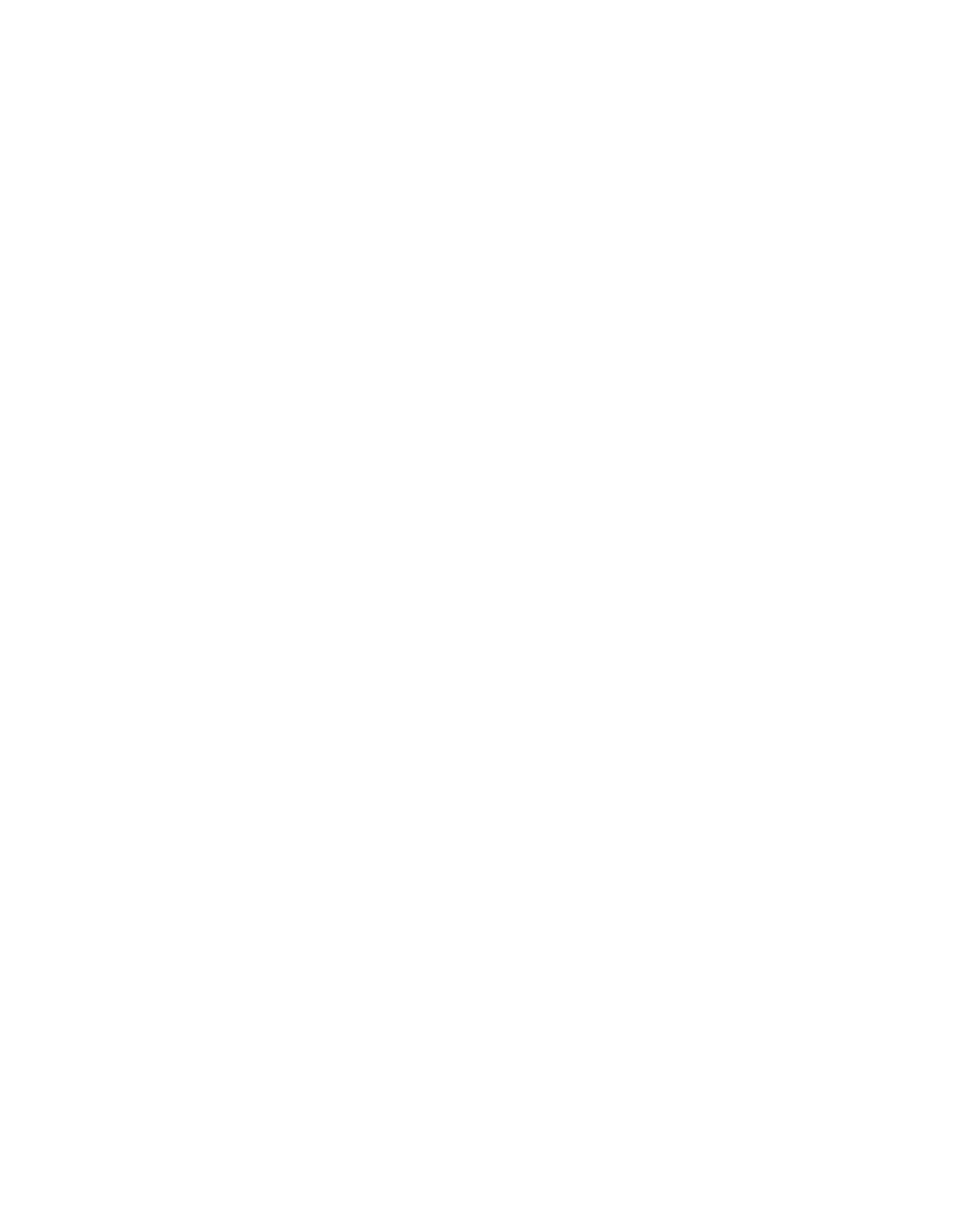# **1.5 Cumulative Effects**

The Washington State Environmental Policy Act (SEPA) Rules limit the scope of environmental review to impacts that are probable (WAC 197-11-782) and significant (WAC 197-11-794), with attention to impacts that are likely, not merely speculative (WAC 197-11-060[4][a]). The SEPA Rules do not specifically define cumulative effects but indicate that those effects resulting from growth outside the boundaries of the proposed project but caused by the proposed project, as well as the likelihood that the project would serve as a precedent for future actions shall be addressed in environmental documents required under SEPA (WAC 197-11-060[4][d]). Extending a road and/or utilities to a site boundary that adjoins a presently unserved property would be representative examples of what might result in a cumulative effect caused by the City Heights proposal, if these precedent actions would enable the adjoining property to annex or develop whereas it could not without this contiguity with the City limits and access to urban services.

The City and the applicant are aware of three properties adjacent to the City Heights site for which the owners have engaged in informal discussions of plans for future development. These include the Central Cascades Land Company west of the site, the Cle Elum Pines (Deneen) property between the west end of the site and SR 903, and the Cle Elum Property Partners, LLC (Olson brothers) property north of the west end of City Heights (see Figure 1.5-1).

#### **Central Cascades Land Company**

The Central Cascades Land Company ownership consists of four parcels north and west of the former City of Roslyn sewage lagoons (see Figure 1.5-1). This site has access from Alliance Road regardless of whether development occurs on the City Heights site, and is not contiguous with City Heights. On January 23, 2008, Central Cascades Land Company submitted an application to the City of Cle Elum requesting annexation of 90 acres of land to be developed for light industrial uses. This property is within the City of Cle Elum Urban Growth Area, but has not yet demonstrated proof of water availability to serve light industrial development of the site. Annexation has not occurred, and no conceptual land use plan or development application has been submitted to the City. If development occurs on the Central Cascades Land Company site at some future time, and if City Heights uses Alliance Road for its west access (as described with conceptual land use Alternative 2 or 3A), there would be cumulative traffic impacts on Alliance Road and at the intersection of Alliance Road with SR 903. Trip directions would be opposite for employment on the light industrial site compared to residential development on the City Heights site; i.e., City Heights trips would be predominantly outbound during the AM peak hour and inbound during the PM peak hour, whereas employment trips on the Central Cascades Land Company site would be primarily inbound during the AM peak hour and outbound during the PM peak hour. It would be speculative at this time to project the number of trips that might be generated by light industrial development on the Central Cascades Land Company site. If there is a future development proposal for this site, it will be required to undergo environmental review at the time of application, and to consider cumulative effects to which it may contribute at that time.

### **Cle Elum Pines Property**

The Cle Elum Pines property (Patrick Deneen, owner) is two parcels totaling approximately 28.44 acres on the north side of SR 903, between the State highway and the west end of the City Heights site (see Figure 1.5-1). Informal communications between the City Heights applicant and the Cle Elum Pines owner indicate that he has future plans for a mixed commercial and residential project of this property. These communications also indicated that access to SR 903 to serve the Cle Elum Pines development would be constructed at the same location regardless of whether it would be intended to also serve as the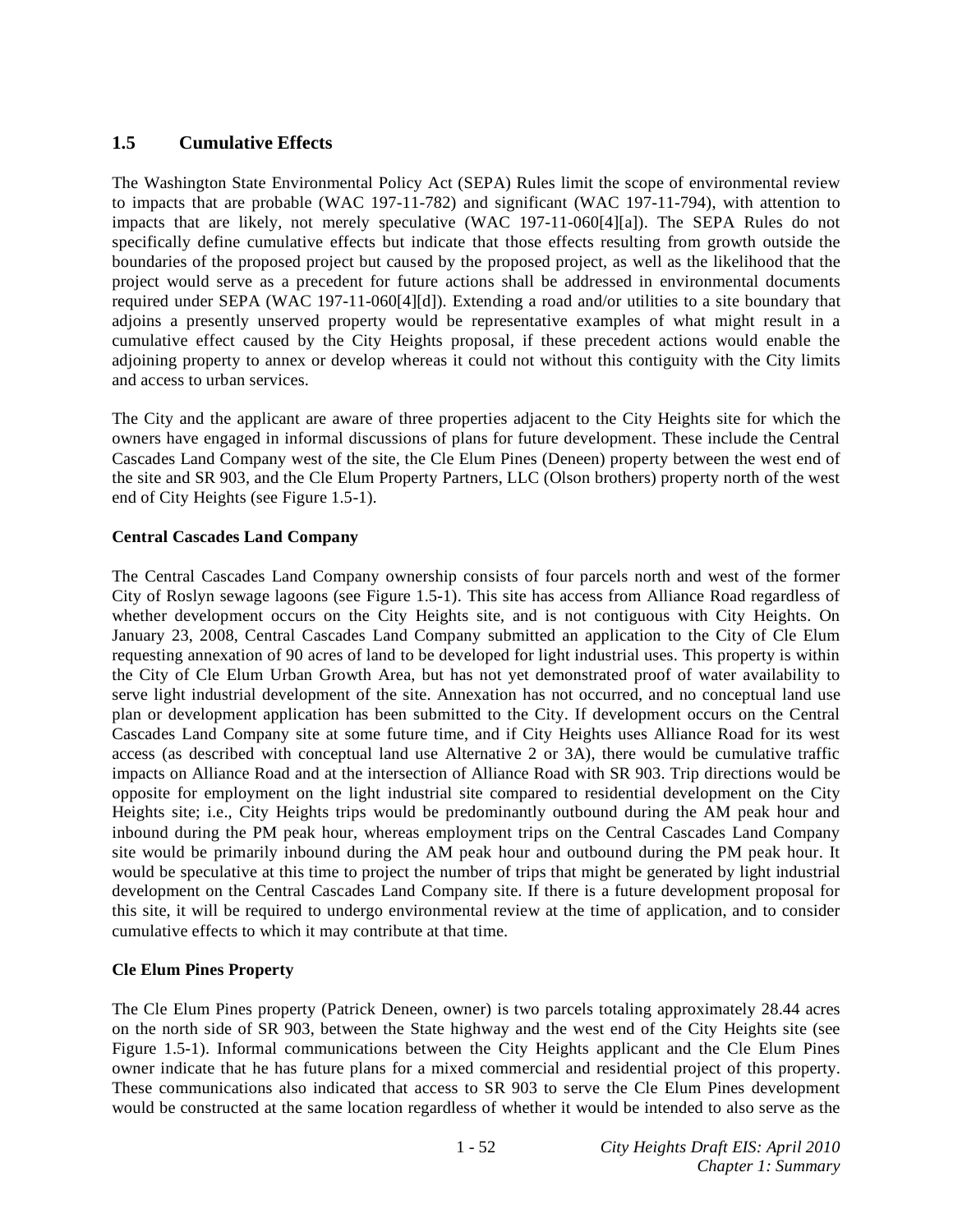west access to City Heights. If City Heights develops its west access through the Cle Elum Pines property (as described with conceptual land use Alternative 1), there would be cumulative traffic impacts on this access road and at the intersection with SR 903, opposite the Bullfrog UGA business/commercial area access road. It would be speculative at this time to project the number of trips or other impacts that might be generated by commercial and residential development of the Cle Elum Pines property. If there is a development proposal for these parcels at some future time, it will be required to undergo environmental review of the application, and to consider cumulative effects to which it may contribute at that time.

### **Cle Elum Property Partners**

The Cle Elum Property Partners site is approximately 348 acres in size, adjacent to the northern boundary of the western portion of the City Heights site (see Figure 1.5-1). The Cle Elum Property Partners site has existing access from Alliance Road and Summit View Road regardless of whether development occurs on the City Heights property. Improved access might be facilitated by the City Heights internal road system. If Alternative 1 or 2 of the City Heights development is selected for implementation, City Heights would be annexed to the City of Cle Elum and City utilities and services would be extended throughout the site, to the common boundary with the Cle Elum Property Partners site. Contiguity with the City Heights site would create an opportunity for the Cle Elum Property Partners to petition for annexation. Annexation is a SEPA-exempt action. There is currently no known development proposal for the Cle Elum Property Partners site, and no application on file with the City of Cle Elum; therefore, it would be speculative to address the cumulative effects of future development on that property. As with the Central Cascades Land Company and Cle Elum Pines properties, the Cle Elum Property Partners site would be required to undergo environmental review and analysis of cumulative effects at the time of application for development.

Given the criteria that the impact analysis shall not be merely speculative, it is not possible at the time of this writing to evaluate the potential cumulative effects of facilitating development on adjacent properties, as there are no current applications pending with the City of Cle Elum for these properties.

The Draft EIS does take into account projections of growth in traffic volumes without the City Heights project through the year 2029 as presented in the City of Cle Elum *Draft Transportation Plan* (May 2009), and compares City Heights proportionate-share volumes at full build-out in 2022 to this projected "background growth" (see Draft EIS Section 3.16) With the exception of the known development proposal for the Bullfrog UGA business/commercial area opposite the west end of the City Heights site, the *Draft Transportation Plan* does not identify specific parcels to which future trips were estimated. Draft EIS Section 3.16 describes the assumptions that were made for the purpose of the City Heights impact analysis.

The City of Cle Elum Comprehensive Plan (2007) *Housing Element* and *Parks/Recreation/Open Space Element* include growth and demand projections for the City as a whole through the year 2025 to which the proportionate-share impacts of the City Heights development are compared in Draft EIS Sections 3.10, 3.11 and 3.14.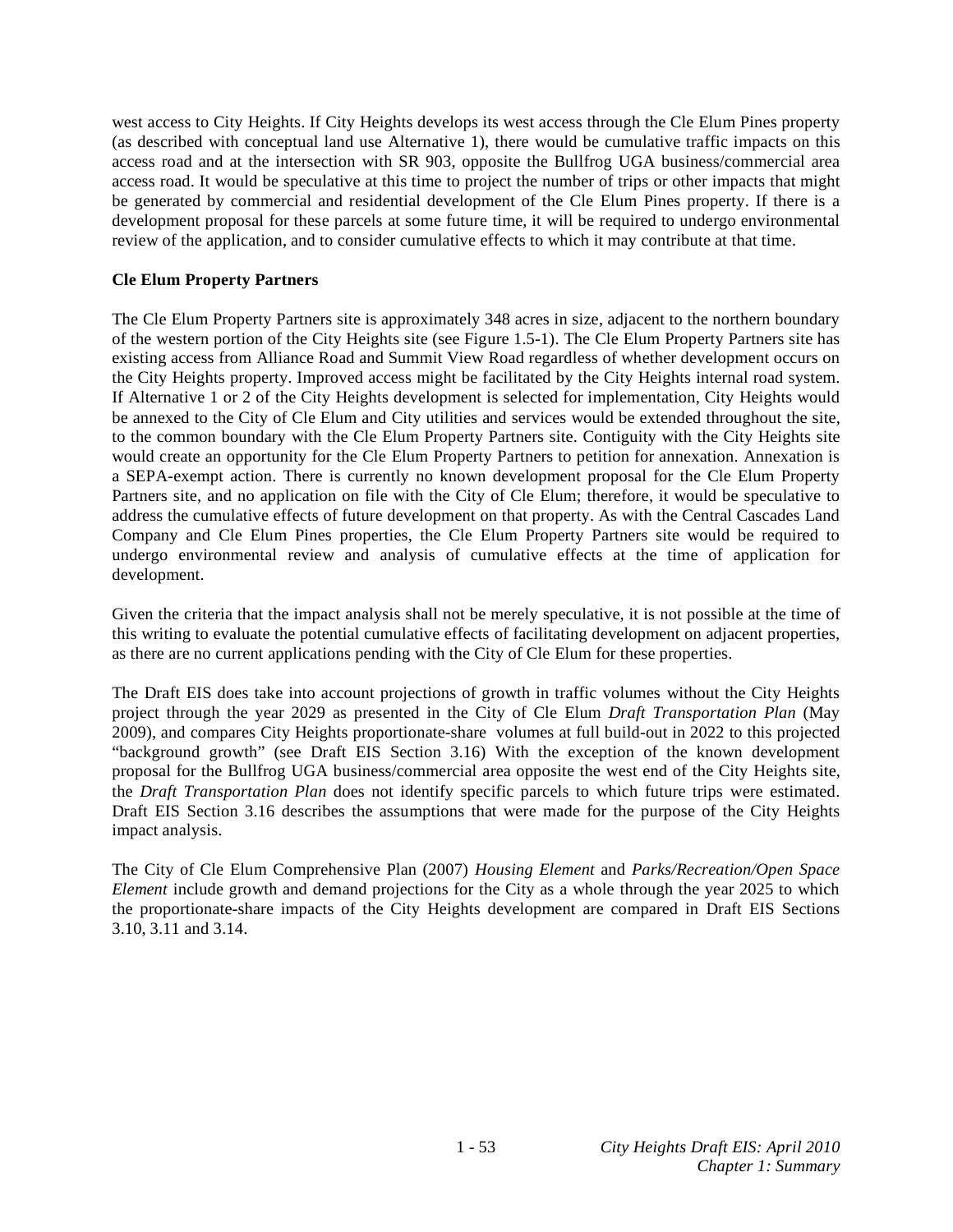**Insert Figure 1.5-1. Adjacent Properties with Future Development Potential (11 x 17 color)**